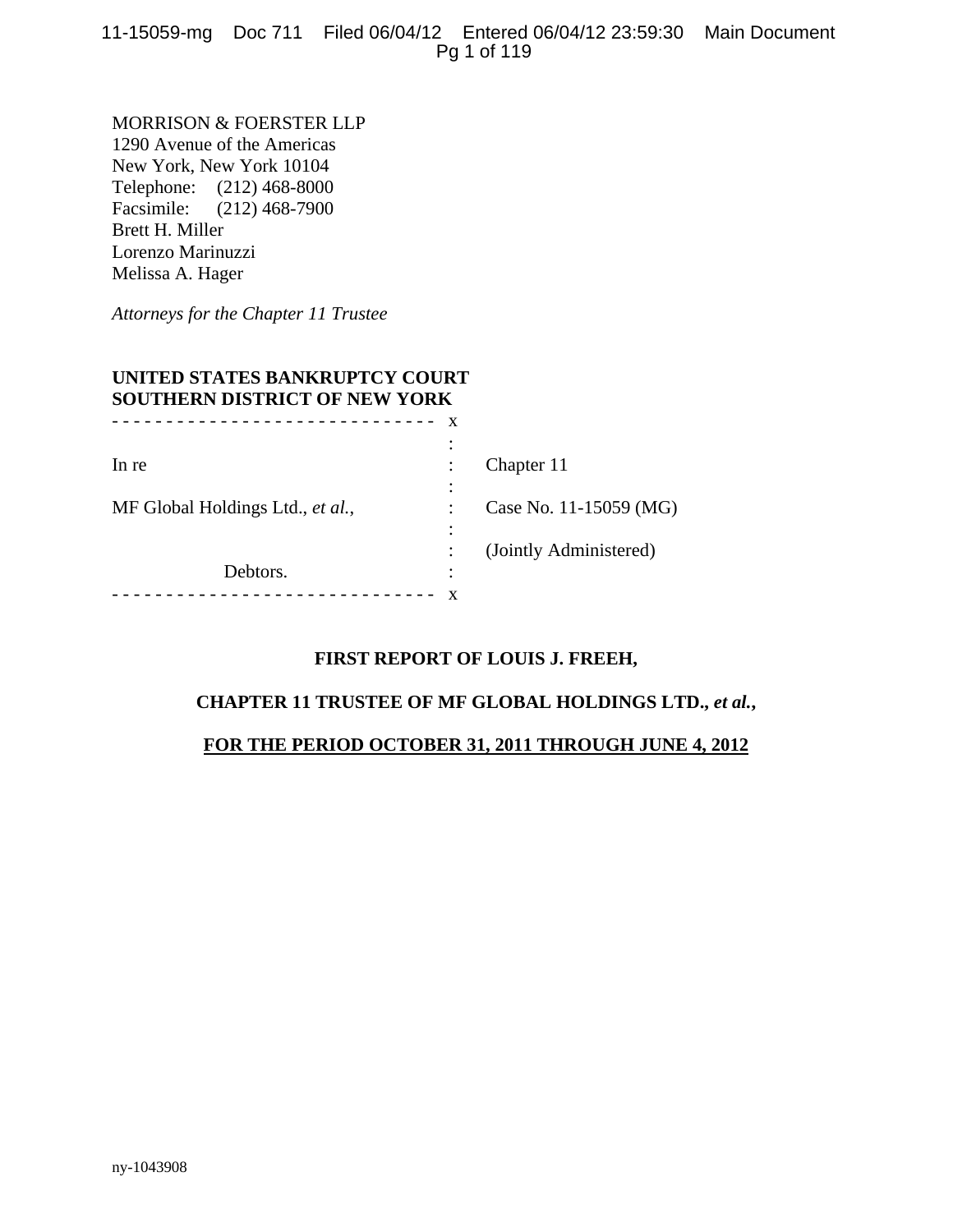# **TABLE OF CONTENTS**

| I.             |                 |                                                                               |
|----------------|-----------------|-------------------------------------------------------------------------------|
|                | A.              |                                                                               |
|                | <b>B.</b>       |                                                                               |
|                | C.              |                                                                               |
|                |                 |                                                                               |
| $\mathbf{I}$ . |                 |                                                                               |
| II.            |                 |                                                                               |
|                | A.              |                                                                               |
|                | <b>B.</b>       |                                                                               |
|                | $\mathcal{C}$ . |                                                                               |
| Ш.             |                 |                                                                               |
|                |                 |                                                                               |
| $\mathbf{I}$ . |                 |                                                                               |
| П.             |                 |                                                                               |
|                | A.              |                                                                               |
|                | <b>B.</b>       |                                                                               |
|                | C.              |                                                                               |
|                | D.              |                                                                               |
|                | E.              |                                                                               |
|                |                 |                                                                               |
| L.             |                 | MF Global Capital LLC, MF Global FX Clear LLC, MF Global Market Services LLC, |
|                |                 |                                                                               |
|                | А.              |                                                                               |
|                | <b>B.</b>       |                                                                               |
|                | C.              |                                                                               |
|                |                 |                                                                               |
| I.             |                 |                                                                               |
| Π.             |                 |                                                                               |
|                | A.              |                                                                               |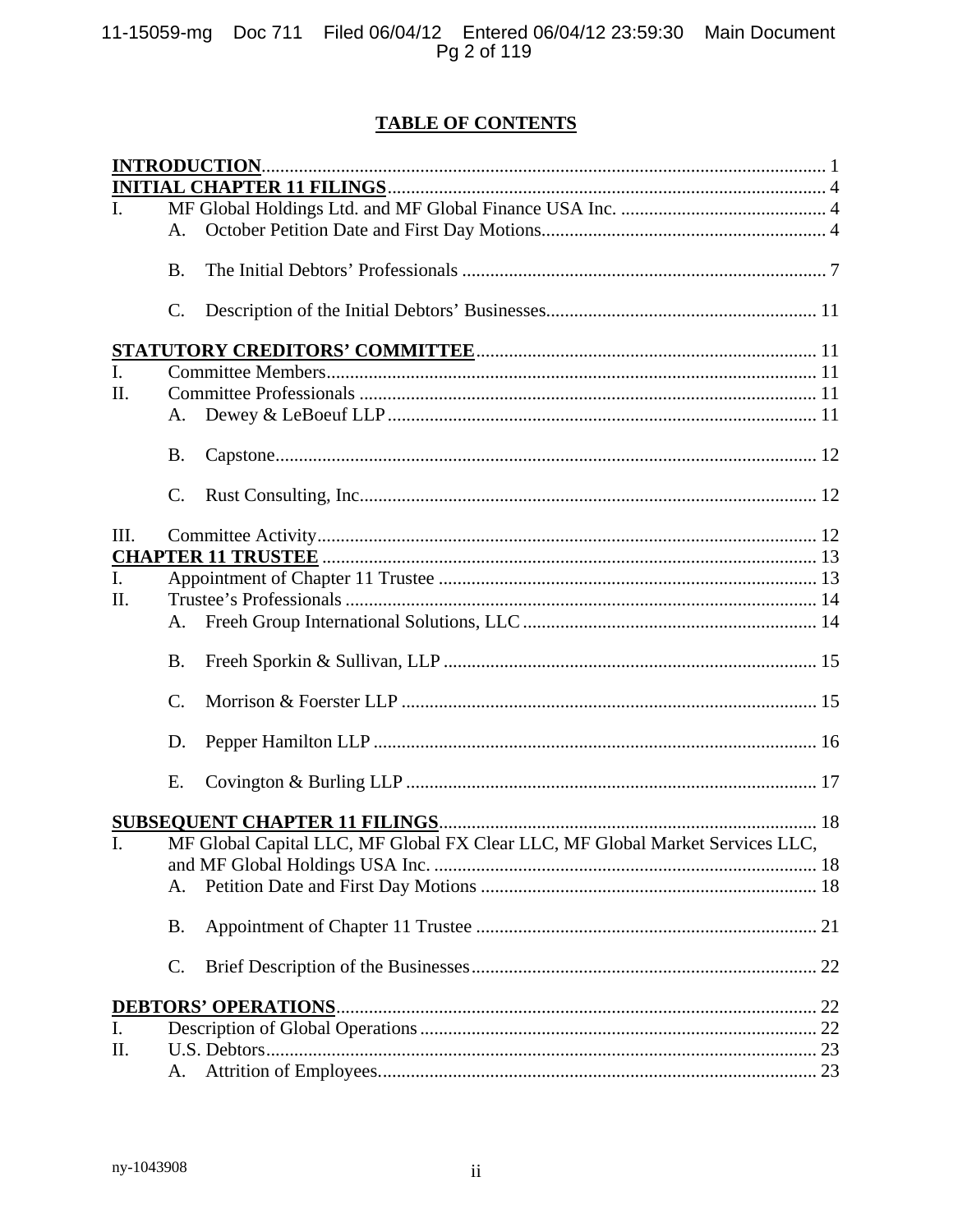# 11-15059-mg Doc 711 Filed 06/04/12 Entered 06/04/12 23:59:30 Main Document<br>Pg 3 of 119

| C.<br>D.<br>Ε.<br>L.<br>III.<br>A.<br><b>B.</b><br>$\mathcal{C}$ .<br>IV.<br>A.<br>$\overline{L}$<br>II.<br>A.<br>Overview of Issues Related to Special Administration of MFGUK 54<br><b>B.</b><br>III.<br>IV.<br>$A_{-}$<br>II.<br>III.<br>IV.<br>V.<br>VI.<br>VII.<br>VIII.<br>IX.<br>I.<br>II.<br>Ш.<br>IV.<br>A. |     | B. |  |
|----------------------------------------------------------------------------------------------------------------------------------------------------------------------------------------------------------------------------------------------------------------------------------------------------------------------|-----|----|--|
|                                                                                                                                                                                                                                                                                                                      |     |    |  |
|                                                                                                                                                                                                                                                                                                                      |     |    |  |
|                                                                                                                                                                                                                                                                                                                      |     |    |  |
|                                                                                                                                                                                                                                                                                                                      |     |    |  |
|                                                                                                                                                                                                                                                                                                                      |     |    |  |
|                                                                                                                                                                                                                                                                                                                      | II. |    |  |
|                                                                                                                                                                                                                                                                                                                      |     |    |  |
|                                                                                                                                                                                                                                                                                                                      |     |    |  |
|                                                                                                                                                                                                                                                                                                                      |     |    |  |
|                                                                                                                                                                                                                                                                                                                      |     |    |  |
|                                                                                                                                                                                                                                                                                                                      |     |    |  |
|                                                                                                                                                                                                                                                                                                                      |     |    |  |
|                                                                                                                                                                                                                                                                                                                      |     |    |  |
|                                                                                                                                                                                                                                                                                                                      |     |    |  |
|                                                                                                                                                                                                                                                                                                                      |     |    |  |
|                                                                                                                                                                                                                                                                                                                      |     |    |  |
|                                                                                                                                                                                                                                                                                                                      |     |    |  |
|                                                                                                                                                                                                                                                                                                                      |     |    |  |
|                                                                                                                                                                                                                                                                                                                      |     |    |  |
|                                                                                                                                                                                                                                                                                                                      |     |    |  |
|                                                                                                                                                                                                                                                                                                                      |     |    |  |
|                                                                                                                                                                                                                                                                                                                      |     |    |  |
|                                                                                                                                                                                                                                                                                                                      |     |    |  |
|                                                                                                                                                                                                                                                                                                                      |     |    |  |
|                                                                                                                                                                                                                                                                                                                      |     |    |  |
|                                                                                                                                                                                                                                                                                                                      |     |    |  |
|                                                                                                                                                                                                                                                                                                                      |     |    |  |
|                                                                                                                                                                                                                                                                                                                      |     |    |  |
|                                                                                                                                                                                                                                                                                                                      |     |    |  |
|                                                                                                                                                                                                                                                                                                                      |     |    |  |
|                                                                                                                                                                                                                                                                                                                      |     |    |  |
|                                                                                                                                                                                                                                                                                                                      |     |    |  |
|                                                                                                                                                                                                                                                                                                                      |     |    |  |
|                                                                                                                                                                                                                                                                                                                      |     |    |  |
|                                                                                                                                                                                                                                                                                                                      |     |    |  |
|                                                                                                                                                                                                                                                                                                                      |     |    |  |
|                                                                                                                                                                                                                                                                                                                      |     |    |  |
|                                                                                                                                                                                                                                                                                                                      |     |    |  |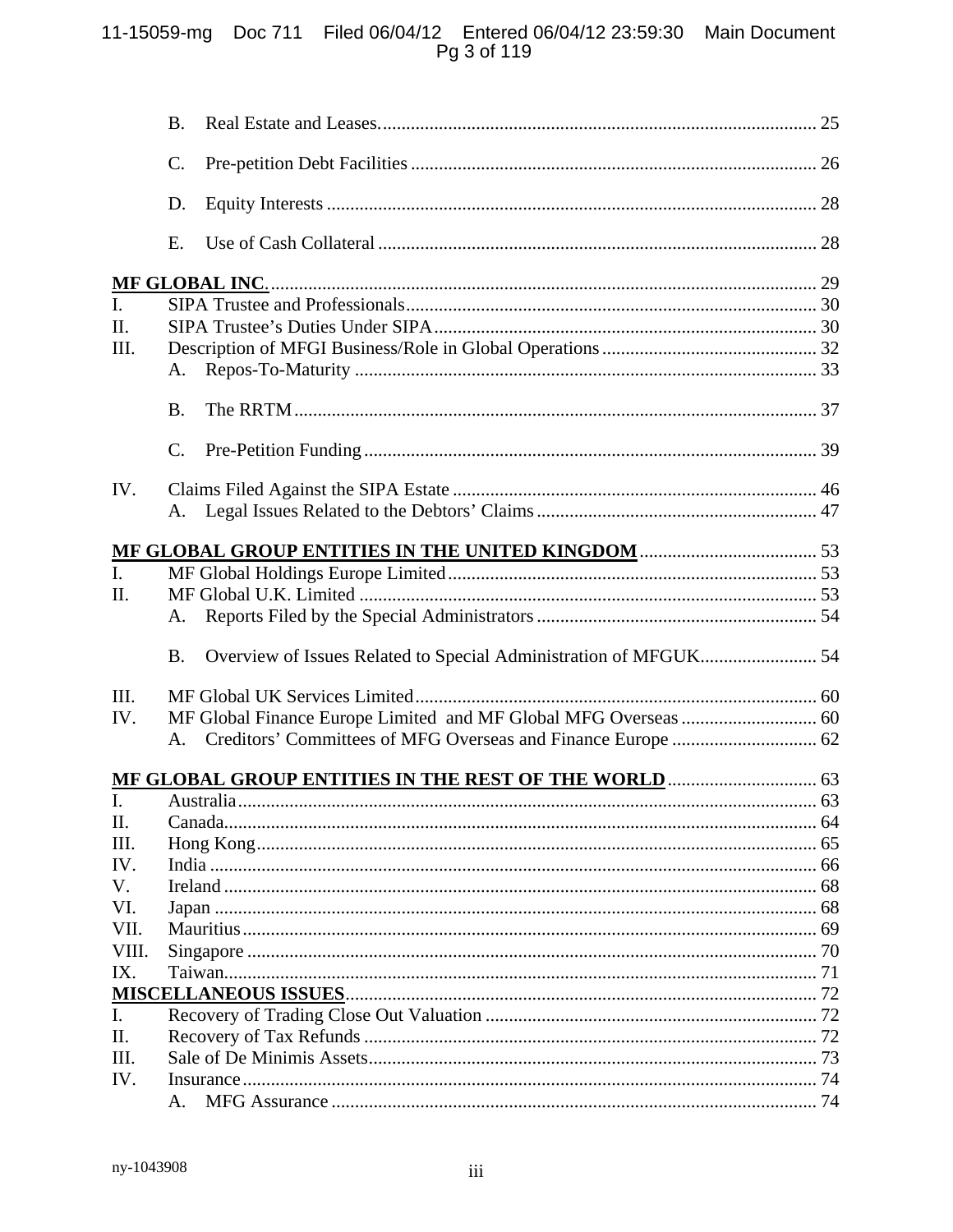# 11-15059-mg Doc 711 Filed 06/04/12 Entered 06/04/12 23:59:30 Main Document<br>Pg 4 of 119

|             | <b>B.</b> |  |
|-------------|-----------|--|
|             | C.        |  |
|             | D.        |  |
|             | Е.        |  |
|             | F.        |  |
| $V_{\cdot}$ |           |  |
|             | B.        |  |
|             |           |  |
| VI.         |           |  |
| VII.        |           |  |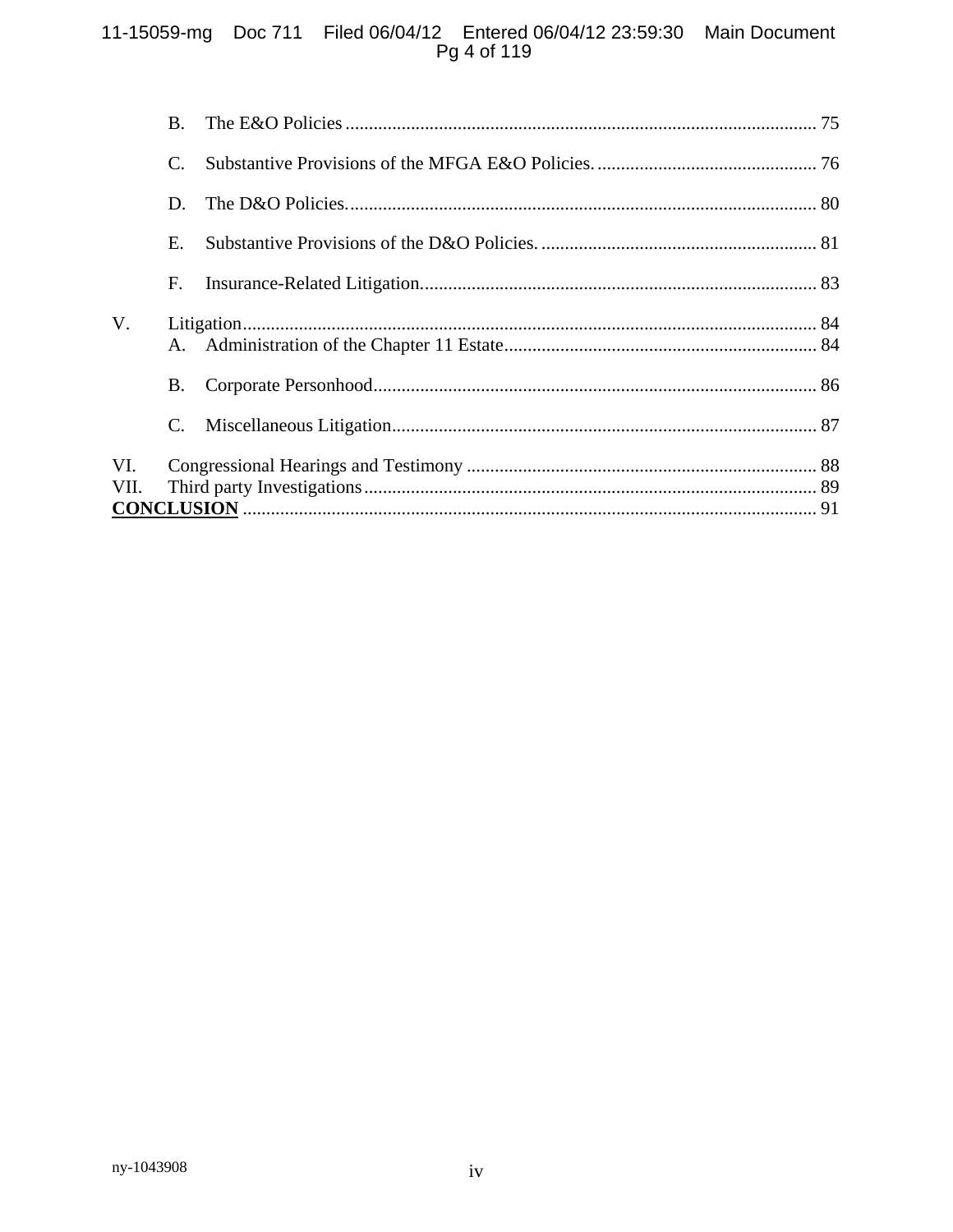11-15059-mg Doc 711 Filed 06/04/12 Entered 06/04/12 23:59:30 Main Document Pg 5 of 119

#### **INTRODUCTION**<sup>1</sup>

Prior to the commencement of the Chapter 11 Cases, MF Global Holdings Ltd.

("**Holdings Ltd.**") and its worldwide affiliates and subsidiaries (collectively, the "**MF Global Group**"), through its regulated and unregulated broker/dealers ("**B/D**") and futures commission merchants ("**FCM**"), were a leading brokerage firm offering customized solutions in the global cash and derivatives markets. The MF Global Group provided execution and clearing services for products in the exchange-traded and over-the-counter ("**OTC**") derivatives markets, as well as for certain products in the cash market. The MF Global Group operated globally, with a presence in, among other locations, the United States, the United Kingdom, France, Singapore, Australia, Hong Kong, Canada, India and Japan, providing its clients with global market access to more than seventy securities and futures exchanges and facilitated trades in the OTC markets.

As the global economy soured in the Fall of 2011, the MF Global Group was confronted by numerous challenges. On September 1, 2011, Holdings Ltd. announced that the Financial Industry Regulatory Authority ("**FINRA**") informed it that MF Global Inc. ("**MFGI**"), Holdings Ltd.'s regulated U.S. operating subsidiary, was required to modify its capital treatment of certain repurchase to maturity ("**RTM**") transactions that were collateralized with European sovereign debt and increase its net capital pursuant to Securities and Exchange Commission ("**SEC**") Rule 15c3-1, with which MFGI complied.

Thereafter, on October 24, 2011, Moody's Investor Service ("**Moody's**") downgraded Holdings Ltd.'s rating to one notch above "junk" status based on its belief that (i) Holdings Ltd. would announce lower than expected earnings and (ii) the current low interest rate environment

 $\overline{a}$ 

<sup>1</sup> This Court approved the appointment of Louis J. Freeh as chapter 11 trustee (the "**Trustee**") on November 28, 2011. On April 12, 2012, the Court requested that the Trustee submit a report on the status of the Chapter 11 Cases (as defined below) and the Trustee's efforts to wind-down the Debtors' (as defined below) estates (the "**Report**"). The Trustee reserves his right to amend this Report should further information arise pertaining to the facts and circumstances set forth in this Report.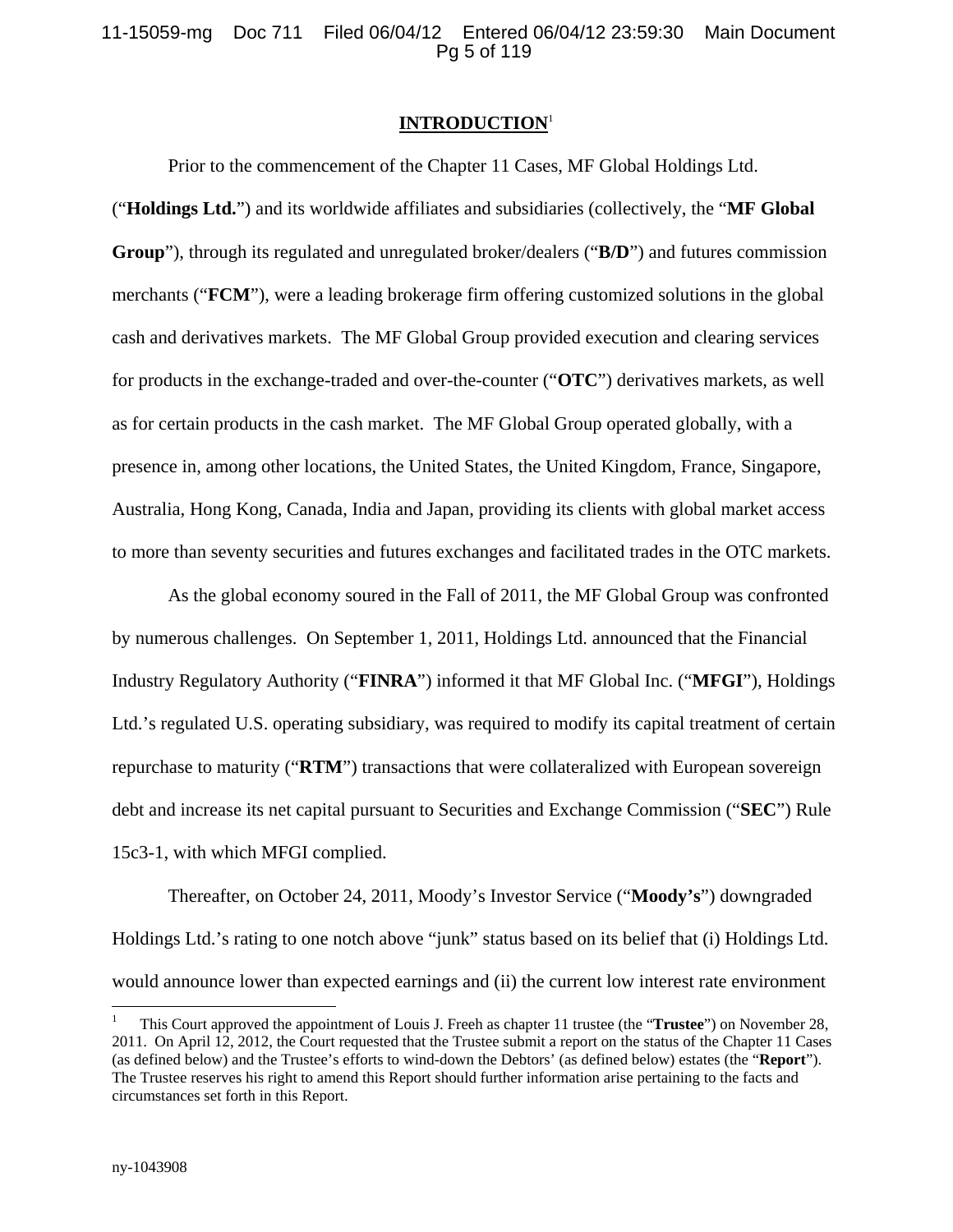# 11-15059-mg Doc 711 Filed 06/04/12 Entered 06/04/12 23:59:30 Main Document Pg 6 of 119

and volatile capital markets conditions made it unlikely that the MF Global Group would be able to meet, in the short term, the profitability targets Moody's had set for the MF Global Group. Moody's also raised concerns about the MF Global Group's RTM positions, increased risk appetite and capitalization, as well as internal risk management or control issues.<sup>2</sup>

On October 25, 2011, Holdings Ltd. announced its results for its second fiscal quarter ended September 30, 2011. Holdings Ltd. disclosed that it posted a \$191.6 million GAAP net loss in the second quarter, compared with a loss of \$94.3 million for the same period the prior year. The net loss reflected, among other things, a decrease in net revenue primarily due to the contraction of proprietary principal activities. The loss also included valuation allowances against deferred tax assets, which accounted for \$119.4 million of the \$191.6 million in GAAP net loss. With regard to the RTM position, concerns over euro zone sovereign debt had caused global market fluctuations in prior months and, in particular, the weeks leading up to the bankruptcy filings of the Initial Debtors (as defined below). The MF Global Group's weakened core profitability and increased risk-taking, in the form of its European RTM positions, led Fitch Ratings and Moody's to further downgrade the MF Global Group to "junk" status on October 27, 2011. This sparked an increase in margin calls against MFGI and an exodus of its customers, threatening overall liquidity.

Following the October 24 Moody's downgrade, some of MFGI's principal regulators - the Commodity Futures Trading Commission ("**CFTC**"), the SEC and the Chicago Mercantile Exchange ("**CME**") -- expressed grave concerns about MFGI's viability and whether it should continue operations in the ordinary course. The MF Global Group explored a number of

1

<sup>2</sup> The MF Global Group held a long position totaling \$6.3 billion in a short-duration European sovereign debt portfolio financed to maturity, which included debt securities of Belgium, Italy, Spain, Portugal and Ireland. These countries had some of the most troubled economies in the euro zone. The RTM exposure was divided between MFGI and FinCo (as defined below).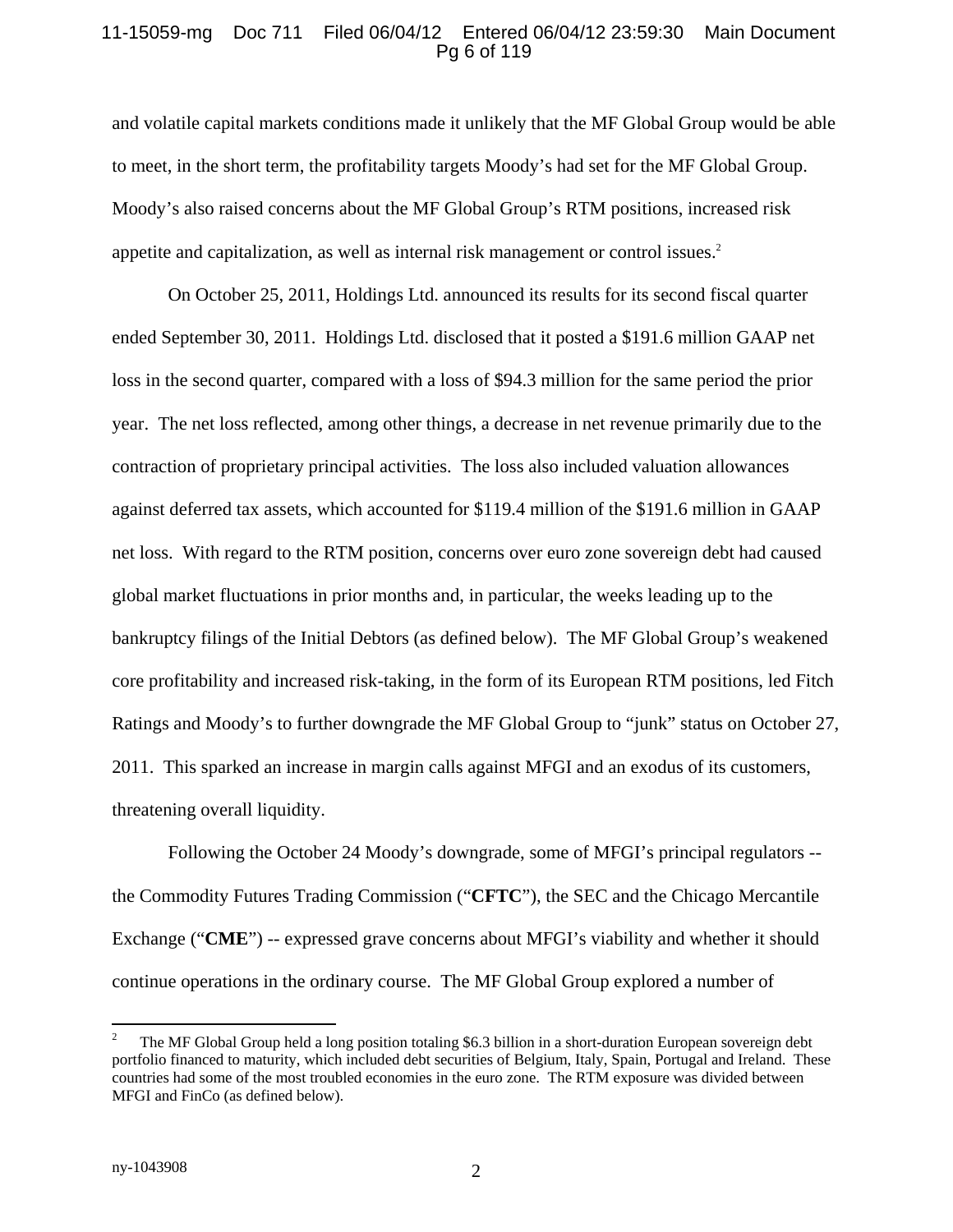#### 11-15059-mg Doc 711 Filed 06/04/12 Entered 06/04/12 23:59:30 Main Document Pg 7 of 119

strategic alternatives with respect to its business operations, including a sale of the businesses in part or in whole. On October 30, 2011, with the MF Global Group's overall liquidity quickly diminishing to unsustainable levels, a sale to Interactive Brokers collapsed when Holdings Ltd. advised Interactive Brokers, and the regulators, that a potential significant shortfall in customer segregated funds had been identified.

Beginning on October 31, 2011 (the "**October Petition Date**"), several entities of the MF Global Group filed for bankruptcy, dissolution, administration and/or liquidation in the various jurisdictions in which the MF Global Group operated. This Report, among other things, summarizes the progress made to date in the chapter 11 cases (the "**Chapter 11 Cases**") of Holdings Ltd., MF Global Finance USA, Inc. ("**FinCo**") (together with Holdings Ltd., the "**Initial Debtors**"), MF Global Capital LLC ("**Capital**"), MF Global FX Clear LLC ("**FX Clear**"), MF Global Market Services, LLC ("**Market Services**," and collectively with Capital and FX Clear, the "**Unregulated Debtors**"), and MF Global Holdings USA Inc. ("**Holdings USA**", and collectively with the Unregulated Debtors, the "**Subsequent Debtors**," and the Subsequent Debtors collectively with the Initial Debtors, the "**Debtors**") to maximize the value of the Debtors' estates for the benefit of creditors and all parties in interest.

This Report focuses on the Debtors' Chapter 11 Cases and the Trustee's efforts to meet his duties under chapter 11 of title 11 of the United States Code, as amended (the "**Bankruptcy Code**"), and his fiduciary duty to maximize value and returns to the Debtors' creditors. To maximize the creditors' returns, the Trustee must realize value from the various entities of the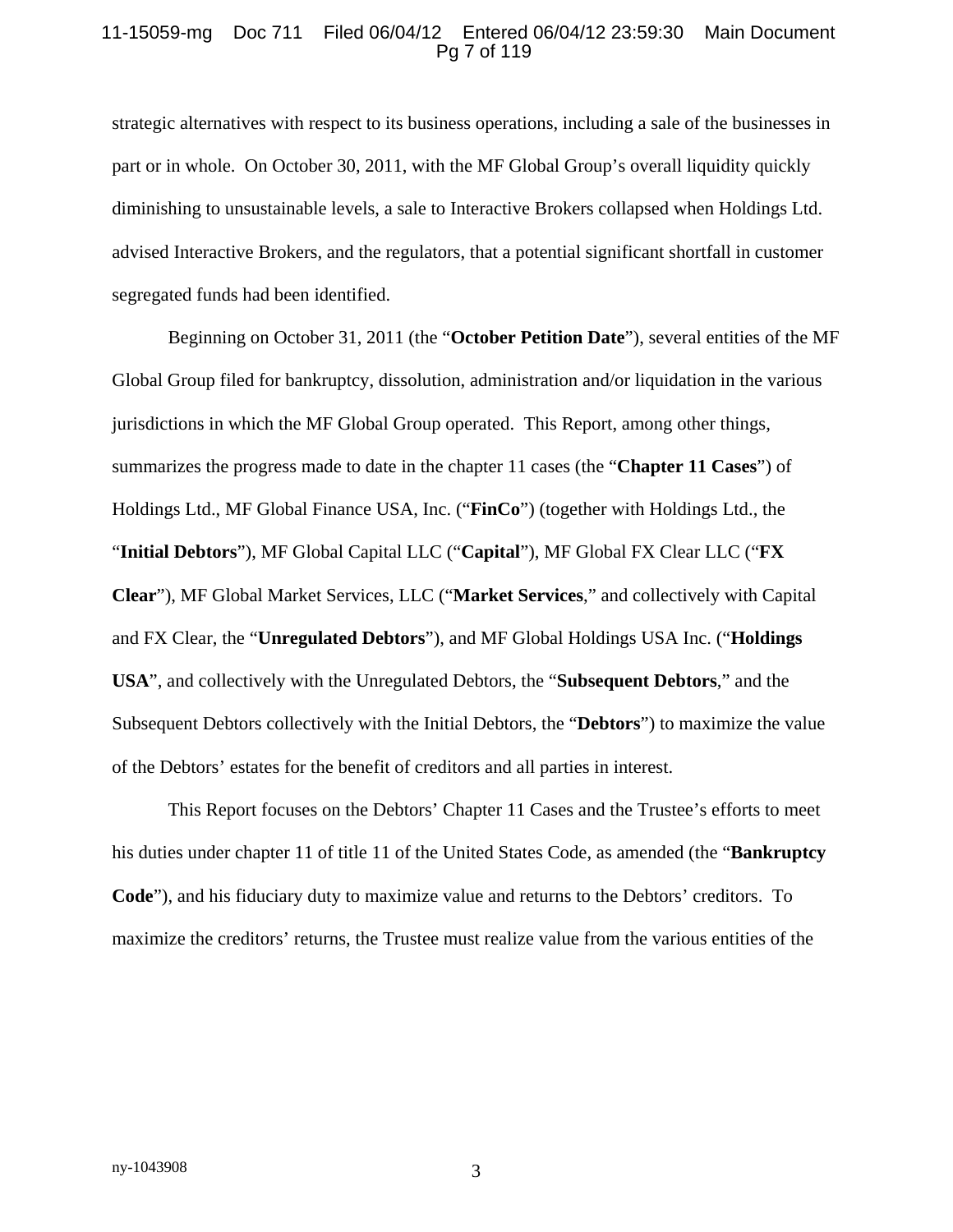# 11-15059-mg Doc 711 Filed 06/04/12 Entered 06/04/12 23:59:30 Main Document Pg 8 of 119

MF Global Group that are in administration or liquidation proceedings both domestically and abroad.<sup>3</sup>

Initially, the Report details the Debtors, their Chapter 11 Cases, their businesses, the appointment of the Official Committee of Unsecured Creditors of MF Global Holdings Ltd., *et al.* (the "**Committee**") and the Trustee, and the various professionals retained to assist with the wind-down of the Debtors' estates.

The focus of the Report then turns to the relationships between the Debtors and the MF Global Group, detailing the over \$2 billion in financing provided by the Debtors to MFGI and the proprietary transactions entered into by the Debtors with and among MFGI and MF Global U.K. Limited ("**MFGUK**"). In addition, an analysis of the claims against the MF Global Group's worldwide affiliates is provided. The Trustee has attempted to provide the most complete and transparent account of all of the Debtors' claims against all other entities in the MF Global Group.

Finally, the Report closes with a discussion of additional topics of interest that have arisen during the Chapter 11 Cases, including various court proceedings, litigations and testimony before Congress.

#### **INITIAL CHAPTER 11 FILINGS**

#### **I. MF GLOBAL HOLDINGS LTD. AND MF GLOBAL FINANCE USA INC.**

#### **A. October Petition Date and First Day Motions**

On the October Petition Date, the Initial Debtors filed voluntary petitions under chapter 11 of the Bankruptcy Code in the United States Bankruptcy Court for the Southern District of

 $\overline{a}$ 

<sup>3</sup> For a summary of the claims filed by the Debtors and their non-debtor affiliates against all members of the MF Global Group that are the subject of liquidation proceedings and administrations throughout the world, *see* Exhibit A.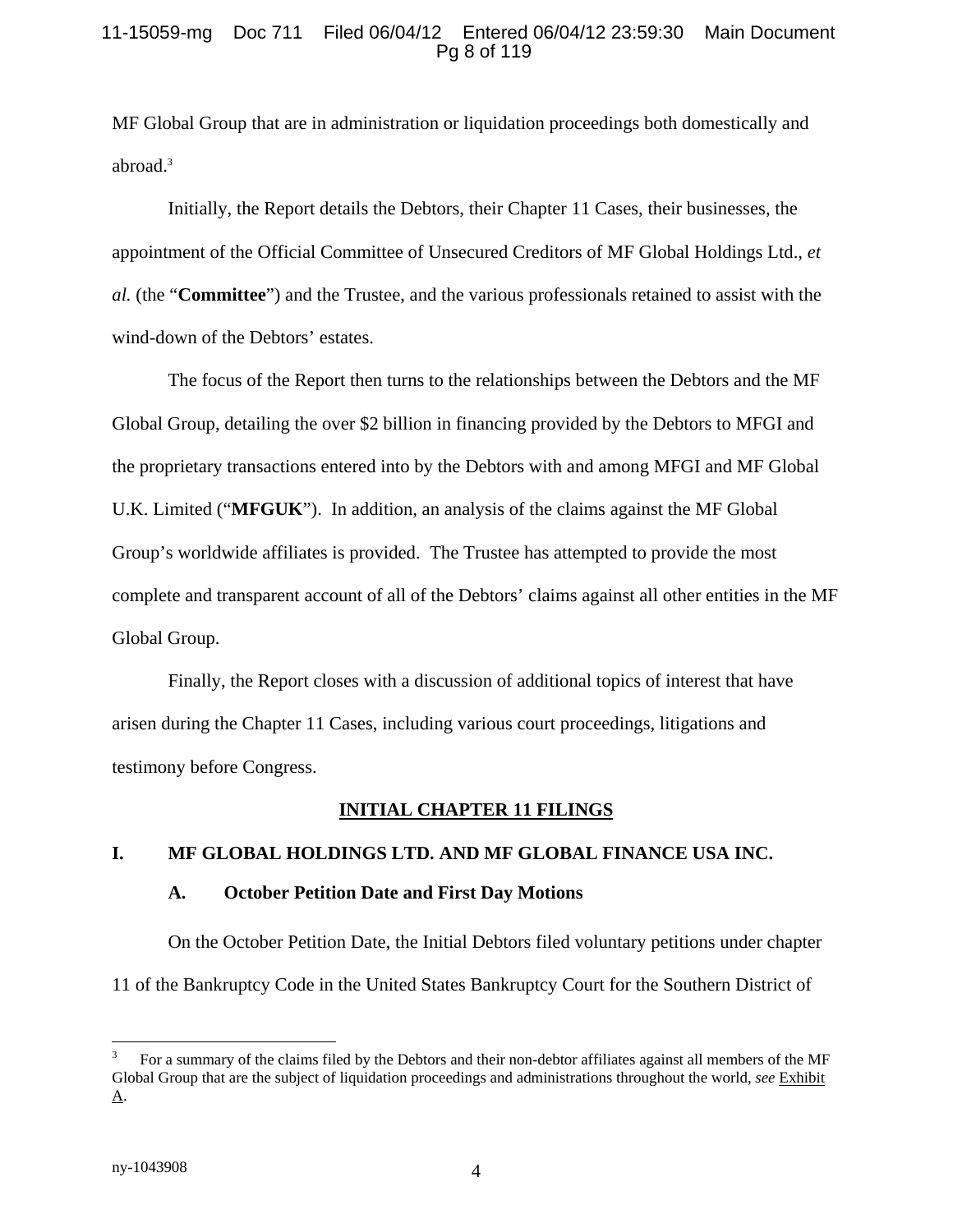### 11-15059-mg Doc 711 Filed 06/04/12 Entered 06/04/12 23:59:30 Main Document Pg 9 of 119

New York (the "**Court**"). On the October Petition Date, the Initial Debtors filed the following first day motions in order to make their transition to, and operation in, chapter 11 occur with minimum interruption or disruption to their businesses or loss of productivity or value.

#### 1. Joint Administration.

The Initial Debtors requested the joint administration of their Chapter 11 Cases for procedural purposes only to reduce costs and facilitate the administrative process by avoiding the need for duplicative notices, applications, and orders. On November 2, 2011, the Court entered an order authorizing joint administration.4

#### 2. Schedules and Statements Extension Motion.

The Initial Debtors sought to extend the deadline to file their schedules of assets and liabilities and statements of financial affairs (collectively, the "**Schedules**"). Given the complexity of the Initial Debtors' businesses, as well as the effort required to prepare for and conduct their Chapter 11 Cases on an emergency basis, the Initial Debtors determined that they would not be in a position to accurately complete their Schedules within the deadline provided by the Federal Rules of Bankruptcy Procedure (the "**Bankruptcy Rules**") and the Local Bankruptcy Rules for the Southern District of New York (the "**Local Rules**"). On November 2, 2011, the Court entered an order extending the deadline for filing the Schedules.<sup>5</sup>

#### 3. List of Creditors and Initial Notices.

To ease the administrative burden of the Chapter 11 Cases on the Initial Debtors' estates, the Initial Debtors requested authorization to (i) prepare a consolidated list of creditors in the form maintained in the ordinary course of business and in electronic format only, (ii) file a

 $\overline{a}$ 

<sup>4</sup> Docket No. 19.

<sup>5</sup> Docket No. 21. The deadline to file the Schedules subsequently was further extended. The Trustee filed the Schedules for five of the Debtors on May 18, 2012 and the remaining Debtor on May 30, 2012 (Docket Nos. 692– 701, 707, 708).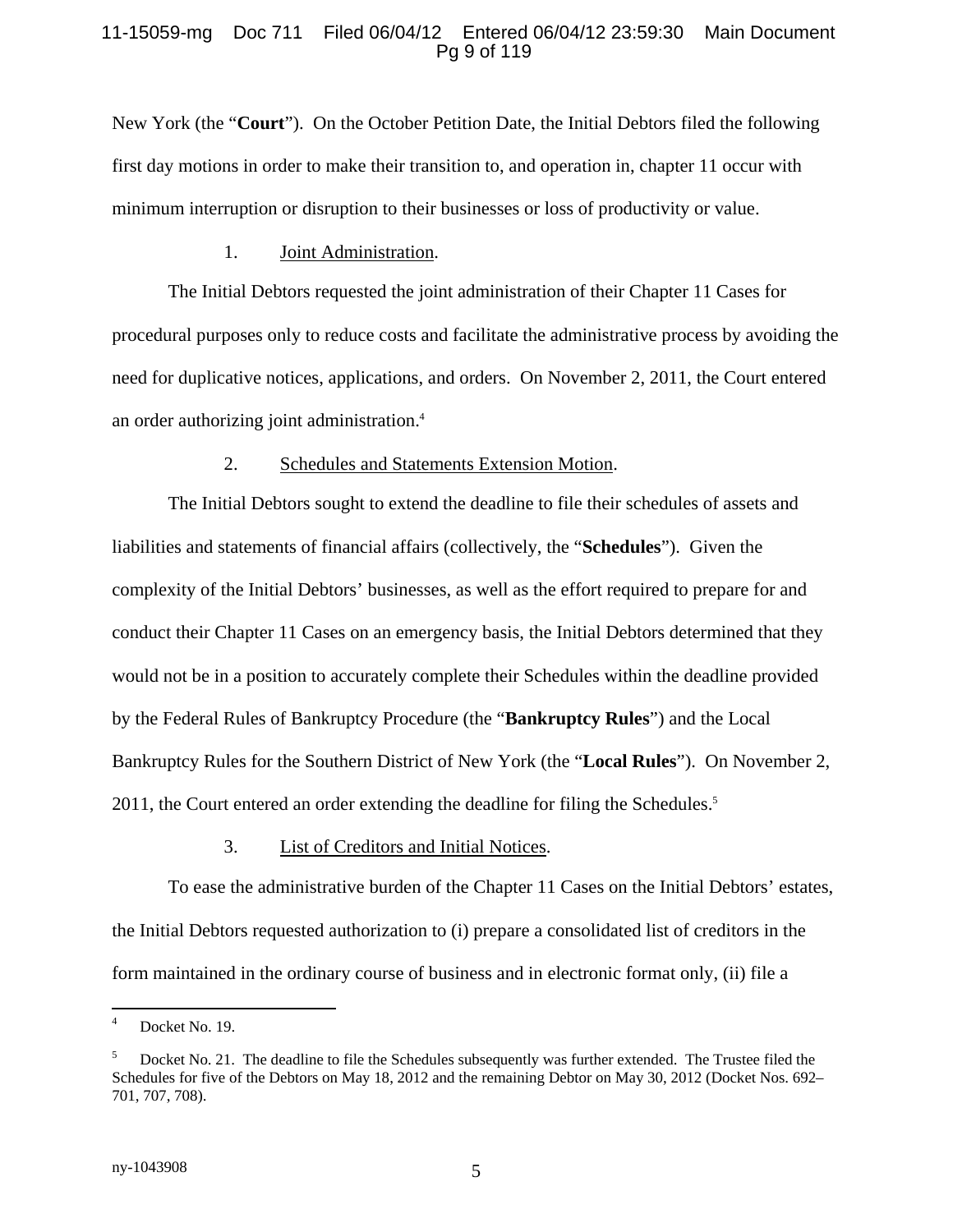#### 11-15059-mg Doc 711 Filed 06/04/12 Entered 06/04/12 23:59:30 Main Document Pg 10 of 119

consolidated list of the 50 largest general unsecured creditors, and (iii) mail initial notices. The Initial Debtors also requested authority not to file (i) the consolidated list of creditors described above, but instead to make such lists available only upon request, and (ii) a list of each Initial Debtor's equity security holders. On November 2, 2011, the Court entered an order granting the Initial Debtors' requests*,* provided that a list of the Initial Debtors' equity holders be maintained by GCG, Inc. ("**GCG**"), the Court-appointed claims and noticing agent, and made available upon request.<sup>6</sup>

# 4. Cash Management, Business Forms, and Intercompany Transfers.

The Initial Debtors requested (i) a waiver of the requirement in the U.S. Trustee Guidelines that pre-petition bank accounts be closed and new post-petition bank accounts be opened, (ii) authority to continue to use all business forms existing immediately prior to the October Petition Date, without reference to the Initial Debtors' status as debtors in possession, provided that the Initial Debtors would use their reasonable best efforts to refer to their status as debtors in possession on all checks issued after the commencement of the Initial Debtors' Chapter 11 Cases and on other physical business forms after the Initial Debtors' existing stock was exhausted, and (iii) authority to continue intercompany transactions among the Initial Debtors and accord superpriority status to all post-petition intercompany claims. The Court entered four interim orders and a final order on December 14, 2011 authorizing the Initial Debtors to continue using their existing bank accounts, cash management system and business forms, and to continue intercompany transactions among the Initial Debtors, according superpriority status to all post-petition intercompany claims.<sup>7</sup>

 6 Docket No. 20.

<sup>7</sup> Docket Nos. 25, 119, 205, 254, 276.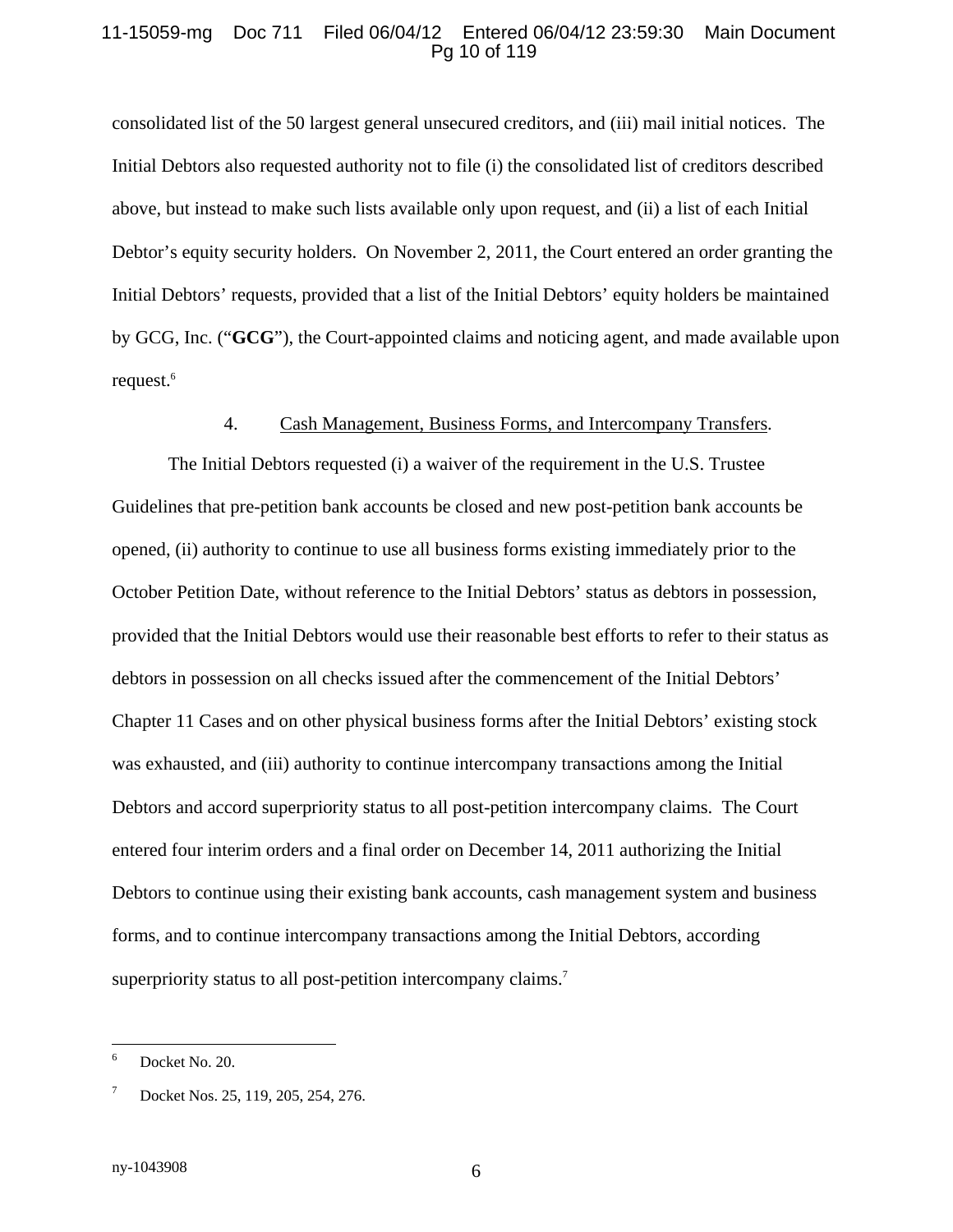# 11-15059-mg Doc 711 Filed 06/04/12 Entered 06/04/12 23:59:30 Main Document Pg 11 of 119

#### 5. Cash Collateral.

The Initial Debtors sought authority to use funds held in their accounts (the "**Cash Collateral**") at JPMorgan Chase Bank, N.A. ("**JPM**") to maintain sufficient liquidity so that the Initial Debtors could continue to operate their businesses in the ordinary course of business during their Chapter 11 Cases. The Initial Debtors asserted that immediate and ongoing use of Cash Collateral was required to fund the day-to-day activities of the Initial Debtors, including payments to employees and vendors in the ordinary course of business whose services and goods were integral to the Initial Debtors' operations. Without the use of the Cash Collateral, the Initial Debtors would be unable to pay for services and expenses necessary to preserve and maximize the value of the Initial Debtors' estates.

The Court entered an order on November 2, 2011 authorizing the Initial Debtors to use Cash Collateral on an interim basis, and an order on December 14, 2011 authorizing the Initial Debtors to use Cash Collateral on a final basis, subject to certain terms and restrictions.<sup>8</sup>

#### **B. The Initial Debtors' Professionals**

#### 1. Skadden, Arps, Slate, Meagher & Flom LLP.

On January 23, 2012, the Trustee filed an application to retain Skadden, Arps, Slate, Meagher & Flom LLP ("**Skadden**"), *nunc pro tunc* to the October Petition Date, as the Initial Debtors' bankruptcy counsel through November 28, 2011 and thereafter as special counsel to the Trustee through March 31, 2012.<sup>9</sup> Prior to the October Petition Date, Skadden was retained for advice on strategic options in connection with efforts to respond to the Debtors' financial circumstances. Skadden's service included, among other things, assisting the Initial Debtors

 $\overline{a}$ 

<sup>8</sup> Docket Nos. 26, 275.

<sup>9</sup> Docket No. 386.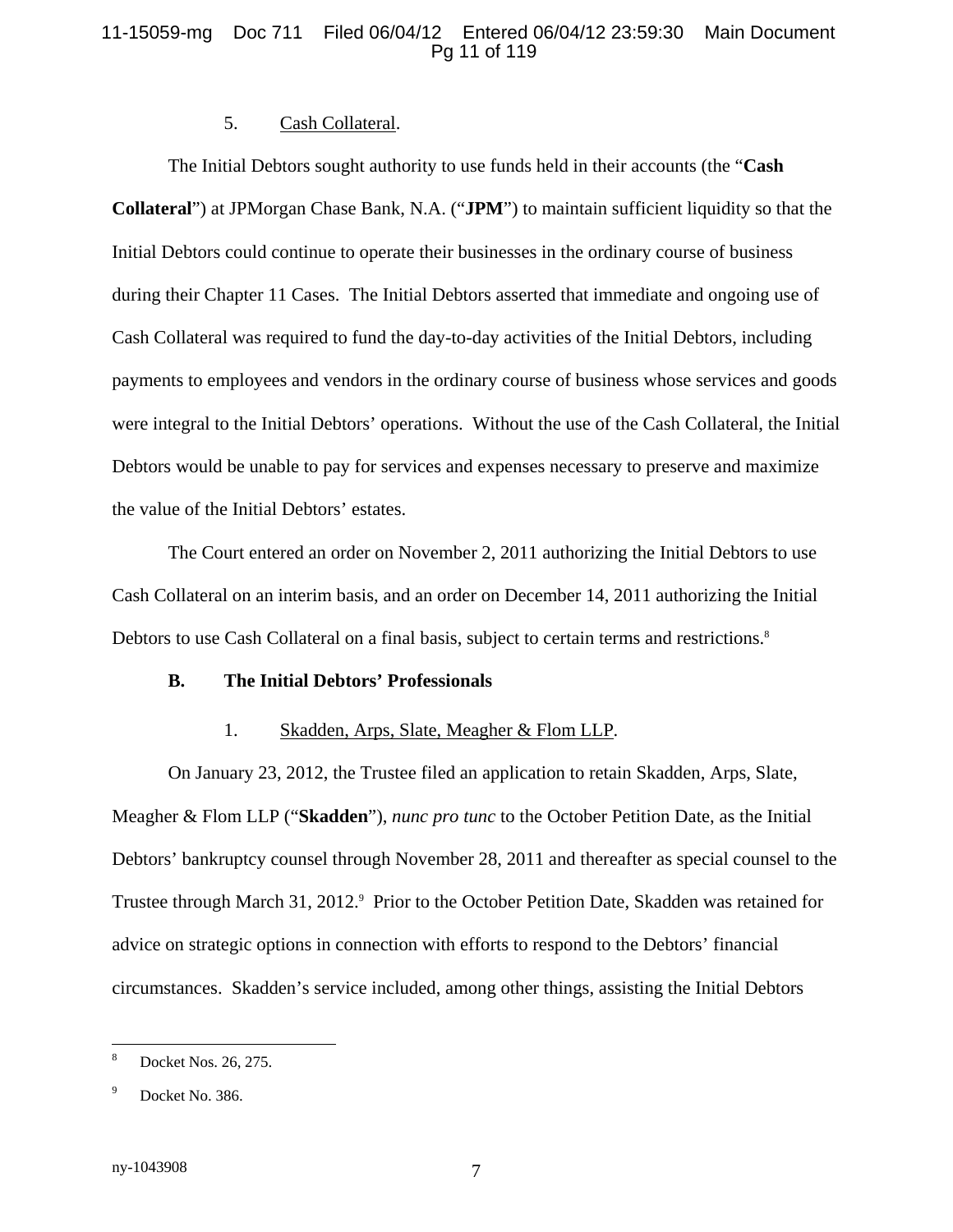#### 11-15059-mg Doc 711 Filed 06/04/12 Entered 06/04/12 23:59:30 Main Document Pg 12 of 119

with restructuring their financial affairs and capital structure, and, as necessary, advising the Initial Debtors with respect to any reorganization cases filed under chapter 11 of the Bankruptcy Code. Skadden worked closely with the MF Global Group to restructure its business, and when those efforts failed, to file petitions under chapter 11 of the Bankruptcy Code and address the numerous issues that resulted therefrom. After his appointment, the Trustee sought to retain Skadden on a limited basis to capture the knowledge and insights into the cases that Skadden had gained during its tenure as the Initial Debtors' proposed bankruptcy counsel, and to ensure a seamless transition to his professionals. Specifically, Skadden's services were used to assist the Trustee with (i) the surrender of leased premises at 717 Fifth Avenue, (ii) tax refund matters, and (iii) other matters where Skadden had acquired material knowledge during its representation of the Initial Debtors. On February 9, 2012, the Court entered an order authorizing the retention of Skadden through and including March 31, 2012.<sup>10</sup>

#### 2. FTI Consulting, Inc.

On January 23, 2012, the Trustee filed an amended application to retain FTI Consulting, Inc. ("**FTI**") as financial advisors to the Initial Debtors from October 31, 2011 to November 28,  $2011$ , and as financial advisors to the Trustee thereafter.<sup>11</sup> FTI provides consulting and advisory services, including assistance with (i) the preparation of financial-related disclosures required by the Court, the Bankruptcy Code, the Bankruptcy Rules and the Local Rules, (ii) analyses related to the pursuit of debtor in possession financing and the use of Cash Collateral, (iii) the identification and implementation of short-term cash management procedures, (iv) the development and implementation of key employee retention and other critical employee benefit

 $10$ Docket No. 436.

 $11$  Docket No. 389.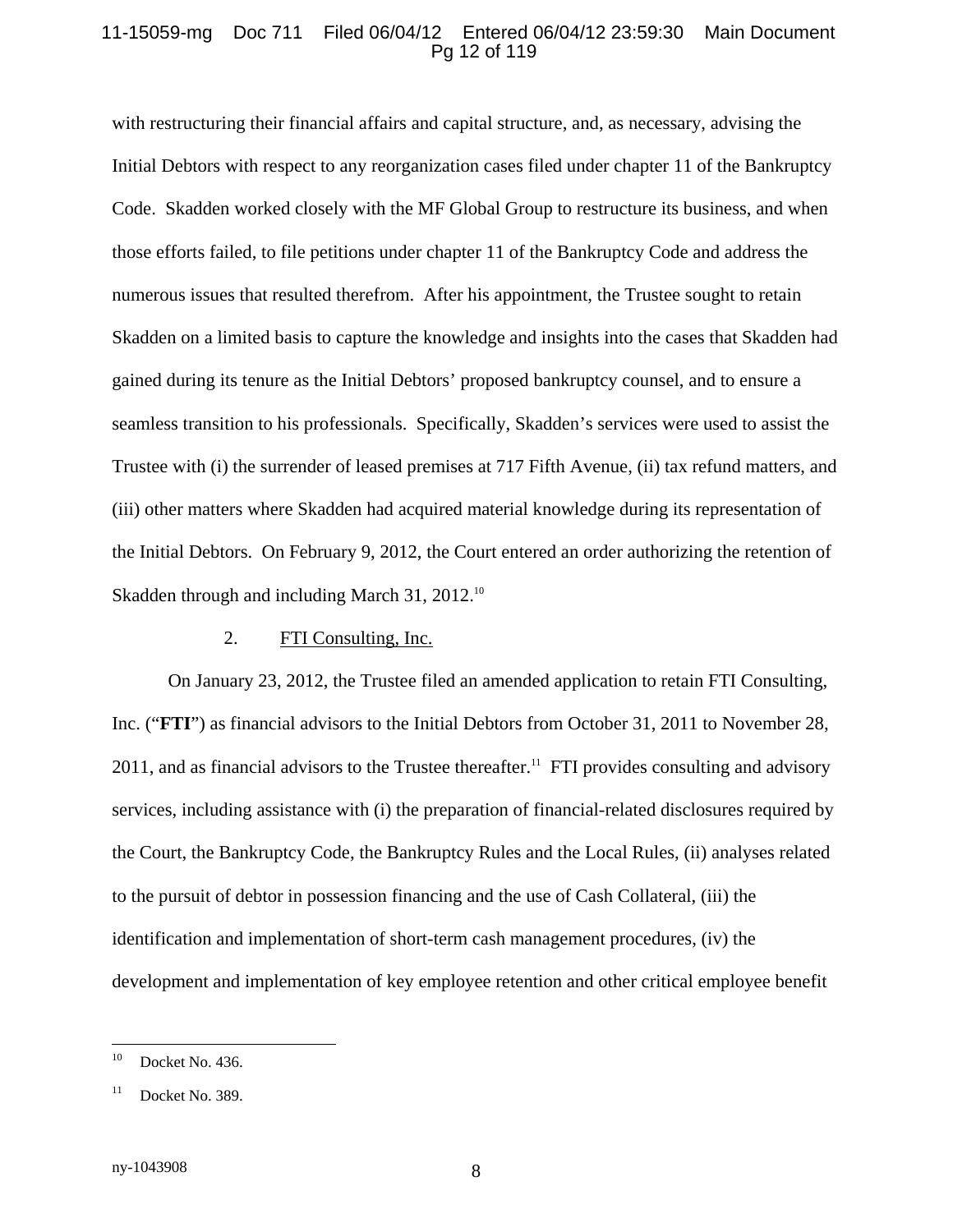#### 11-15059-mg Doc 711 Filed 06/04/12 Entered 06/04/12 23:59:30 Main Document Pg 13 of 119

programs, (v) the identification of core business assets and the disposition of assets or liquidation of unprofitable operations, (vi) the identification of executory contracts and leases and analysis of cost/benefit evaluations with respect to the affirmation or rejection of each, (vii) the valuation of the present level of operations and identification of areas of potential cost savings, (viii) analysis of creditor claims, including assisting with development of databases, as necessary, to track such claims, (ix) monitoring the various other insolvency proceedings and administrations of the Initial Debtors' affiliates,  $(x)$  the evaluation and analysis of avoidance actions,  $(xi)$ forensic accounting, forensic reviews and investigations, information technology issues, data retention, data preservation, data collection, and data analysis, and (xii) certain other issues related to the Chapter 11 Cases. On February 9, 2012, the Court entered an order authorizing the retention of FTI.<sup>12</sup>

#### 3. Kasowitz, Benson, Torres & Friedman LLP.

On January 23, 2012, the Trustee filed an application to retain Kasowitz, Benson, Torres & Friedman LLP ("**Kasowitz**") as the Initial Debtors' conflicts counsel through November 28, 2011 and thereafter as special investigative counsel to the Trustee through March 31, 2012.<sup>13</sup> Kasowitz's tasks consisted primarily of assisting the Trustee in connection with certain formal and informal investigative matters and the transition of those matters to the Trustee and his counsel, Freeh Sporkin & Sullivan, LLP. Since the October Petition Date, the Initial Debtors have received numerous subpoenas and information requests from various governmental agencies such as the SEC and the CFTC, which require the preservation, collection and review of voluminous data and documents in the possession, custody or control of the Initial Debtors.

 $12$ Docket No. 438.

<sup>&</sup>lt;sup>13</sup> Docket No. 384.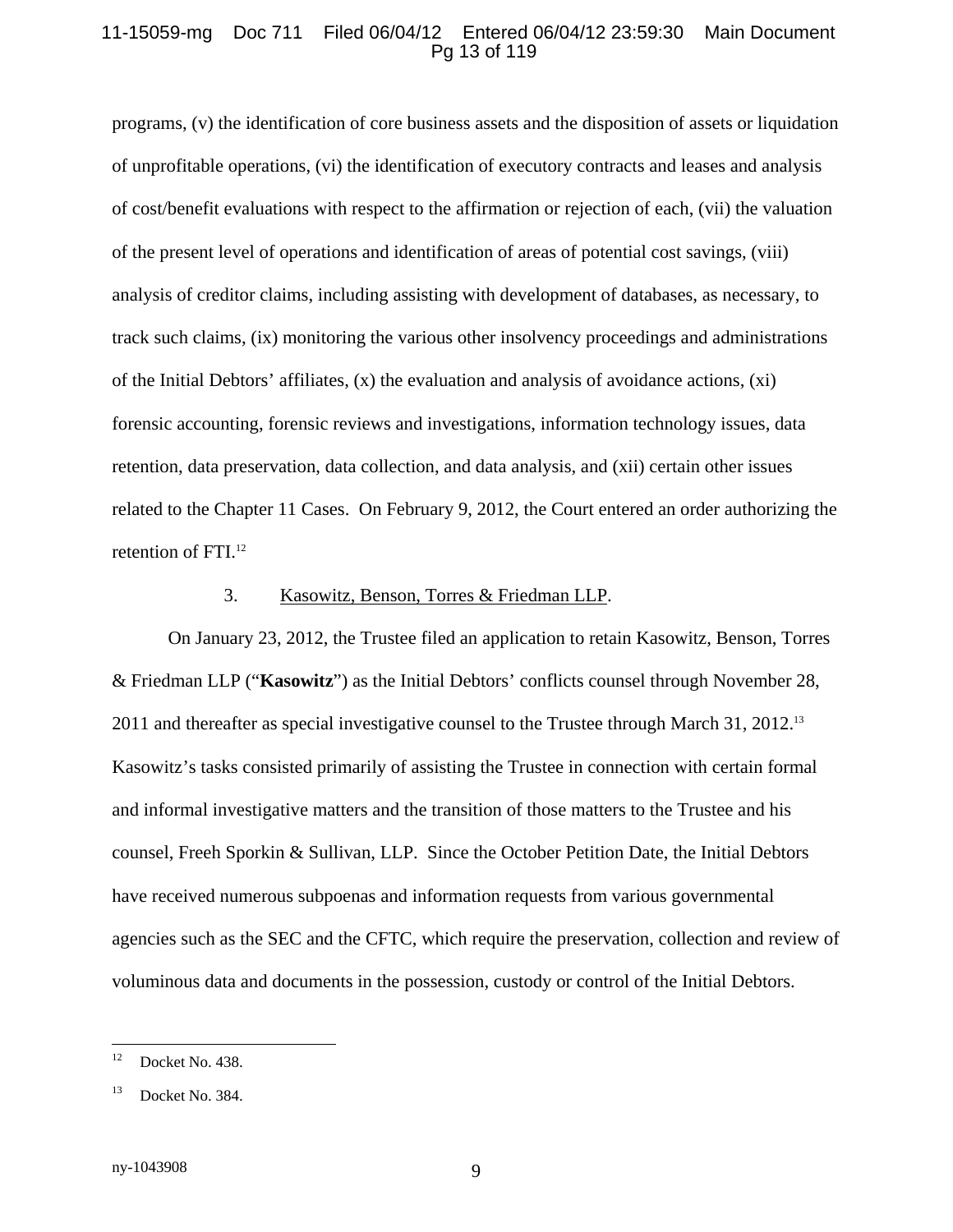#### 11-15059-mg Doc 711 Filed 06/04/12 Entered 06/04/12 23:59:30 Main Document Pg 14 of 119

Kasowitz had been selected earlier by the Initial Debtors as conflicts counsel to coordinate their document preservation efforts and respond to various investigative subpoenas and requests. The Trustee subsequently sought to retain Kasowitz as special investigative counsel for a limited time to (i) take advantage of the knowledge and experience that Kasowitz acquired in representing the Initial Debtors in these matters prior to the appointment of the Trustee, (ii) avoid unnecessary duplication of efforts, and (iii) assist the Trustee in expeditiously responding to the numerous investigations and requests for information, and managing the process of identifying, preserving, collecting and analyzing electronic and hard copy documents in the Initial Debtors' possession, custody and control. On February 9, 2012, the Court entered an order authorizing the retention of Kasowitz. 14

#### 4. GCG.

On October 31, 2011, the Initial Debtors filed an application to retain GCG as the claims and noticing agent for the Initial Debtors' Chapter 11 Cases.<sup>15</sup> In light of the number of anticipated claimants and parties in interest, the Initial Debtors believed that appointing GCG, an independent third party, to act as claims and noticing agent would provide the most effective and efficient means, and relieve the Initial Debtors and the Clerk's Office of the administrative burden, of noticing, administering claims, and assisting in other administrative tasks. On November 2, 2011, the Court entered an order authorizing the retention of GCG.<sup>16</sup>

 $14$ Docket No. 439.

 $^{15}$  Docket No. 5.

<sup>&</sup>lt;sup>16</sup> Docket No. 22.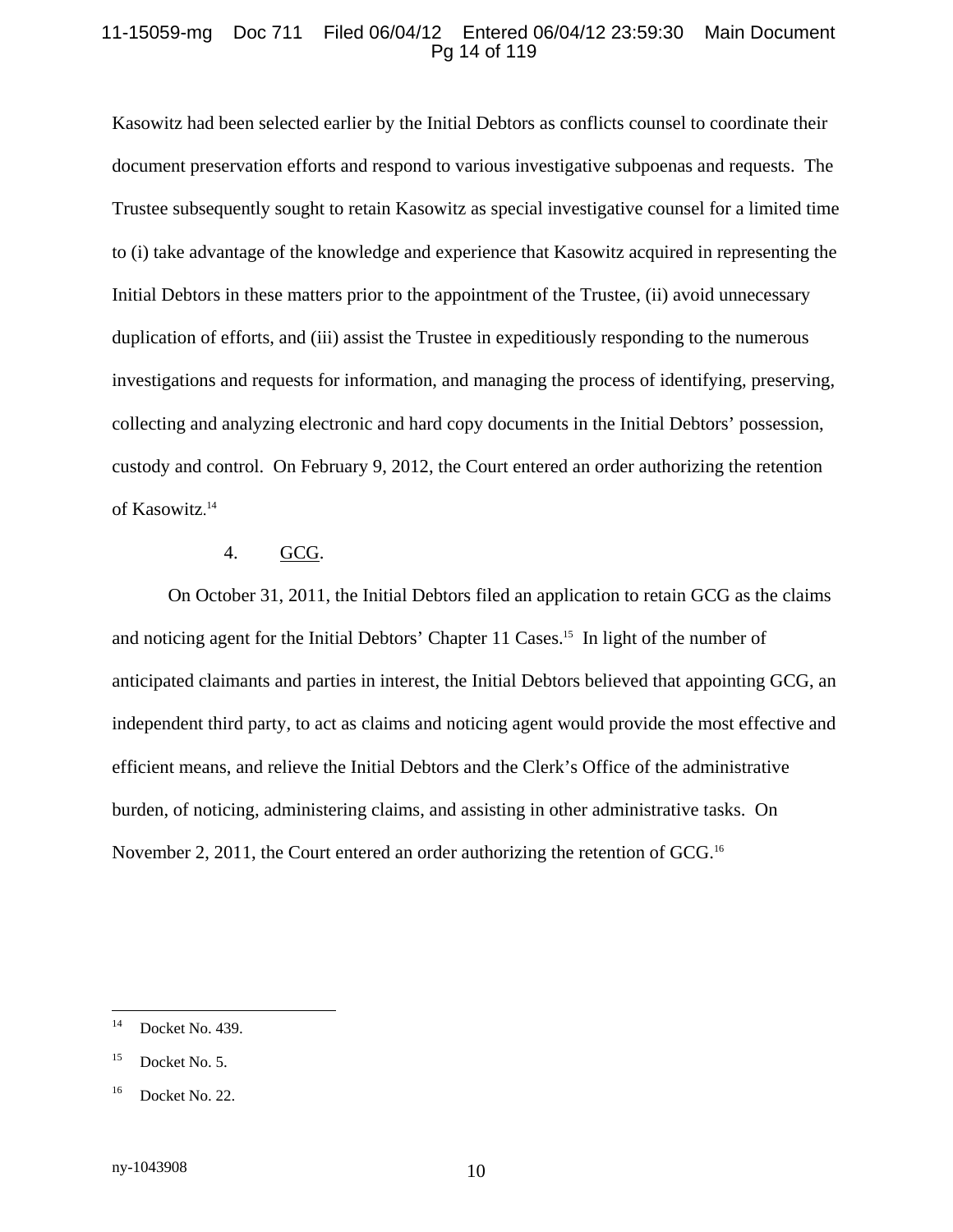# **C. Description of the Initial Debtors' Businesses**

# 1. Holdings Ltd.

Holdings Ltd. was a public company that traded on the New York Stock Exchange under the ticker symbol "MF," and since the October Petition Date trades under the ticker symbol "MFGLQ". Holdings Ltd. is a corporate holding company that is the direct or indirect parent of all of the other companies in the MF Global Group.

2. FinCo.

FinCo is a New York corporation that provided financing services to affiliated companies and third parties.

# **STATUTORY CREDITORS' COMMITTEE**

# **I. COMMITTEE MEMBERS**

On November 7, 2011, the Office of the United States Trustee (the "**U.S. Trustee**"), under Bankruptcy Code sections 1102(a) and (b), appointed the following unsecured creditors to the Committee: (1) Wilmington Trust Company, (2) JPM, (3) Bank of America, N.A. ("**BoA**"), (4) Elliot Management Corporation, and (5) Caplin Systems Ltd.17

# **II. COMMITTEE PROFESSIONALS**

# **A. Dewey & LeBoeuf LLP**

On January 19, 2012, the Court authorized the Committee's retention of Dewey & LeBoeuf LLP ("**Dewey**") as legal counsel, *nunc pro tunc* to November 9, 2011, to advise and assist the Committee with respect to the administration of the Chapter 11 Cases.18

<sup>1</sup> <sup>17</sup> Docket No. 51. Upon information and belief, Elliot Management Corporation has resigned from the Committee.

<sup>&</sup>lt;sup>18</sup> Docket No. 377. The Trustee has been advised that the Committee will substitute Proskauer Rose LLP ("**Proskauer**") for Dewey as counsel.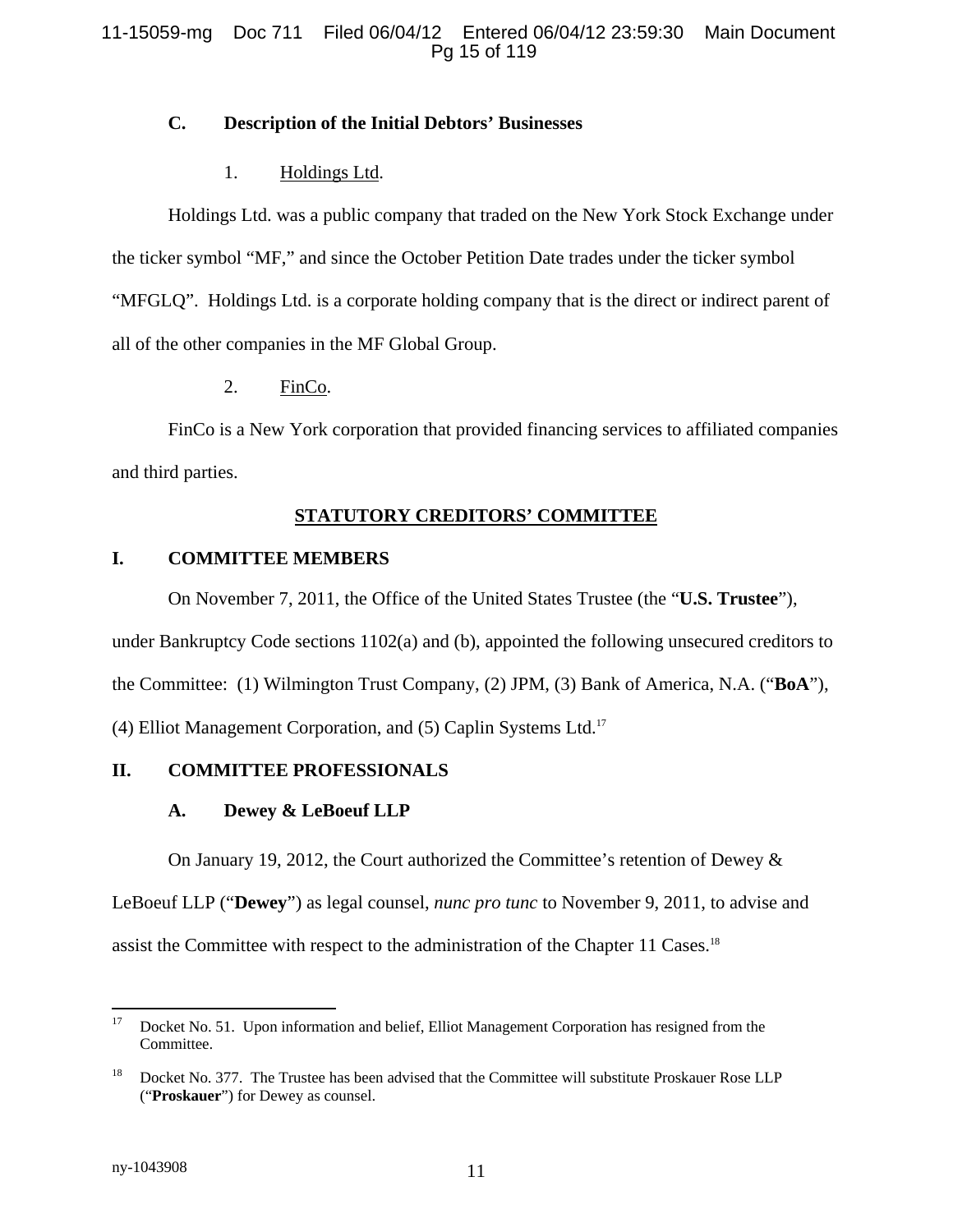#### 11-15059-mg Doc 711 Filed 06/04/12 Entered 06/04/12 23:59:30 Main Document Pg 16 of 119

#### **B. Capstone**

On February 9, 2012, the Court authorized the Committee's retention of Capstone Advisory Group, LLC, together with its wholly-owned subsidiary Capstone Valuation Services, Inc. ("**Capstone**", and together with Proskauer, the "**Committee Professionals**"), as its financial advisor, *nunc pro tunc* to November 9, 2011, to help guide the Committee through the Debtors' reorganization efforts and to assist it in the tasks associated with negotiating and implementing a chapter 11 plan. $19$ 

#### **C. Rust Consulting, Inc.**

On May 5, 2012, the Committee filed an application to retain Rust Consulting, Inc. as administrative agent to establish and maintain the Committee's website and to assist the Committee in providing the Debtors' unsecured creditors with access to information in connection with the Chapter 11 Cases.<sup>20</sup> The application will be heard by the Court on June 14, 2012.

### **III. COMMITTEE ACTIVITY**

On March 7, 2012, the Court entered the *Stipulation and Agreed Order Between the Chapter 11 Trustee and the Statutory Creditors' Committee of MF Global Holdings Ltd., et al. Regarding Creditor Access to Information Pursuant to 11 U.S.C. §§ 105(a), 1102(b)(3) and*   $1103(c)$ <sup>21</sup> which sets forth the procedures for creditors' access to information and provides that a vendor be retained by the Committee to serve as administrative agent for the Committee website.

<sup>19</sup> Docket No. 435.

 $20$  Docket No. 668.

 $21$  Docket No. 533.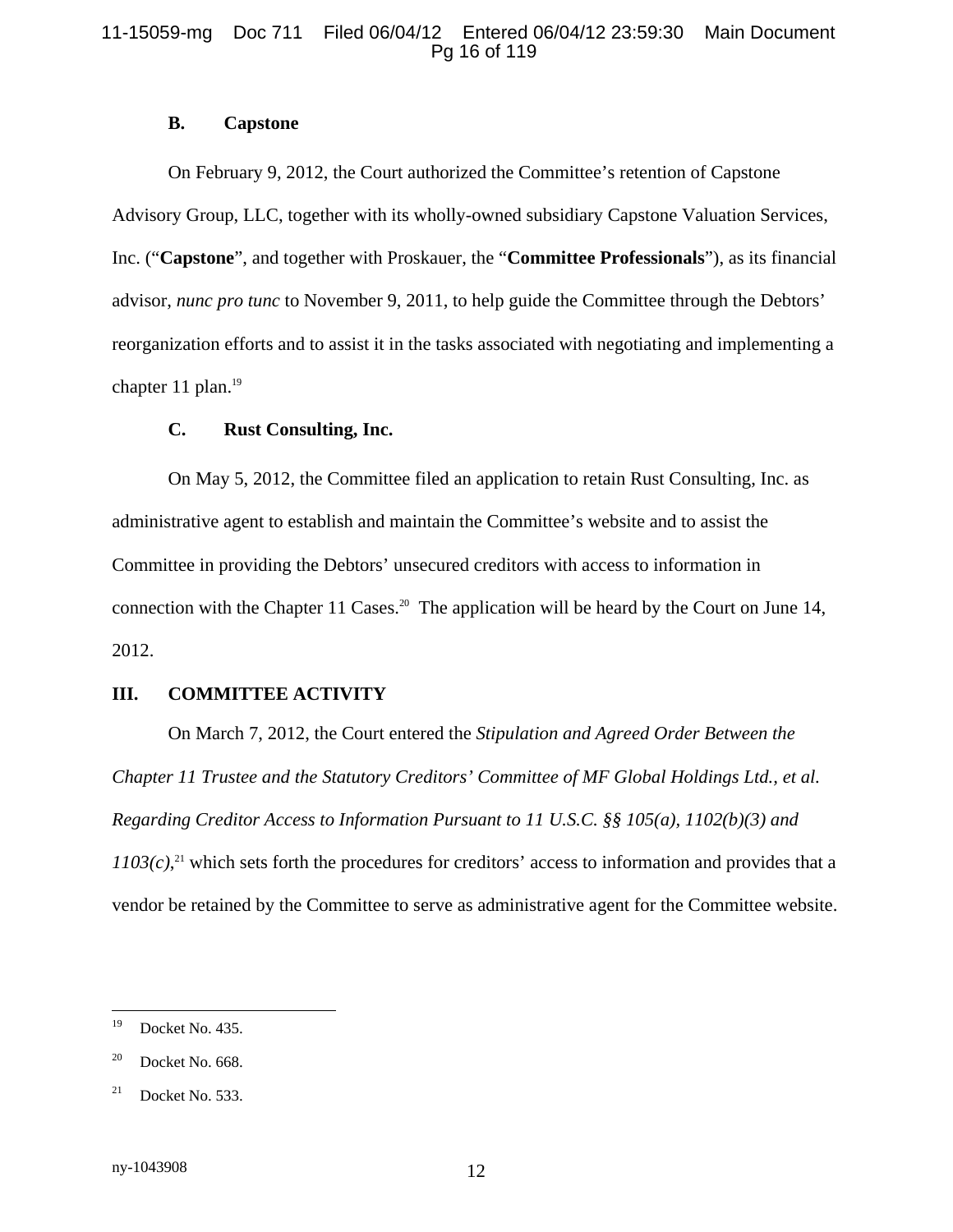#### 11-15059-mg Doc 711 Filed 06/04/12 Entered 06/04/12 23:59:30 Main Document Pg 17 of 119

As noted, the Committee selected Rust Consulting, Inc. to serve as administrative agent, subject to Court approval.

#### **CHAPTER 11 TRUSTEE**

# **I. APPOINTMENT OF CHAPTER 11 TRUSTEE**

On November 21, 2011, the Initial Debtors and the Committee filed a joint emergency motion requesting that the Court direct the appointment of a chapter 11 trustee to reorganize and/or liquidate the Debtors' assets for the benefit of the Debtors' estates, their creditors, and other stakeholders.22 The Debtors and the Committee believed that a court-appointed chapter 11 trustee would have the reputation, experience, and confidence to manage and coordinate the investigations of the various court-appointed administrators and regulators in the MF Global Group administrations, and would do so in a manner that is more efficient and cost effective than could be achieved by the debtors in possession. The Initial Debtors and the Committee also believed that the appointment of a chapter 11 trustee would be in the best interests of the Initial Debtors' estates and the stakeholders of those estates, allowing the trustee to aid in the management of, and facilitate, global cooperation with the various court-appointed administrators and regulators of the non-Debtors of the MF Global Group, as well as work with the Committee for the prompt recovery of assets for the benefit of creditors.

On November 22, 2011, the Court entered an order directing the appointment of a chapter 11 trustee. $23$ 

 $22$ Docket No. 131.

 $23$  Docket No. 156.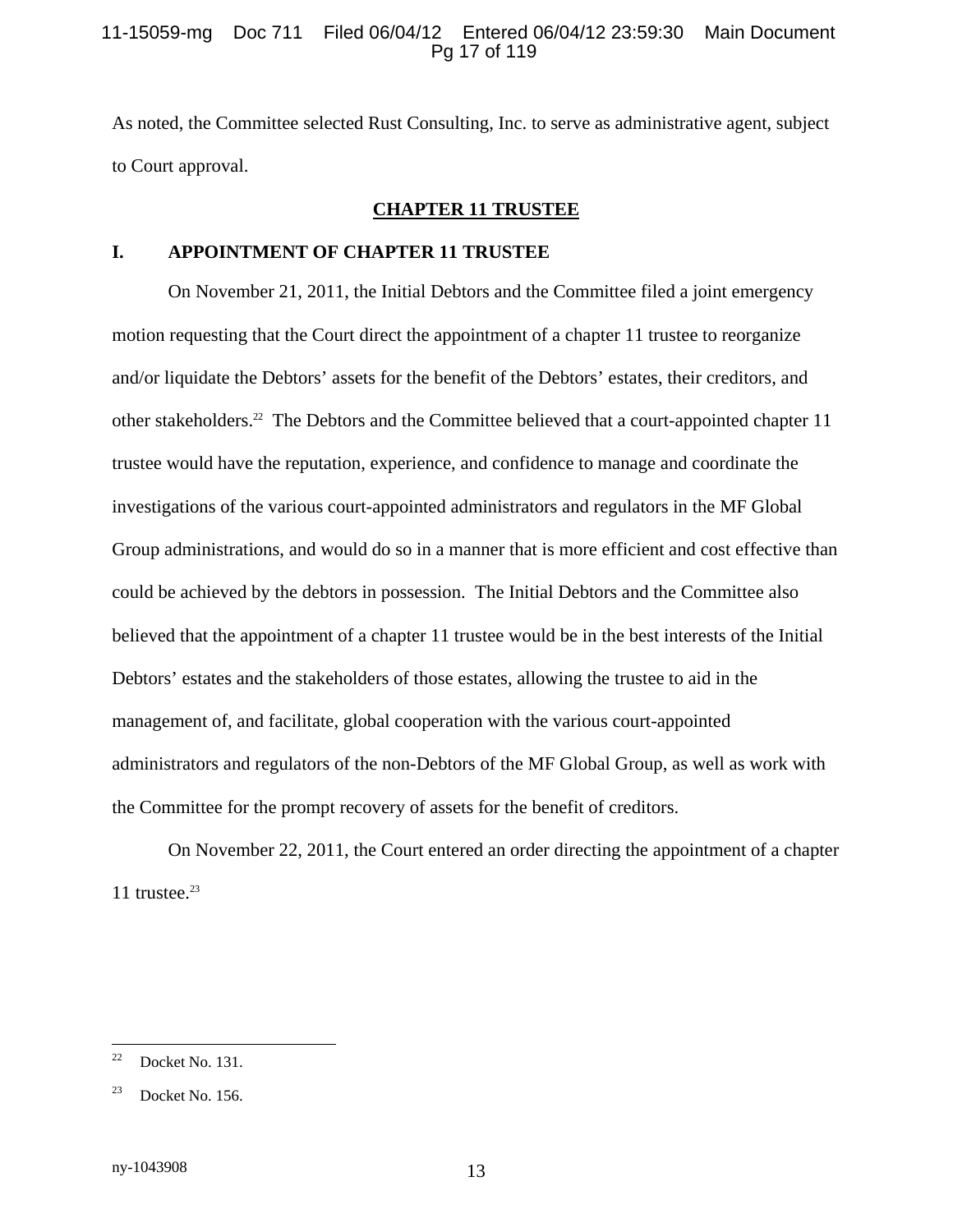#### 11-15059-mg Doc 711 Filed 06/04/12 Entered 06/04/12 23:59:30 Main Document Pg 18 of 119

On November 25, 2011, the U.S. Trustee appointed the Trustee, which appointment was approved by the Court and accepted by the Trustee on November 28, 2011 and December 2,  $2011$ , respectively.<sup>24</sup>

#### **II. TRUSTEE'S PROFESSIONALS**<sup>25</sup>

#### **A. Freeh Group International Solutions, LLC**

On January 23, 2012, the Trustee filed an application to retain Freeh Group International Solutions, LLC ("**FGIS**") as his business and operations advisors, *nunc pro tunc* to November 28, 2011,<sup>26</sup> to (i) manage the facilitation and coordination of information and data exchange between the various worldwide administrations, (ii) coordinate workflow administration between the Trustee's professionals, the Committee and its professionals, and the various worldwide administrations, (iii) assist the Trustee with the day-to-day management of the bankruptcy process, including evaluation of strategic and tactical options with respect to the liquidation proceeding respecting MFGI under the Securities Investor Protection Act of 1970, 15 U.S.C. § 78aaa, *et seq*., as amended ("**SIPA**"), and various insolvency administrations throughout the world, as well as management of the wind-down of the Debtors' operations, and (iv) assist the Trustee in undertaking additional tasks that the Court may direct, to the extent those tasks are consistent with these delineated services. As part of the above tasks, FGIS formulates for the Trustee strategies for the cost-effective utilization of existing company personnel and the integration of the company's staff with the financial advisory team and other professionals retained in the Chapter 11 Cases.

<sup>24</sup> <sup>24</sup>Docket Nos. 168, 170, 210.

<sup>&</sup>lt;sup>25</sup> The Trustee's professionals have agreed, at the request of the Trustee, to a 10% reduction of their hourly rates.  $26$  Docket No. 390.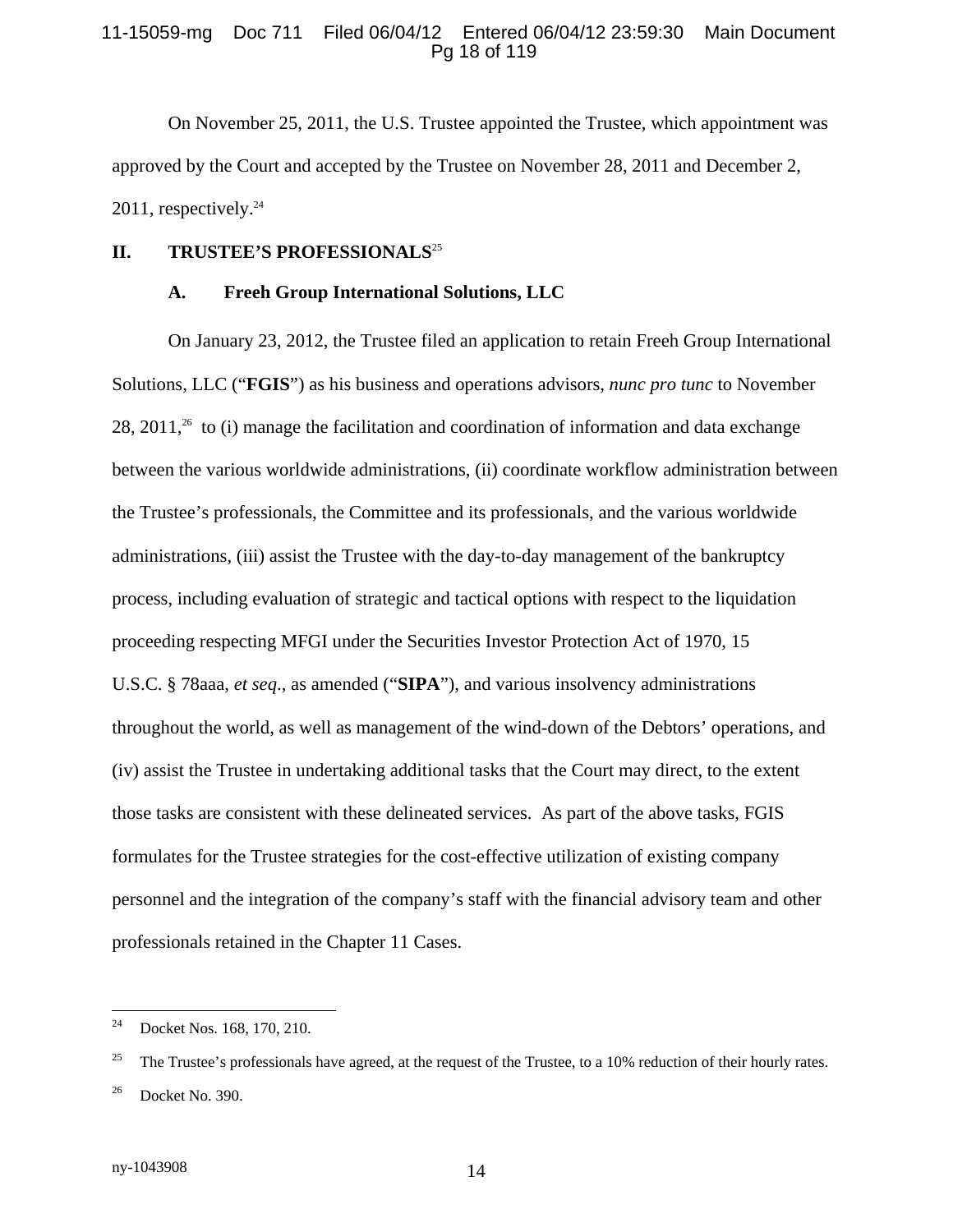#### 11-15059-mg Doc 711 Filed 06/04/12 Entered 06/04/12 23:59:30 Main Document Pg 19 of 119

On April 5, 2012, the Trustee and the U.S. Trustee entered into a stipulation regarding the retention and employment of  $FGIS<sub>1</sub><sup>27</sup>$  and on April 10, 2012, the Court entered an order authorizing such retention.28

#### **B. Freeh Sporkin & Sullivan, LLP**

On January 23, 2012, the Trustee filed an application to retain Freeh Sporkin & Sullivan, LLP ("**FSS**") as his investigative counsel, *nunc pro tunc* to November 28, 2011,<sup>29</sup> to (i) represent the Trustee in his dealings with various regulatory authorities, (ii) represent the Trustee in his dealings with various prosecutors' offices and law enforcement authorities, (iii) represent the Trustee in his dealings with various U.S. House and Senate Committees and Sub-Committees, (iv) coordinate information requests and responses to all regulators, congressional committees, prosecutors' offices, lender groups, and other parties in interest in the bankruptcy process, (v) assist the Trustee in his investigation of the acts and conduct of the Debtors, including conducting witness interviews, and (vi) assist the Trustee in undertaking additional tasks that the Court may direct, to the extent those tasks are consistent with these delineated services. On February 9, 2012, the Court entered an order authorizing the retention of FSS.<sup>30</sup>

#### **C. Morrison & Foerster LLP**

On January 23, 2012, the Trustee filed an application to retain Morrison & Foerster LLP ("**MoFo**") as general bankruptcy counsel to the Trustee, *nunc pro tunc* to November 28, 2011.31 As general bankruptcy counsel, MoFo is responsible for (i) advising the Trustee with respect to

<sup>27</sup> Docket No. 610.

 $28$  Docket No. 618.

 $29$  Docket No. 388.

<sup>30</sup> Docket No. 437.

<sup>31</sup> Docket No. 391.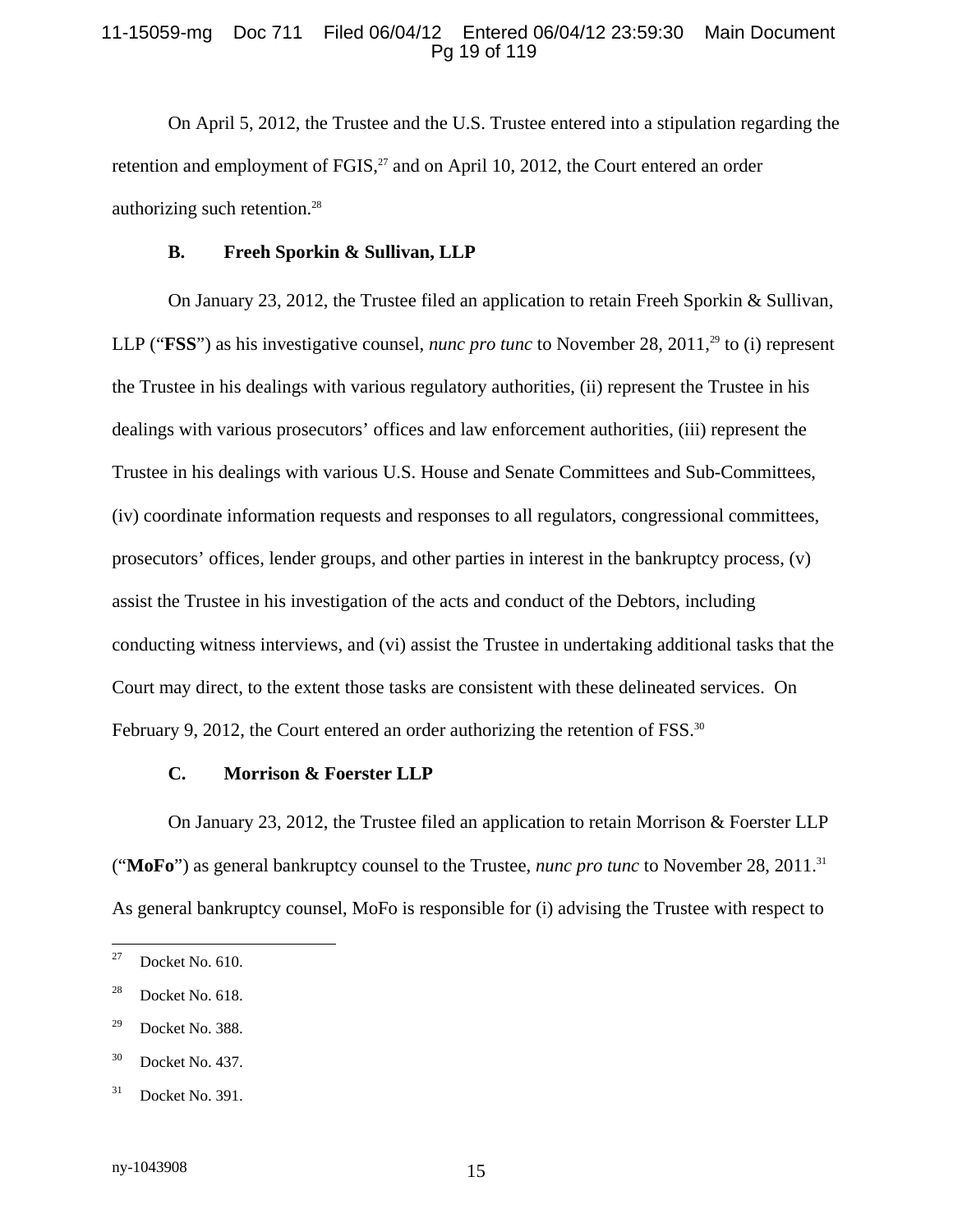#### 11-15059-mg Doc 711 Filed 06/04/12 Entered 06/04/12 23:59:30 Main Document Pg 20 of 119

his powers and duties as Trustee and in the continued management and operation of the businesses and properties of the Debtors, (ii) attending meetings and negotiating with creditors and parties in interest, (iii) advising the Trustee in connection with any sale of assets in the Chapter 11 Cases, (iv) taking all necessary action to protect and preserve the Debtors' estates, including prosecuting actions on behalf of the Trustee and the Debtors, defending any action commenced against the Trustee or the Debtors, and representing the Debtors' interests in negotiations concerning all litigation in which the Debtors are involved, including, but not limited to, objections to claims filed against the Debtors, (v) preparing all motions, applications, answers, orders, reports, and papers necessary to the administration of the Chapter 11 Cases, (vi) appearing before the Court, any appellate courts, and the U.S. Trustee, and protecting the interests of the Debtors before such courts and the U.S. Trustee, (vii) performing other necessary legal services to the Trustee in connection with the Chapter 11 Cases, including (a) analyzing the Debtors' leases and executory contracts and the assumption or assignment thereof, (b) analyzing the validity of liens against the Debtors, and (c) advising on corporate, litigation, and other legal matters, and (viii) taking all steps necessary and appropriate to bring the Chapter 11 Cases to conclusion. On February 9, 2012, the Court entered an order authorizing the retention of  $MoFo.<sup>32</sup>$ 

#### **D. Pepper Hamilton LLP**

On January 23, 2012, the Trustee filed an application to retain Pepper Hamilton LLP ("**Pepper")** as special counsel to the Trustee, *nunc pro tunc* to November 28, 2011,33 to provide services related to (i) tax issues, including tax audits and refunds, and tax issues involving

 $32$ Docket No. 440.

<sup>33</sup> Docket No. 385.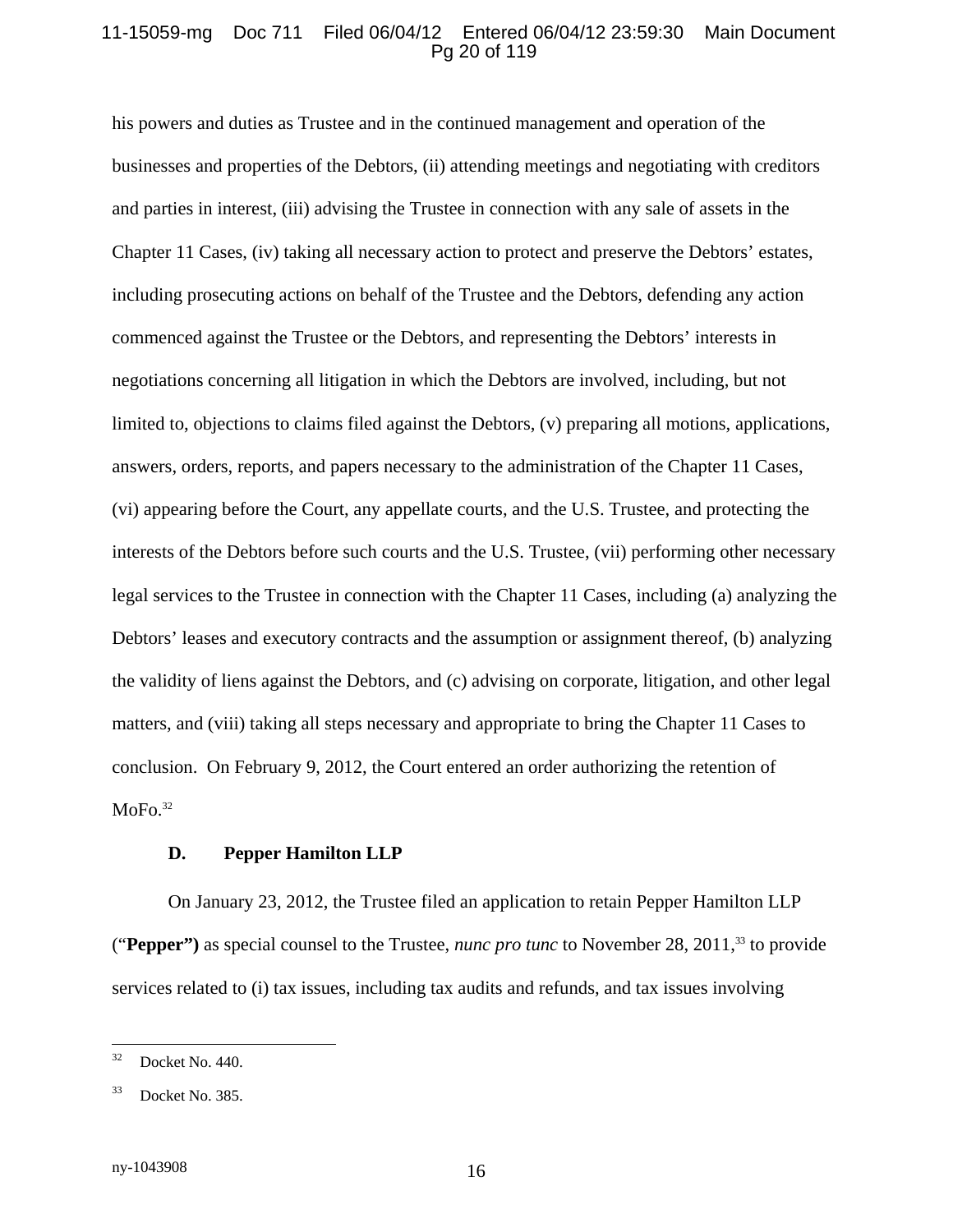#### 11-15059-mg Doc 711 Filed 06/04/12 Entered 06/04/12 23:59:30 Main Document Pg 21 of 119

affiliates, employee benefit issues, and certain insurance matters affecting the Debtors' estates, (ii) WARN Act litigation matters and insurance litigation related to insurance claims, defenses and indemnities, (iii) miscellaneous real estate issues involving leases, furniture, fixture and equipment relating to the Debtors' relocation, and employment issues affecting the operation of the remaining business of the estate, and (iv) any matters as to which MoFo has a conflict involving JPM, BoA or UBS, A.G. and their affiliates. On February 9, 2012, the Court entered an order authorizing the retention of Pepper.34

#### **E. Covington & Burling LLP**

On March 27, 2012, the Trustee filed an application to retain Covington & Burling LLP ("**Covington**") as special insurance counsel to the Trustee, *nunc pro tunc* to November 28, 2011,<sup>35</sup> to (i) provide legal analysis and advice concerning the Trustee's rights and obligations with respect to the captive insurance subsidiary MFG Assurance Company Limited ("**MFGA**"), and policies issued to the Debtors by MFGA, (ii) review claims asserted under outstanding insurance policies and insurers' responses to such claims, and advise the Trustee with respect to such claims, (iii) represent the Trustee in the Chapter 11 Cases with respect to matters involving the scope or availability of insurance coverage or entitlement to proceeds under the policies, and (iv) confer with, and assist when appropriate, the Trustee's bankruptcy counsel concerning insurance coverage issues within the scope of Covington's special expertise, and pursue potential claims for indemnification or reimbursement under such policies on behalf of the Trustee. On April 12, 2012, the Court entered an order authorizing the retention of Covington.<sup>36</sup>

<sup>34</sup> Docket No. 441.

<sup>35</sup> Docket No. 597.

Docket No. 627.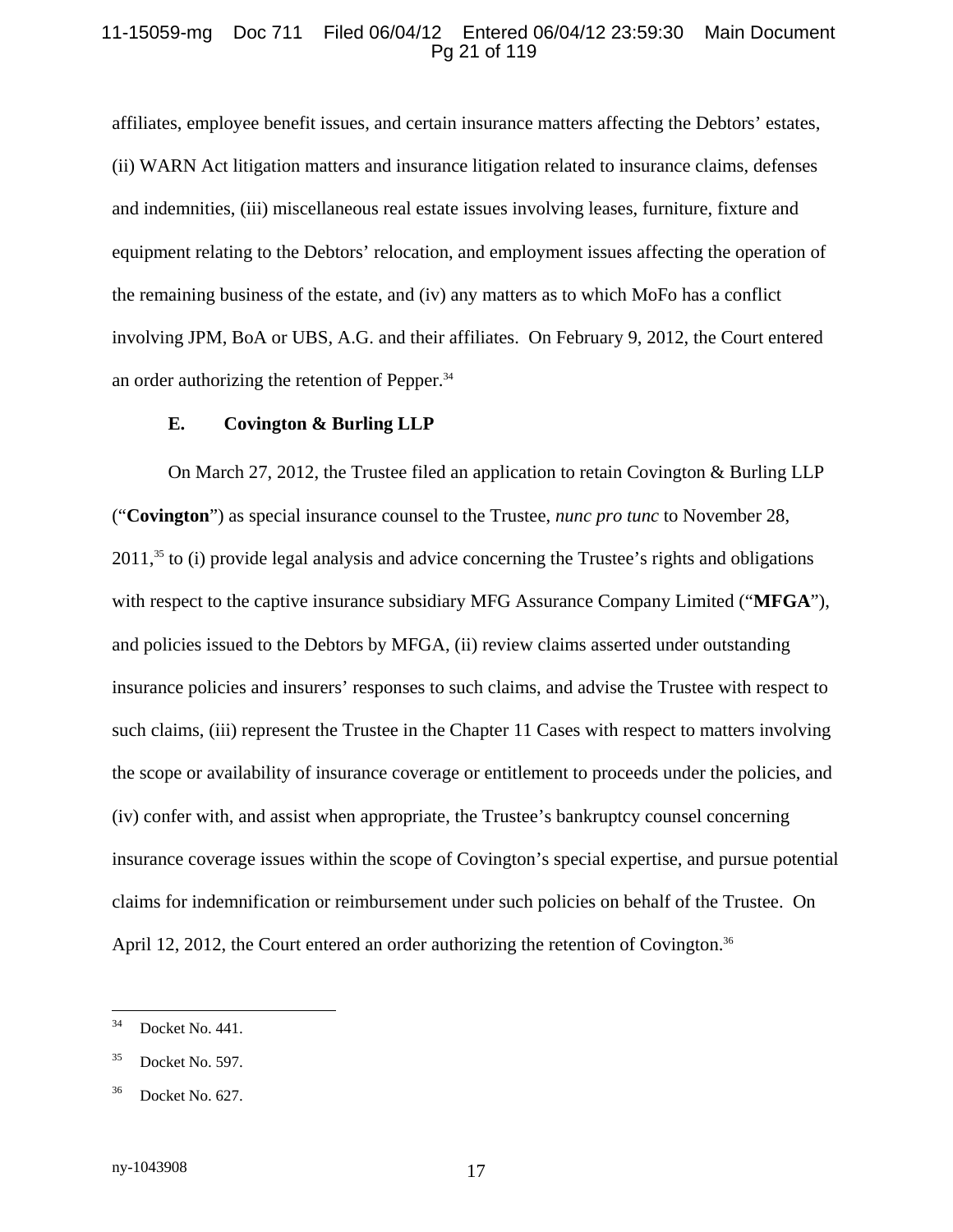#### **SUBSEQUENT CHAPTER 11 FILINGS**

# **I. MF GLOBAL CAPITAL LLC, MF GLOBAL FX CLEAR LLC, MF GLOBAL MARKET SERVICES LLC, AND MF GLOBAL HOLDINGS USA INC.**

#### **A. Petition Date and First Day Motions**

The commencement of the Chapter 11 Cases of Holdings Ltd. and FinCo severely impacted certain of their U.S. affiliates. Since the October Petition Date, the Debtors have been discontinuing their operations and winding down their former businesses.

To avoid the depletion of assets with no attendant benefit, the Unregulated Debtors filed voluntary petitions under chapter 11 of the Bankruptcy Code on December 19, 2011 (the

#### "**December Petition Date**").

To facilitate the ongoing orderly wind-down of the other Debtors and their non-debtor affiliates, Holdings USA filed a voluntary petition under chapter 11 of the Bankruptcy Code on March 2, 2012 (the "**March Petition Date**").

The Trustee filed the following first day motions on behalf of the Subsequent Debtors to ease their transition to chapter 11 and cause minimum interruption or disruption to their businesses or loss of productivity or value.

1. Joint Administration.

The Trustee requested joint administration of the Chapter 11 Cases of the Subsequent Debtors with the jointly administered Chapter 11 Cases of the Initial Debtors to reduce costs and facilitate the administrative process by avoiding the need for duplicative notices, applications, and orders. On December 21, 2011 and March 6, 2012, the Court entered orders granting joint administration of the Initial Debtors' and the Subsequent Debtors' cases.<sup>37</sup>

<sup>37</sup> Docket Nos. 298, 528.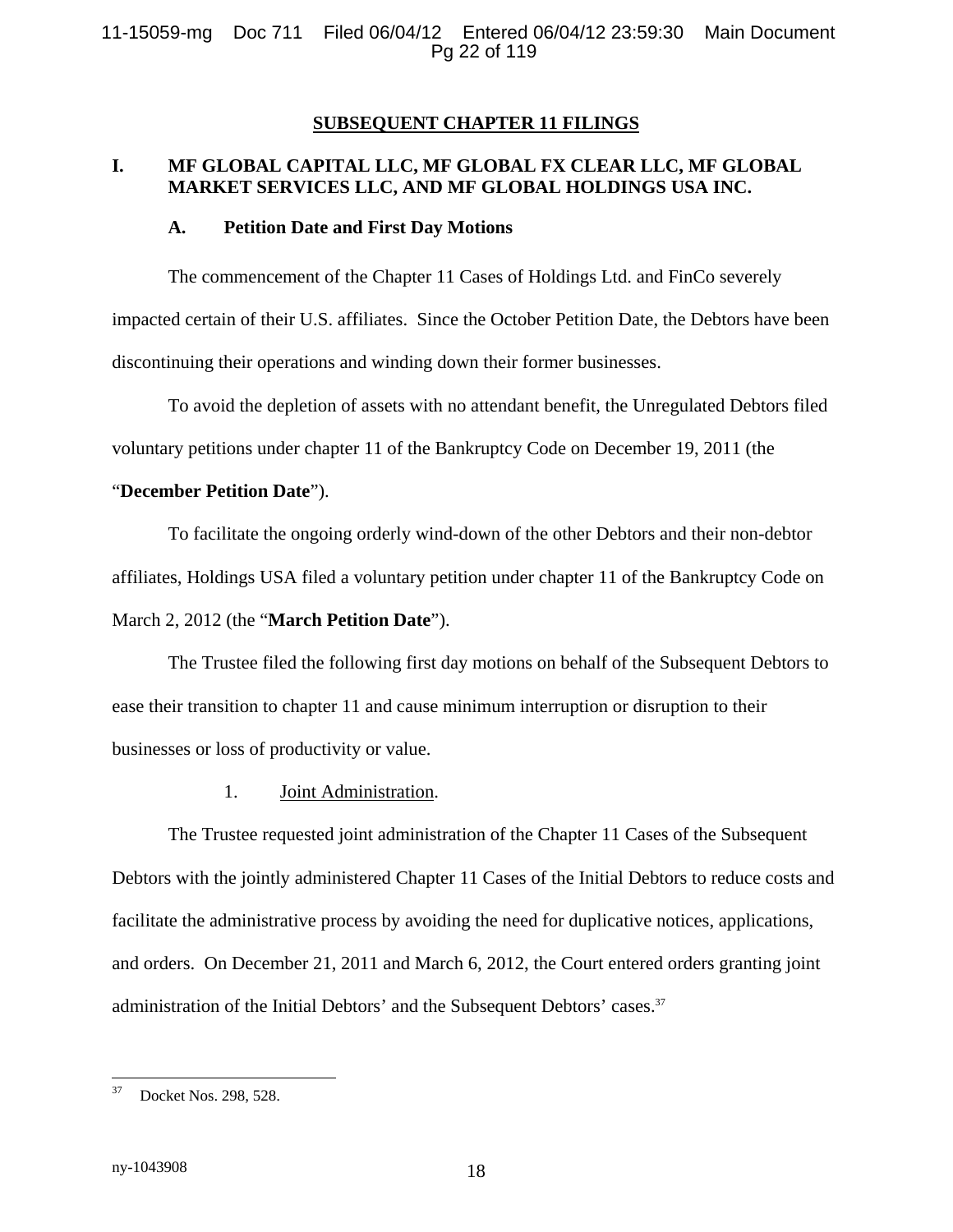#### 11-15059-mg Doc 711 Filed 06/04/12 Entered 06/04/12 23:59:30 Main Document Pg 23 of 119

#### 2. Application of Certain Orders to the Subsequent Debtors.

On each of the December Petition Date and the March Petition Date, the Trustee requested entry of an order making certain of the orders entered in the Chapter 11 Cases of the Initial Debtors applicable to the Subsequent Debtors to avoid unnecessary duplication and expenses to the Subsequent Debtors and their estates.<sup>38</sup> These orders included and/or involved the appointment of the Trustee as the chapter 11 trustee of each of the estates, the retention of the professionals discussed above for each of the estates, and various other motions filed in the Initial Debtors' cases. On December 23, 2011 and March 7, 2012, the Court entered orders declaring these previous orders to be applicable to the Subsequent Debtors.<sup>39</sup>

# 3. Cash Management, Business Forms, and Intercompany Transfers.

The Subsequent Debtors requested (i) a waiver of the requirement in the U.S. Trustee Guidelines that pre-petition bank accounts be closed and new post-petition bank accounts be opened, (ii) authority to maintain cash management systems, (iii) authority to continue to use all business forms existing immediately prior to the December and March Petition Dates, without reference to the Subsequent Debtors' status as debtors in possession, provided that the Subsequent Debtors would use their reasonable best efforts to refer to their status as debtors in possession on all checks issued after the commencement of the Subsequent Debtors' Chapter 11 Cases and on other physical business forms after the Subsequent Debtors' existing stock was exhausted, and (iv) authority to continue intercompany transactions among the Subsequent Debtors and accord superpriority status to all post-petition intercompany claims. The Court entered various interim orders and final orders authorizing the Subsequent Debtors to continue

<sup>38</sup> Docket Nos. 293, 509.

Docket Nos. 303, 534.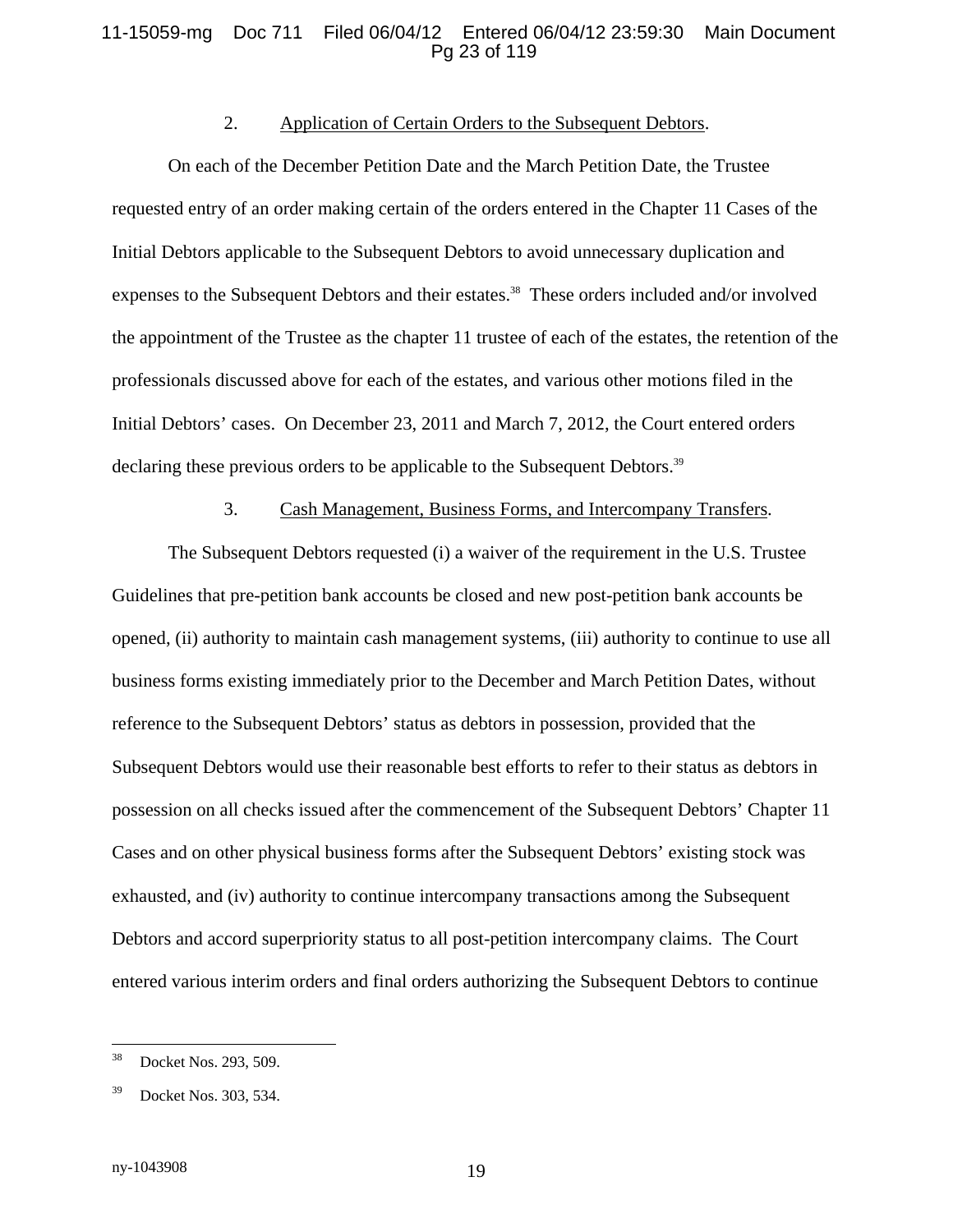# 11-15059-mg Doc 711 Filed 06/04/12 Entered 06/04/12 23:59:30 Main Document Pg 24 of 119

using their existing bank accounts, cash management system and business forms, and to continue intercompany transactions among the Subsequent Debtors, according superpriority status to all post-petition intercompany claims.40

# 4. Employee Compensation, Expense Reimbursement, and Withholding and Payroll-Related Taxes.

The Trustee determined that the Subsequent Debtors had incurred certain Pre-petition

Employee Obligations (as defined below) that remained unpaid as of the December Petition

Date. To minimize the personal hardship on the employees, and to maintain the employees'

morale during the Chapter 11 Cases, the Trustee requested:

(i) authority to pay and honor various pre-petition employeerelated obligations of the Subsequent Debtors (collectively, the "**Pre-Petition Employee Obligations**") to or for the benefit of their employees, for compensation and expense reimbursements under all plans, programs and policies maintained by the Subsequent Debtors prior to the December and March Petition Dates (the "**Benefit Programs**");<sup>41</sup>

(ii) confirmation that the Trustee is permitted, but not required, to pay any and all local, state, and federal withholding and payrollrelated taxes relating to pre-petition periods, whether withheld from employees' wages or paid directly by the Trustee, to the applicable governmental authorities;

(iii) confirmation that the Trustee is permitted to pay to third parties any and all amounts deducted from employee paychecks for payments on behalf of employees for garnishments, support payments, tax levies, bankruptcy payments, savings programs, and other similar programs;

(iv) an order directing all banks to honor pre-petition checks, ACH debits, draw-downs, or other forms of funds transfers and

<sup>40</sup> Docket Nos. 269, 378, 529, 625.

<sup>41</sup> These Benefits Programs include, without limitation, plans, programs, policies and agreements providing for (i) wages, salaries, contractual compensation, and other accrued or incurred compensation; (ii) workers' compensation obligations; (iii) employee health benefits; and (iv) retirement benefits. The Trustee stated that no individual employee was to receive payment in excess of \$11,725 for pre-petition amounts owed.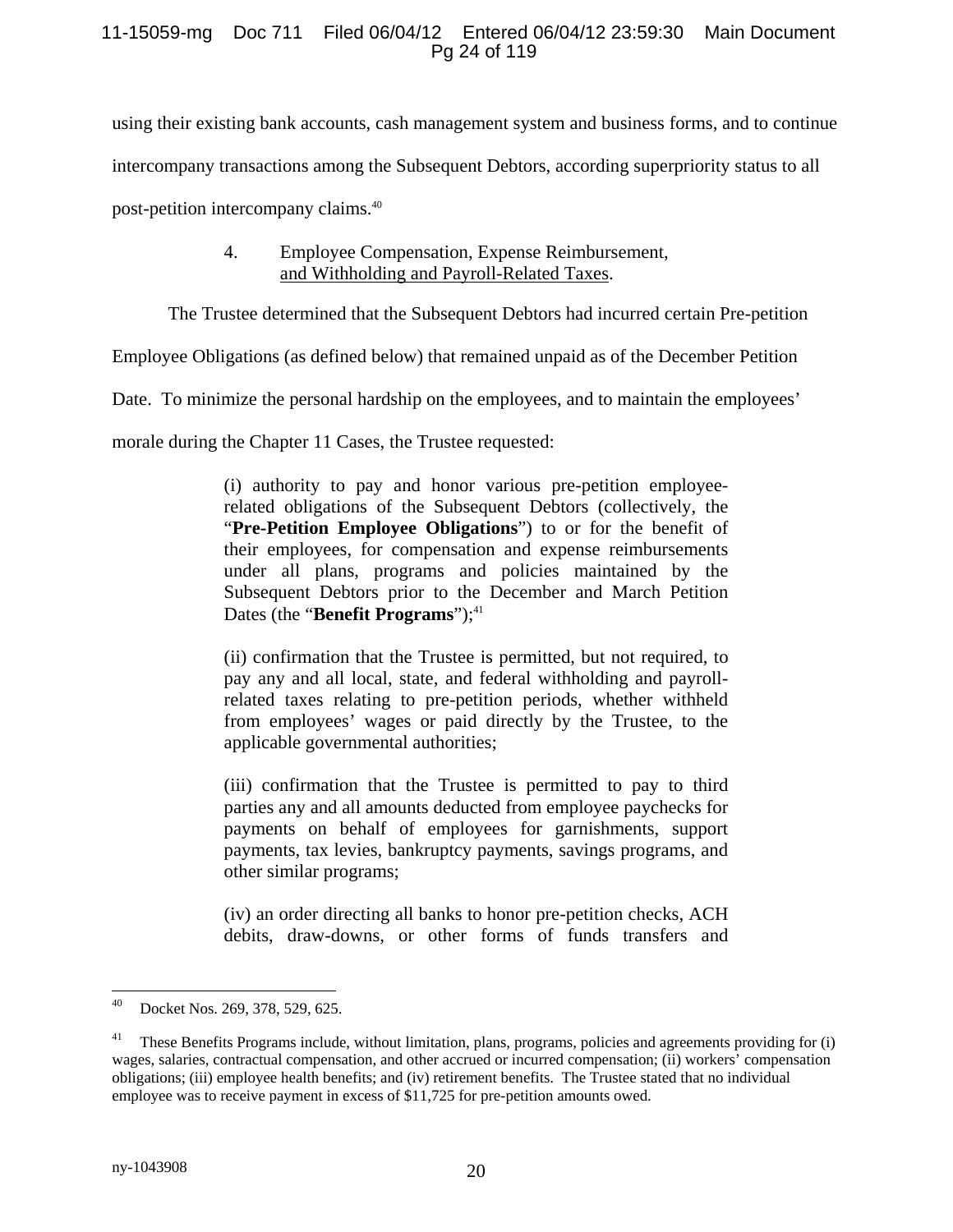disbursements for payment of the Subsequent Debtors' Pre-Petition Employee Obligations;

(v) confirmation that the Trustee is permitted to take the necessary administrative actions to cause the 401(k) plan administrator or other benefits administrators, to the extent necessary, to terminate the 401(k) plan and other unnecessary benefits plans and/or programs; and

(vi) authority to continue the post-petition payroll processing and administration of any Benefit Programs and Pre-Petition Employee Obligations that are administered or paid through a third-party administrator or provider, and pay any pre-petition claims of such administrators in the ordinary course of business.

The Court entered several interim and final orders granting this relief.<sup>42</sup>

# **B. Appointment of Chapter 11 Trustee**

On December 23, 2011, the Trustee was appointed as chapter 11 trustee of the estates of

the Unregulated Debtors.43 This appointment was approved by the Court and accepted by the

Trustee on December 27, 2011.<sup>44</sup>

On March 8, 2012, the Trustee was appointed as chapter 11 trustee of the estate of

Holdings USA.<sup>45</sup> This appointment was approved by the Court on March 8, 2012 and accepted

by the Trustee on March 12, 2012.<sup>46</sup>

- 44 Docket No. 306, 307.
- $45$  Docket No. 546.

<sup>42</sup> Docket Nos. 297, 551, 576, 626.

 $43$  Docket No. 304.

<sup>46</sup> Docket Nos. 548, 557.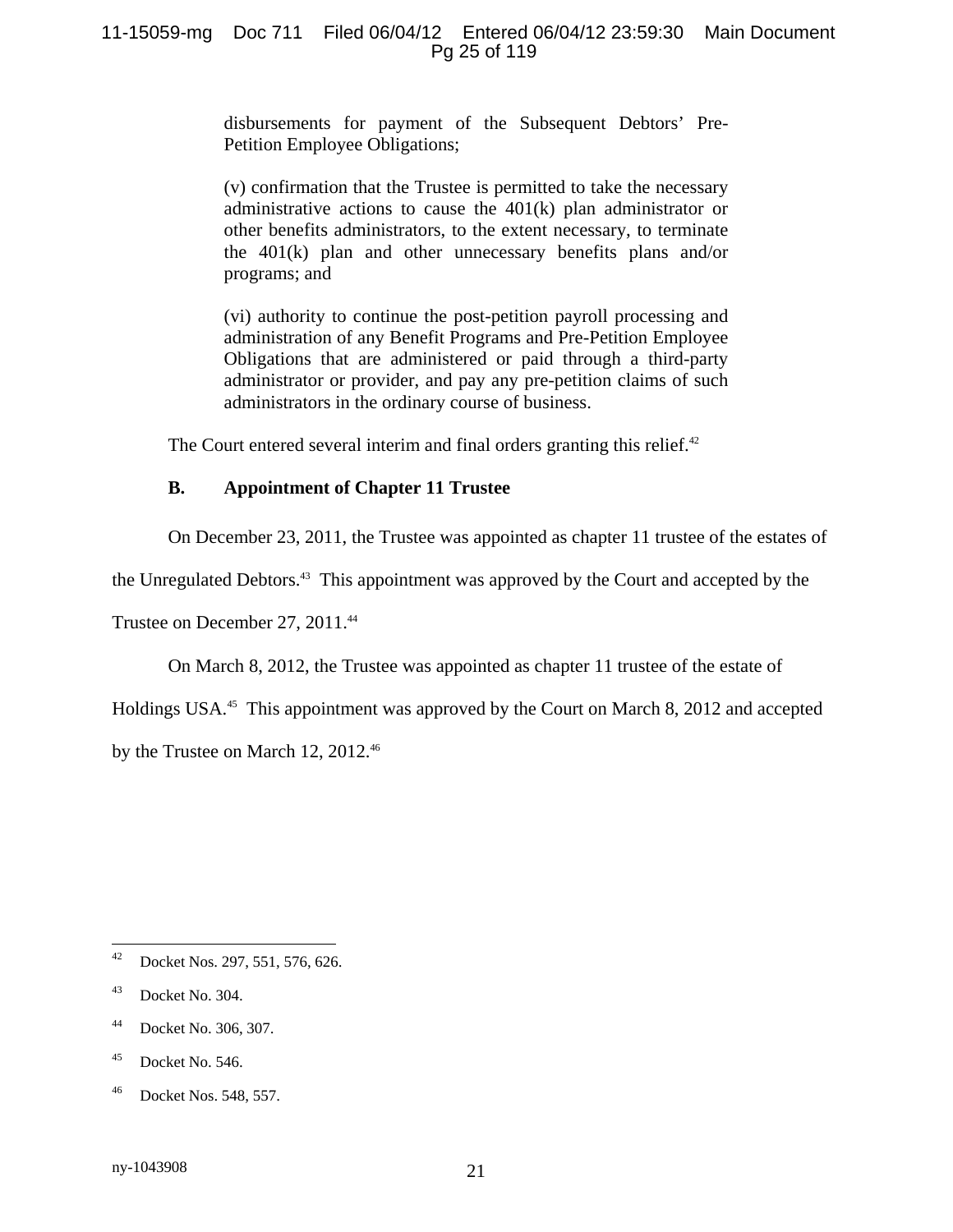# 11-15059-mg Doc 711 Filed 06/04/12 Entered 06/04/12 23:59:30 Main Document Pg 26 of 119

# **C. Brief Description of the Businesses**

# 1. Capital.

Capital is a New York limited liability company that provided foreign exchange, prime brokerage, and energy and credit default swaps.

### 2. FX Clear.

FX Clear is a New York limited liability company that provided foreign exchange execution and clearing services.

#### 3. Market Services.

Market Services is a New York limited liability company that entered into matched principal trading of energy and agricultural products.

# 4. Holdings USA.

Holdings USA is a New York corporation that provided administrative services to Holdings Ltd. and its U.S. subsidiaries.

# **DEBTORS' OPERATIONS**

# **I. DESCRIPTION OF GLOBAL OPERATIONS**

Prior to the October Petition Date, the MF Global Group, through its regulated and unregulated B/Ds and FCMs, was one of the world's leading brokers in markets for commodities and listed derivatives. The MF Global Group provided access to more than seventy exchanges globally and was a leader by volume on many of the world's largest derivative exchanges. The MF Global Group also was an active broker-dealer in markets for commodities, fixed income securities, equities, and foreign exchange.

The MF Global Group was headquartered in the United States and had operations in, among other countries, the United Kingdom, Australia, Singapore, India, Canada, Hong Kong,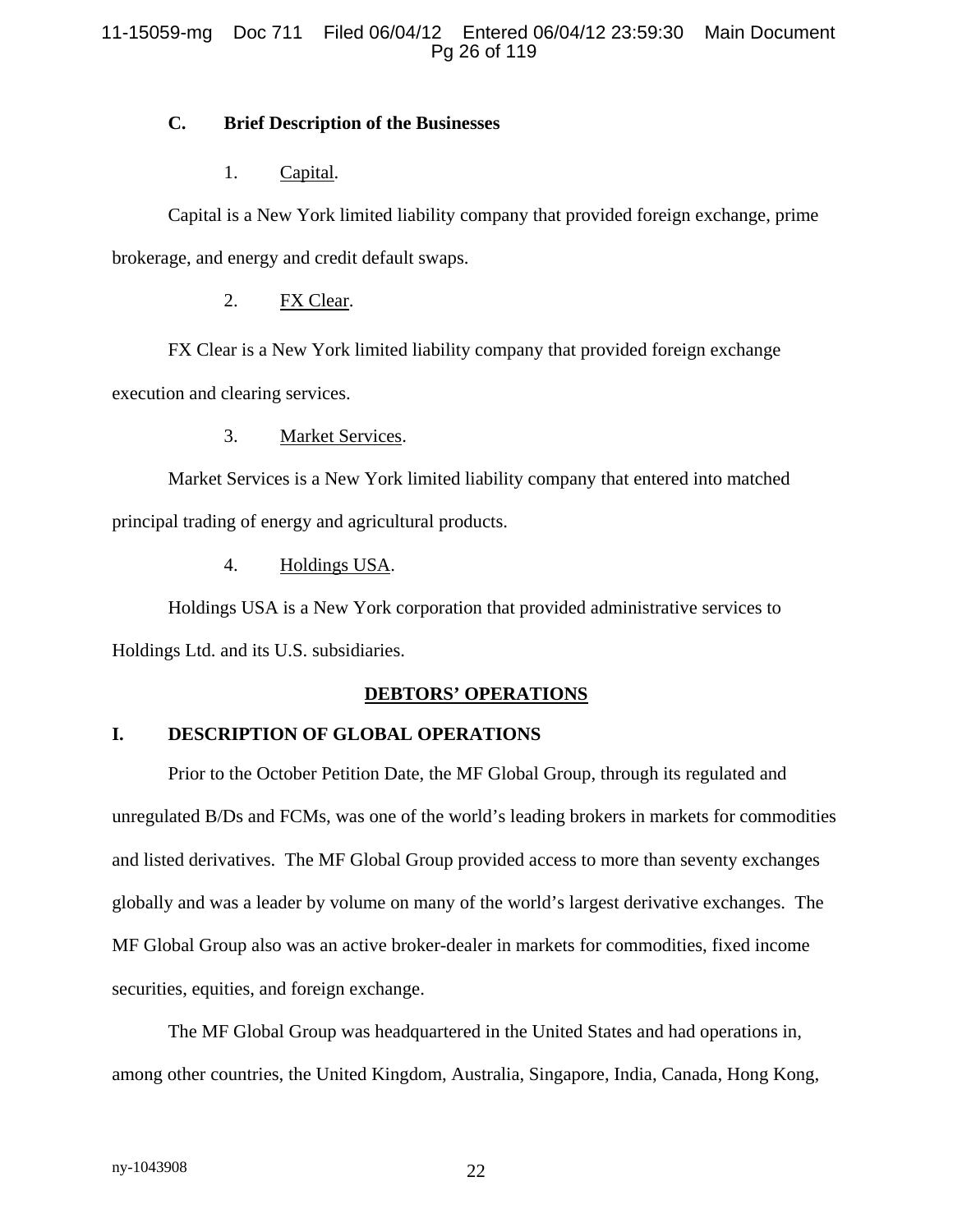#### 11-15059-mg Doc 711 Filed 06/04/12 Entered 06/04/12 23:59:30 Main Document Pg 27 of 119

Japan and Taiwan. A copy of the MF Global Group's organizational chart is annexed hereto as Exhibit B. The MF Global Group's priority was to serve the needs of its diversified global client base, which included a wide range of institutional asset managers and hedge funds, professional traders, corporations, sovereign entities, and financial institutions. The MF Global Group also offered a range of services for individual traders and introducing brokers.

The MF Global Group derived revenues from three main sources: (i) commissions generated from execution and clearing services; (ii) principal transactions revenue, generated both from client facilitation and proprietary activities; and (iii) net interest income from cash balances in client accounts maintained to meet margin requirements, as well as interest related to the MF Global Group's collateralized financing arrangements and principal transactions activities. For fiscal year 2011, the MF Global Group generated total revenues of approximately \$2.2 billion, revenues net of interest and transaction-based expenses of approximately \$1.1 billion, and incurred a net loss of \$81.2 million.

#### **II. U.S. DEBTORS**

#### **A. Attrition of Employees.**

Prior to the October Petition Date, the MF Global Group employed approximately 2,870 employees worldwide, with approximately 1,300 employees in the United States. Approximately 250 of the U.S. employees were employed by the Debtors, while the remaining U.S.-based employees worked for MFGI. In the period immediately following the commencement of the Initial Debtors' Chapter 11 Cases, however, the Debtors began the rapid wind-down of their former operations, quickly reducing employee headcount and other costs and taking additional actions to preserve the assets of their estates for the benefit of stakeholders. Holdings Ltd. has been able to retain its President, Chief Financial Officer and General Counsel,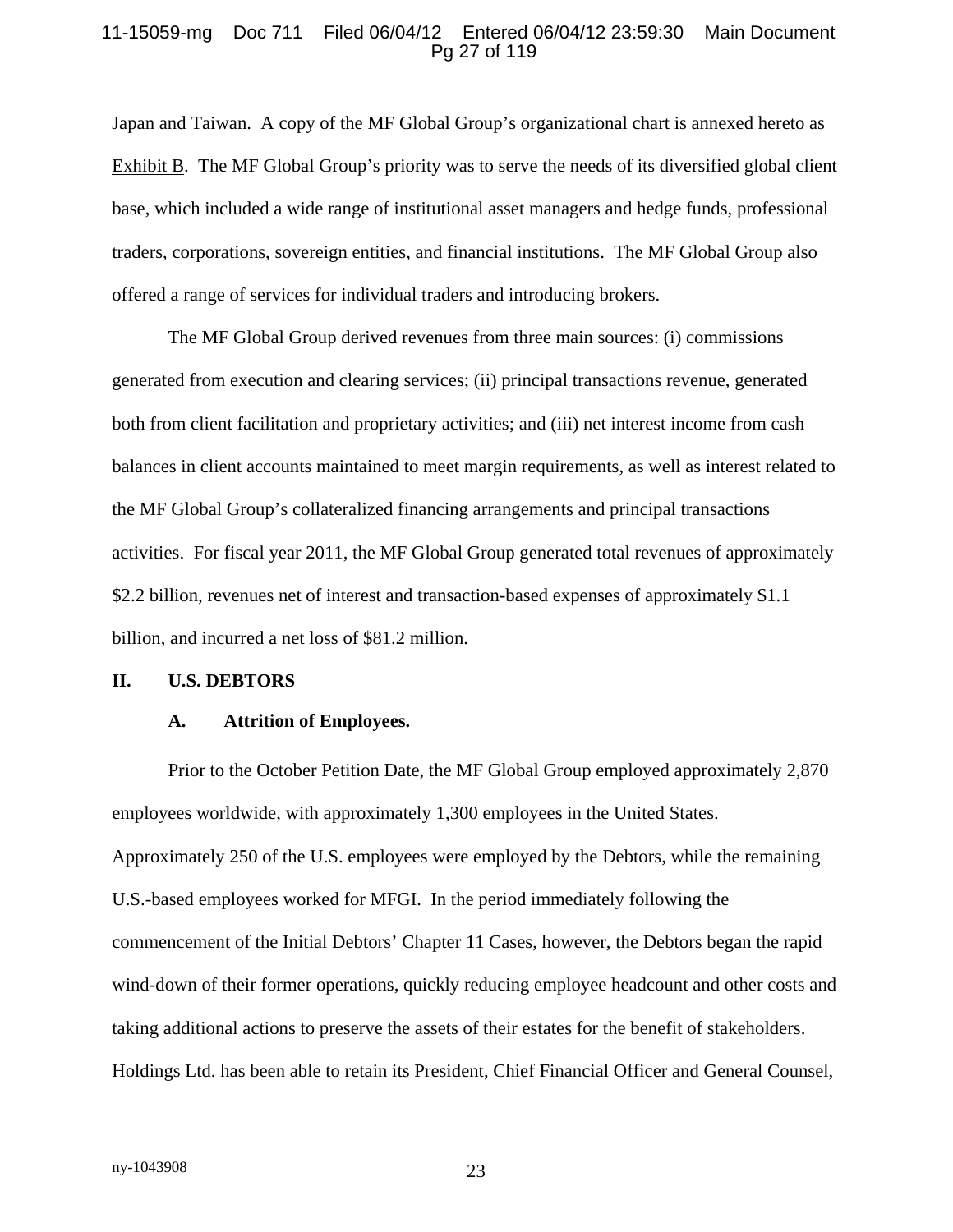#### 11-15059-mg Doc 711 Filed 06/04/12 Entered 06/04/12 23:59:30 Main Document Pg 28 of 119

who have remained to assist the Trustee with the wind-down of the Debtors' estates. By December 2011, the Debtors had 30 other employees remaining as a result of the headcount reductions.

Since December 2011, 17 employees have left the Debtors' employment to pursue other opportunities. The loss of these employees had a considerable negative impact on the Debtors. As time passes, employees continue to leave the Debtors in favor of new opportunities and greater job security rather than assist the Debtors in the wind-down of their affairs.

The remaining employees perform a variety of critical functions necessary for an orderly wind-down, a successful chapter 11 liquidation process, and compliance with the various obligations required under the Bankruptcy Code, the Bankruptcy Rules, the Local Rules and the Internal Revenue Code. The remaining employees are vital to the operations of the Debtors and implementation of the orderly wind-down during the pendency of the Chapter 11 Cases. The remaining employees' positions fall into the following descriptions:

- Finance / General Accounting
- Cash Management
- Tax
- Accounting Systems
- Information Technology
- Legal / Insurance
- Transactional Finance
- Restructuring Communications

The remaining employees have essential knowledge and skills required to assist with the efficient and effective wind-down the Debtors' estates. This includes, but is not limited to, knowledge of investment positions to be unwound to maximize value to the estates; knowledge of historical financial and tax reporting and cash management systems; knowledge of intercompany relationships and receivables and payables balances; knowledge of complex legal structures and U.S. tax filing requirements; familiarity with important insurance issues affecting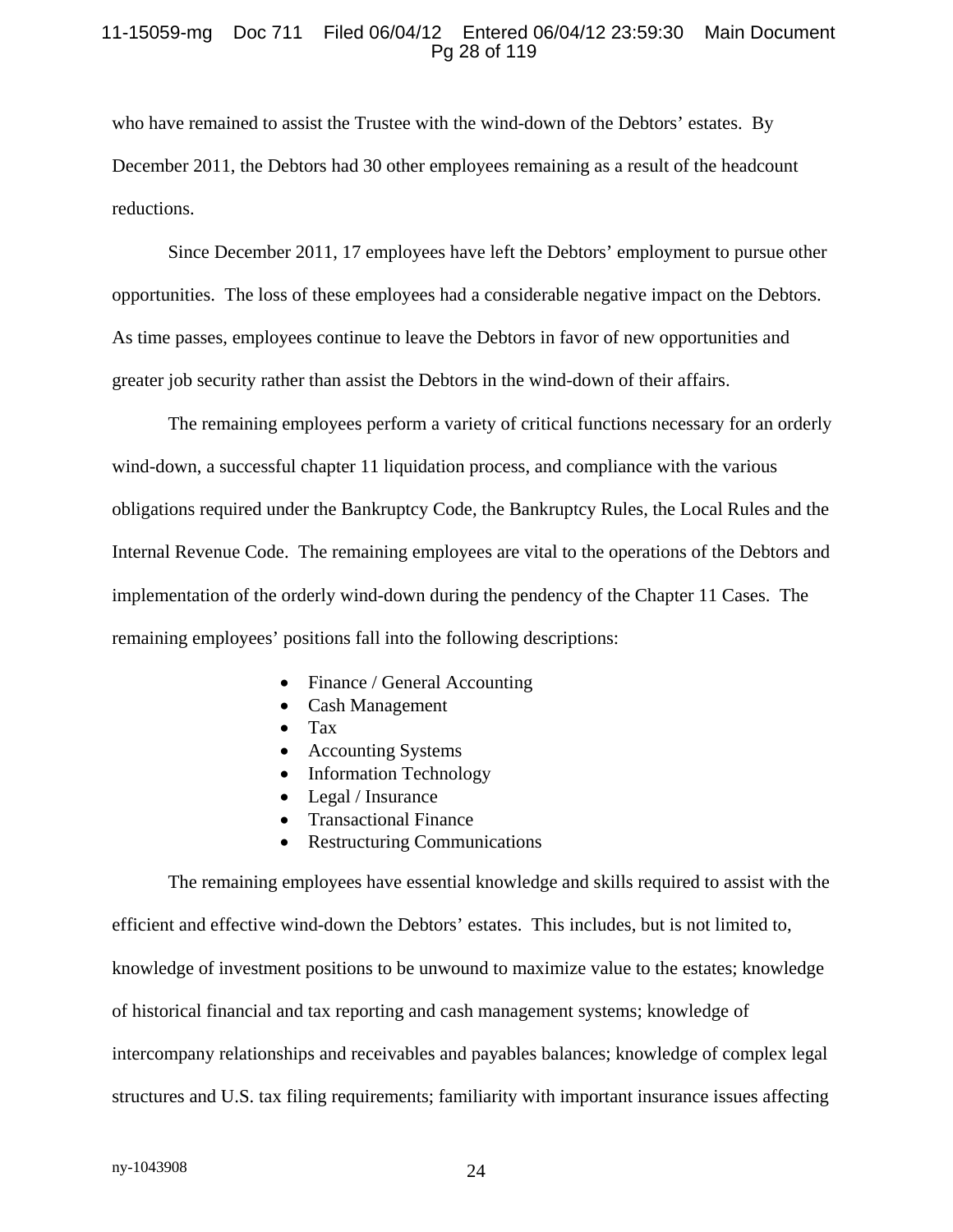#### 11-15059-mg Doc 711 Filed 06/04/12 Entered 06/04/12 23:59:30 Main Document Pg 29 of 119

the Debtors; and knowledge of information technology infrastructure and systems application needs. The remaining employees' knowledge and unique skill sets will enable the Trustee to complete the many tasks mandated by the Bankruptcy Code or that are otherwise necessary in the wind-down of the Debtors' operations and the liquidation of their assets.

The remaining core group of employees also have assumed numerous finance and accounting functions previously provided by employees of MFGI, including certain cash management, payroll and accounts payable accounting and processing for the Debtors. These employees also have assisted with federal and state tax compliance and bankruptcy administration responsibilities, including the preparation of monthly operating reports and the preparation of the Schedules for filing in the Debtors' cases. Moreover, using the Debtors' analysis of intercompany balances as of October 31, 2011, which was made possible through the work and knowledge of the remaining employees, as detailed below, the Trustee is actively pursuing recoveries against former affiliates and has filed or is in the process of filing numerous and substantial claims against certain of the Debtors' domestic and foreign affiliates that are in insolvency proceedings in their local jurisdictions. These employees have shared a wealth of knowledge, which has allowed the Trustee and his professionals to organize and understand quickly the information necessary to create and execute strategies for the orderly liquidation of these estates. This would not have been possible, or certainly could not have been accomplished as quickly or as cost-effectively, without the institutional knowledge of and assistance from the Debtors' employees on a daily basis.

#### **B. Real Estate and Leases.**

Prior to the commencement of the Chapter 11 Cases, the Debtors maintained offices at 717 Fifth Avenue, New York, New York 10022 (the related lease is referred to herein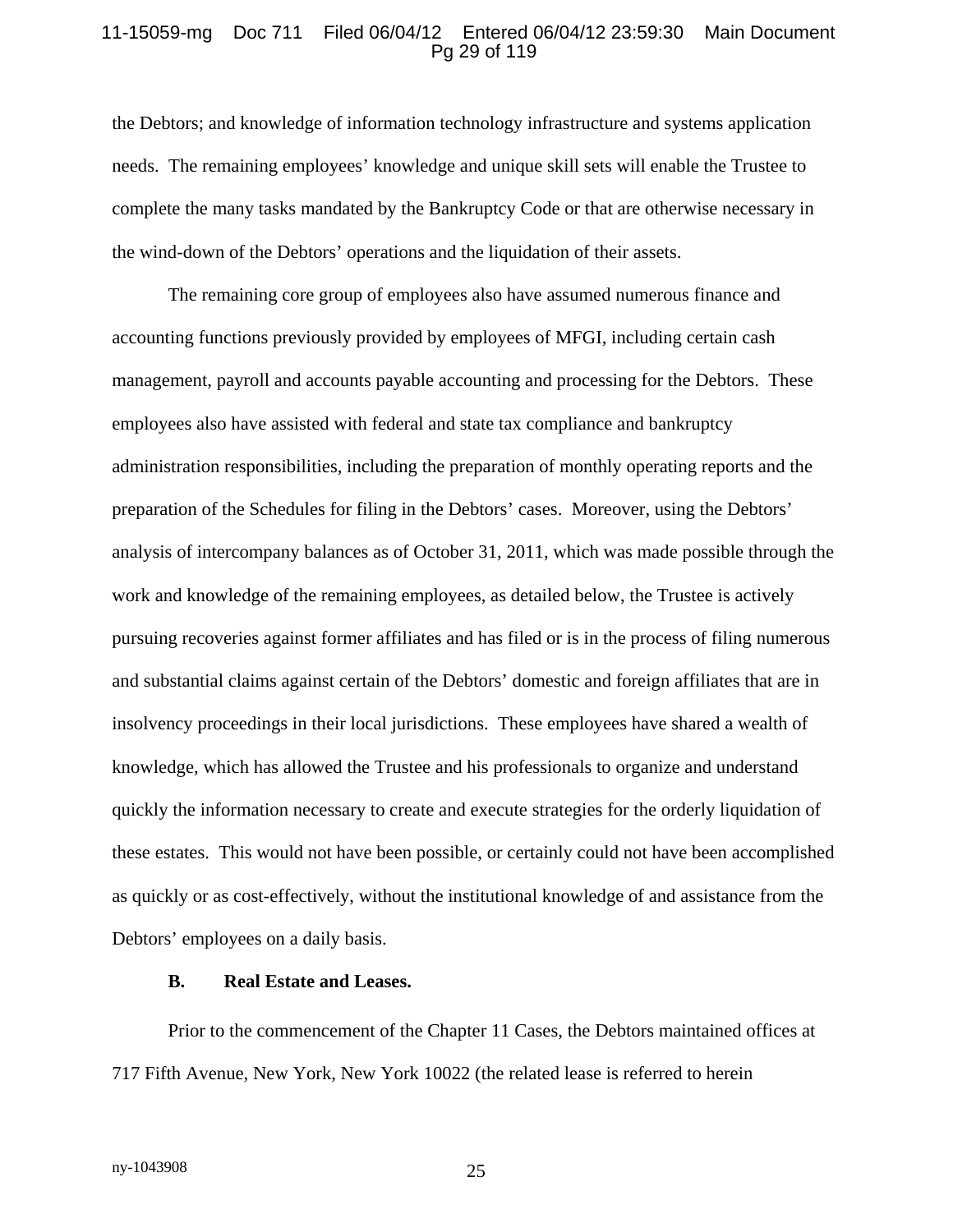# 11-15059-mg Doc 711 Filed 06/04/12 Entered 06/04/12 23:59:30 Main Document Pg 30 of 119

as the "**717 Lease**"). Due to their changed financial circumstances and increasing employee attrition rate, the Debtors determined that they no longer needed to maintain an office of that size. In November 2011, the Debtors terminated the 717 Lease and moved into temporary office space located at 1350 Avenue of the Americas, New York, New York 10019. As of March 1, 2012, the Debtors entered into a lease to maintain their offices at 142 West 57th Street, New York, New York 10019 (the "**57th Street Lease**"). The 57th Street Lease terminates on June 29, 2013. By terminating the 717 Lease and entering into the 57th Street Lease, the Debtors have reduced their rent obligations by approximately \$9 million on an annual basis.

#### **C. Pre-petition Debt Facilities**

#### 1. Liquidity Facility.

Prior to the October Petition Date, Holdings Ltd. and FinCo (in this capacity, the "**Borrowers**")<sup>47</sup> entered into that certain five-year revolving credit facility dated as of June 15, 2007 (as amended, supplemented or otherwise modified from time to time, the "**Liquidity Facility**") with JPM, as administrative agent, and the several lenders from time to time that are parties thereto (collectively, the "**Liquidity Facility Lenders**"). On June 29, 2010, the Liquidity Facility was amended (i) to permit Holdings Ltd., in addition to certain of its subsidiaries, to borrow funds under the Liquidity Facility and (ii) to extend the lending commitments of certain of the Liquidity Facility Lenders by two years, from June 15, 2012 to June 15, 2014. Under the Liquidity Facility, the Liquidity Facility Lenders made available to the Borrowers the aggregate principal amount of approximately \$1.2 billion, \$1.172 billion of which was drawn as of the October Petition Date.

 $\overline{a}$ 

<sup>47</sup> Holdings Ltd. was named as one of the Borrowers. Holdings Ltd. changed its jurisdiction of incorporation from Bermuda to the State of Delaware and has continued its existence as a corporation organized under the laws of the State of Delaware under the name of MF Global Holdings Ltd.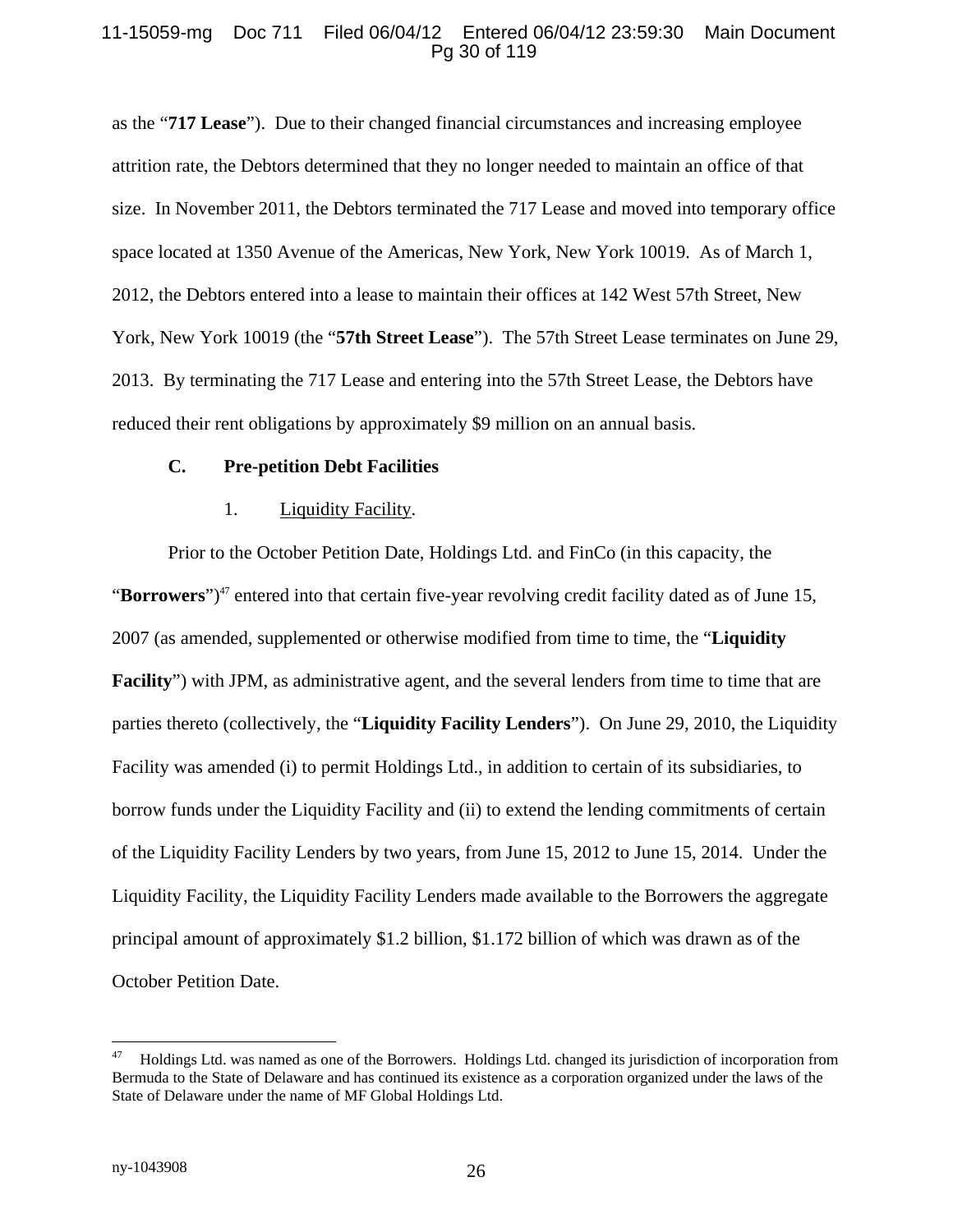## 11-15059-mg Doc 711 Filed 06/04/12 Entered 06/04/12 23:59:30 Main Document Pg 31 of 119

#### 2. Secured Facility to MFGI.

On June 29, 2011, MFGI entered into a \$300 million 364-day secured revolving credit facility (the "**MFGI Secured Facility**") with a syndicate of lenders. The Trustee understands that, although the MFGI Secured Facility is not fully drawn, MFGI borrowed a substantial amount on the facility as of the October Petition Date. The SIPA Trustee has not provided a consistent answer regarding the exact amount outstanding on the MFGI Secured Facility as of the October Petition Date.

JPM is the administrative agent under the MFGI Secured Facility. The MFGI Secured Facility is secured by eligible collateral that was held by MFGI. The Trustee believes that the borrowings under the MFGI Secured Facility were over-collateralized by securities pledged by MFGI. However, the SIPA Trustee has not provided any further details to allow the Trustee to ascertain the level of overcollateralization. Holdings Ltd. and FinCo provided unsecured guarantees of MFGI's obligations under the facility.

#### 3. Unsecured Convertible Notes.

Holdings Ltd. owes approximately \$287.5 million in unsecured debt under certain 1.875% Convertible Senior Notes due 2016 (the "**1.875% Convertible Notes**"). The 1.875% Convertible Notes mature on February 1, 2016 and are convertible at the option of the holders prior to August 1, 2015 upon the occurrence of certain events relating to the price of Holdings Ltd.'s common stock or various corporate events.

Holdings Ltd. also has outstanding approximately \$78.6 million in aggregate principal amount of 9.00% Convertible Senior Notes due 2038 (the "**9% Convertible Notes**"). The 9% Convertible Notes mature on June 20, 2038 and are convertible at the option of the holders at any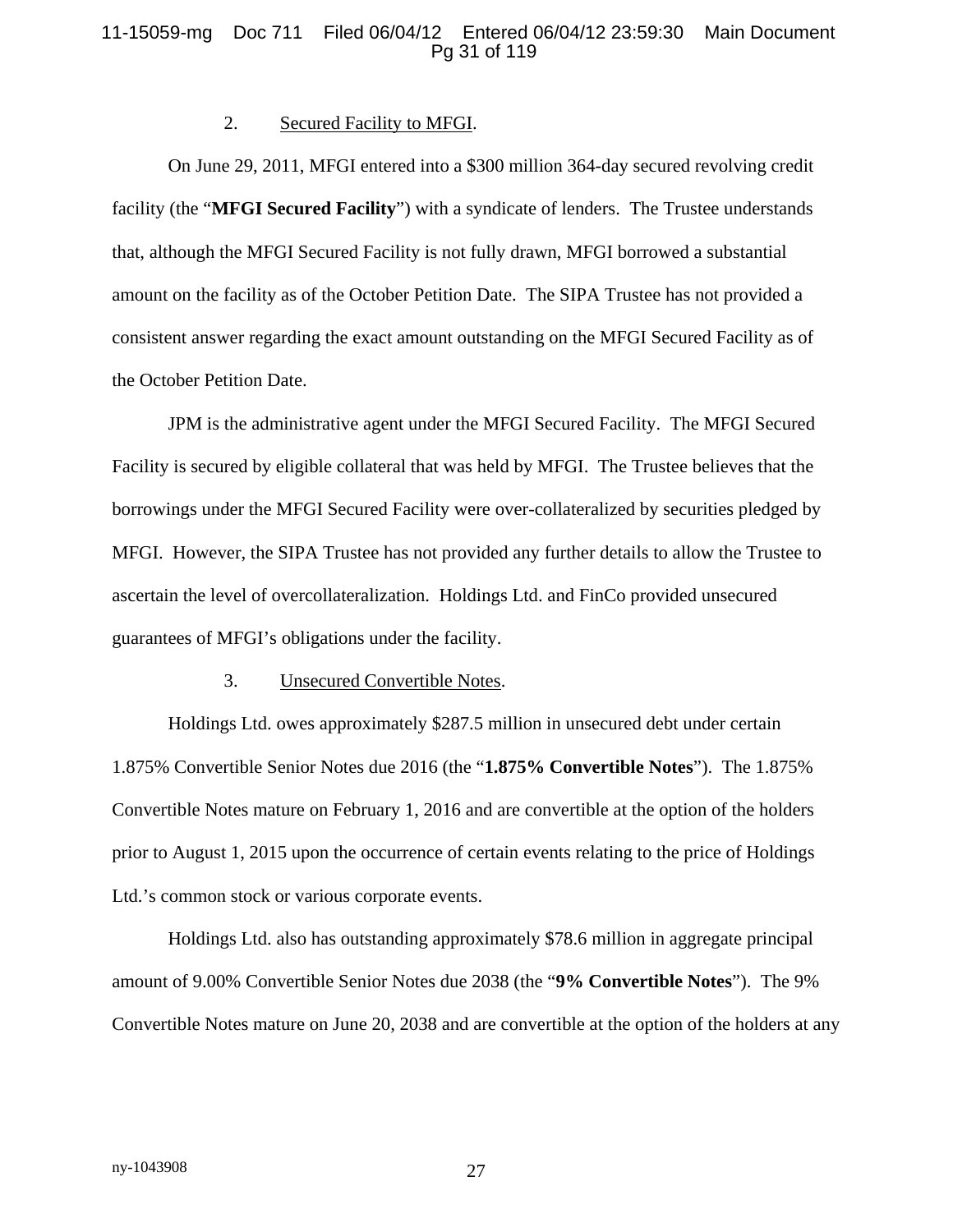#### 11-15059-mg Doc 711 Filed 06/04/12 Entered 06/04/12 23:59:30 Main Document Pg 32 of 119

time prior to the maturity date. Upon conversion, Holdings Ltd. must pay or deliver cash, common stock or a combination thereof.

In July 2011, Holdings Ltd. raised \$325 million in aggregate principal amount of 3.375% Convertible Senior Notes due 2018 (the "**3.375% Convertible Notes**," and, together with the 1.875% Convertible Notes and the 9% Convertible Notes, the "**Convertible Notes**"). In August 2011, Holdings Ltd. also launched and priced its first senior unsecured debt offering, issuing \$325,000,000 in five-year 6.25% senior notes (the "**Senior Notes**"). Holdings Ltd. used a portion of the net proceeds from these offerings to repurchase a portion of its existing 9% Convertible Notes, repaid a portion of its outstanding permanent indebtedness under the Liquidity Facility, and used the remainder for general corporate purposes. Wilmington Trust, N.A. is the indenture trustee for each of the Convertible Notes and the Senior Notes.

#### **D. Equity Interests**

As of June 30, 2011, there were 1,500,000 shares of Series A Preferred Stock in Holdings Ltd. issued and outstanding to J.C. Flowers. Also as of June 30, 2011, 403,550 shares of Series B Preferred Stock were outstanding.

#### **E. Use of Cash Collateral**

In the period immediately following the commencement of the Initial Debtors' Chapter 11 Cases, the Initial Debtors began the rapid wind-down of their former operations, swiftly reducing employee headcount and other costs and taking additional actions to preserve the assets of their estates for the benefit of stakeholders. The Initial Debtors simultaneously focused on obtaining debtor in possession financing to fund an orderly wind-down of their estates. Despite their best efforts and extensive negotiations with potential lenders, the Debtors were unable to secure debtor in possession financing. The Initial Debtors did secure an interim Cash Collateral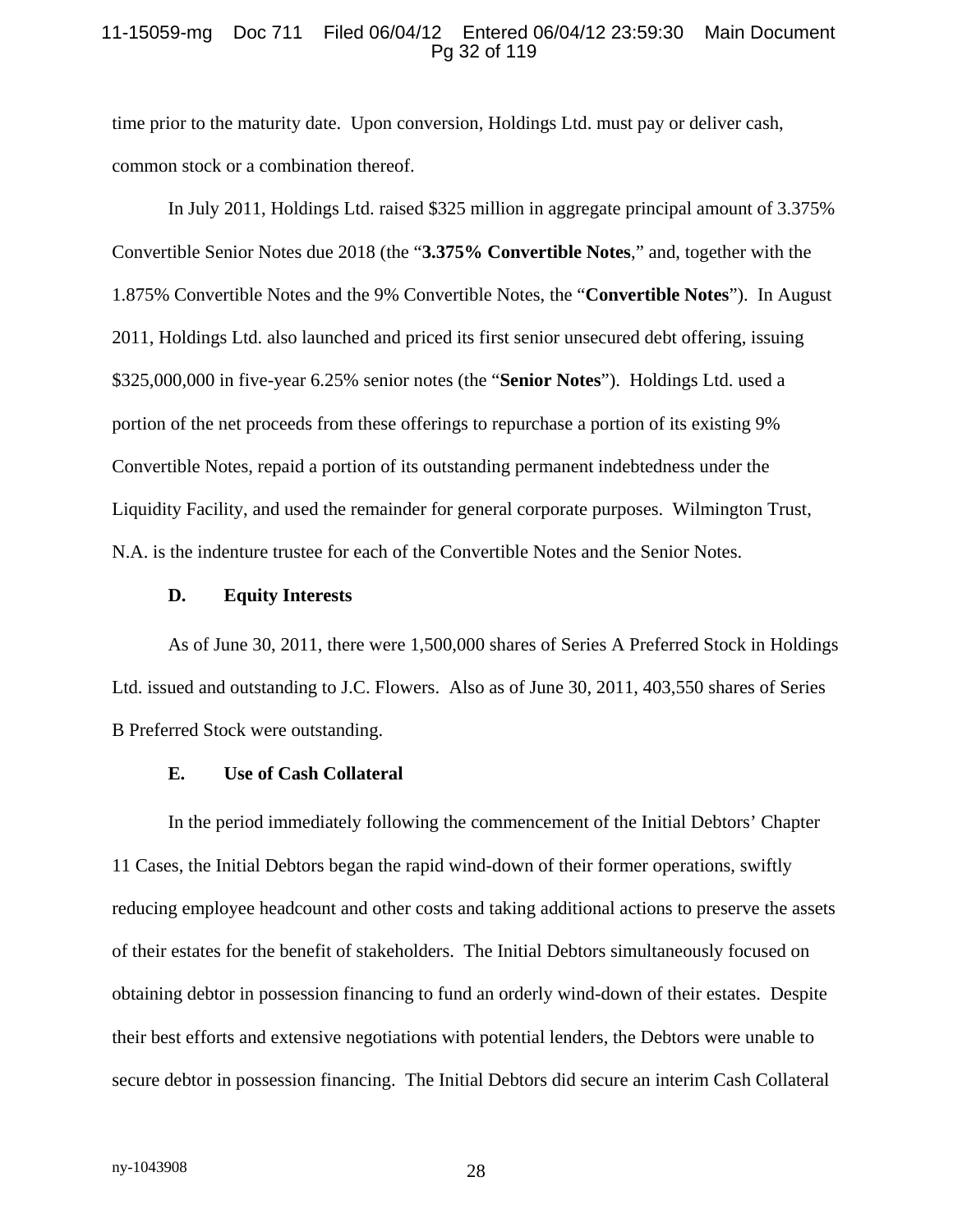#### 11-15059-mg Doc 711 Filed 06/04/12 Entered 06/04/12 23:59:30 Main Document Pg 33 of 119

agreement through a stipulated order with JPM, the administrative agent to the lenders under the Liquidity Facility, which, along with the recovery of unencumbered, liquid assets, provided the Initial Debtors with \$8 million and allowed them to continue wind-down operations. Immediately after the appointment of the Trustee, the Initial Debtors entered into negotiations with JPM to increase the available Cash Collateral for use by the Initial Debtors to fund the Debtors' operations. Thereafter, the Initial Debtors reached an agreement with JPM for the consensual use of approximately \$21.3 million in Cash Collateral through and until September 30, 2012. The Court approved the terms of the stipulation and entered a final order on December 14, 2012 (the "**Final Cash Collateral Order**").<sup>48</sup> At the time of the Final Cash Collateral Order, the Initial Debtors had recovered sufficient funds to offset the Cash Collateral previously used.

As a part of the Court's written opinion issued with the Final Cash Collateral Order, the Court ordered the Trustee to conduct an investigation into whether funds of the customers of MFGI that should have been segregated pursuant to CFTC and SEC rules had been commingled with the Debtors' Cash Collateral in the JPM Cash Collateral account. After the Trustee conducted an investigation, the Trustee issued his report on February 16, 2012 that determined that none of the funds in the JPM account were commingled funds.<sup>49</sup> The SIPA Trustee (as defined below) did not disagree with the conclusion reached by the Trustee's investigation.

#### **MF GLOBAL INC.**

On the October Petition Date, the Securities Investor Protection Corporation ("**SIPC**") began the orderly wind-down of MFGI when it filed a complaint in the United States District Court for the Southern District of New York (the "**District Court**") for the liquidation of

 $\overline{a}$ 

<sup>48</sup> Docket Nos. 272, 275.

 $49$  Docket No. 451.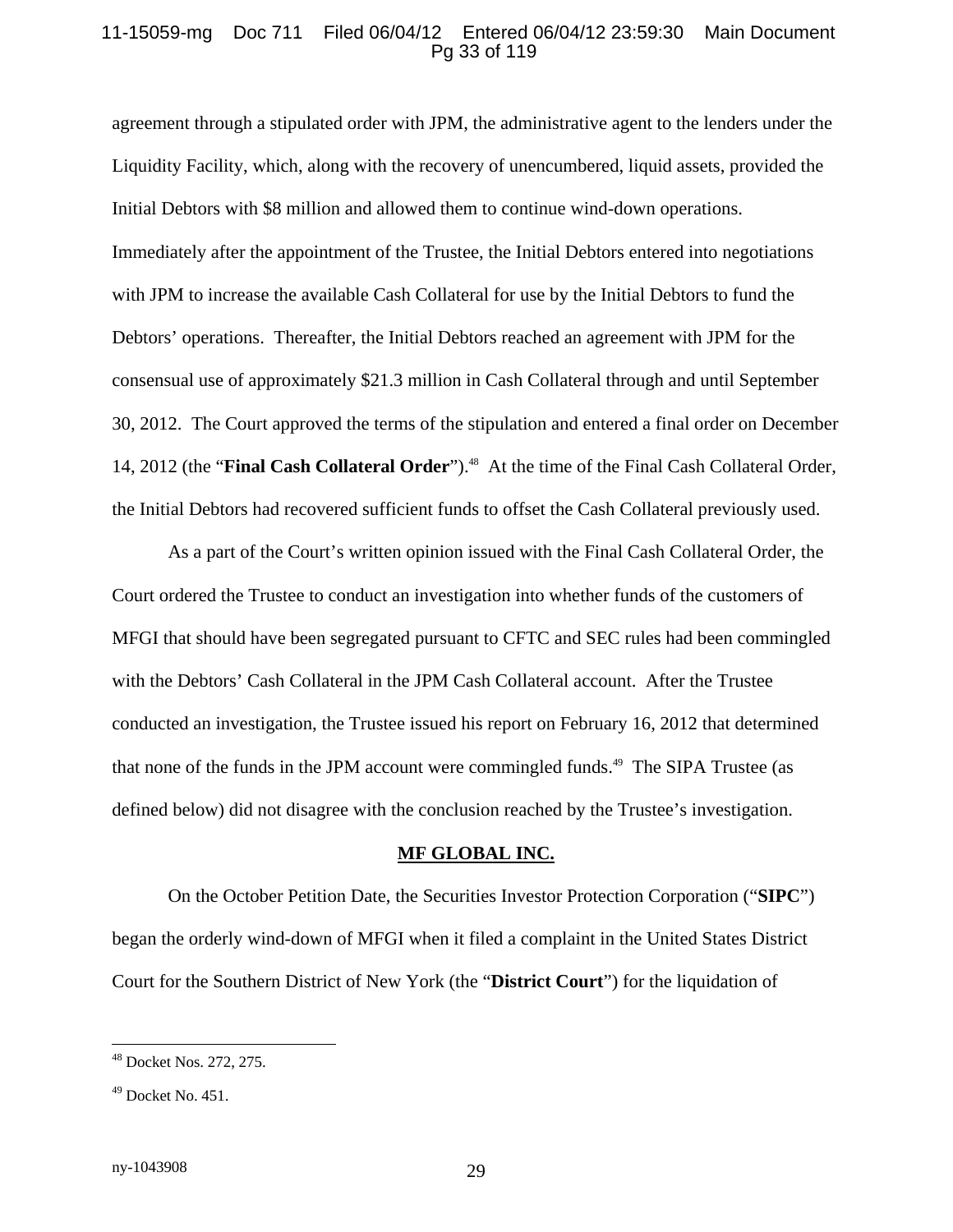#### 11-15059-mg Doc 711 Filed 06/04/12 Entered 06/04/12 23:59:30 Main Document Pg 34 of 119

MFGI.<sup>50</sup> At that time, SIPC moved for an order determining that the customers of MFGI were in need of the protections afforded under SIPA.<sup>51</sup> The District Court granted the order (the "SIPA **Proceeding**")<sup>52</sup> and thereafter transferred the SIPA Proceeding to this Court. The case caption and case name were changed to reflect its status as a liquidation proceeding in this Court. The case is now known as *In re MF Global Inc.*, Case No. 11-2790 (MG) SIPA.<sup>53</sup>

### **I. SIPA TRUSTEE AND PROFESSIONALS**

SIPC appointed James W. Giddens (the "**SIPA Trustee**") as trustee for the liquidation of MFGI. The SIPA Trustee then hired his firm, Hughes Hubbard and Reed, LLP as counsel. The SIPA Trustee also has retained Ernst & Young and Deloitte as consultants and forensic accountants to aid him in investigating the details of the collapse of MFGI, and the impact of the MF Global Group's collapse on MFGI, as well as determining the claims customers and creditors have against MFGI, and, ultimately, recovering and distributing MFGI's assets to customers and creditors pursuant to the priority scheme established by statute. To assist the SIPA Trustee with matters in Europe, he retained Slaughter and May as U.K. counsel. Blake, Cassels & Graydon LLP was retained as Canadian counsel. In addition, the SIPA Trustee retained Haynes and Boone, LLP as conflicts counsel.

# **II. SIPA TRUSTEE'S DUTIES UNDER SIPA**

Pursuant to 15 U.S.C. § 78fff-1, the SIPA Trustee has the same fiduciary duties as a chapter 7 trustee, as long as those duties do not conflict with SIPA. The statute states: "[t]o the extent consistent with the provisions of this chapter or as otherwise ordered by the court, a

52 *Id*.

 $50\,$ 50 *In re MFGI Inc*.*,* Case No. 11-02790 (MG) SIPA Docket No. 1.

<sup>51</sup> *Id*.

<sup>53</sup> *In re MFGI Inc*.*,* Case No. 11-02790 (MG) SIPA Docket No. 2.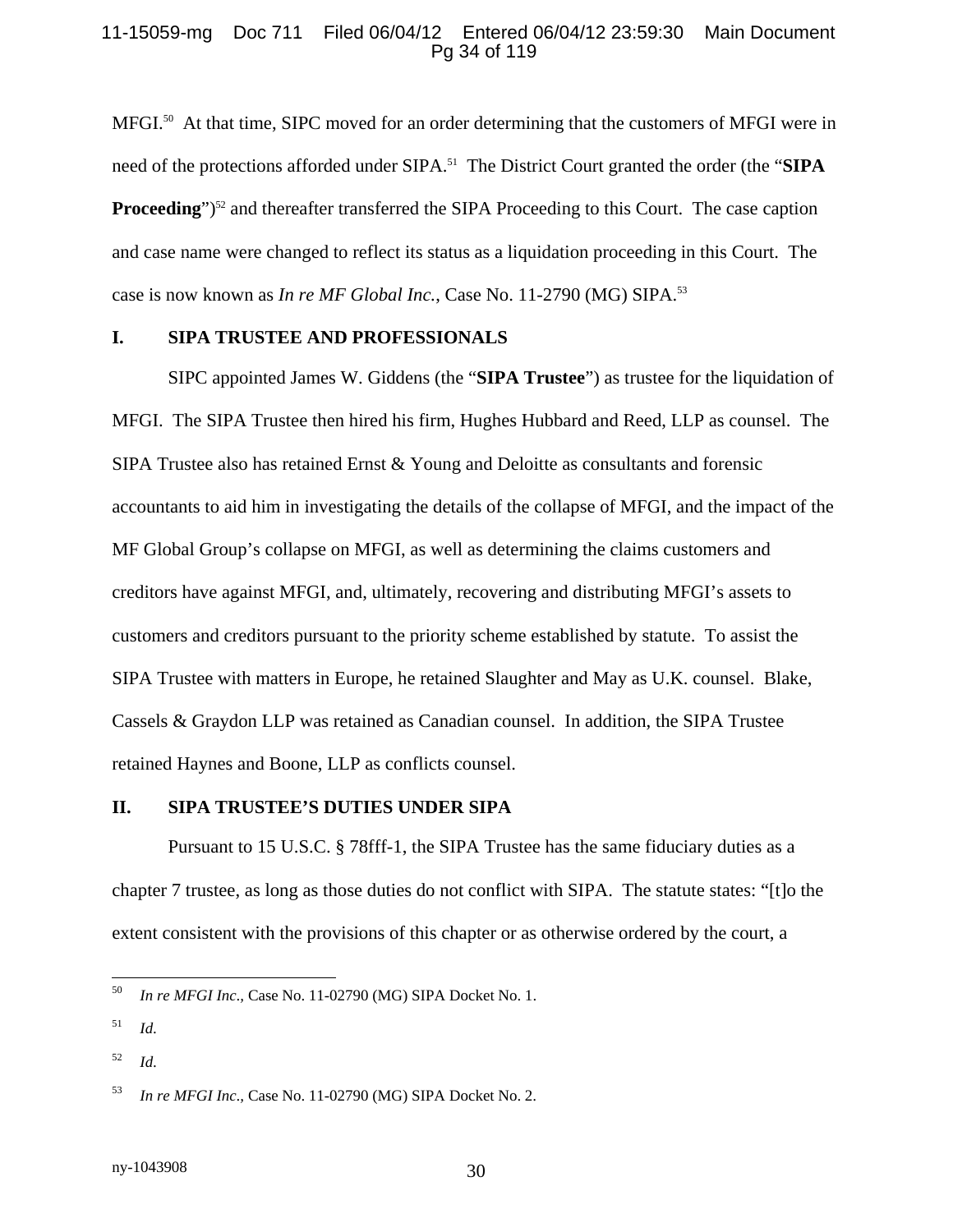#### 11-15059-mg Doc 711 Filed 06/04/12 Entered 06/04/12 23:59:30 Main Document Pg 35 of 119

trustee shall be subject to the same duties as a trustee in a case under chapter 7 of title 11." Chapter 7 of the Bankruptcy Code requires the SIPA Trustee to, among other things, "furnish such information concerning the estate and estate administration as is requested by a party in interest." 11 U.S.C. § 704(a)(7).

Courts reviewing the interplay between SIPA and the Bankruptcy Code have determined that a SIPA trustee is bound to serve all of the creditors of an estate, not one particular subset over another. Indeed, these courts determined that a chapter 7 trustee's primary duty is not to any individual creditor or even any particular class of creditors, but to the estate as a whole. *Kusch v. Mishkin, et al. (In re Adler, Coleman Clearing Corp.)*, Case No. 95-08203(JLG), Adv. Proc. No. 95-9248(A), 1998 Bankr. LEXIS 1076, \*49 (Bankr. S.D.N.Y. Aug. 24, 1998) (the court, in dismissing a breach of fiduciary duty claim against a SIPA trustee, stated that the trustee's duties to the estate prevail over the interests of any single customer). The *Adler, Coleman* court explained, in *dicta*, that to find that a SIPA trustee owes a greater fiduciary duty to customers than to general creditors would be "antithetical to the fundamental principles underlying our bankruptcy laws." *Id*.; *see also Germain v. Connecticut National Bank,* 988 F.2d 1323, 1330 n.7 (2d Cir. 1993) (stating that a chapter 7 trustee "is an officer of the court and owes a fiduciary duty both to the debtor and to the creditors as a group.").

The Debtors are (i) a securities customer of MFGI under SIPA regulations (owed approximately \$556 million), (ii) a futures customer of MFGI under the CFTC regulations (owed approximately \$90 million), (iii) both a secured and unsecured creditor of MFGI (owed approximately \$1.667 billion), and (iv) the 100% equity holder of MFGI. The Debtors are the single largest creditor of MFGI. The Debtors' estates are highly dependent on the SIPA estate not only for information, but for the return of value to their creditors, who infused the SIPA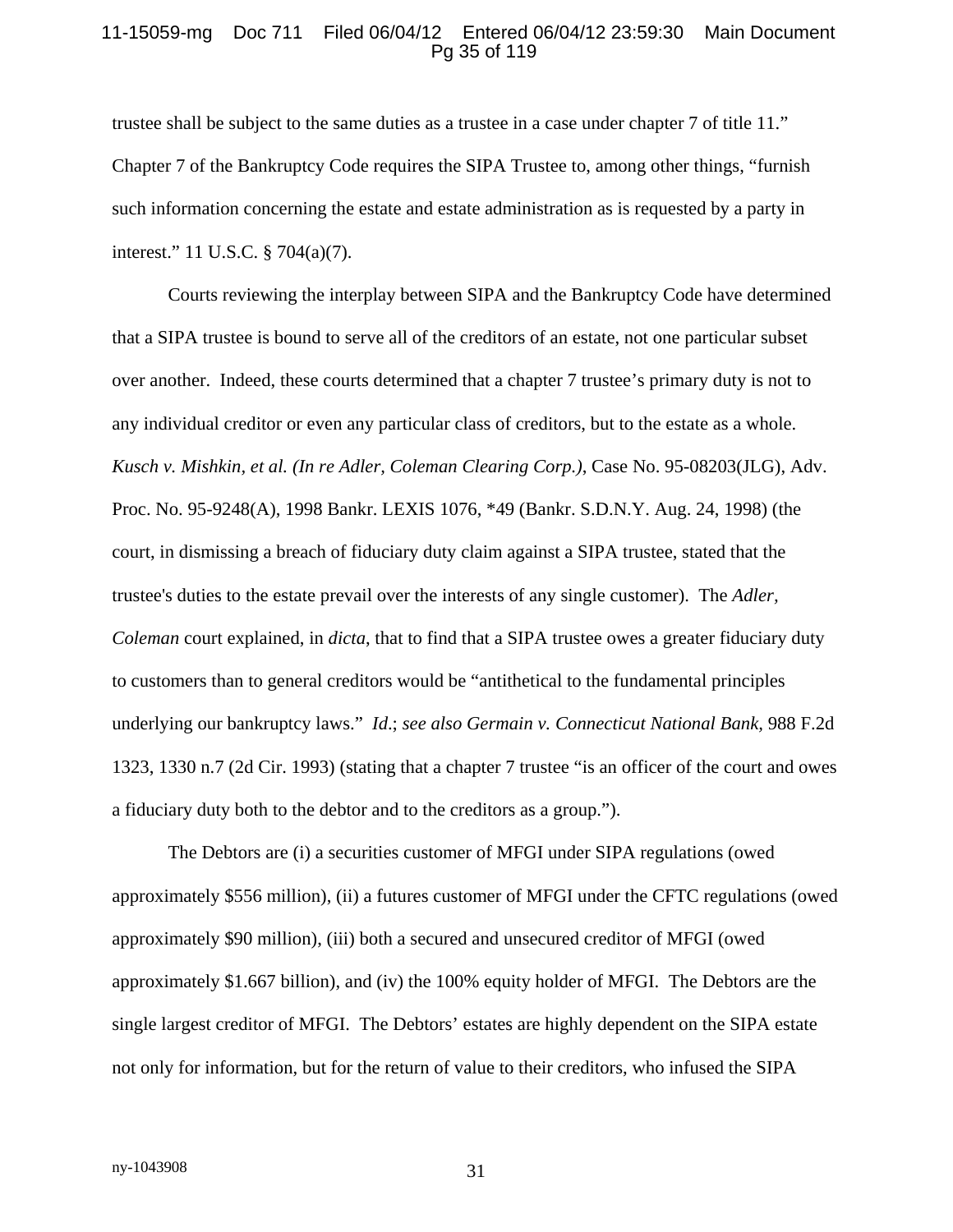#### 11-15059-mg Doc 711 Filed 06/04/12 Entered 06/04/12 23:59:30 Main Document Pg 36 of 119

estate with in excess of \$950 million in the month of October 2011 alone and more than \$2 billion overall.

# **III. DESCRIPTION OF MFGI BUSINESS/ROLE IN GLOBAL OPERATIONS**

MFGI was a wholly-owned subsidiary of Holdings USA and an indirect subsidiary of Holdings Ltd. MFGI provided brokerage services to customers and affiliates on United States securities and commodity futures exchanges and on overseas exchanges through affiliates or independent correspondent clearing brokers. MFGI also was engaged in principal and proprietary<sup>54</sup> trading in U.S government and corporate securities, futures, and purchase and resale agreements, as well as stock/bond borrow and stock/bond loan activities.<sup>55</sup>

MFGI is registered with the SEC as a securities B/D. As a securities B/D, MFGI was a member of several regulatory organizations, including FINRA, the Chicago Board Options Exchange (the "**CBOE**"), the Depository Trust Clearing Corporation, the National Securities Clearing Corporation, and the Fixed Income Clearing Corporation. The CBOE was the designated examining authority of the MFGI B/D's securities related activities.

MFGI also is registered with the CFTC as a FCM. As a FCM, MFGI was a member of the National Futures Association, an industry self-regulatory agency. Additionally, MFGI was a member of the CME, the Chicago Board of Trade, the New York Mercantile Exchange, the Intercontinental Exchange, the Kansas City Board of Trade, and the Minneapolis Grain Exchange. The CME was the MFGI FCM's designated self-regulatory organization.

Beginning in February 2011, MFGI was one of 20 "primary dealers" to the Federal Reserve Bank of New York (the "**Federal Reserve**"). Designation as a "primary dealer"

<sup>54</sup> 54 *See* Annex 1 ¶ 1.

<sup>55</sup> *See* Annex 1 ¶ 7 for an explanation of stock/bond borrow and stock/bond loan activities.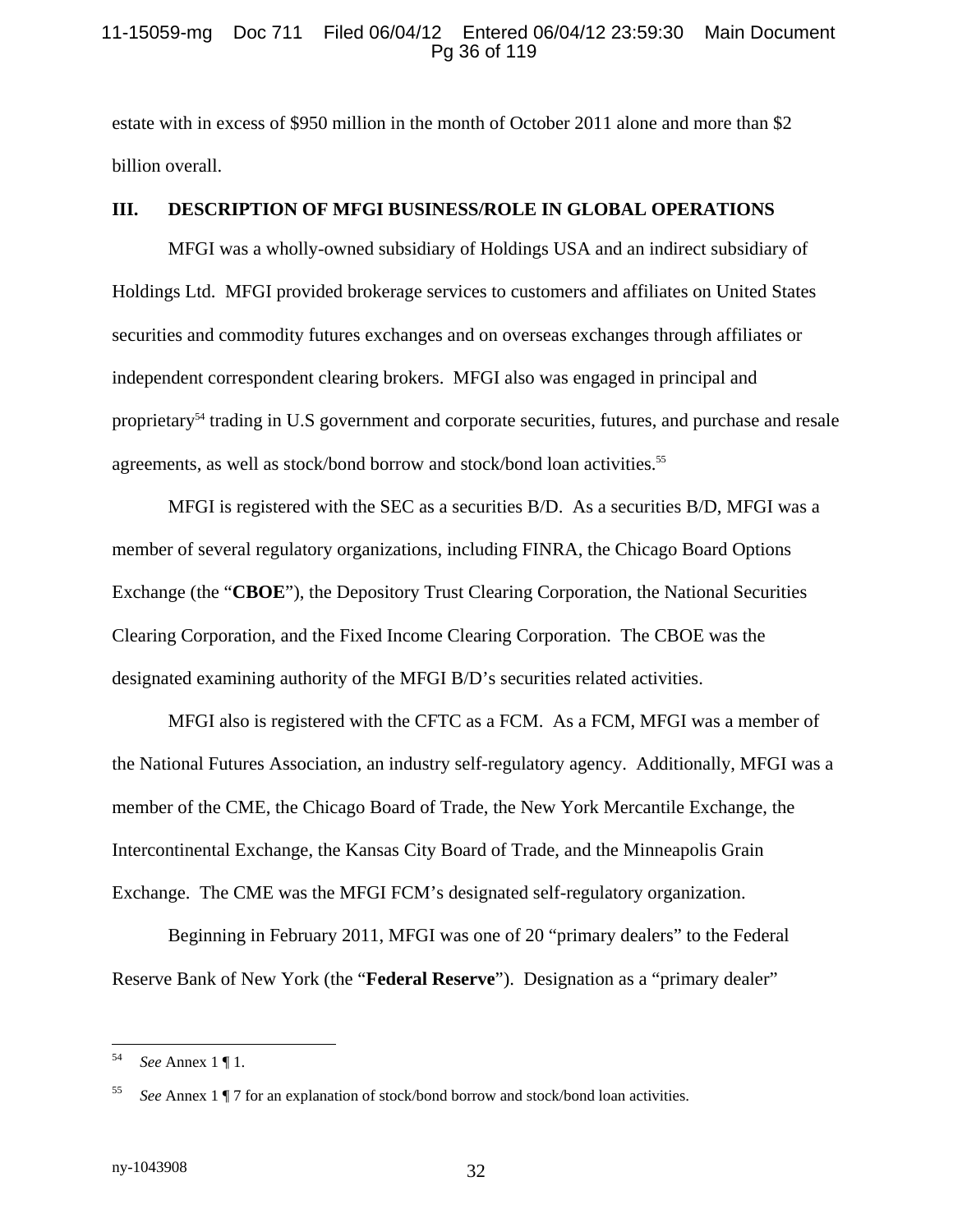### 11-15059-mg Doc 711 Filed 06/04/12 Entered 06/04/12 23:59:30 Main Document Pg 37 of 119

enabled MFGI to serve as counterparty to the Federal Reserve in open-market operations, participate directly in U.S Treasury auctions, and provide analysis and market intelligence to the Federal Reserve's trading desks.

#### **A. Repos-To-Maturity**

In or around September 2010, the MF Global Group began aggressively acquiring long positions in European sovereign debt securities in MFGI as part of its proprietary trading activities. MFGUK acted as agent for the acquisitions, including the repurchase transactions ("**Repos**") to finance the purchases, and also cleared the trades since it was the only member of the MF Global Group that was a member of the relevant clearinghouses, such as the LCH.Clearnet Ltd. (in London) or LCH.Clearnet SA (in Paris) (collectively, "**LCH Clearnet**") or Eurex (together with LCH Clearnet, the "**Exchanges**"). Therefore, MFGUK served as the "counterparty" to MFGI in these transactions.

To finance the MF Global Group's sovereign debt purchases, MFGUK would enter into back-to-back Repo transactions consisting of two legs -- a Repo leg with third parties to finance the acquisition and a reverse Repo leg, with MFGI to finance MFGI's long position.<sup>56</sup> By entering into the two offsetting back-to-back Repos, MFGUK was "flat" to the market and did not bear any of the associated risk that may have resulted from fluctuations in the market value of the European sovereign debt positions. As a result, the economic risk of ownership was transferred from MFGUK to MFGI.

Under the terms of the Repos with third parties, MFGUK agreed to sell to the third party (and the third party agreed to purchase) European sovereign debt securities while MFGUK simultaneously agreed to repurchase those securities from the third party at an agreed upon

 $\overline{a}$ 

<sup>56</sup> A repurchase agreement, from the viewpoint of the party obtaining financing, is referred to as a Repo and a reverse Repo is from the perspective of the party providing financing.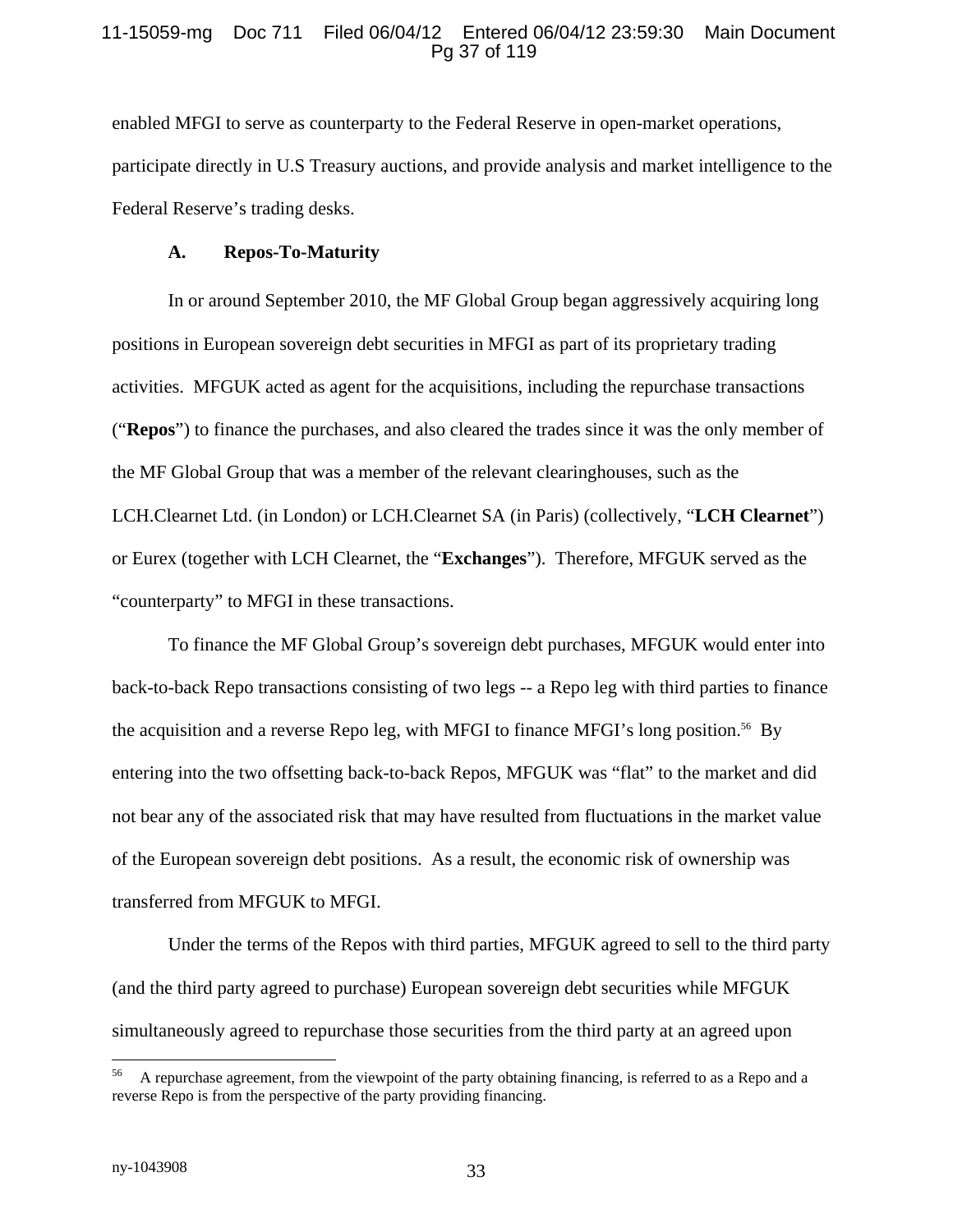### 11-15059-mg Doc 711 Filed 06/04/12 Entered 06/04/12 23:59:30 Main Document Pg 38 of 119

repurchase price, on a date falling immediately prior to the maturity date of the securities.<sup>57</sup> MFGUK and the third parties entered into the Repos either on a bilateral basis or cleared the transactions through the Exchanges. In the cases where an Exchange cleared the Repo, the Exchange would become the counterparty to the original parties under the Repo. MFGUK would then look to the Exchange, and not the financing counterparty, to satisfy the financing counterparty's obligations under the Repo trade (*i.e.*, delivery of securities to MFGUK upon maturity of Repo against payment by MFGUK of Repo financing).<sup>58</sup> MFGUK posted the initial margin with the Exchanges to finance the leveraged long positions in European sovereign debt.

Under the terms of MFGUK's reverse Repo with MFGI, MFGI agreed to sell to MFGUK various European sovereign debt securities, while MFGI simultaneously agreed to repurchase the securities from MFGUK at an agreed upon repurchase price, on a date falling immediately prior to the maturity date of those securities. The reverse Repo transactions were governed by the master securities sale and repurchase agreement previously entered into between MFGI and MFGUK, dated July 19, 2004 (substantially in the form of the Global Master Repurchase Agreement published by the International Capital Market Association) ("**GMRA**") and the confirmations that provided the details for each of the individual trades entered into thereunder. Under the terms of the reverse Repos, MFGI would post initial margin with MFGUK to finance the leveraged long positions in European sovereign debt. MFGI's purchase of the sovereign debt positions, with the associated financing from MFGUK, resulted in the benefits and risks of economic ownership shifting from MFGUK to MFGI.

<sup>57</sup> 57 Repo transactions where the maturity date of the financing is within two days of the maturity of the underlying security are commonly referred to as RTMs. *See* Annex 1 ¶ 3 for a more detailed explanation of RTM transactions.

<sup>&</sup>lt;sup>58</sup> LCH Clearnet acted as a clearing house (or exchange) and was essentially an intermediary that helped mitigate counterparty credit risk. LCH Clearnet played a similar role as that of the Fixed Income Clearing Corporation in the United States.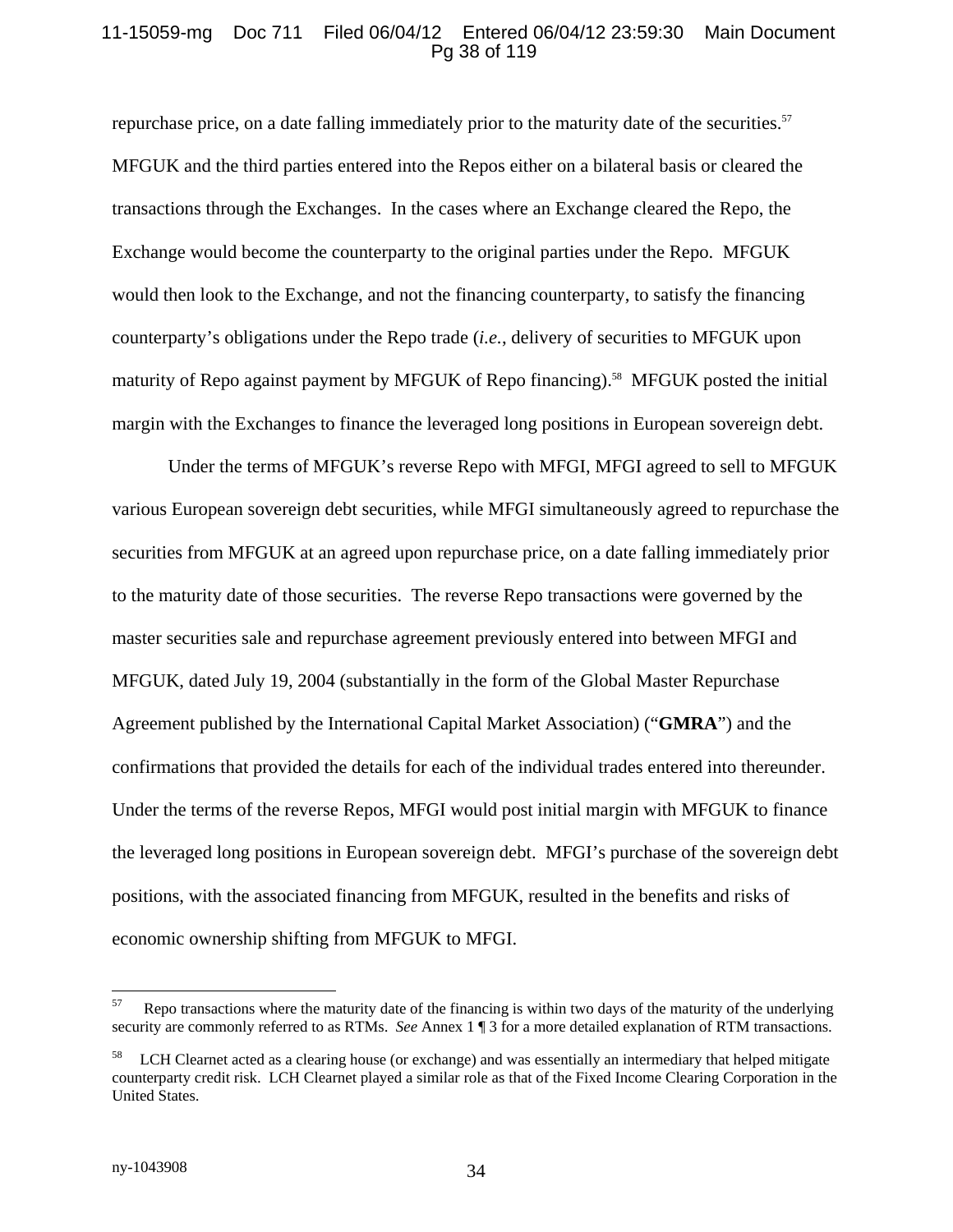### 11-15059-mg Doc 711 Filed 06/04/12 Entered 06/04/12 23:59:30 Main Document Pg 39 of 119

At the time the MF Global Group began acquiring the European sovereign debt positions, each of the sovereign debt issuances was rated as investment grade (Moody's rated A or better). MFGUK, therefore, was required by the clearinghouses or third parties who were the counterparties to their trades to post only a small initial margin payment -- as low as 3% of the face amount of the securities to be financed through the RTM -- and in turn required only this amount from MFGI. This allowed the MF Global Group to build a highly leveraged portfolio. MFGI met its initial margin obligations to MFGUK and subsequent variation margin calls as required by MFGUK using MFGI's own liquidity as well as intercompany loans provided by FinCo. The below diagram visualizes the end-to-end structure of the Repo to Maturity transactions prior to August 2011.



Under the terms of a Repo transaction, the financing counterparty (*e.g.*, MFGUK) generally has the right to require the borrower under the Repo (*e.g.*, MFGI) to post additional

<sup>59</sup> 59 *See* Annex 1 ¶ 8 for an explanation of intercompany payable.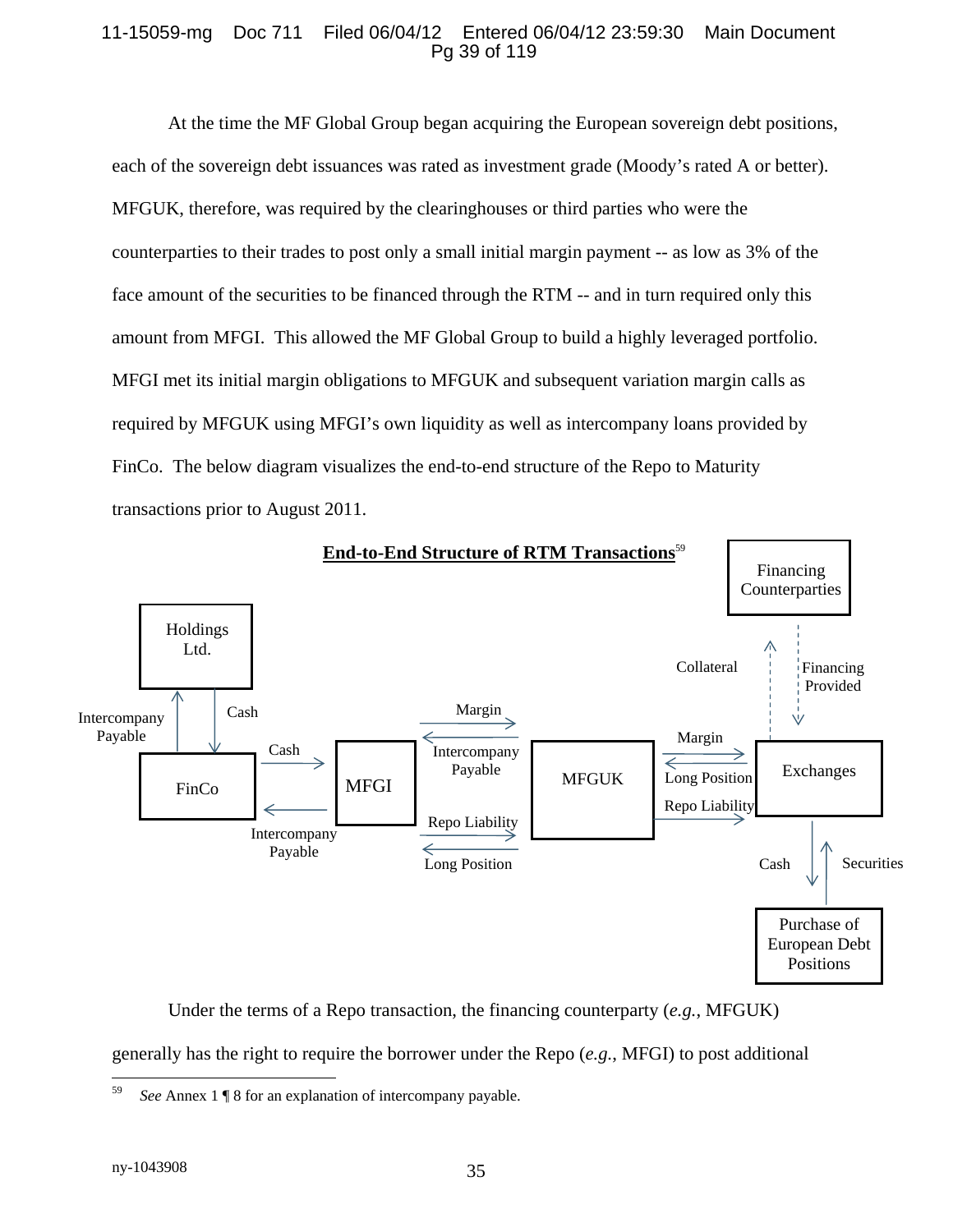### 11-15059-mg Doc 711 Filed 06/04/12 Entered 06/04/12 23:59:30 Main Document Pg 40 of 119

cash or securities as collateral resulting from decreases in the market value of the collateral underlying the Repo transaction. To accomplish this, the financing counterparty would issue a margin call. Accordingly, financing the acquisition of securities through the use of Repos had the potential to create a significant risk to the liquidity of MFGI and the MF Global Group as a whole.<sup>60</sup> A summary of the MF Global Group's net sovereign debt holdings is described in the below diagram.

|                                             | Italy $(1)$                                      | Spain <sup>(1)</sup>                               | <b>Belgium</b>  | Portugal                                          | Ireland                          | <b>Net Total</b>                                                                                                      |
|---------------------------------------------|--------------------------------------------------|----------------------------------------------------|-----------------|---------------------------------------------------|----------------------------------|-----------------------------------------------------------------------------------------------------------------------|
| Net size (\$ in millions)                   | \$3,213                                          | \$1,111                                            | \$603           | \$997                                             | \$368                            | \$6,292                                                                                                               |
| % of total portfolio                        | 51%                                              | 18%                                                | 10%             | 16%                                               | 6%                               | 100%                                                                                                                  |
| Weighted Avg. Maturity<br>of Long Positions | Dec 2012                                         | Oct 2012                                           | Dec 2012        | Mar 2012                                          | Feb 2012                         | Oct 2012                                                                                                              |
| <b>Maturity Schedule</b>                    | 6% - Mar 2012<br>3% - Aug 2012<br>91% - Dec 2012 | 12% - Apr 2012<br>61% - Oct 2012<br>27% - Dec 2012 | 100% - Dec 2012 | 3% - Oct 2011<br>36% - Nov 2011<br>61% - Jun 2012 | 18% - Nov 2011<br>82% - Mar 2012 | 5% - Nov 2011<br>7% - Mar 2012<br>3% - Apr 2012<br>7% - Jun 2012<br>2% - Aug 2012<br>15% - Oct 2012<br>61% - Dec 2012 |

### **The MF Global Group's RTM Summary as of 9/30/2011**

 $<sup>(1)</sup>$  Includes France's short positions of \$1.3 billion as proxy hedges, split equally between Italy and Spain.</sup> *Source: Second Fiscal Quarter 2012 Results Investor Presentation*

As the value of the MF Global Group's European sovereign debt positions deteriorated in the Summer and Fall of 2011, MFGUK -- and consequently MFGI (and later FinCo) -- were required to post additional variation margin. In late October 2011, as the MF Global Group's credit ratings were downgraded, the Exchanges also required additional initial margin. MFGUK, as counterparty to the Exchanges, was responsible for meeting the Exchanges' margin calls, which at certain points were issued on a daily basis. MFGUK would then issue margin calls to

<sup>60</sup> See Annex 1 ¶ 3 for an explanation of the potential for liquidity risk posed by these transactions.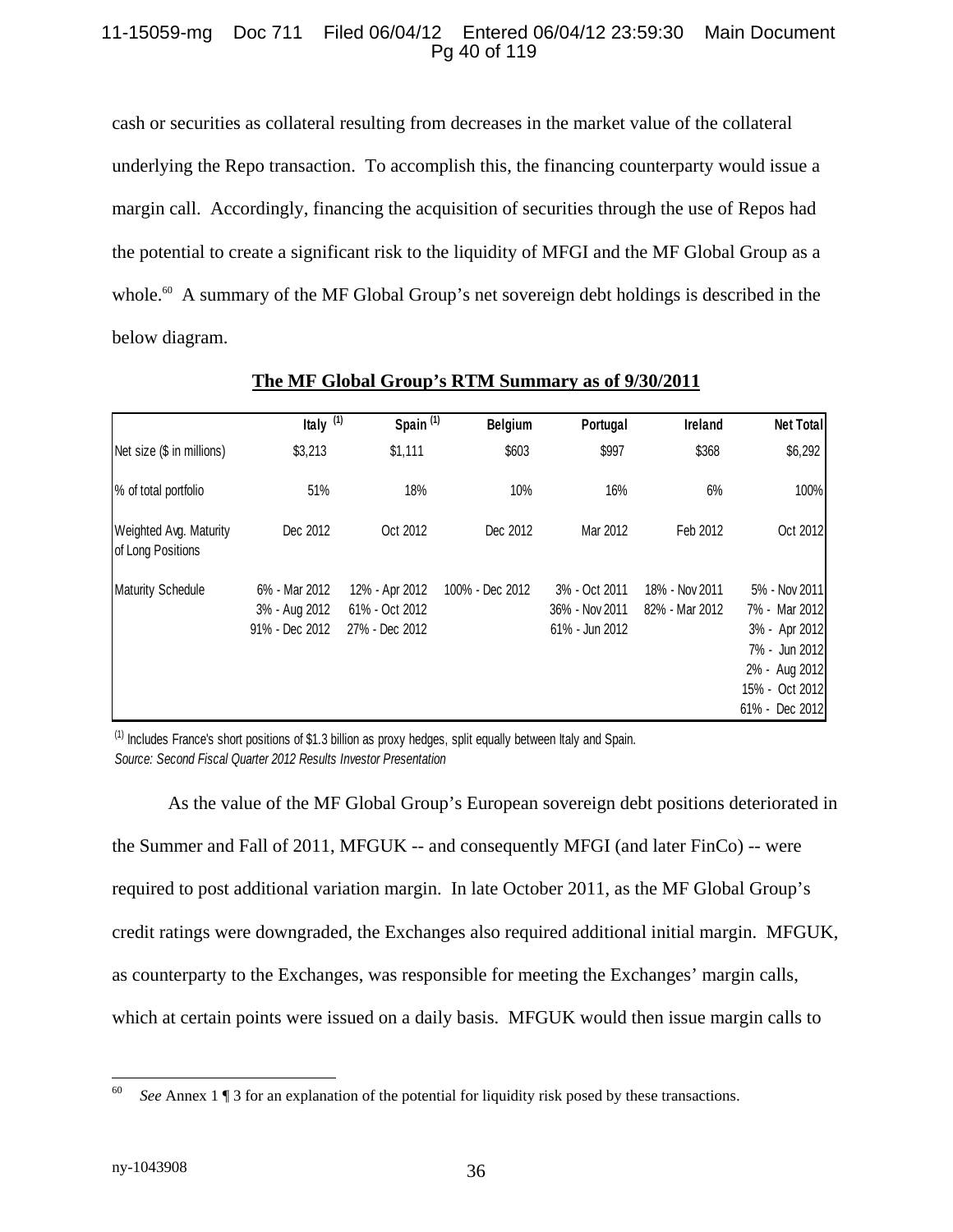#### 11-15059-mg Doc 711 Filed 06/04/12 Entered 06/04/12 23:59:30 Main Document Pg 41 of 119

MFGI, which the Trustee believes were funded in whole or in part by loans from FinCo. As the Trustee understands it, MFGUK made one or more "house" margin calls to MFGI that were in excess of MFGUK's margin requirements with the Exchanges in order to cover potential intraday liquidity risk on margin calls to MFGI and to satisfy MFGUK's regulators.

Two approaches taken to hedge the European sovereign debt portfolio and to limit the margin posting requirements therewith were: (i) MFGUK shorted \$1.3 billion of French sovereign debt through the Exchanges as a proxy-hedge against its exposure to Italian and Spanish sovereign debt; and (ii) MFGUK entered into trades with counterparties, including overnight, short-term and medium-term reverse Repos that were cleared through the Exchanges to reduce margin requirements ("**Margin Reduction Trades**") (with a back-to-back Repo transaction into MFGI).<sup>61</sup>

#### **B. The RRTM**

In order to ensure that MFGI was in compliance with its capital requirements as of August 24, 2011, in late August 2011 MFGI entered into "back-to-back" reverse repo-tomaturity ("**RRTM**") transactions with FinCo for a portion of the RTM portfolio<sup>62</sup> pursuant to a master repurchase agreement dated January 6, 2011 between MFGI and FinCo (the "**FinCo MRA**") and the transaction confirmations thereunder. These trades effectively made FinCo the beneficial holder of  $\epsilon$ 2.925 billion of Italian bonds. This strategy allowed the MF Global Group to transfer the economic benefits and risks from MFGI (a regulated entity) to FinCo (an unregulated entity), and thereby reduce MFGI's regulatory capital requirements. The below diagram shows the RRTM transactions between MFGI and FinCo.

<sup>61</sup> See Annex 1 at  $\P$  4 for an explanation of Margin Reduction Trades.

<sup>62</sup> *See* Annex 1 at ¶ 3 for an explanation of RRTMs.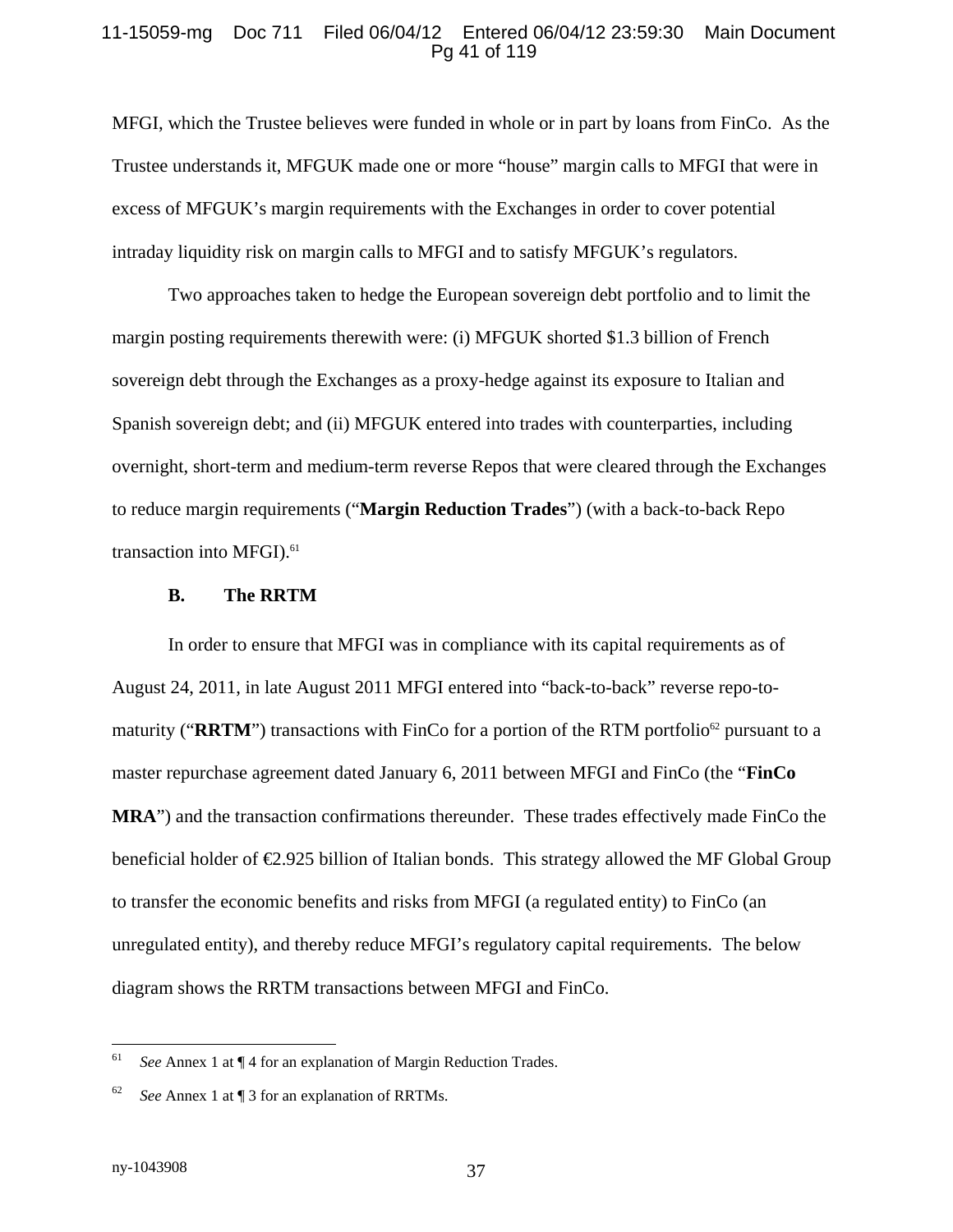### **MFGI RRTM Transaction**



The SIPA Trustee has indicated that the RRTM was booked flat, meaning that the financing was equal to the underlying value of the securities position. The Trustee cannot verify that this information is correct because, despite the Trustee's request for all documents - including confirmations issued under the master repurchase agreement between FinCo and MFGI, detailing the terms of the RRTM transactions -- the SIPA Trustee has yet to provide any such documents.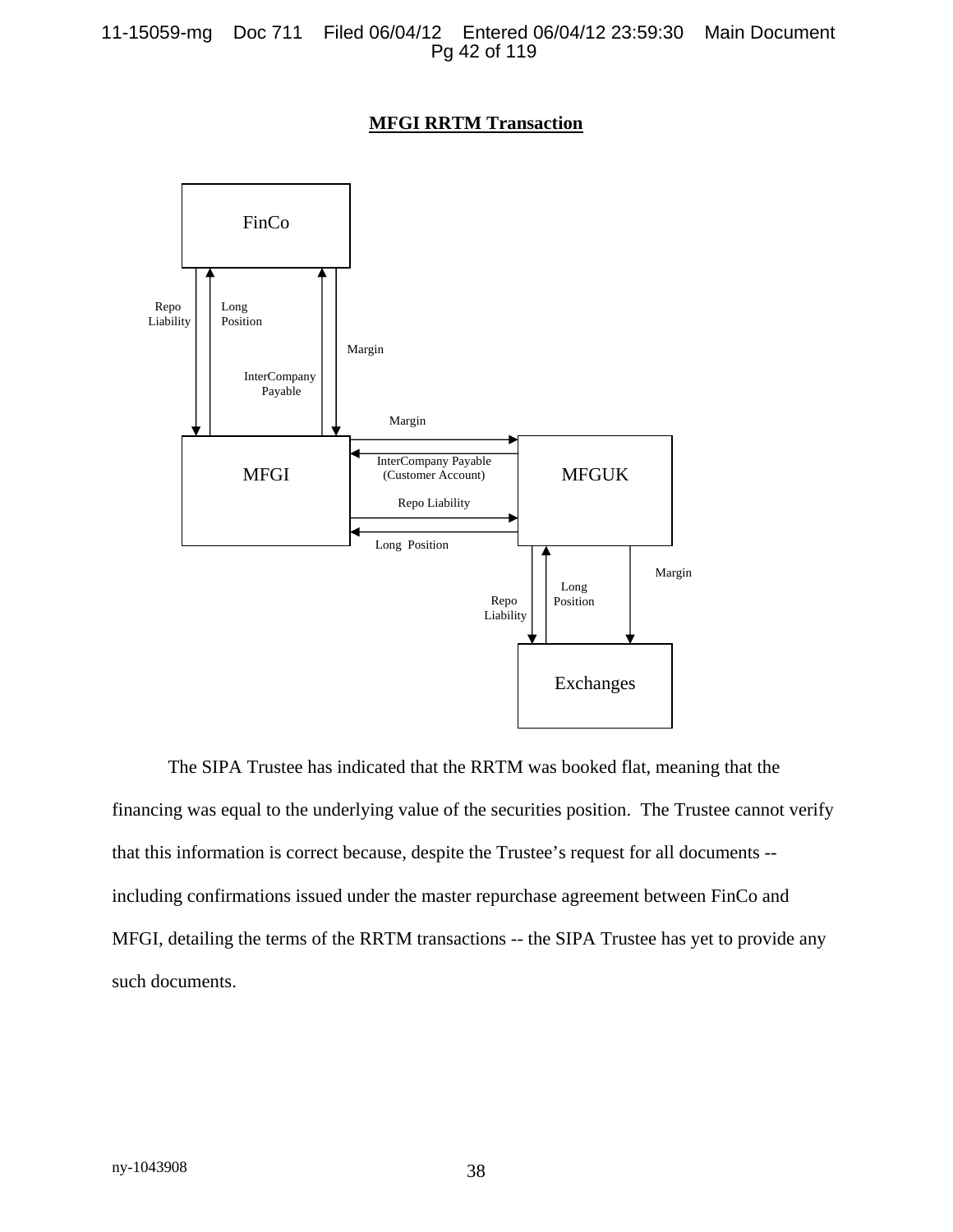### 11-15059-mg Doc 711 Filed 06/04/12 Entered 06/04/12 23:59:30 Main Document Pg 43 of 119

### **C. Pre-Petition Funding**

The relationship between the Debtors and MFGI can be reduced to three distinct types of intercompany activities: (i) financing; (ii) trading and (iii) general corporate administration.

- 1. Financing.
	- a. Subordinated Debt Financing.

Holdings USA and FinCo provided a total of \$600 million in subordinated debt financing (the "**Sub-Debt**") to MFGI prior to the October Petition Date. The Sub-Debt was memorialized in multiple loan agreements. The subordinated notes carried interest at the rate of 30-day LIBOR plus 500 basis points (5%). A summary of the outstanding loan obligations as of the October Petition Date is included in the table below.

|              | <b>CME/CBOE Loan</b> | Effective  |                      |               |
|--------------|----------------------|------------|----------------------|---------------|
| Lender       | Number               | Date       | <b>Maturity Date</b> | Amount        |
| Holdings USA | 287-120706-0001      | 12/31/2007 | 6/28/2013            | \$65,000,000  |
| Holdings USA | 287-120707-0001      | 12/31/2007 | 9/30/2013            | \$65,000,000  |
| FinCo        | 287-120701-0001      | 12/31/2007 | expired              | \$0           |
| FinCo        | 287-120702-0001      | 12/31/2007 | 6/29/2012            | \$130,000,000 |
| FinCo        | 287-120703-0001      | 12/31/2007 | 3/30/2012            | \$130,000,000 |
| FinCo        | 287-120704-0001      | 12/31/2007 | expired              | \$0           |
| FinCo        | 287-120705-0001      | 12/31/2007 | 9/30/2011            | \$50,000,000  |
| FinCo        | 287-081001-0001      | 8/9/2010   | 7/31/2013            | \$0           |
| FinCo        | 287-081001-002       | 8/10/2010  | 7/31/2013            | \$160,000,000 |
| <b>Total</b> |                      |            |                      | \$600,000,000 |

#### b. Intercompany Loans.

FinCo generally acted as the financing arm for the U.S. operations of the MF Global Group. FinCo provided substantial amounts of working capital financing to MFGI. In addition to the Sub-Debt, FinCo provided an additional \$991 million in intercompany funding to MFGI (the "**Intercompany Loans**"). Substantially all of the Intercompany Loans (\$875 million) were funded during October 2011. Again, although the Trustee has requested information relating to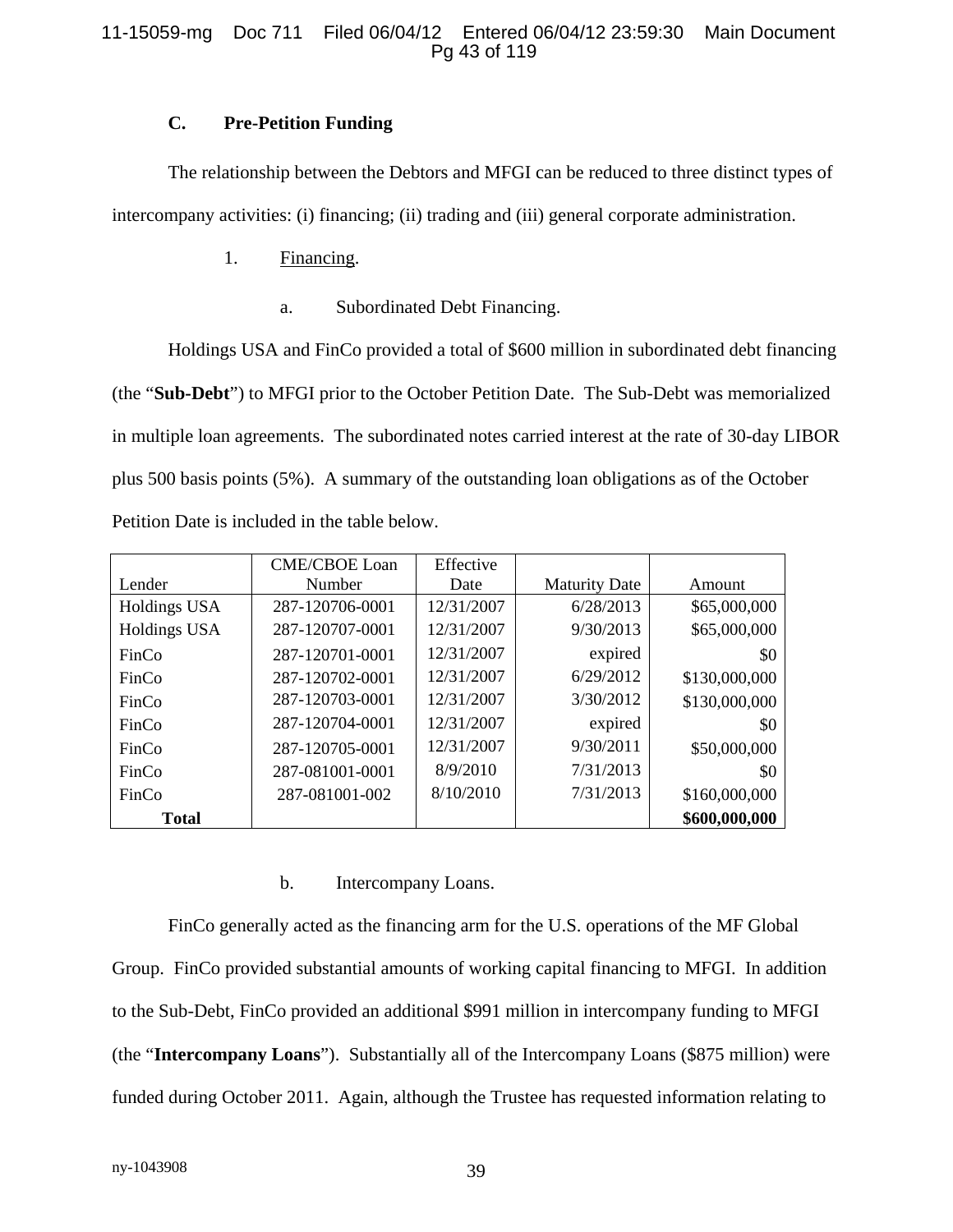### 11-15059-mg Doc 711 Filed 06/04/12 Entered 06/04/12 23:59:30 Main Document Pg 44 of 119

the use of these funds from the SIPA Trustee on multiple occasions, the Trustee only recently received the MFGI bank account statements -- in raw data form -- and the Trustee still is awaiting information regarding the Securities and Futures accounts of MFGI. Therefore, the Trustee has limited access to information that would aid in determining the purposes of MFGI's funding requests. The Trustee believes that a portion of the Intercompany Loans (approximately \$233 million to \$293 million) was used by MFGI to fund variation margin payments to MFGUK during the ten days prior to the October Petition Date. Below is a schedule detailing the margin calls from MFGUK to MFGI during that timeframe.

| Margin Call Statement MF Global Inc - Collateral Financing Portfolio |              |             |             |             |             |               |             |           |              |             |
|----------------------------------------------------------------------|--------------|-------------|-------------|-------------|-------------|---------------|-------------|-----------|--------------|-------------|
| As at COB:                                                           | 28-Oct-11    | 27-Oct-11   | 26-Oct-11   | 25-Oct-11   | 24-Oct-11   | 21-Oct-11     | 20-Oct-11   | 19-Oct-11 | 18-Oct-11    | 17-Oct-11   |
| Initial Margin Requirement                                           | 495,975,763  | 454,624,390 | 410,963,534 | 277,302,875 | 278,049,205 | 277,679,686   | 273,604,300 |           | 273,939,212  | 275,899,318 |
| Variation Margin                                                     | 199,344,353  | 182.811.558 | 185,592,415 | 188,277,470 | 182,979,874 | 174.800.604   | 173,978,422 |           | 167.180.609  | 151,003,397 |
| Buffer margin for fx exposure                                        | 5,000,000    | 5,000,000   | 5,000,000   | 5,000,000   | 5,000,000   | 5,000,000     | 5,000,000   |           | 5.000.000    | 5,000,000   |
| Increase coverage                                                    | 23,219,740   | 23,280,469  |             |             |             |               |             |           |              |             |
| Total Margin requirement                                             | 723,539,856  | 665,716,417 | 601,555,949 | 470,580,345 | 466,029,079 | 457,480,289   | 452,582,722 |           | 446.119.821  | 431,902,715 |
| Collateral received                                                  | 663,925,523  | 604,003,047 | 492,732,015 | 464,694,118 | 457,962,898 | 452,795,960   | 451,731,735 |           | 430,943,455  | 430,892,493 |
| Additional Collateral Required                                       | 59,614,333   | 61,713,370  | 108,823,934 | 5,886,227   | 8,066,181   | 4,684,329     | 850,987     |           | 15,176,366   | 1,010,222   |
| <b>FX Rates</b>                                                      | 1            |             | 1           | 1           | 1           | 1             | 1           |           | -1           | -1          |
| Change attributable to movement in FX Rate                           | 1,675,841    | 15,397,744  | (2,975,361) | (100, 430)  | 823,043     | n.a           | n.a         |           | n.a          | n.a         |
| For Reference:                                                       |              |             |             |             |             |               |             |           |              |             |
| I.M. Breakdown                                                       | 28-Oct-11    | 27-Oct-11   | 26-Oct-11   | 25-Oct-11   | 24-Oct-11   | 21-Oct-11     | 20-Oct-11   | 19-Oct-11 | 18-Oct-11    | 17-Oct-11   |
| Eurex                                                                | 122,303,820  | 101,486,439 | 97,908,521  | 98,729,580  | 98,761,993  | 98,676,172    | 97,341,174  |           | 97,377,072   | 98,066,691  |
| <b>LCH Clearnet SA</b>                                               | 324,580,597  | 318,916,812 | 285,469,981 | 159,129,290 | 159,848,240 | 159, 182, 204 | 156,221,795 |           | 156,784,797  | 157,247,059 |
| LCH SA fwd margin                                                    | 37, 345, 178 | 22,282,810  | 10,991,748  | 11,094,572  | 11,087,738  | 11,063,861    | 11,256,792  |           | 10,946,410   | 11,734,066  |
| <b>LCH Clearnet Ltd</b>                                              | 11,746,169   | 11,938,329  | 16,593,284  | 8,349,433   | 8,351,233   | 8,757,449     | 8,784,540   |           | 8,830,933    | 8,851,501   |
| Total                                                                | 495,975,763  | 454,624,390 | 410,963,534 | 277,302,875 | 278,049,205 | 277,679,686   | 273,604,300 |           | 273,939,212  | 275,899,318 |
| V.M. Breakdown                                                       |              |             |             |             |             |               |             |           |              |             |
| Eurex                                                                | 13,764,761   | 9.717.223   | 17,035,399  | 16.877.226  | 17.107.177  | 16,480,844    | 16,371,063  |           | 19,123,032   | 15,418,817  |
| <b>LCH Clearnet SA</b>                                               | 92,250,980   | 69.275.628  | 69,053,086  | 69,733,482  | 68,393,188  | 66,916,000    | 67,042,082  |           | 61.412.708   | 50,992,502  |
| <b>LCH Clearnet Ltd</b>                                              | 93,551,632   | 106,431,756 | 98,390,637  | 100,548,637 | 95,296,346  | 89,594,614    | 88,843,948  |           | 87, 174, 875 | 87,285,593  |
| <b>Bilateral</b>                                                     | (223, 020)   | (2,613,049) | 1,113,293   | 1,118,125   | 2,183,164   | 1,809,145     | 1,721,329   |           | (530,005)    | (2,693,515) |
|                                                                      | 199,344,353  | 182,811,558 | 185,592,415 | 188,277,470 | 182,979,874 | 174,800,604   | 173,978,422 |           | 167,180,609  | 151,003,397 |

### **Margin Statement**

#### c. Margin Financing.

FinCo provided margin financing to certain MFGI customers. The purpose of this

financing was to allow customers to acquire additional securities or futures positions. Generally,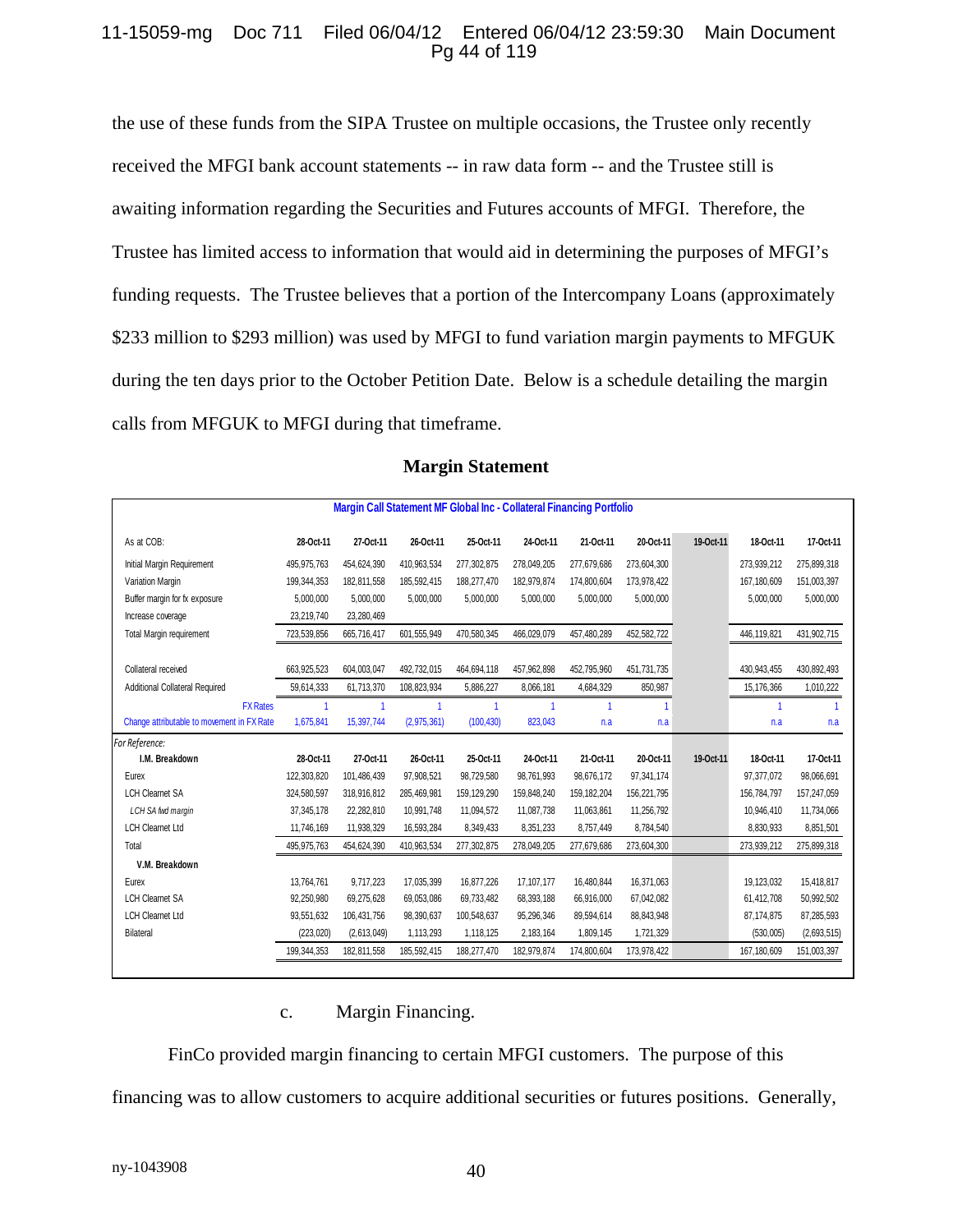### 11-15059-mg Doc 711 Filed 06/04/12 Entered 06/04/12 23:59:30 Main Document Pg 45 of 119

the documentation memorializing the financing terms provided that the customers of MFGI granted FinCo a security interest in the customer's securities and/or futures accounts and MFGI, as custodian of the securities and/or futures accounts, acknowledged FinCo's security interest. The SIPA Trustee, however, made distributions to these margin customers irrespective of the FinCo security interest in the account. In certain instances, the SIPA Trustee actually disbursed more money to the margin borrowers than they were entitled to receive. The Trustee understands that this was a result of the SIPA Trustee calculating the net equity of the margin borrower's account without taking into account any outstanding loan obligation to FinCo. As a result, the SIPA Trustee actually distributed the Debtors' property to certain of the margin borrowers. The Trustee has sent letters to ten former customers of MFGI requesting that they repay the margin financing received from FinCo in the approximate aggregate amount of \$36.9 million. As of the filing of this Report, FinCo has not received any funds back from these customers.

#### d. Repo Financing.

(i) HTM Repo.

In or around June 2009, Holdings Ltd. began acquiring a portfolio of securities classified on its balance sheet for account purposes as hold-to-maturity ("**HTM**")<sup>63</sup> and financed the purchases with Repo financing provided by the MFGI B/D. Each Repo was governed by the master repurchase agreement dated as of May 19, 2009 between Holdings Ltd. and MFGI and the confirmations issued detailing the specific transaction details (the "**Holdings Ltd. MRA**").<sup>64</sup>

 $\overline{a}$ 

<sup>63</sup> *See* Annex 1 ¶ 5 for an explanation of HTMs.

 $64$  Although requested by the Trustee on multiple occasions, at this time, the Trustee has not received copies of any confirmations issued by the MFGI B/D under the Holdings Ltd. MRA detailing the salient terms of each HTM Repo financing transaction.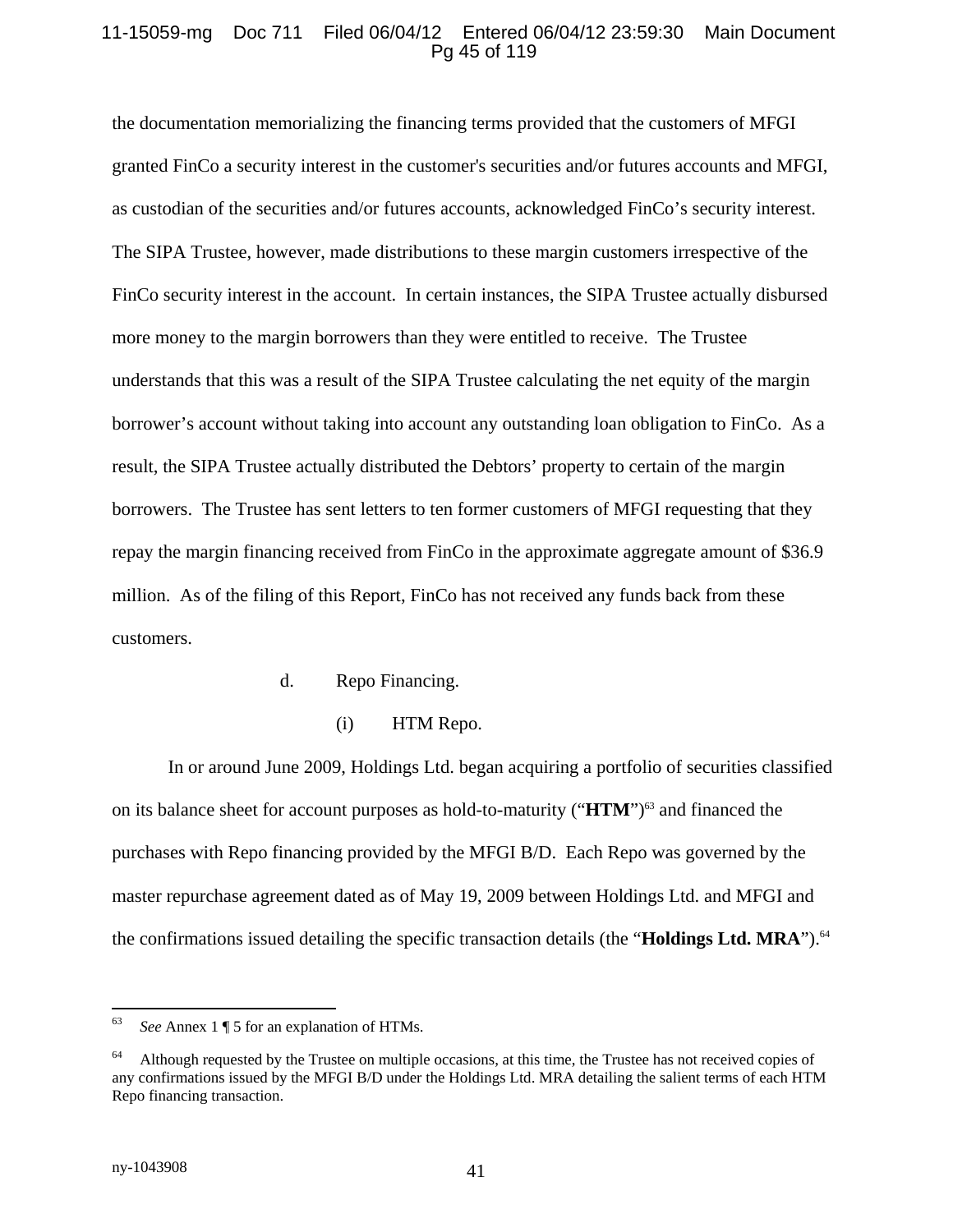### 11-15059-mg Doc 711 Filed 06/04/12 Entered 06/04/12 23:59:30 Main Document Pg 46 of 119

Initially, the FCM provided substantially all of the financing MFGI made available for the HTM portfolio. Later, the MFGI B/D diversified the financing of the HTM portfolio to include third party investors. The FCM was able to provide this financing because the HTM securities were eligible investments under CFTC Regulation 1.25 ("**Regulation 1.25**").<sup>65</sup> Pursuant to authority under Section 4(c) of the Commodity Exchange Act, the CFTC established a list of permitted investments under Regulation 1.25 that, prior to the October Petition Date, included general obligations issued by any enterprise sponsored by the United States, bank certificates of deposit, commercial paper, corporate notes, general obligations of a sovereign nation (but only to the extent that the FCM had balances in segregated accounts owed to its customers denominated in that country's currency) and interests in money market mutual funds. In addition, a FCM could buy and sell permitted investments pursuant to resale or repurchase agreements, including Repos entered into with an affiliate and so-called "in-house" transactions, *e.g.*, between the B/D and FCM businesses of the same legal entity. The Trustee understands that over time, the HTM portfolio was increasingly financed by third-party investors (as opposed to using FCM financing) via back-to-back Repo financing transactions entered into with counterparties by the MFGI B/D.

As of October 25, 2011, the HTM portfolio consisted of government agency securities and corporate bonds (mainly issued by financial institutions) with a market value of \$8.644 billion (including accrued interest). The Repo financing associated with the HTM portfolio totaled \$8.567 billion as of October 25, 2011. As a result, Holdings Ltd. had margin equity of \$77 million in the Repo portfolio. The structuring of the HTM Repo is illustrated in the below diagram.

<sup>65</sup> 65 *See* 17 CFR § 1.25.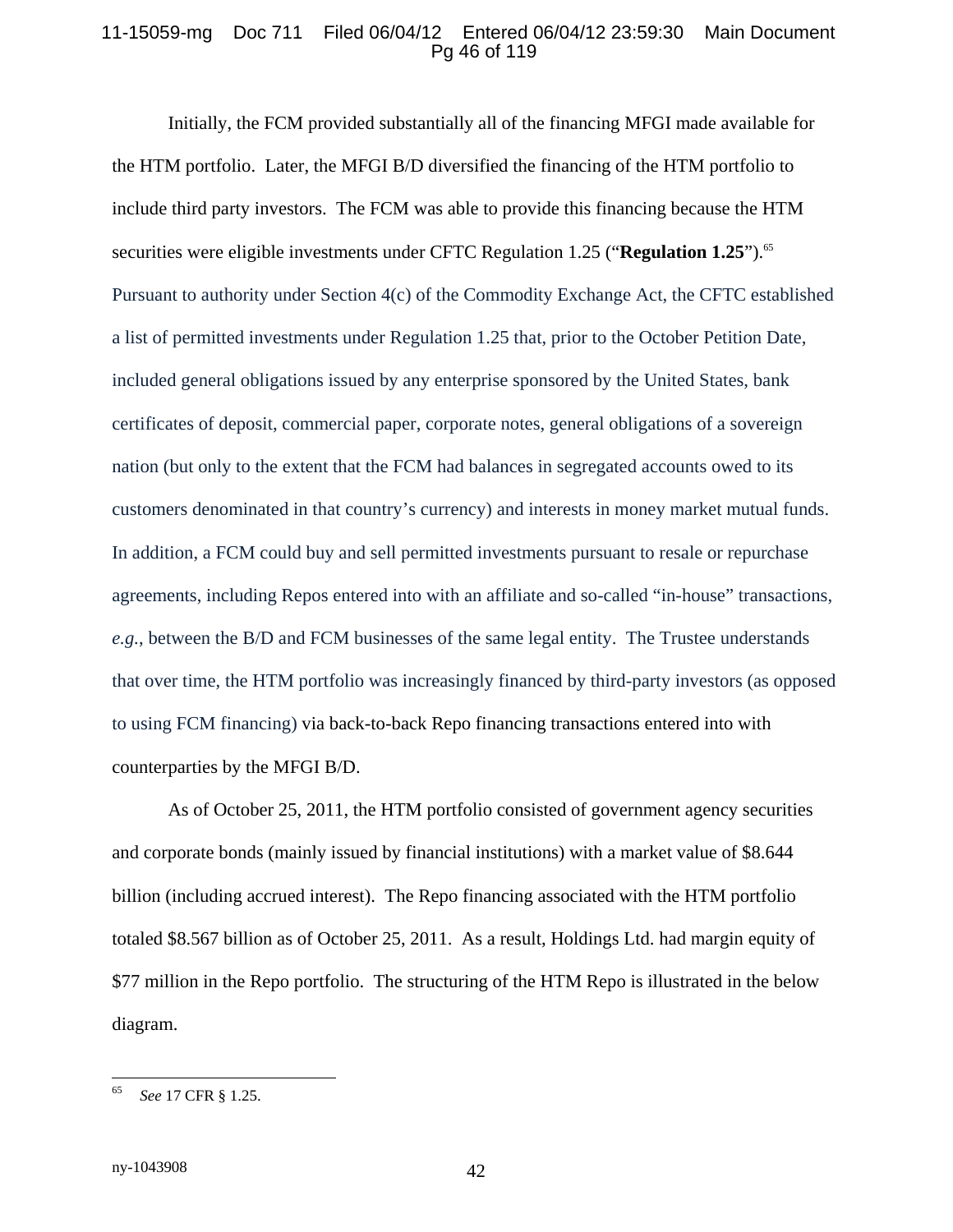

**Hold To Maturity Repo**

- (1) FCM customers posted cash (*i.e.*, margin) at the FCM to enable them to trade futures.
- (2) Holdings Ltd. purchased \$8.6 billion (market value as of October 25, 2011) of Regulation 1.25 eligible securities that formed the HTM portfolio from various third party counterparties. The purchase was made by the MFGI B/D side of the MFGI business on behalf of Holdings Ltd. Holdings Ltd. received economic ownership of the positions in exchange for initial margin and the posting of the securities back at MFGI as collateral.
- (3) The purchase of eligible securities was financed partially using FCM customer funds. The MFGI B/D entered into intra-company Repos with the FCM, whereby securities were posted as collateral in exchange for financing. The FCM retained physical possession of the securities.
- (4) The purchase of eligible securities also was financed partially by third parties. MFGI entered into repo transactions with third party repo counterparties, whereby securities were posted as collateral in exchange for financing.

FinCo appears to have provided financing for some HTM positions. According to an October 28 report provided by the SIPA Trustee, there appears to have been \$10.3 million (par value) of HTM positions that were not financed by the third-parties (the "**Street**") or with FCM funds and were instead financed through intercompany repos between MFGI and FinCo.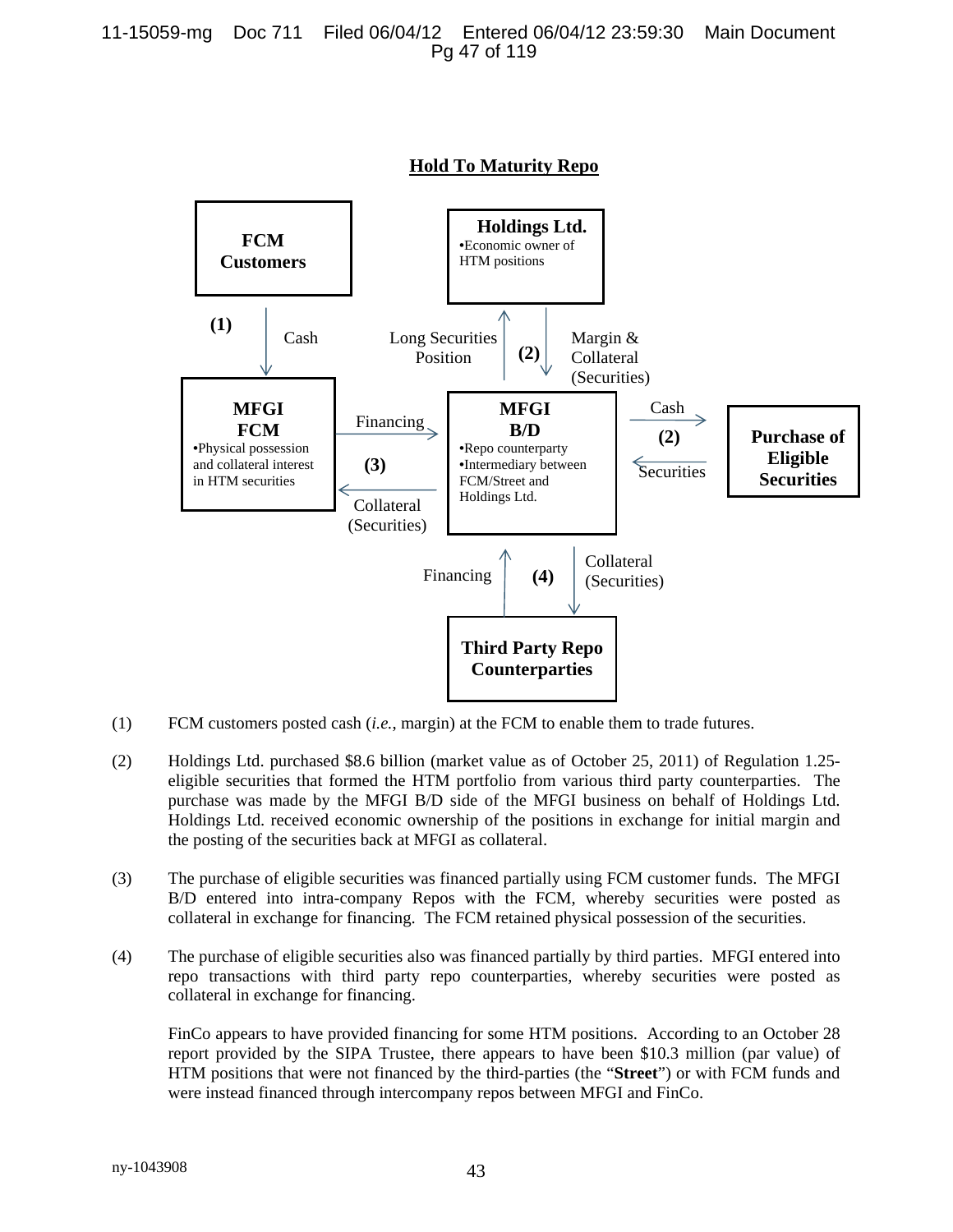#### 11-15059-mg Doc 711 Filed 06/04/12 Entered 06/04/12 23:59:30 Main Document Pg 48 of 119

From October 25, 2011 until the October Petition Date, Holdings Ltd. undertook a massive liquidation of HTM positions with the goal of freeing up liquidity, during which time the HTM portfolio was reduced by about \$7.2 billion to approximately \$1.4 billion by October 31, 2011. The Trustee has requested information from the SIPA Trustee regarding the close-out pricing for both the HTM Portfolio and the back-to-back Repo positions the MFGI B/D entered into with the FCM or third parties. By reconstructing the wind-down of the HTM portfolio, the Trustee can determine the losses resulting from the precipitous liquidation of the HTM portfolio. The Trustee requires this information to determine the HTM portfolio's impact on the funding provided by FinCo to MFGI and the extent of the Debtors' claims against MFGI.

#### (ii) Box Repo

FinCo entered into Repo financing transactions with the MFGI B/D (the "**Box Repo**") where FinCo agreed to buy from the MFGI B/D various securities (the "**Box Portfolio**"), with a simultaneous agreement of the MFGI B/D to repurchase from FinCo those securities (or securities considered equivalent thereto) at a repurchase price the next day. This type of agreement is commonly referred to as an overnight Repo. The Box Repo transactions were governed by the terms of the FinCo MRA and the confirmations issued for each transaction entered into thereunder. The MFGI B/D held the securities comprising the Box Portfolio in custody for FinCo. The MFGI B/D had the right to substitute collateral of equivalent value in the Box Portfolio and the Box Repo was generally rolled-over on a daily basis; however, the securities that formed the Box Repo portfolio are identifiable. As of the October Petition Date, the MFGI B/D was obligated to repurchase the Box Repo collateral from FinCo for \$177,715,443.11.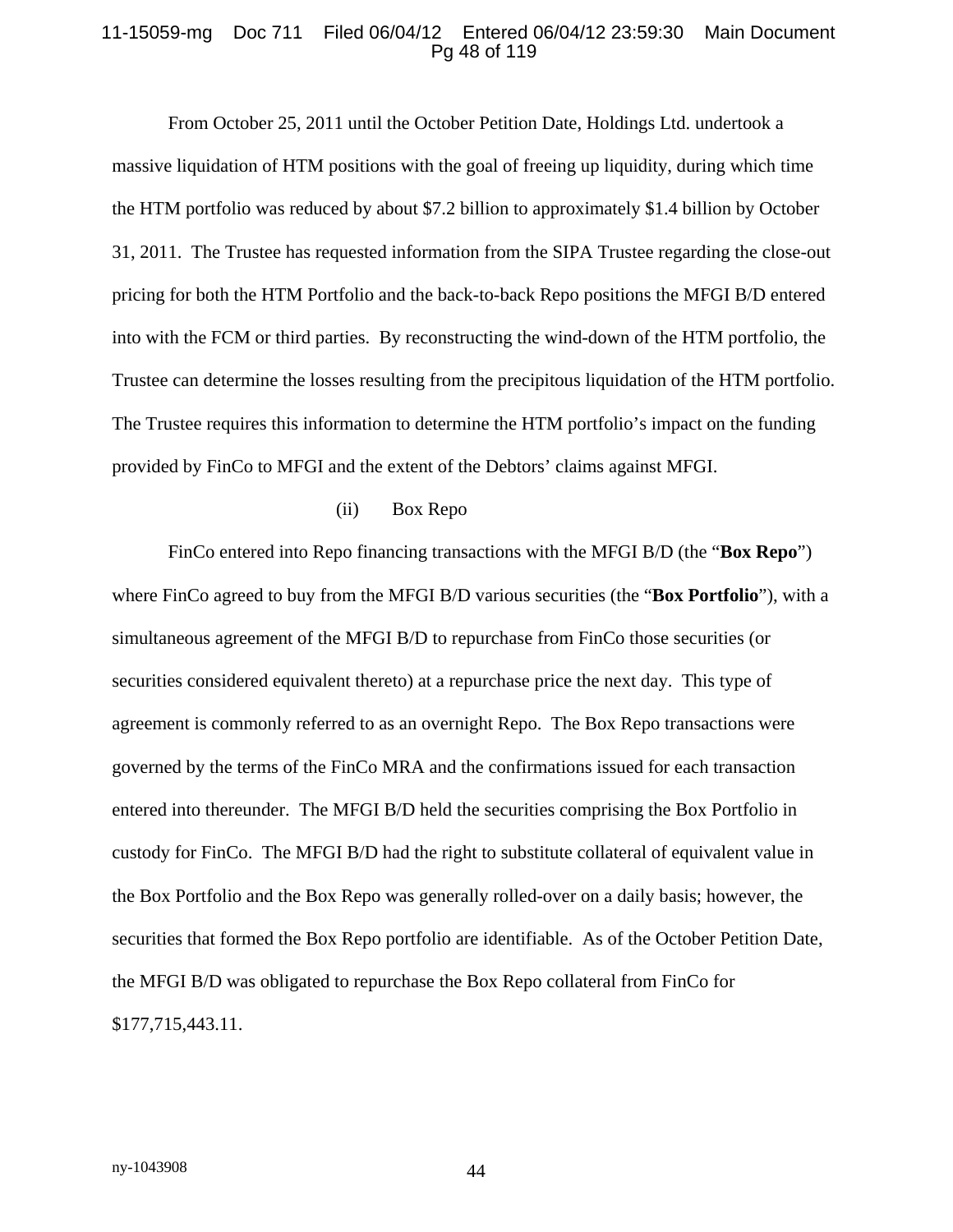



### 2. Trading.

The Unregulated Debtors conducted certain trading activity, including futures, through MFGI (and also faced certain of its counterparties directly). In addition, a non-debtor whollyowned subsidiary of Holdings Ltd., MF Global Special Investor LLC ("**Special Investor**"), also acquired a securities portfolio from MFGI and conducted its securities trading activities through MFGI.

#### 3. General Administration.

As a global trading organization, the MF Global Group had integrated systems, including global accounting and tax systems and programs. Many of the MF Global Group's regulated entities also acted as clearing brokers and custodians for their affiliates. As a global organization, certain overhead costs and expenses for shared services that were incurred at the corporate level were allocated across the group in the ordinary course of their business. It was generally believed that system integration, as opposed to operating each of the affiliates in a silo, was a more cost-effective use of the MF Global Group's resources.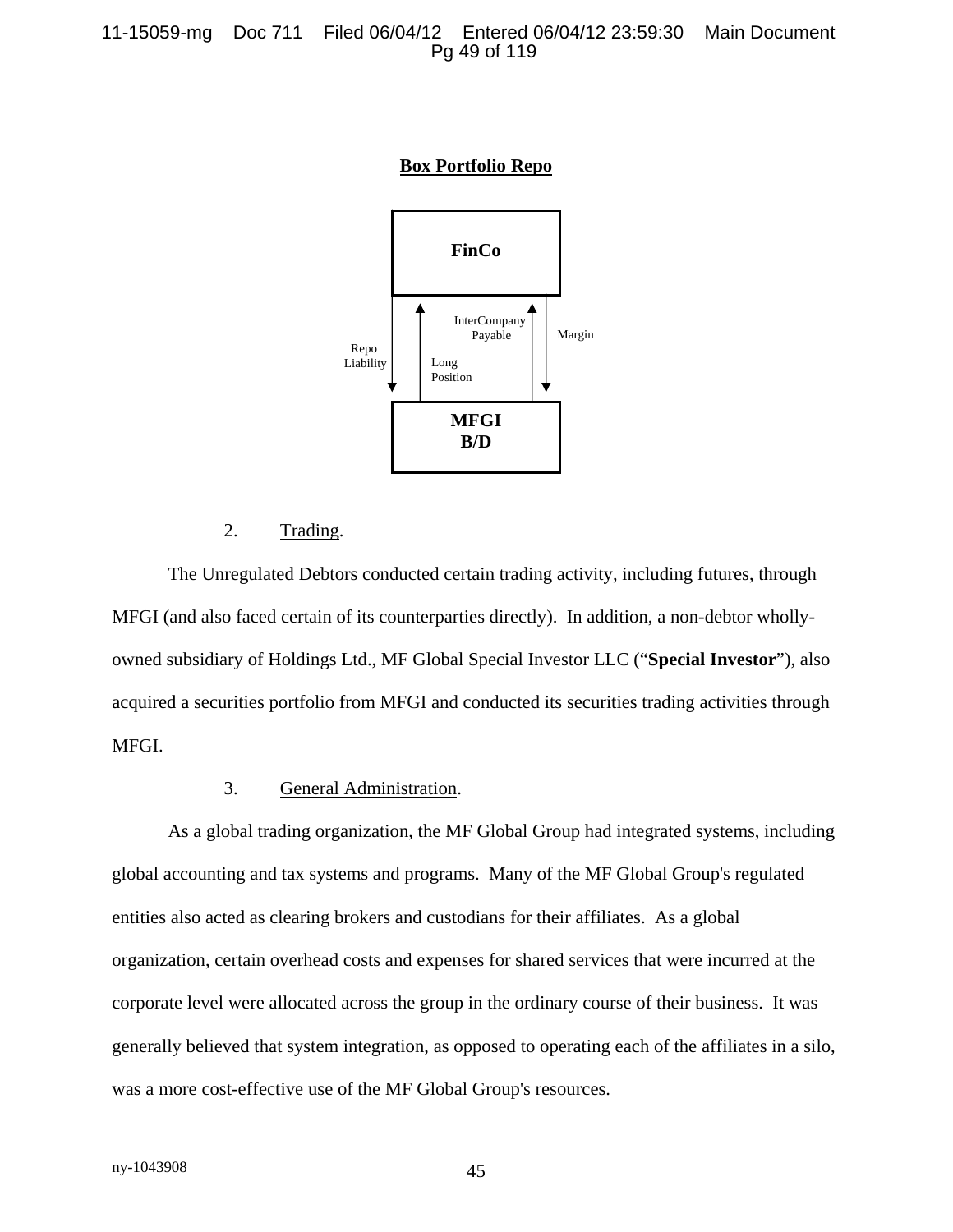### **IV. CLAIMS FILED AGAINST THE SIPA ESTATE**

# **Total Number of Claims Filed Against this Entity**  by the Debtors and their Non-Debtor Affiliates<sup>66</sup>: 68.

### **Total Value of Those Claims**: **\$2,317,765,096**.**00.**

On November 23, 2011, the Court entered an order establishing January 31, 2012 as the

bar date for customers' claims against the SIPA estate and established June 2, 2012 as the

general bankruptcy claims bar date.<sup>67</sup> The Debtors' estates filed 68 claims against MFGI totaling

in excess of \$2.3 billion.

### **Securities and Futures Claims Filed Against MFGI by the Debtors and their Non-Debtor Affiliates**: **58**.

**Total Value of Those Claims**: **\$646,798,448.00** 

### **General Unsecured Claims Filed Against MFGI by the Debtors and their Non-Debtor Affiliates**: **10**.

### **Total Value of Those Claims**: **\$1,670,966,648.00 (\$600 million in Sub-Debt claims)**

The below chart reflects a more detailed breakdown of the claims filed by the Debtors and non-

debtor affiliates.

<u>.</u>

<sup>&</sup>lt;sup>66</sup> In addition, contingent and unliquidated claims were filed by the Debtors against MFGI.

<sup>67</sup> *In re MFGI Inc*., Case No. 11-02790 (MG) SIPA Docket No. 423.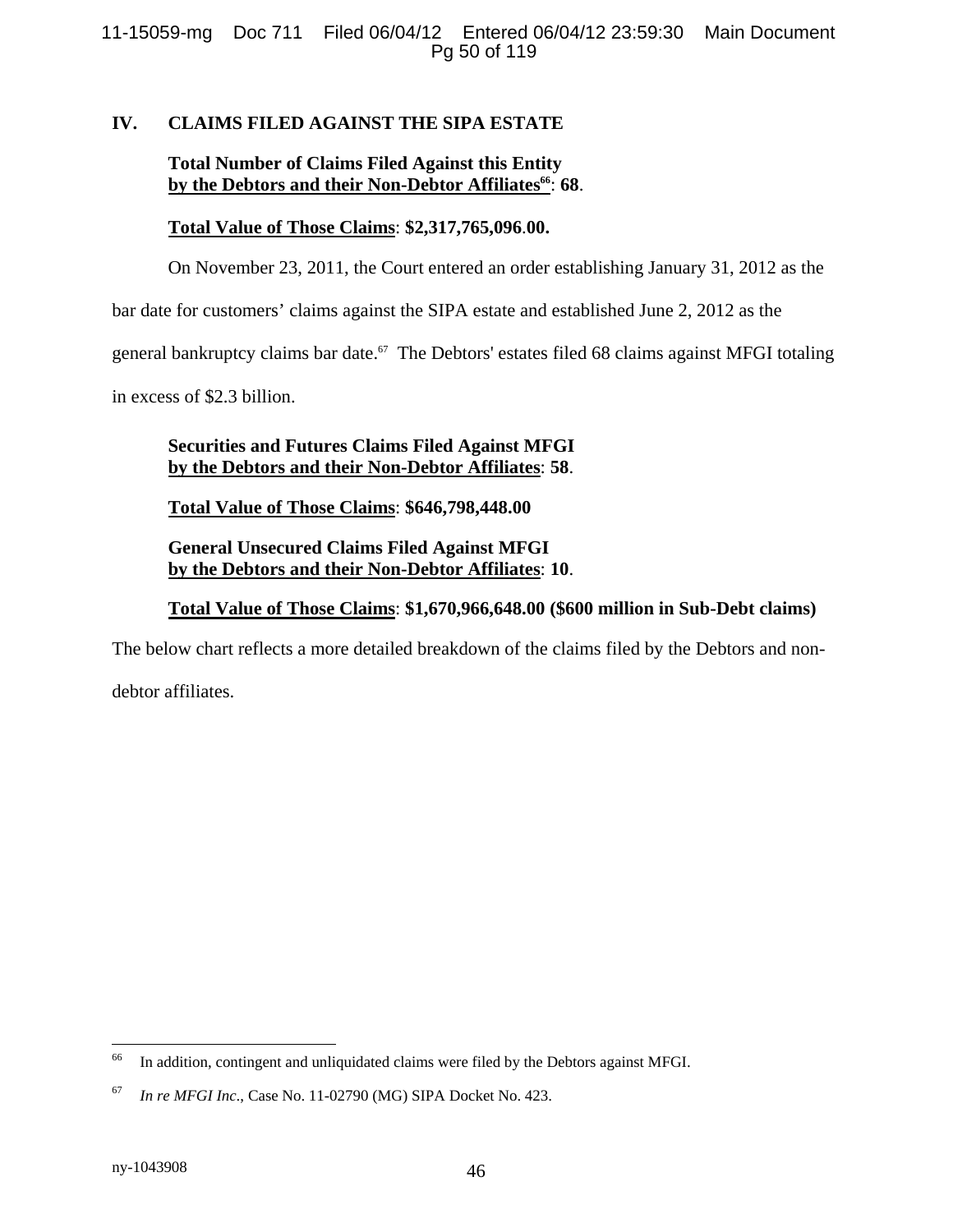### 11-15059-mg Doc 711 Filed 06/04/12 Entered 06/04/12 23:59:30 Main Document Pg 51 of 119

| Claimant               | Class of Claim             | No. of<br>Claims | Amount          | Description                     |
|------------------------|----------------------------|------------------|-----------------|---------------------------------|
| Holdings Ltd.          | <b>Securities Customer</b> | 1                | \$77,332,223    | <b>HTM</b>                      |
| Holdings Ltd.          | <b>Securities Customer</b> | 1                | Unliquidated    | Trading                         |
| Holdings Ltd.          | <b>Futures Customer</b>    | 3                | Unliquidated    | Trading                         |
| Holdings Ltd.          | <b>General Unsecured</b>   | 1                | \$38,720,558    | General                         |
| Holdings USA           | General Unsecured          | 1                | \$36,585,647    | General                         |
| Holdings USA           | General Unsecured          | 1                | \$130,000,000   | Sub-Debt                        |
| FinCo                  | <b>Securities Customer</b> | 1                | \$127,151,670   | RRTM, Box<br>Repo <sup>68</sup> |
| FinCo                  | <b>Futures Customer</b>    | 10               | \$36,857,586    | Margin Financing                |
| FinCo                  | General Unsecured          | 1                | \$990,943,179   | Loans                           |
| FinCo                  | General Unsecured          | $\mathbf{1}$     | \$552,948       | General                         |
| FinCo                  | <b>General Unsecured</b>   | 1                | \$470,000,000   | Sub-Debt                        |
| Special Investor       | <b>Securities Customer</b> | 21               | \$352,061,762   | 9/30 statements                 |
| Special Investor       | <b>Securities Customer</b> | 12               | Unliquidated    | Trading                         |
| Special Investor       | <b>Futures Customer</b>    | 1                | \$140,841       | Trading                         |
| Capital                | <b>Futures Customer</b>    | 3                | \$28,236,299    | Trading                         |
| Capital                | General Unsecured          | 1                | \$3,733,828     | Trading                         |
| <b>Market Services</b> | <b>Futures Customer</b>    | 3                | \$25,016,824    | Trading                         |
| FX Clear               | <b>Securities Customer</b> | 1                | Unliquidated    | Trading                         |
| FX Clear               | <b>Futures Customer</b>    | 1                | \$1,243         | Trading                         |
| FX Clear               | General Unsecured          | 1                | \$398,448       | General                         |
| FX Clear               | <b>General Unsecured</b>   | 1                | \$29,300        | General                         |
| <b>MFGA</b>            | <b>General Unsecured</b>   | 1                | \$2,740         | General                         |
| <b>Total</b>           |                            | 68               | \$2,317,765,096 |                                 |

### **Debtors' and Non-Debtor Affiliates' Claims Against MFGI**

#### **A. Legal Issues Related to the Debtors' Claims**

### 1. Holdings Ltd. Securities Customer Claim Related to HTM Portfolio.

Holdings Ltd. filed a securities customer claim in an estimated amount of \$77,332,223 relating to the HTM Repo transactions. These claims were estimated because, prior to the customer claims bar date, the Trustee was not in possession of an October account statement, but rather was relying on the Debtors' internal risk reports. The Trustee was not in possession of

<sup>68</sup> The total amount financed under the Box Repos was \$177,715,443.11.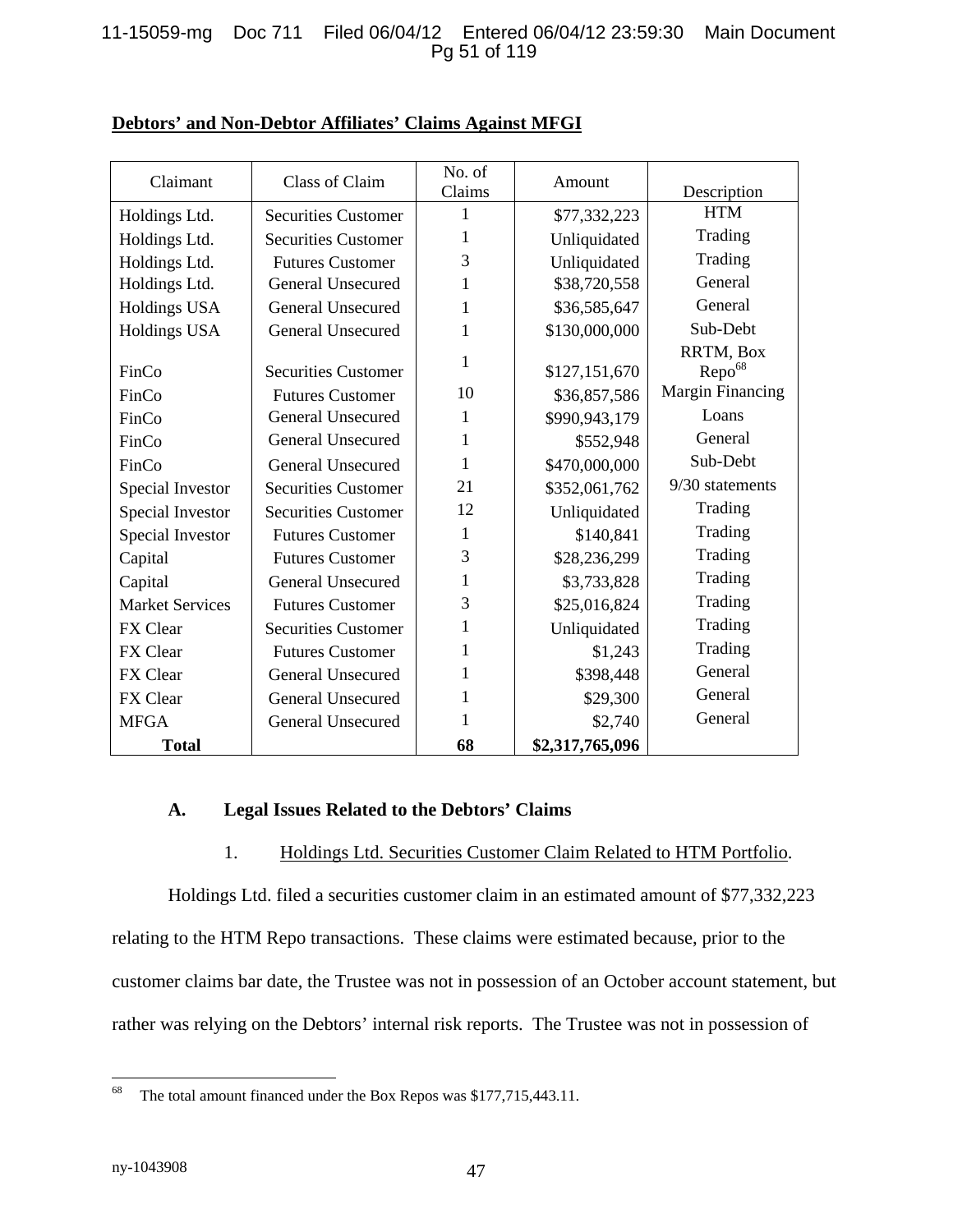#### 11-15059-mg Doc 711 Filed 06/04/12 Entered 06/04/12 23:59:30 Main Document Pg 52 of 119

details confirming the liquidation of HTM securities that took place after September 25, 2011. Therefore, the Trustee determined that, out of an abundance of caution, Holdings Ltd. should file an estimated claim, subject to reconciliation of its books and records with those of the MFGI B/D, the counterparty to the HTM transactions. The SIPA Trustee has not yet provided the details confirming the liquidation of the HTM portfolio after October 25, 2011.

#### 2. FinCo Repo Claim.

On May 18, 2012, the SIPA Trustee denied the FinCo claim related to the Repo transactions, including the RRTM and the Box Portfolio, when he sent the FinCo estate a letter of determination as to that claim. The SIPA Trustee stated that he denied FinCo's claim because, in his determination, the cash and securities upon which FinCo filed its claim are not customer property pursuant to SIPA. In addition, the SIPA Trustee indicated that FinCo's claims were being converted to general creditor claims. Moreover, FinCo's claim for \$177,715,443.11 was being reduced to the liquidation value of \$63,690,295.38, which appeared on FinCo's account statement as of October 31, 2011.

The Trustee will object to the SIPA Trustee's determination of the FinCo claim for several reasons. First, a number of courts have found that a participant in Repo transactions is a customer for SIPA proceedings. *In the Matter of Bevill, Bressler & Schulman Asset Management Corp.*, 67 B.R. 557 (D. N.J. 1986); *City of Elkins v. Charles Darwin Davidson (In re Swink & Company, Inc.)*, 142 B.R. 874 (Bankr. E.D. Ark. 1992). Second, the FinCo MRA is clear that the parties intended to treat the Box Repo transactions as true purchase and sale transactions, with MFGI holding the securities under the FinCo MRA in custody for FinCo's account. Third, both FinCo and MFGI accounted for these transactions distinctly from other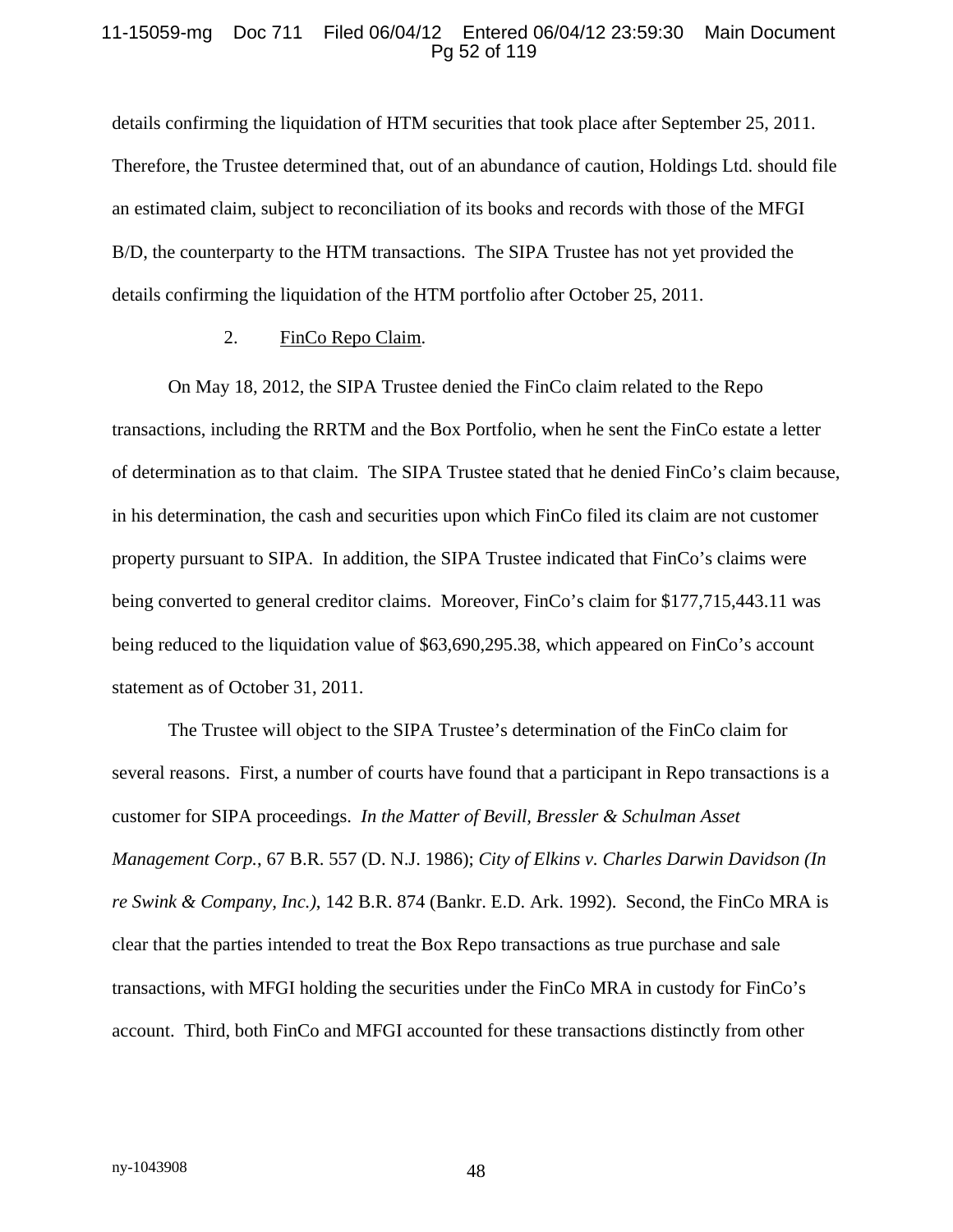#### 11-15059-mg Doc 711 Filed 06/04/12 Entered 06/04/12 23:59:30 Main Document Pg 53 of 119

financings, secured or unsecured. Thus, the Trustee believes that the FinCo claims are customer claims under SIPA, with facts similar to those in *Bevill, Bressler* and similar cases.

Alternatively, if the Court finds that FinCo does not fall within the SIPA definition of a "customer," the Court should hold that MFGI, as custodian for the Box Repo securities, should turn over the Box Repo securities pursuant to Bankruptcy Code section 543. MFGI only has a possessory interest in the Box Repo securities, similar to that of a bailee, and thus the securities are not property of the SIPA estate under Bankruptcy Code section 541.

As previously discussed, many of the documents underlying the Box Repo transactions remain in the possession of the SIPA Trustee and have not been provided to the Trustee. Although the Trustee believes that FinCo's claim is a customer claim based on one of the two alternative theories summarized herein, the Trustee cannot be certain as to the determination of this claim.

#### 3. FinCo RRTM Claim.

The SIPA Trustee has indicated that the RRTM was booked flat (*i.e.*, the Repo financing was equal to the underlying mark-to-market value of the long position at the time the Repo was transacted). Thus, according to the SIPA Trustee, MFGI's books and records reflect that MFGI did not require FinCo to post initial or variation margin with respect to the RRTM transactions. FinCo provided funding to MFGI to enable MFGI to meet initial and variation margin calls from MFGUK with respect to the RTM portfolio. As a result of FinCo entering into the RRTM transaction with MFGI, certain of the financing provided by FinCo to MFGI -- for purposes of meeting margin requirements -- should have been characterized as margin posted by FinCo to MFGI to support the RRTM transactions (as opposed to a financing). In addition, any additional margin required of MFGI by MFGUK related to the RRTM position should have been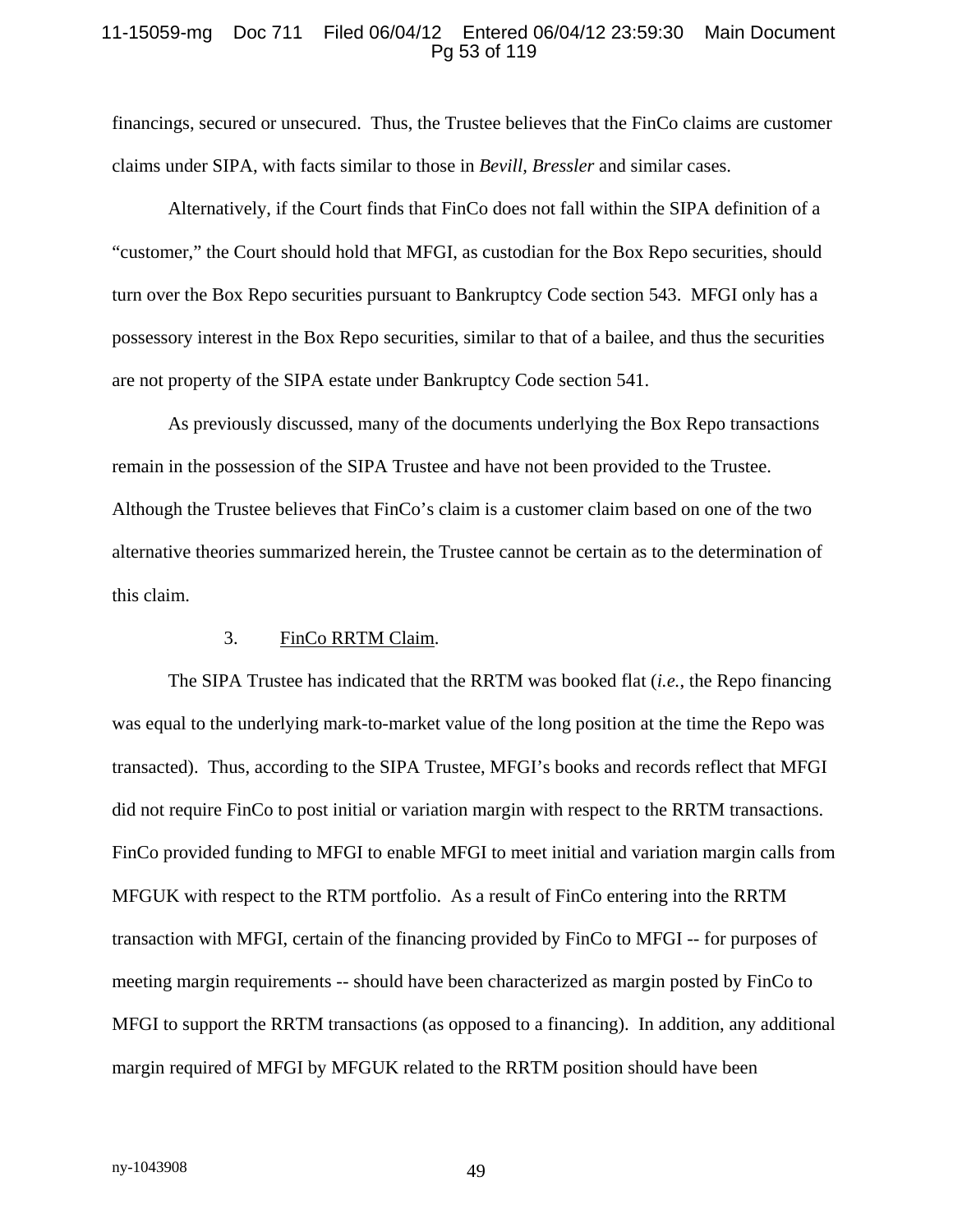#### 11-15059-mg Doc 711 Filed 06/04/12 Entered 06/04/12 23:59:30 Main Document Pg 54 of 119

characterized as margin posted by FinCo to MFGI rather than as an intercompany loan. Accordingly, it is the Trustee's belief that a portion of the intercompany loans FinCo provided to MFGI should be characterized as margin related to the RRTM position. The finance function of MFGI in Chicago, however, was responsible for booking the intercompany general ledger entries. Therefore, the Trustee believes that FinCo should have either a direct claim against MFGUK for the margin related to the RRTM position or, in the alternative, FinCo should be entitled to priority treatment as a customer of MFGI with a portion of the intercompany loan recharacterized to properly reflect its true nature (*i.e.*, a margin payment).

#### 4. Special Investor Securities Customer Claims.

Special Investor filed securities customer claims in an estimated amount of \$352,061,762.16, relating to twenty-one securities accounts. These claims were estimated because, prior to the customer claims bar date, the Trustee only possessed account statements as of September 30, 2011. On April 18, 2012, the SIPA Trustee rejected Special Investor's securities customer claims based upon an alleged subordination agreement, purportedly entered into between Special Investor and MFGI dated as of August 19, 2011. In the subordination agreement, Special Investor purportedly agreed to subordinate its claims to those of MFGI's customers and creditors.

In his denial letter, the SIPA Trustee valued the Special Investor securities claim at \$43,768,836 as of October 31, 2011. The Trustee is continuing to investigate the propriety and enforceability of the purported subordination agreement referred to in the SIPA Trustee's denial letter. The Trustee will decide whether to object to the SIPA Trustee's claim determination upon completion of his investigation.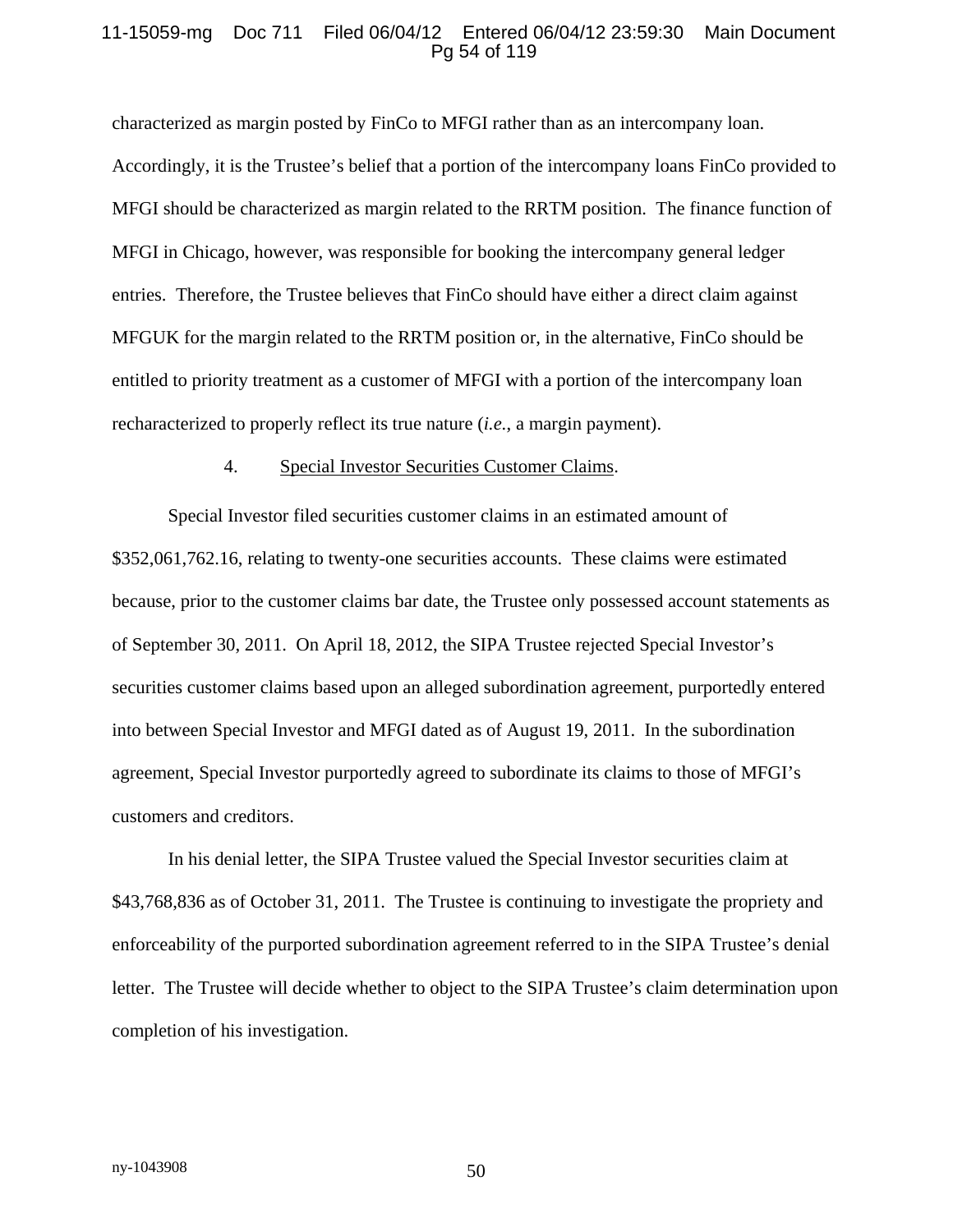### 11-15059-mg Doc 711 Filed 06/04/12 Entered 06/04/12 23:59:30 Main Document Pg 55 of 119

#### 5. Futures Customer Claims.

On December 12, 2011, the SIPA Trustee, the CFTC and SIPC submitted memoranda,<sup>69</sup> pursuant to the Court's direction, setting forth their respective positions as to their expectations for the SIPA Trustee in allocating and distributing the property of the MFGI estate under the various statutory and regulatory provisions applicable to the SIPA Proceeding.<sup>70</sup> Each of the briefing parties argued that under the applicable regulations and statutes, all customer claims must be satisfied in full before property of the estate may be used to pay any general creditors' claims. In addition, the SIPA Trustee, the CFTC and SIPC argued that "insiders," who were also brokerage customers, are subordinated to public customers' claims.

On January 9, 2012, the Trustee filed his *Statement in Response to Briefing Regarding the Legal Principles and Framework for Allocation and Distribution of Customer Property*, 71 wherein the Trustee disputed the purported broad authority granted to CFTC to determine what constitutes "customer property."

All parties acknowledged that there are inconsistencies between the Bankruptcy Code and the Part 190 Regulations. The inconsistencies are highlighted in Bankruptcy Code sections 726 and 766, which addresses the priority scheme for distributions to general unsecured creditors in a Commodity Broker Liquidation, and the Part 190 Regulations. Bankruptcy Code section  $766(i)(2)$  states:

> Except as provided in section 510 of this title if a customer is not paid the full amount of such customer's allowed net equity claim from

 $\overline{a}$ 

<sup>69</sup> *In re MFGI Inc.*, Case No. 11-02790 (MG) SIPA Docket Nos. 724–726.

The briefs state that the applicable statutes and regulatory provisions include 15 U.S.C.§ 78fff to 78fff-4, Bankruptcy Code sections 105(a) 764, and 766(c), and 17 C.F.R. § 190.01 through 190.10 (the "**Part 190 Regulations**").

<sup>71</sup> *In re MFGI Inc.*, Case No. 11-02790 (MG) SIPA Docket No.824.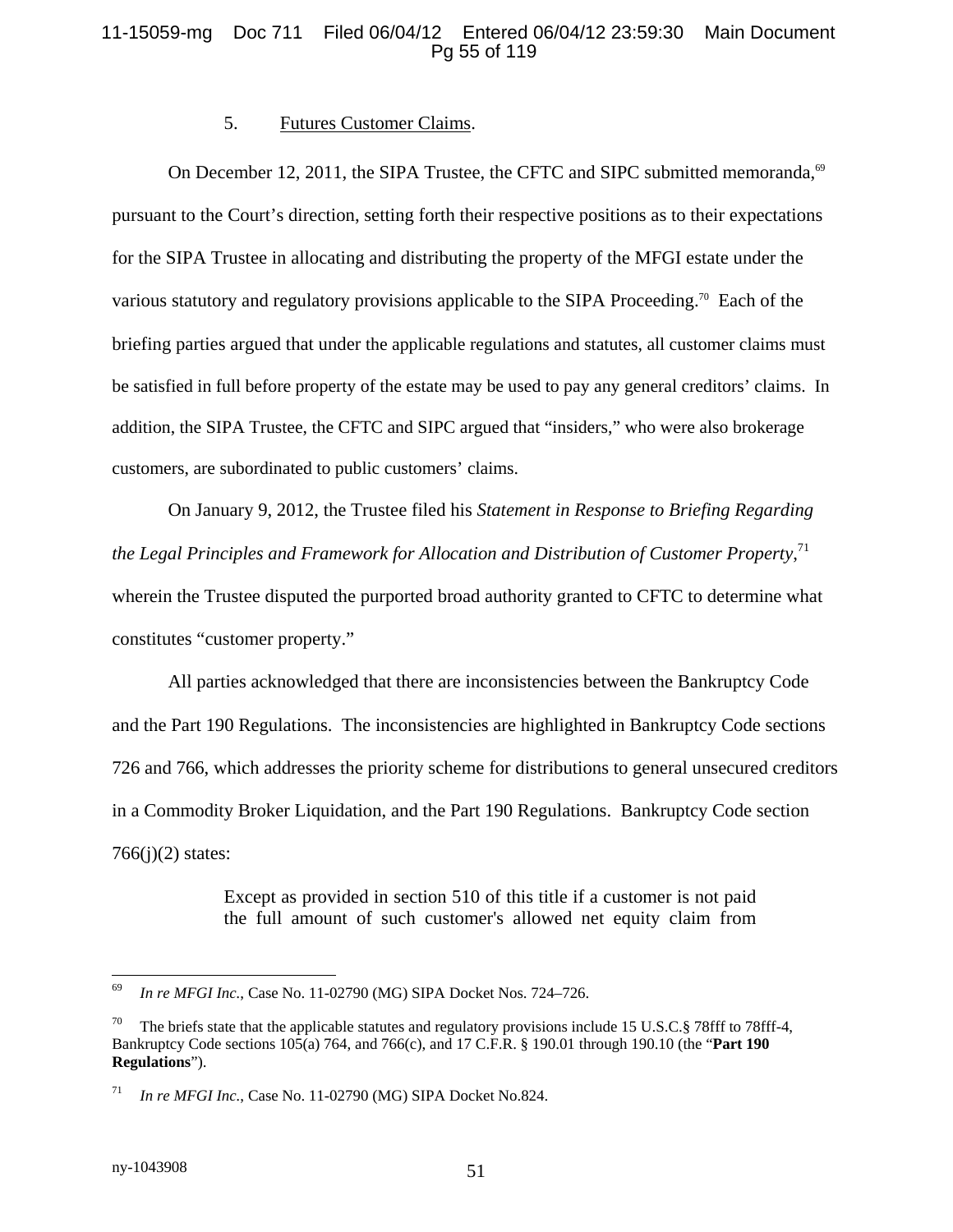## 11-15059-mg Doc 711 Filed 06/04/12 Entered 06/04/12 23:59:30 Main Document Pg 56 of 119

customer property, the unpaid portion of such claim is entitled to distribution under 726 of this title.

11 U.S.C. § 766(j)(2).

The Part 190 Regulations state:

(a)(1) Customer property includes the following:

(ii) All cash, securities, or other property which:

(J) Is cash, securities or other property of the debtor's estate, including the debtor's trading or operating accounts and commodities of the debtor held in inventory, but only to the extent that the property enumerated in paragraphs  $(a)(1)(i)(E)$  and  $(a)(1)(ii)(A)$ through  $(a)(1)(ii)(H)$  of this section is insufficient to satisfy in full all claims of public customers.

17 C.F.R. § 190.08(a)(1)(ii)(J).

The potential conflict is actually no conflict at all. The Bankruptcy Code is a set of laws, while the Part 190 Regulations are merely a set of rules. Although rules can help to shape and aid laws, they cannot supersede or overtake them. One bankruptcy court has held just that. According to the Chief Judge for the Northern District of Illinois, when defining "customer property" under 17 C.F.R. § 190.08(a)(1)(ii)(J), the CFTC went beyond its rule making authority. *See In re Griffin Trading Co.*, 245 B.R. 291 (Bankr. N.D. Ill. 2000). The resulting definition of customer property was inconsistent with the plain language of the Bankruptcy Code. *Id*.<sup>72</sup> Moreover, the rule appears to be at odds with the statutory duties that the SIPA Trustee owes to both customers and creditors of MFGI. *See Adler Coleman*, 1998 Bankr. LEXIS, at \*48.

1

<sup>72</sup> The CFTC appealed the bankruptcy court's decision in *Griffin Trading*. The decision was vacated as part of a settlement agreement before the appeal was decided.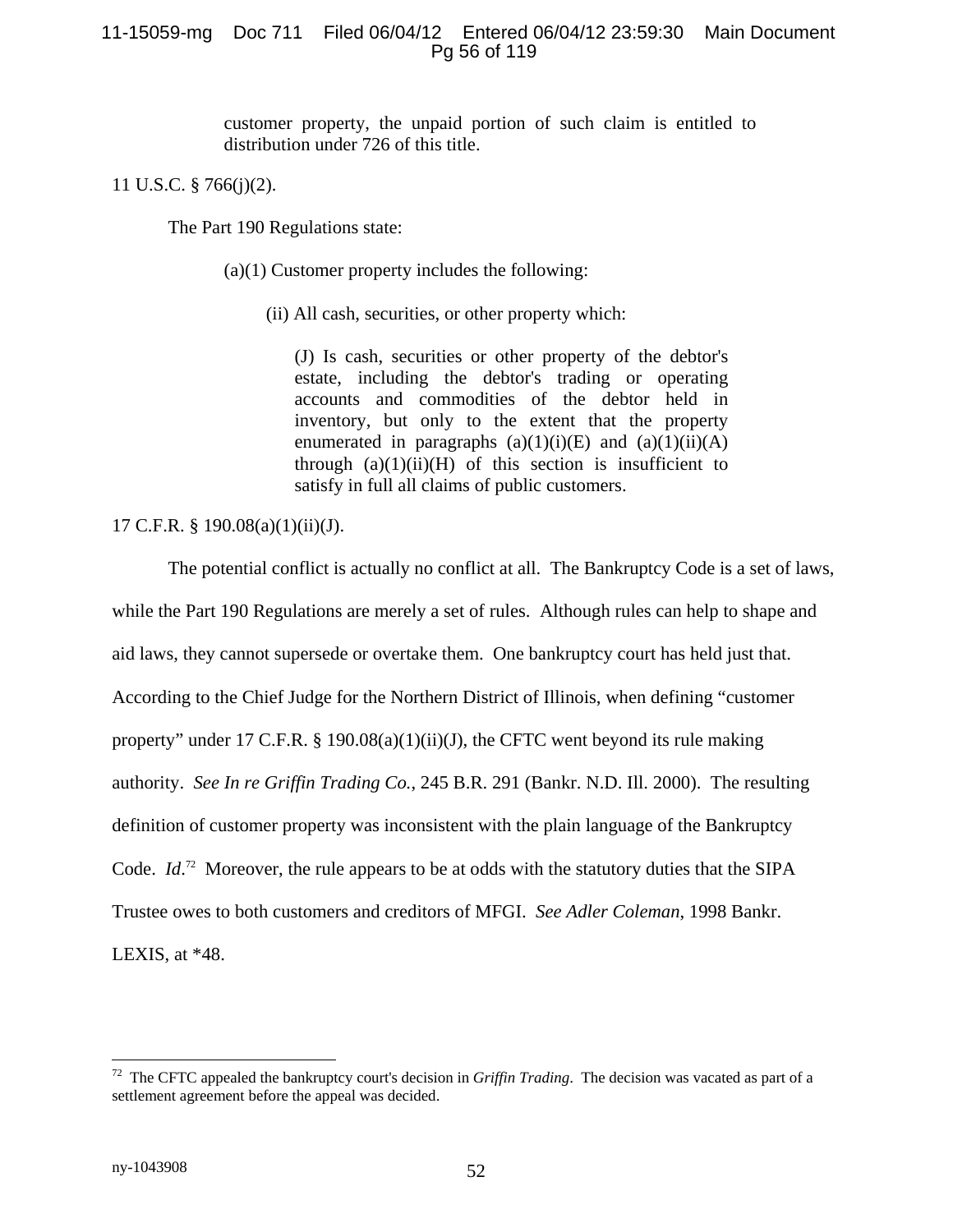### 11-15059-mg Doc 711 Filed 06/04/12 Entered 06/04/12 23:59:30 Main Document Pg 57 of 119

The Trustee continues to believe that the SIPA estate will recover sufficient segregated funds to pay all public futures customers in full. If, however, there is a shortfall of customer assets, the Trustee believes that the SIPA Trustee has misinterpreted the relevant statutory authority governing reallocation of general estate assets to cover such customer segregated assets shortfalls. Accordingly, except to the extent the SIPA Trustee provides a full accounting of the general estate assets sought to be reallocated and such accounting demonstrates that those assets should have been segregated pursuant to applicable regulation, the Trustee will continue to pursue all legal options to recover all assets to which the Debtors' estates are entitled.

### **MF GLOBAL GROUP ENTITIES IN THE UNITED KINGDOM**

### **I. MF GLOBAL HOLDINGS EUROPE LIMITED ("HOLDINGS EUROPE")**

Holdings Europe is a wholly-owned subsidiary of Holdings Ltd. Holdings Europe is an investment holding company that is currently not in administration or liquidation.

### **II. MF GLOBAL U.K. LIMITED**

### **Total number of claims filed against this entity by the Debtors and their Non-Debtor Affiliates**: <sup>73</sup> **10**.

### **Total Value of Those Claims**: **\$446.4 million to \$563.8 million**.

MFGUK is a wholly-owned subsidiary of Holdings Europe and an indirect subsidiary of Holdings Ltd. MFGUK carried on business as a broker providing agency services, matchedprincipal execution and clearing services for exchange-traded and OTC derivative products, and non-derivative foreign exchange products and securities in the cash markets, including interest rates, equities, currencies, energy, metals, agricultural and other commodities. In connection with such business, MFGUK was registered with the United Kingdom's Financial Services Authority ("**FSA**") and authorized to carry on a number of regulated activities including advising

 $\overline{a}$  $73$  In addition, contingent and unliquidated claims were filed by the Debtors against MFGUK.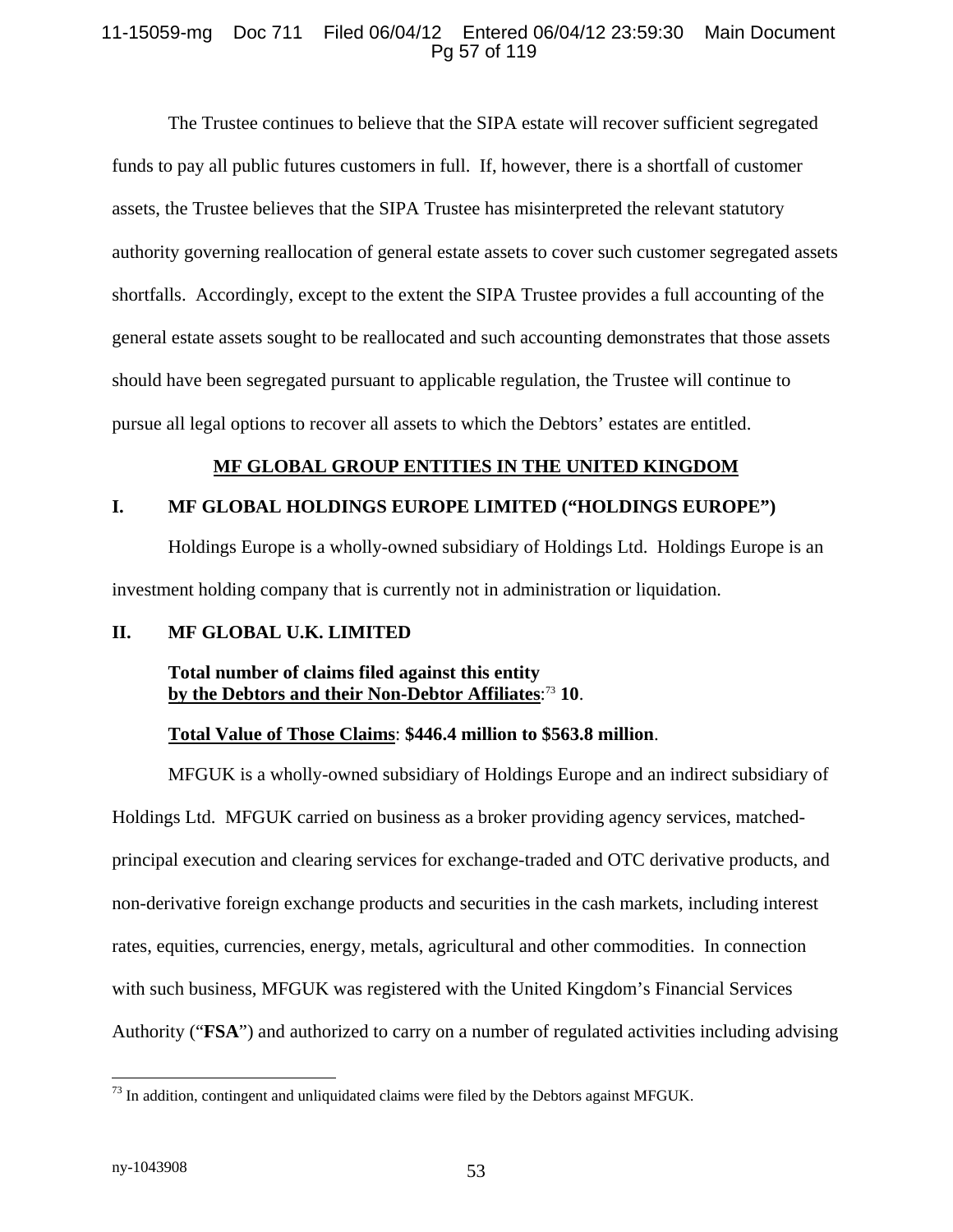### 11-15059-mg Doc 711 Filed 06/04/12 Entered 06/04/12 23:59:30 Main Document Pg 58 of 119

and arranging deals in investments, arranging, safeguarding and administering assets, and dealing in investments as agent and principal.

Following the October Petition Date, the directors of MFGUK filed an application for a

special administration order pursuant to the Investment Bank Special Administration Regulations

2011 with the High Court of Justice (the "**High Court**"). The High Court granted the

application and appointed Richard Fleming, Richard Heis and Michael Pink of KPMG LLP

("**KPMG**") as joint special administrators of MFGUK (the "**Special Administrators**") on

October 31, 2011.

# **A. Reports Filed by the Special Administrators**

The Special Administrators have filed a number of reports and updates in respect of the

special administration of MFGUK which can be found on a section of KPMG's website relating

to the special administration at www.kpmg.co.uk/mfglobaluk. This includes:

(i) the Special Administrators' Proposals for achieving the purpose of the special administration of MFGUK;

(ii) the Special Administrators' presentation provided at the meeting of creditors and clients of MFGUK on January 9, 2012;

(iii) the Special Administrators' Report for a hearing in the High Court of England and Wales on February 3, 2012 (including an interim distribution model and commentary on such model);

(iv) Statement of Affairs of the Directors of MFGUK dated March 7, 2012; and

(v) the Special Administrators' Progress Report for the six month period from October 31, 2011 to April 30, 2012 published on May 30, 2012 (the "**Six Month Report**").

# **B. Overview of Issues Related to Special Administration of MFGUK**

The initial meeting of creditors and clients of MFGUK was held on January 9, 2012.

During the meeting, the creditors approved the Special Administrators' Proposals and elected a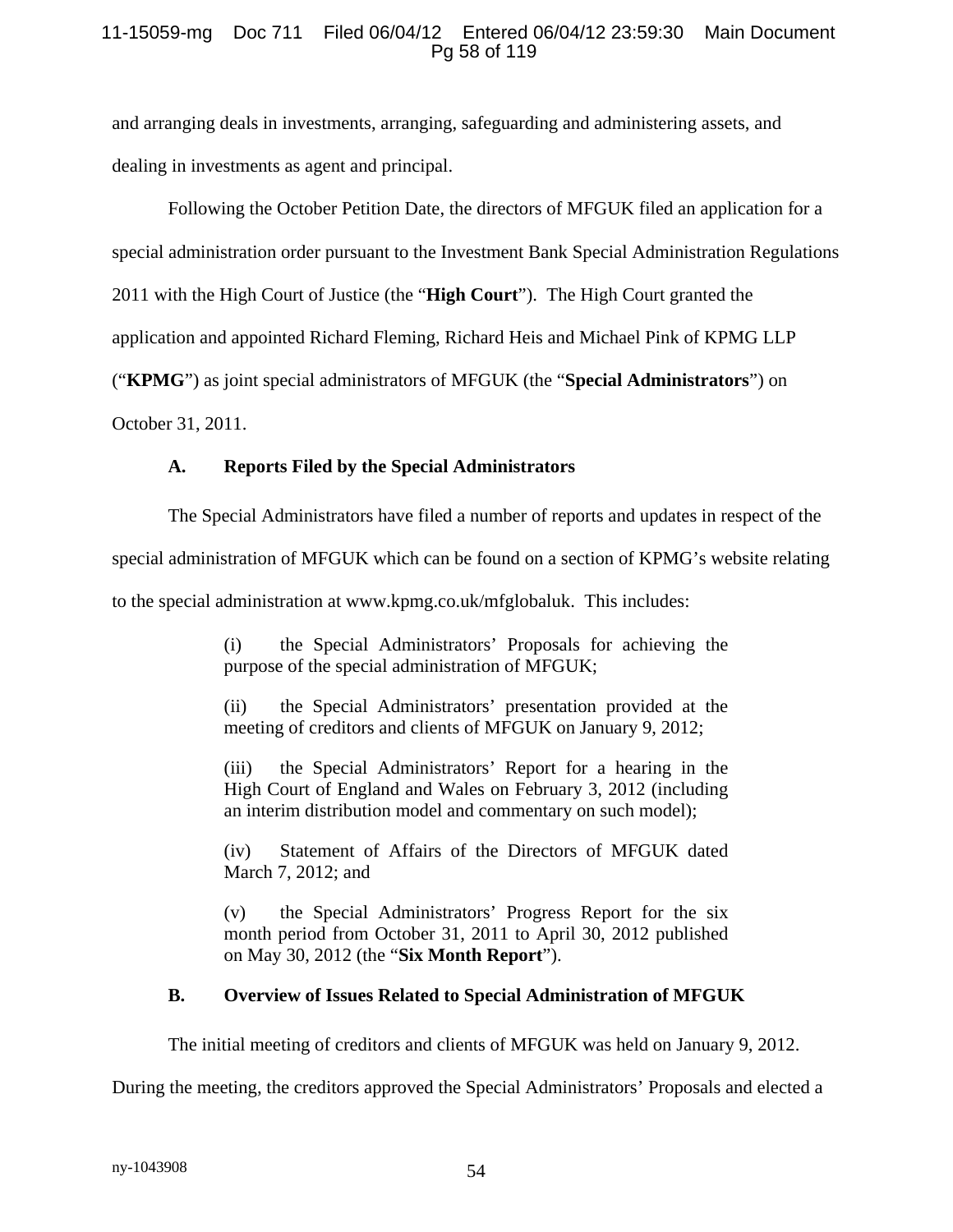#### 11-15059-mg Doc 711 Filed 06/04/12 Entered 06/04/12 23:59:30 Main Document Pg 59 of 119

creditors' committee. The committee currently consists of (i) BB Energy (Gulf) DMCC, (ii) Unipec Singapore Pte Limited, (iii) MFGI, (iv) Peabody Coal Trade International Limited, and (v) KIT Finance Europe AS.

The claims against MFGUK include proprietary claims against assets held by or on behalf of MFGUK including in the client money pool (as discussed further below) and claims of unsecured creditors.

The Special Administrators established three separate bar dates depending on the class of claim to be filed against MFGUK. The bar date for client assets claims was February 29, 2012. The bar date for client money claims was March 30, 2012. The bar date for general creditor claims was April 30, 2012. Claims can still be made in respect of all these categories of claims after such dates. However, in respect of client monies and general creditor claims, any claim made after the bar date is not entitled to share in the first interim distribution in respect of such claims (as discussed further below). Any client assets claims made after this date cannot disrupt any title acquired by any other person to whom such assets have been transferred.

*Client assets*: The Special Administrators are not permitted to return client assets within three months of the bar date referred to above and are required to establish a Distribution Plan setting out, among other things, the process and mechanism for the return of client assets and a schedule of dates on which client assets are to be returned. The Six Month Report states that a draft of the Distribution Plan has been shared with MFGUK's creditors' committee and must be approved by the Court. The Special Administrators state that they intend to apply to the Court for the approval of the Distribution Plan in July 2012 with a view to commencing the return of client assets as soon as possible thereafter.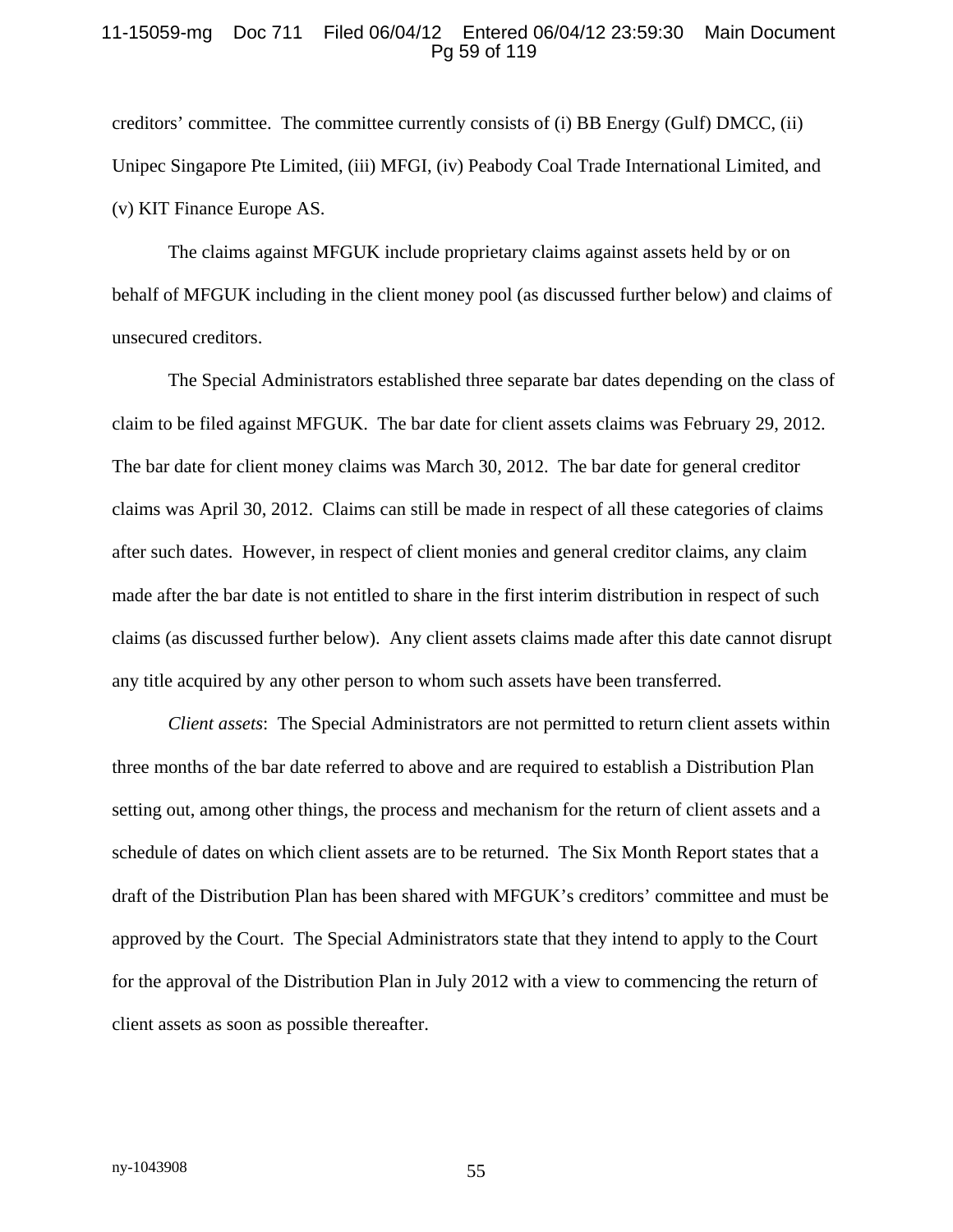#### 11-15059-mg Doc 711 Filed 06/04/12 Entered 06/04/12 23:59:30 Main Document Pg 60 of 119

*Client monies*: In relation to client monies, an interim distribution has been declared at 26% of the amount of claims that have been accepted. The Special Administrators commenced making interim distributions on client money claims in February, 2012. In the Six Month Report, the Special Administrators state that with respect to agreed claims, payments of \$92.1 million had been made as of May 29, 2012. This amount is less than 26% of the total amount of agreed claims due to various factors, including timing differences between the agreement of claims and the payment of dividends and "know-your-customer" checks. It was also noted that over 1,100 clients have submitted claims which conflict with MFGUK's classification of their accounts (which represents approximately 25% of all claims received). The Special Administrators also state that as of October 31, 2011, a significant portion of client money was held by third parties including clearing houses and exchanges. They state that as at April 30, 2012, \$918 million had been received by the Special Administrators in relation to client money and a further \$161.8 million is due from affiliates (with 99% of the remaining client monies to be recovered now being held at affiliated entities).

Client money claims against MFGUK have been affected by the UK Supreme Court judgment in *LBIE v CRC Credit Fund*, which was handed down on February 29, 2012. This was a directions hearing regarding the FSA's client money and client money distribution rules contained in chapter 7 of the FSA's Client Assets Sourcebook ("**CASS**"). Under the CASS rules, all client monies held by the relevant firm are pooled upon certain events, including a special administration, and all clients entitled to such assets share *pro rata* in the client money pool. The U.K. Supreme Court held that (i) a statutory trust attaches to all client money paid into a firm's house account from the moment it is received (whether money is client money will depend upon a number of factors including whether the client is retail or professional and the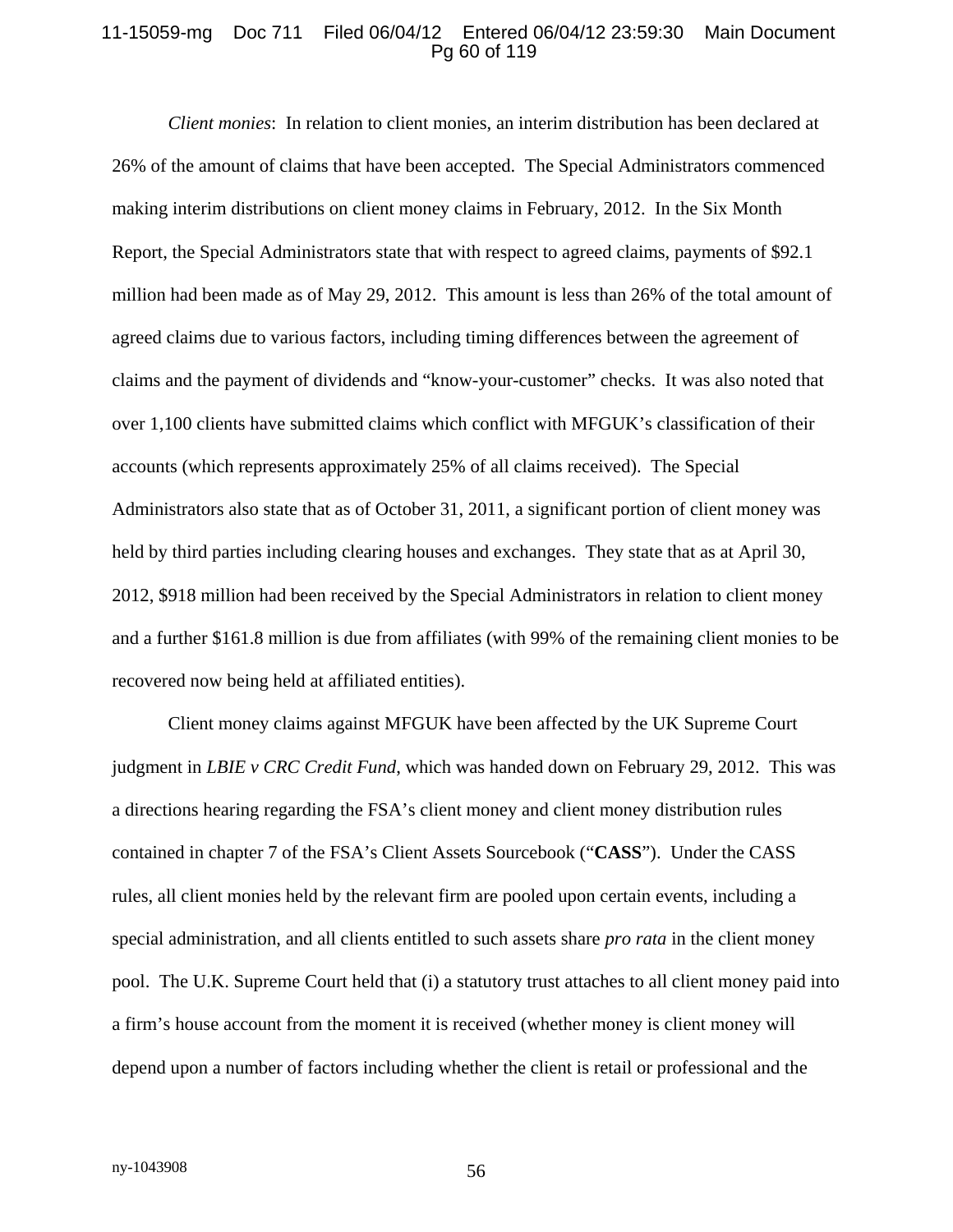#### 11-15059-mg Doc 711 Filed 06/04/12 Entered 06/04/12 23:59:30 Main Document Pg 61 of 119

relevant terms of business), (ii) the client money pool consists of all client money that is identifiable in any account of the firm, whether or not a segregated account, and (iii) all clients that have an entitlement in respect of client money are entitled to a distribution from the client money pool by reference to their objective contractual entitlement to have client money segregated as at the date of pooling (whether or not actually segregated).

The Special Administrators have stated that as a result of this judgment they will need to conduct a detailed and thorough regulatory and legal analysis of each client's position to establish if they had a claim in respect of client money that should have been segregated and conduct a forensic analysis into MFGUK's own bank accounts and, potentially, other assets to seek to identify client monies that were transferred to such accounts. The Special Administrators noted that the assistance of the court was likely to be needed to deal with these issues.

Thereafter, on May 3, 2012, the Special Administrators filed two applications for directions with the High Court of England and Wales. The first application (i) relates to U.S. treasury bills transferred by MFGI to MFGUK in respect of which MFGI claims were transferred subject to CFTC Rule 30.7, and (ii) seeks directions as to, among other things, (a) the legal basis on which such treasury bills were transferred to MFGUK and (b) whether MFGI has a proprietary interest and/or client asset claim and/or client money claim in relation thereto. A substantive trial on this application is not expected until the second quarter of 2013 at the earliest. The second application seeks directions as to whether a client's client money entitlement in respect of an open position is to be valued by reference to the market value at the date of pooling or by reference to liquidation value. A substantive hearing in relation to this application is not expected until the third quarter of 2012.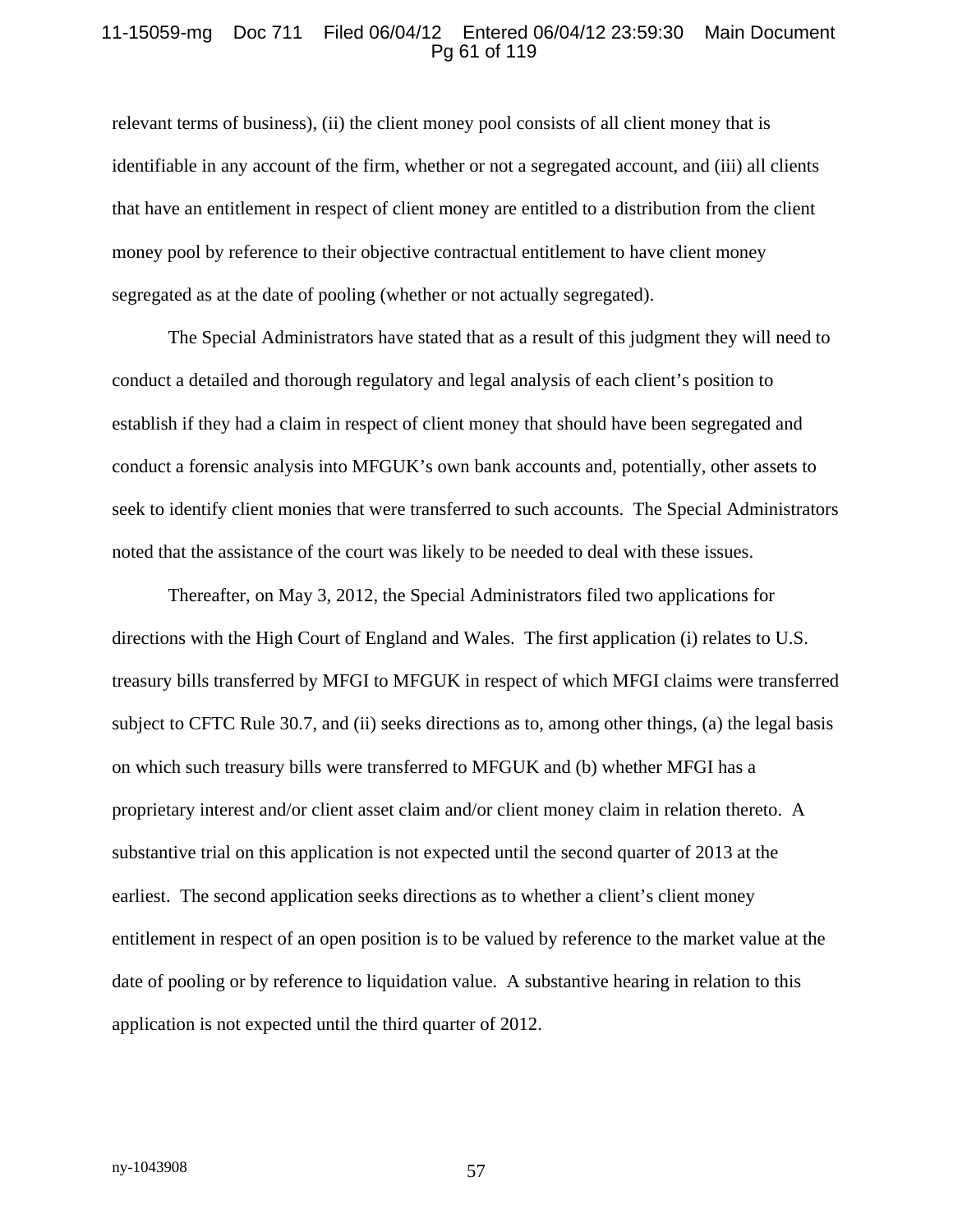### 11-15059-mg Doc 711 Filed 06/04/12 Entered 06/04/12 23:59:30 Main Document Pg 62 of 119

The Special Administrators have stated that they continue to pursue the recovery of approximately \$400 million from MFGI in relation to segregated client assets and monies and house assets and monies of MFGUK held by MFGI.

*General creditor claims*: In relation to non-segregated assets, the Special Administrators state in the Six Month Report that they have now received approximately \$1.2 billion of nonsegregated assets. They state that in excess of 90% of non-affiliated monies outstanding as at April 30, 2012 were held with five entities (reduced to four as at May 30, 2012) and they continue to work with these institutions regarding the return of additional amounts. The Special Administrators state that they are unable to provide a reliable estimate of total unsecured creditors at this time, and material uncertainties remain as to the ultimate quantum of realization of non-client assets and the quantum of claims and contingent claims. The Special Administrators therefore state that they are currently unable to estimate the likely recovery for unsecured creditors.

#### 1. Claims Filed by the Debtors.<sup>74</sup>

The claims filed by the Debtors or their non-debtor affiliates under their control generally pertain to cost allocation for administrative expenses and smaller intercompany receivables. FinCo and Holdings Ltd. filed protective claims for funds loaned to MFGI (which were subsequently transferred to MFGUK) to the extent such loans pertained to margin for the RRTM transactions or may be recoverable by FinCo or Holdings under various legal theories.

The Unregulated Debtors' activities with MFGUK primarily were related to foreign exchange and derivative product trading governed by ISDA Master Agreements.<sup>75</sup> After the

 $\overline{a}$ 

<sup>74</sup> Although the following claims are shown in U.S. Dollars, all claims submitted against entities in administration in the United Kingdom are required to be converted into GBP at the relevant exchange rate on the debtor's petition date. In relation to US\$, the relevant exchange rate on the October Petition Date was  $$1.6141/\text{E}$ .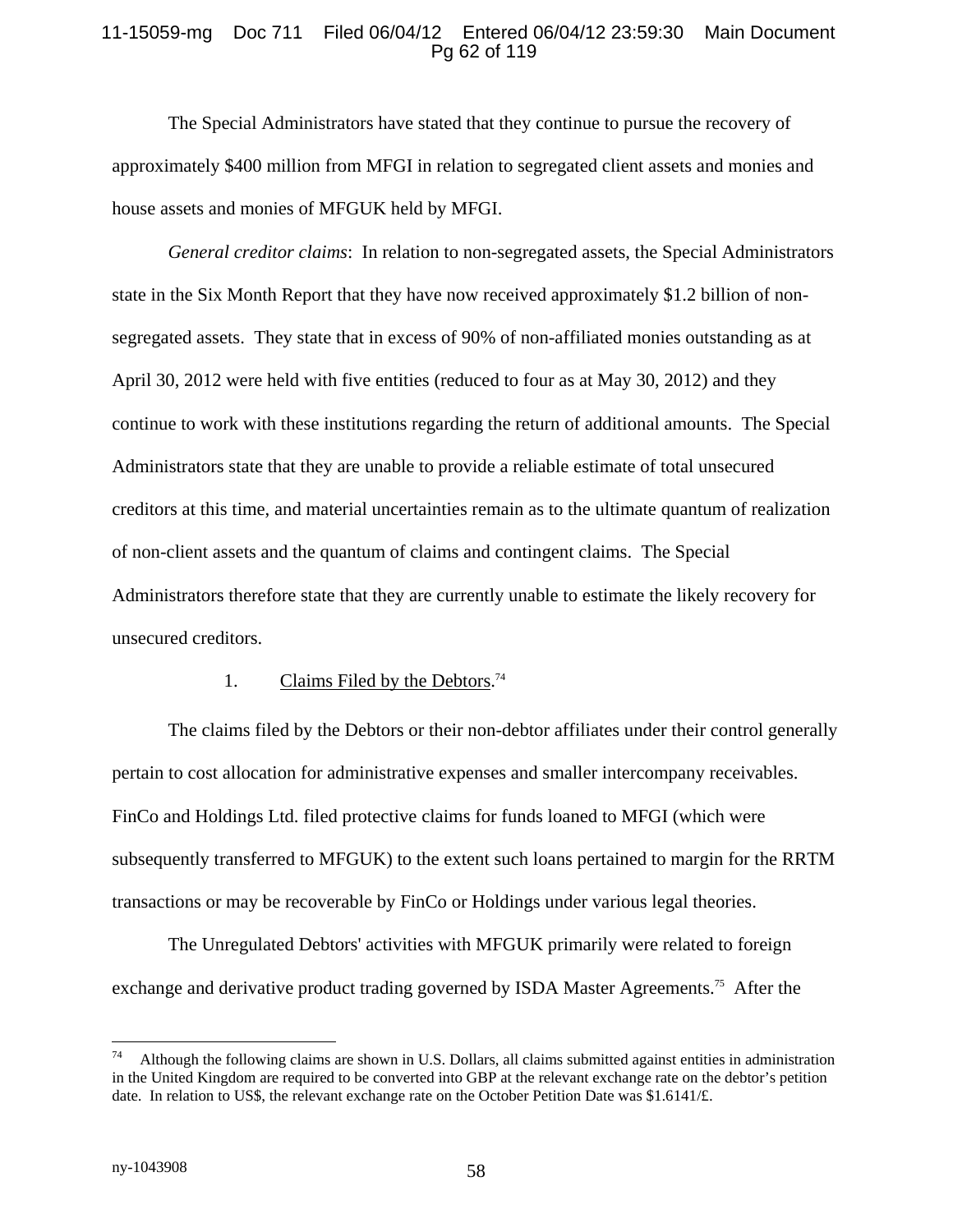### 11-15059-mg Doc 711 Filed 06/04/12 Entered 06/04/12 23:59:30 Main Document Pg 63 of 119

October Petition Date, these agreements were terminated and the Debtors have worked with MFGUK to calculate their respective obligations under the terminated agreements.

The Debtors filed seven general unsecured claims totaling \$28.9 million against MFGUK and one client asset/general unsecured claim with an estimated value between \$124.5 million and \$242 million, which are detailed in the chart below. In addition, FinCo and Holdings Ltd. each filed a protective claim for \$293 million for advances made to MFGI that were subsequently transferred to MFGUK and may be recoverable by FinCo or Holdings Ltd. Non-debtor MF Global Intellectual Properties Kft ("**MFG IP**"), a Hungarian subsidiary wholly-owned by Holdings Ltd., also filed a claim against MFGUK.

| Claimant                 | Class of Claim       | Amount                        |
|--------------------------|----------------------|-------------------------------|
| Holdings Ltd.            | General Unsecured    | \$3,988,608                   |
| Holdings Ltd.            | General Unsecured    | \$293,000,000 <sup>76</sup>   |
| <b>Holdings USA</b>      | General Unsecured    | \$277,804                     |
| FinCo                    | General Unsecured    | \$293,000,000 <sup>77</sup>   |
| FinCo                    | Client Asset/General | $$124,480,000 - $241,920,000$ |
|                          | Unsecured            |                               |
| Capital                  | General Unsecured    | \$4,979,060                   |
| <b>FX</b> Clear          | General Unsecured    | \$17,099,086                  |
| <b>MFG IP</b>            | General Unsecured    | \$770,966                     |
| <b>Holdings Overseas</b> | General Unsecured    | \$1,410,172                   |
| <b>Holdings Europe</b>   | General Unsecured    | \$354,780                     |
| <b>Total</b>             |                      | \$446,360,476 - \$563,800,476 |

# **Debtors' Claims Against MFGUK**

On May 3, 2012, the Special Administrators notified FinCo that its claim had been

rejected in full. In accordance with the relevant rules relating to the special administration of

77 *Supra* note 76.

 <sup>75</sup> *See* Annex ¶ 6 for an explanation of ISDA.

<sup>76</sup> Each of the claims filed by Holdings Ltd. and FinCo were filed to protect potential claims for the recovery of funds loaned by Holdings Ltd. and FinCo to MFGI and then were subsequently transferred to MFGUK. The Trustee did not include both claims in the total listed in this chart.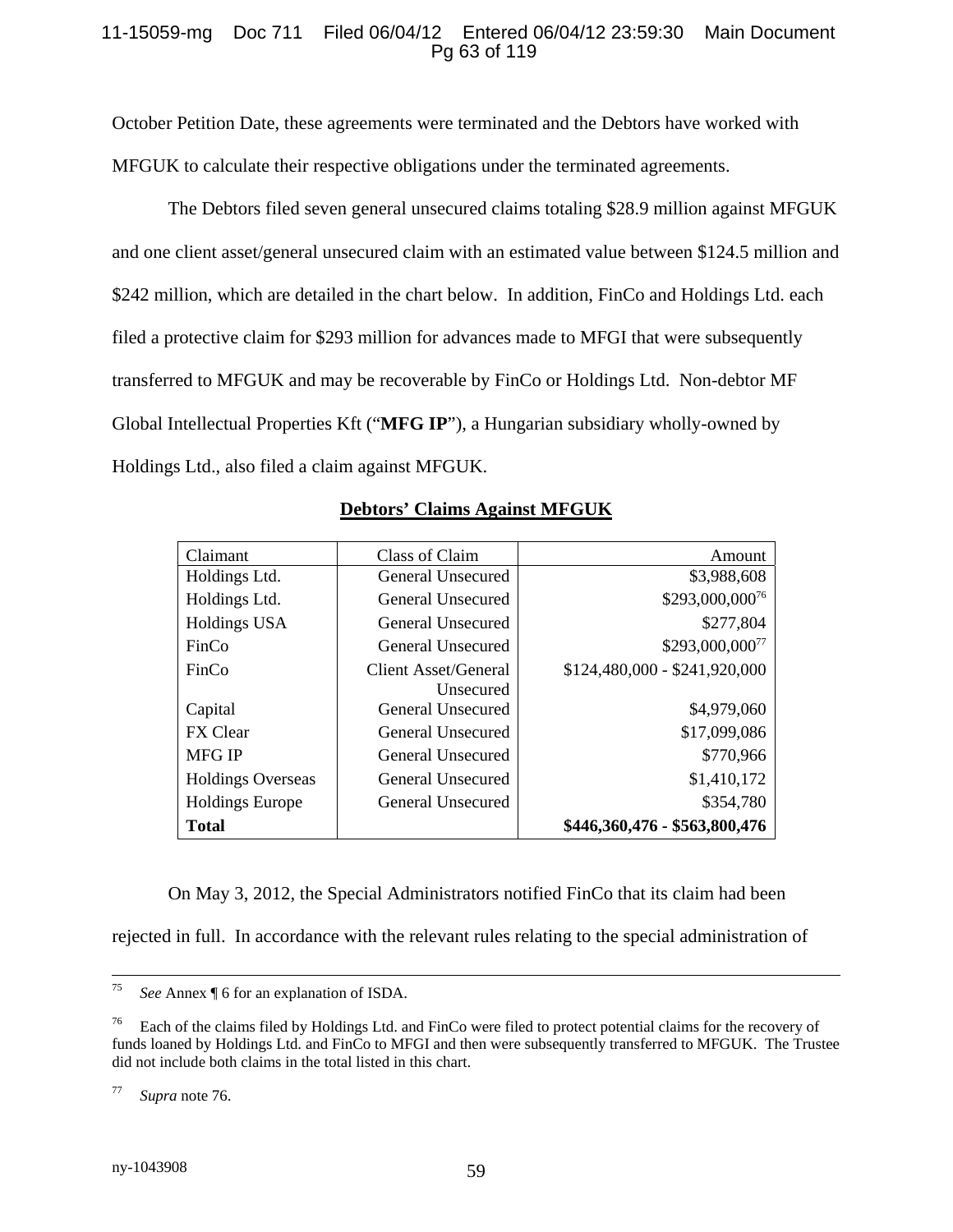### 11-15059-mg Doc 711 Filed 06/04/12 Entered 06/04/12 23:59:30 Main Document Pg 64 of 119

MFGUK, FinCo had 21 days to appeal against such rejection or it would lose its right to object. Accordingly, on May 24, 2012, FinCo lodged an appeal against the rejection of its claim. The initial hearing in respect of such appeal is scheduled to be heard in August 2012.

### **III. MF GLOBAL UK SERVICES LIMITED ("UK SERVICES")**

UK Services is a wholly-owned subsidiary of Holdings Europe and an indirect subsidiary of Holdings Ltd. On October 31, 2011, Richard Fleming, Richard Heis and Michael Pink of KPMG were appointed as joint administrators of UK Services, which provided employee and pension services in relation to the UK operations. On December 19, 2011, Blair Nimmo of KPMG was appointed as an additional administrator of UK Services with the role of primarily and independently acting on behalf of UK Services in relation to the negotiation of a management agreement with the Special Administrators of MFGUK. The Debtors have not filed any claims against this entity.

### **IV. MF GLOBAL FINANCE EUROPE LIMITED ("FINANCE EUROPE") AND MF GLOBAL MFG OVERSEAS ("MFG OVERSEAS")**

### **Total number of claims filed against Finance Europe by the Debtors and their Non-Debtor Affiliates**: **3**.

### **Total Value of Those Claims**: **\$346,717,352.00**.

As a result of the Holdings Ltd. and FinCo bankruptcy filings and the subsequent administrations and filings of affiliates in the United Kingdom and Asia, the directors of MFG Overseas and Finance Europe determined that those entities were likely to become insolvent due to a lack of liquidity, uncertainty as to the value of their assets, and their respective liabilities that would become due and payable. Consequently, the boards of directors resolved to appoint Richard Fleming, Richard Heis and Michael Pink of KPMG as administrators (the "**Administrators**") for both entities on November 2, 2011.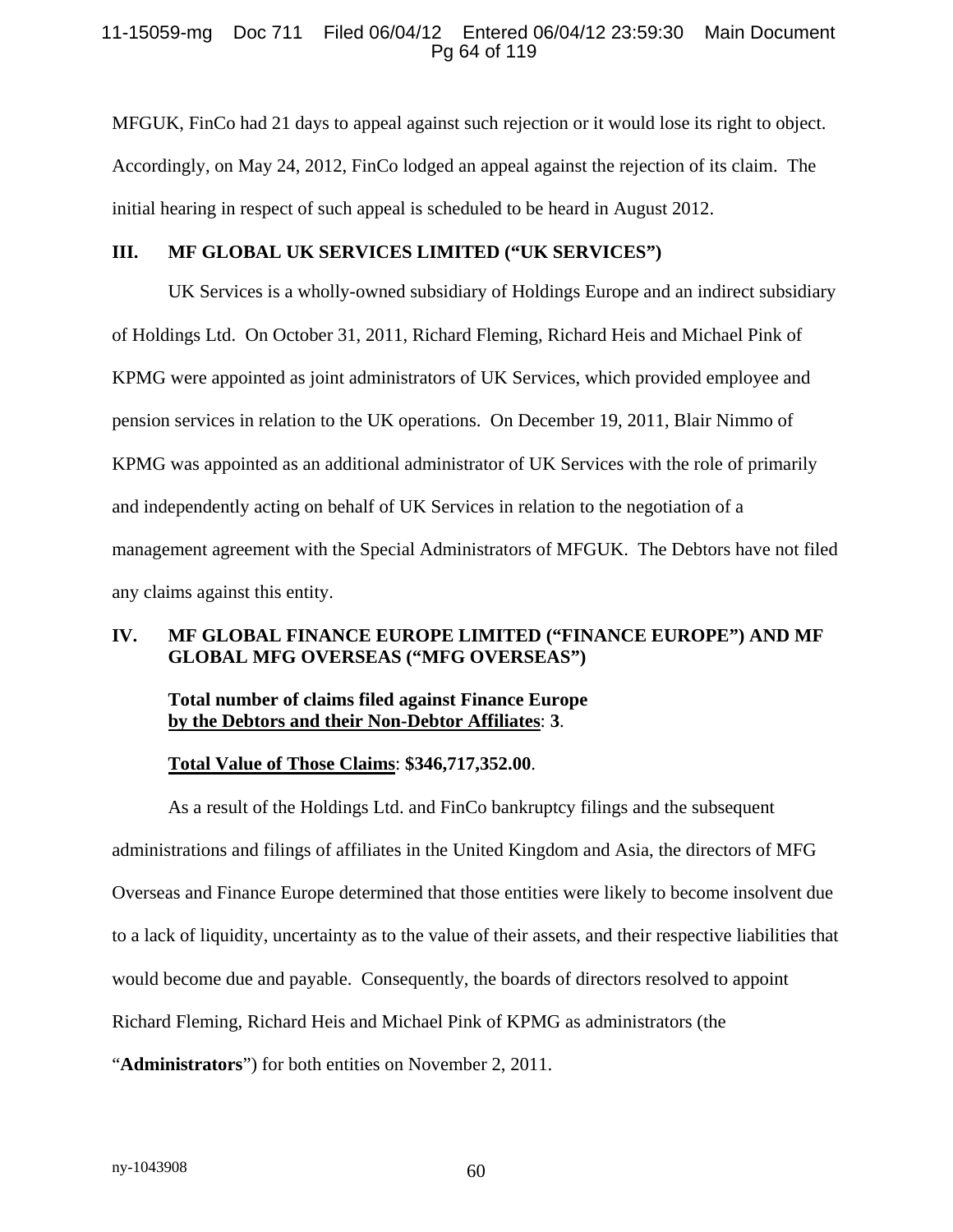### 11-15059-mg Doc 711 Filed 06/04/12 Entered 06/04/12 23:59:30 Main Document Pg 65 of 119

Finance Europe is a wholly-owned subsidiary of Holdings Ltd. It was registered in England and Wales and its principal purpose was to provide financing services to the MF Global Group.

Potentially the most significant asset of Finance Europe is a loan of \$250 million made to MFGUK. The Administrators have, however, stated in their reports that the terms of the loan provide for subordination of all payments under the loan. According to the Administrators, Finance Europe's claim for the unpaid loan amount ranks behind amounts payable to unsecured creditors of MFGUK.

# **Total number of claims filed against MFG Overseas by the Debtors and their Non-Debtor Affiliates**: **3**.

# **Total Value of Those Claims**: **\$5,815,380.00**.

MFG Overseas is a wholly-owned subsidiary of MF Global Holdings Overseas Limited

("**Holdings Overseas**") and an indirect subsidiary of Holdings Ltd. MFG Overseas acted

principally as an investment holding company for the MF Global Group's assets in Asia and

Canada.

The below chart sets forth claims filed by the Debtors against Finance Europe and MFG Overseas.

| Claimant                 | Debtor                | Class of Claim           | Amount        |
|--------------------------|-----------------------|--------------------------|---------------|
| Holdings Ltd.            | Finance Europe        | General Unsecured        | \$34,224,652  |
| <b>Holdings Overseas</b> | <b>Finance Europe</b> | General Unsecured        | \$299,309,693 |
| <b>Holdings Europe</b>   | <b>Finance Europe</b> | General Unsecured        | \$13,183,008  |
| <b>Total</b>             |                       |                          | \$346,717,353 |
| Holdings Ltd.            | <b>MFG</b> Overseas   | <b>General Unsecured</b> | \$75,000      |
| <b>Holdings Overseas</b> | <b>MFG</b> Overseas   | General Unsecured        | \$5,713,600   |
| <b>MF</b> Global         | <b>MFG</b> Overseas   |                          |               |
| <b>Clearing Services</b> |                       | General Unsecured        | \$26,780      |
| Limited                  |                       |                          |               |
| <b>Total</b>             |                       |                          | \$5,815,380   |

# **Claims Against Finance Europe and MFG Overseas**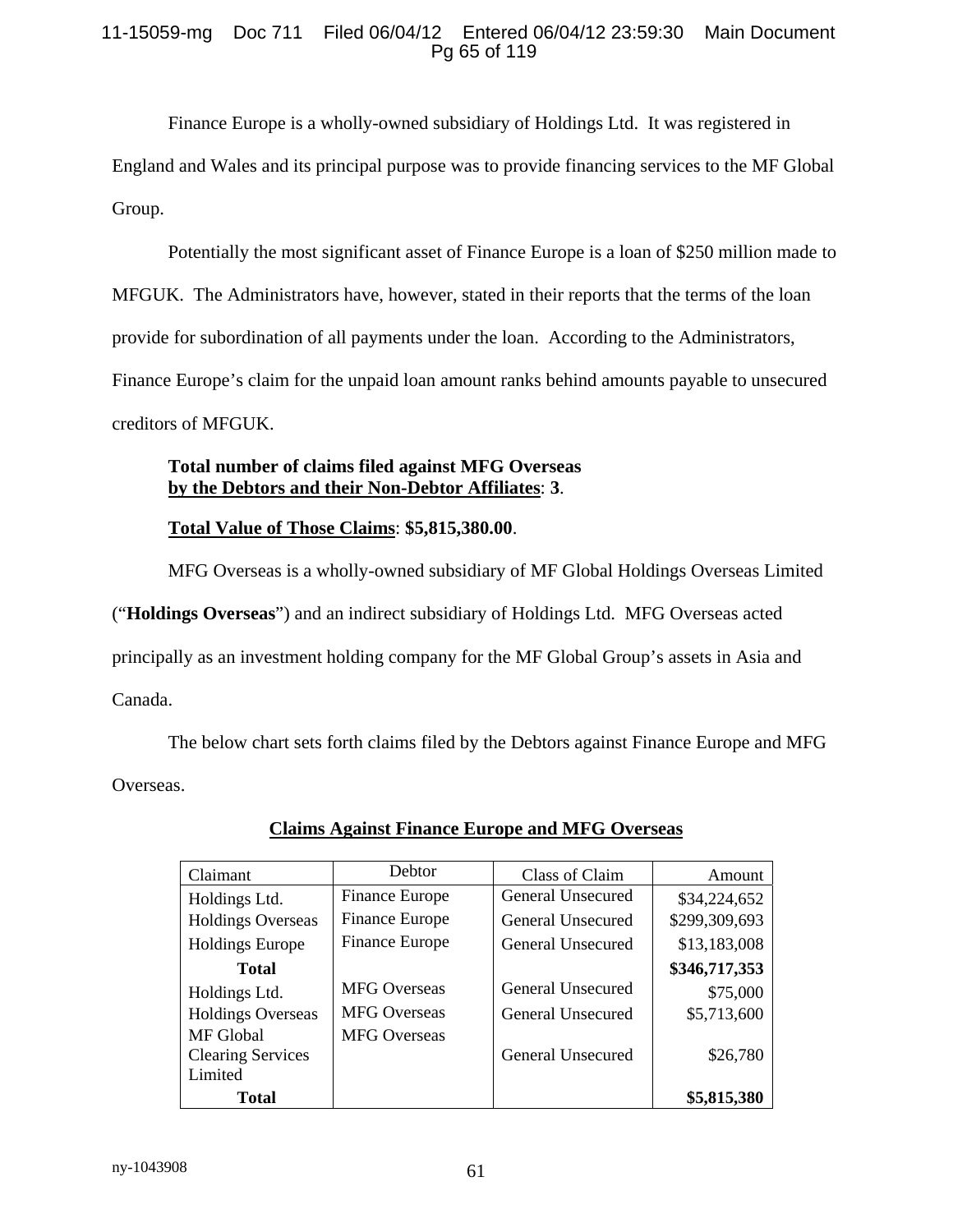#### 11-15059-mg Doc 711 Filed 06/04/12 Entered 06/04/12 23:59:30 Main Document Pg 66 of 119

### A. **Creditors' Committees of MFG Overseas and Finance Europe**

Holdings Ltd., by virtue of its direct claims and the claims of non-debtor affiliates, as set forth in the chart above, controls all three seats on the creditors' committee for Finance Europe and MFG Overseas. The Trustee, through the creditors' committee, continues to aid the Administrators and provide input on the development of a strategy for the recovery of assets and the flow of funds up to Holdings Ltd. The Administrators continue to provide timely informational updates with respect to the posture of the subsidiary asset sales and the Administrators continue to consult with the Trustee on important decisions.

The Administrators are currently adjudicating intercompany claims and working with the Trustee to ensure a rapid distribution of funds after the liquidation of various assets held by their estates. The Trustee and his advisors are seeking to develop a strategy for interim distributions with the Administrators, which is likely to be through the establishment of a company voluntary arrangement.78 The Trustee also is working with the Administrators to develop a strategy in relation to the final distribution of assets.

In addition, the Trustee and the Administrators have entered into an agreement with the Committee, allowing the Committee "observer" status on the creditors' committees of Finance Europe and MFG Overseas. This arrangement will facilitate the flow of information to the Committee and their advisors from the Administrators, provided they execute an appropriate non-disclosure agreement.

On February 22, 2012, the Trustee and the Administrators entered into a Cross-Border Insolvency Protocol to facilitate the coordination of the proceedings in relation to each estate, and to enable the Trustee and the Administrators to cooperate efficiently, effectively, and

 $\overline{a}$ 

A company voluntary arrangement is a binding scheme or arrangement between creditors under supervision of an independent supervisor that must be approved at meetings of creditors and members.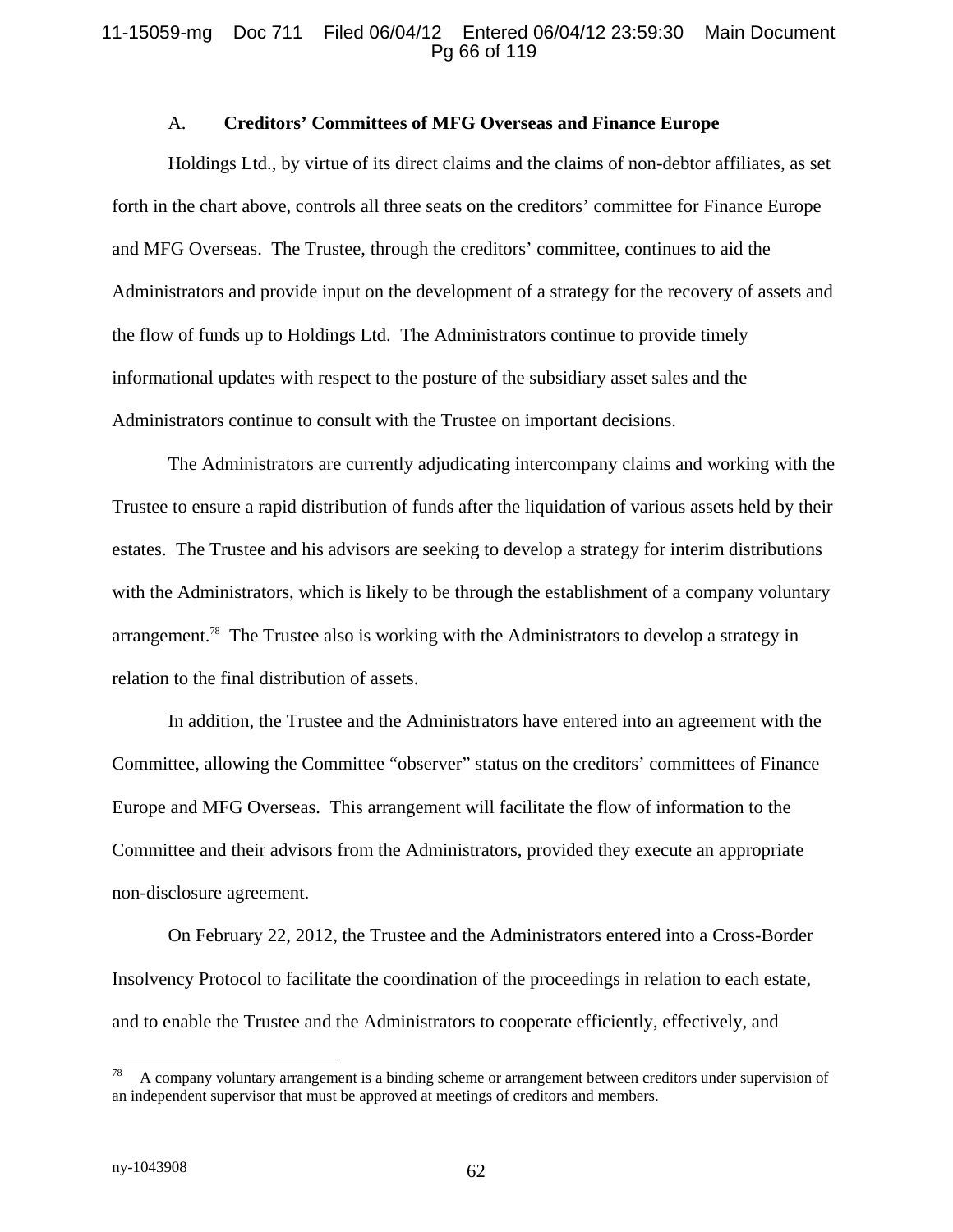#### 11-15059-mg Doc 711 Filed 06/04/12 Entered 06/04/12 23:59:30 Main Document Pg 67 of 119

expeditiously in the administration of their respective estates in the best interests of all of the creditors of each estate and other potential stakeholders.

#### **MF GLOBAL GROUP ENTITIES IN THE REST OF THE WORLD**

#### **I. AUSTRALIA**

### **Total Number of Claims filed Against Australian Entities by the Debtors and their Non-Debtor Affiliates**: **4**.

#### **Total Value of Those Claims**: **\$1,389,905.00**.

The MF Global Group's Australian operations were performed by three entities, two of which were operationally active as of the October Petition Date. MF Global Australia Limited ("**MFG Australia**"), a wholly-owned subsidiary of MFG Overseas, was a regulated entity that provided derivatives brokering and clearing services. BrokerOne Pty Limited was a whollyowned subsidiary of MFG Australia that was operationally inactive at the time of administration. MF Global Securities Australia Limited ("**MFG Securities Australia**"), another wholly-owned subsidiary of MFG Overseas, was a regulated entity that provided securities brokerage services.

As of September 30, 2011, MFG Overseas' balance sheet reflected a book value for its equity investment in MFG Australia at £20.3 million, and a book value for its equity investment in MFG Securities Australia at £3.2 million. The Australian entities are currently in administration proceedings and in the process of liquidation. Chris Campbell, Vaughan Strawbridge and David Lombe, of Deloitte, were appointed administrators of the three Australian entities on November 1, 2011. The administrators have taken control of the Australian entities and all of their operations with immediate effect, in accordance with the *Corporations Act 2001* (Cth) (Act).

An official claims bar date has not been established by the administrators. The below chart details the claims filed by the Debtors against the Australian entities.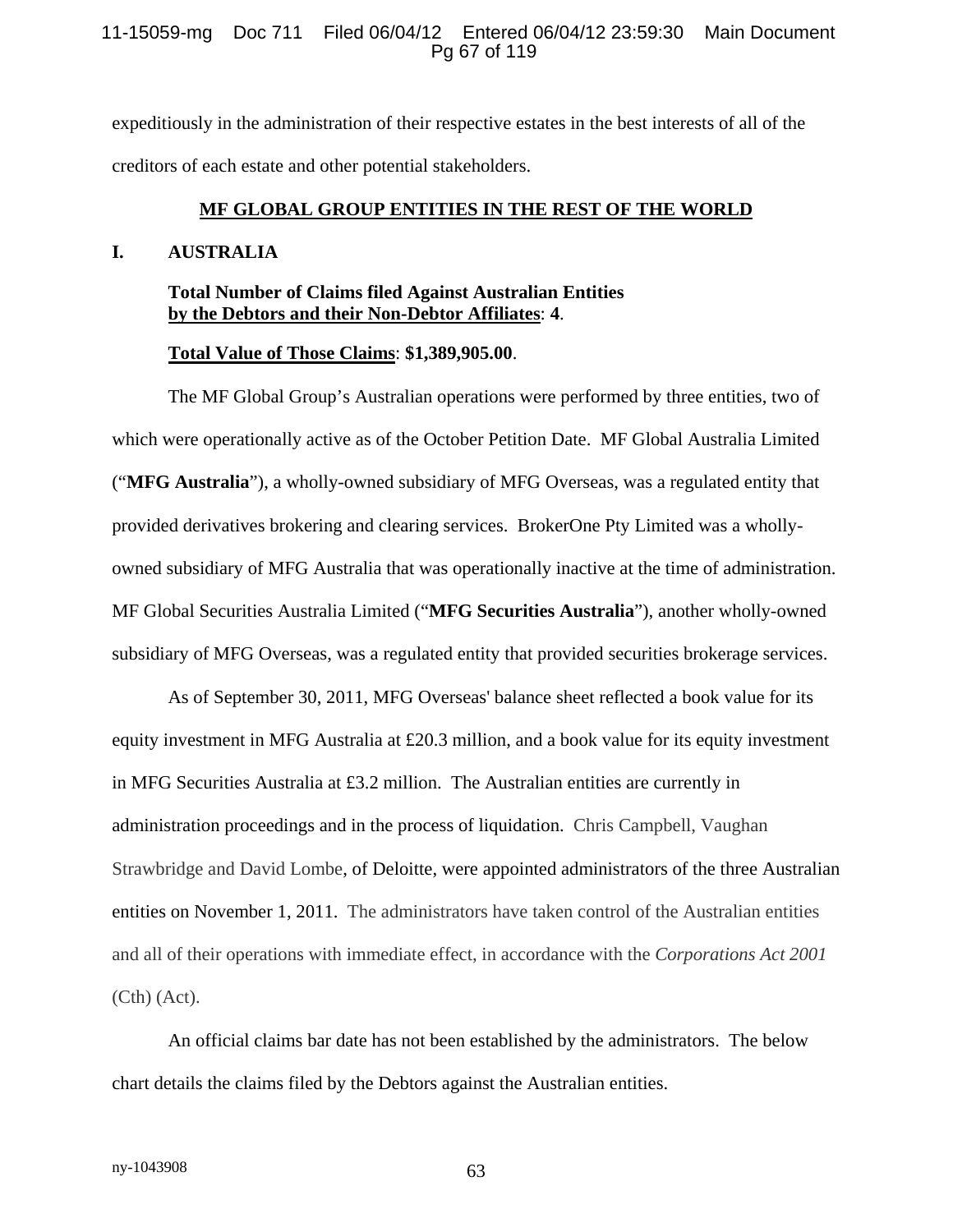### 11-15059-mg Doc 711 Filed 06/04/12 Entered 06/04/12 23:59:30 Main Document Pg 68 of 119

| Claimant      | <b>Debtor</b>                      | Class of Claim    | Amount      |
|---------------|------------------------------------|-------------------|-------------|
| Holdings Ltd. | MFG Australia                      | General Unsecured | \$726,226   |
| Holdings Ltd. | <b>MFG</b> Securities<br>Australia | General Unsecured | \$139,628   |
| Holdings USA  | <b>MFG</b> Australia               | General Unsecured | \$523,132   |
| Holdings USA  | <b>MFG</b> Securities<br>Australia | General Unsecured | \$919       |
| <b>Total</b>  |                                    |                   | \$1,389,905 |

#### **Claims Filed by the Debtors Against the Australian Entities**

#### **II. CANADA**

### **Total Number of Claims Filed Against this Entity by the Debtors and their Non-Debtor Affiliates**: **5**.

#### **Total Value of Those Claims**: **\$ 1,216,100**.

MF Global Canada Co. ("**MFG Canada**") was an indirect, wholly-owned subsidiary of MFG Overseas. MFG Canada was a regulated Canadian broker-dealer that mainly placed orders for commodity futures and options contracts on behalf of its clients. The majority of those orders were executed and cleared by MFGI. MFG Canada also served as the clearing agent for trades of MFGI that were made on the Bourse de Montreal Inc. and ICE Futures Canada. As of September 30, 2011, MFG Overseas' balance sheet reflected the book value for its equity investment in MFG Canada at £1.6 million.

On November 4, 2011, KPMG Inc. (Canada) was appointed as trustee in bankruptcy. To date, MFG Canada clients have received an 80% distribution from the estate. Substantially all of the Canadian client claims protected by the Canadian Investor Protection Fund -- defined as those clients with balances less than C\$5 million -- either have been settled in full or paid in substantial part.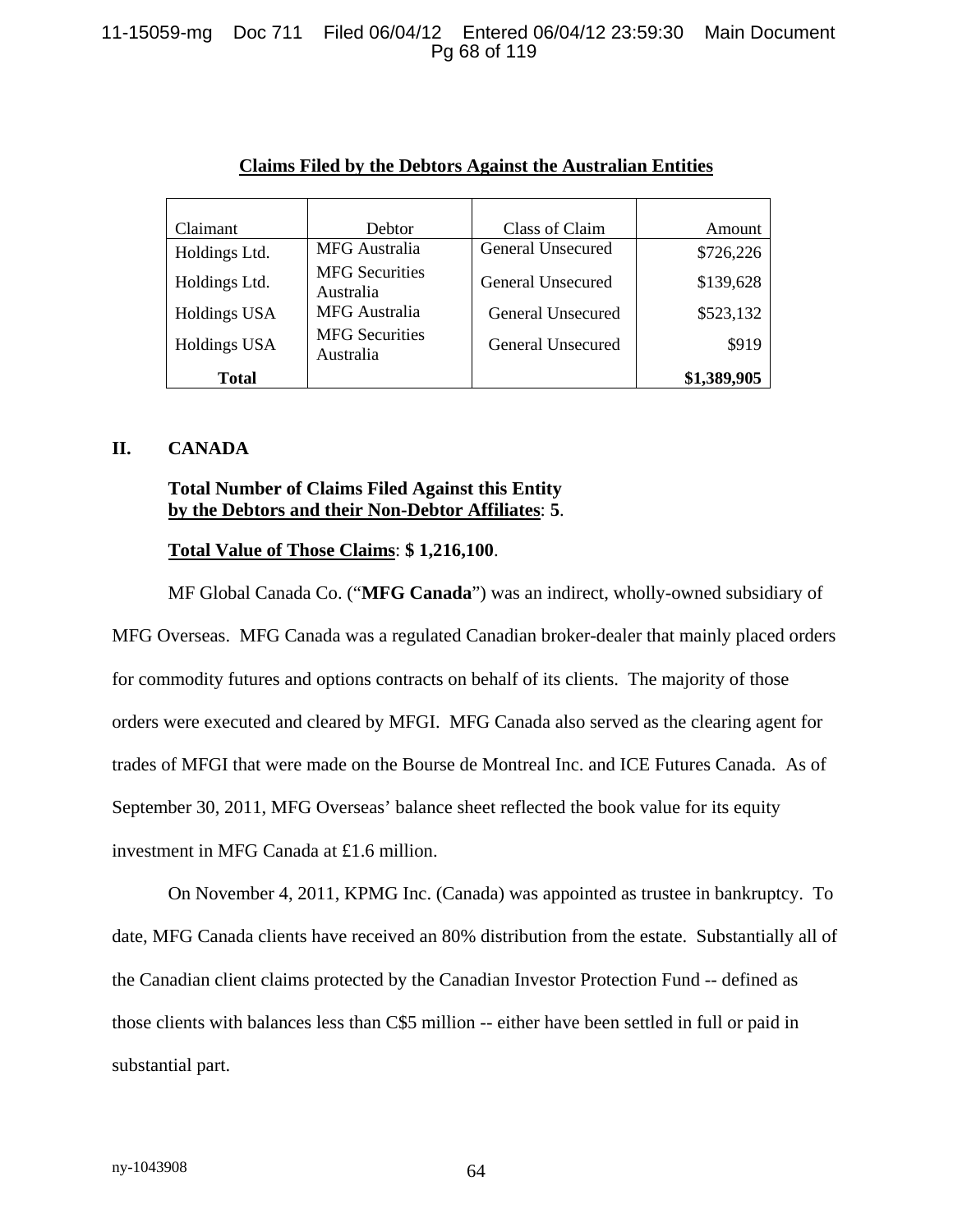### 11-15059-mg Doc 711 Filed 06/04/12 Entered 06/04/12 23:59:30 Main Document Pg 69 of 119

The trustees for MFG Canada established May 10, 2012 as the bar date for filing client claims, although all creditors were encouraged to submit claims by this date. At this time, the Trustee cannot estimate the potential distribution the Debtors may receive on account of these filed claims. In addition to the claims held by the Debtors (as set forth in the below chart), MFG IP has a claim against MFG Canada.

| Claimant            | Class of Claim    | Amount      |
|---------------------|-------------------|-------------|
| Holdings Ltd.       | General Unsecured | \$676,049   |
| <b>Holdings USA</b> | General Unsecured | \$396,916   |
| <b>MFG IP</b>       | General Unsecured | \$21,676    |
| Capital             | General Unsecured | \$94,832    |
| FX Clear            | General Unsecured | \$26,627    |
| <b>Total</b>        |                   | \$1,216,100 |

# **Claims Held Against MFG Canada**

### **III. HONG KONG**

### **Total Number of Claims Filed Against These Entities by the Debtors and their Non-Debtor Affiliates**: **4**.

### **Total amount of those claims**: **\$1,180,965**.

The MF Global Group's Hong Kong operations were performed by two entities: MF Global Holdings HK Limited ("**Holdings HK**"), which is a wholly-owned subsidiary of MFG Overseas, and MF Global Hong Kong Limited ("**MFG HK**"), which was a regulated entity and a member of the Hong Kong Futures Exchange Limited and the Stock Exchange of Hong Kong Limited. MFG HK's principal activity was providing brokerage services to its customers.

On November 2, 2011, Patrick Cowley, Fergal Power and Lui Yee Man were appointed joint and several provisional liquidators of Holdings HK and MFG HK. The initial meeting of creditors took place on March 22, 2012, and was attended by the Trustee's financial advisors. The Debtors were elected as one of the five members of the committee of inspection for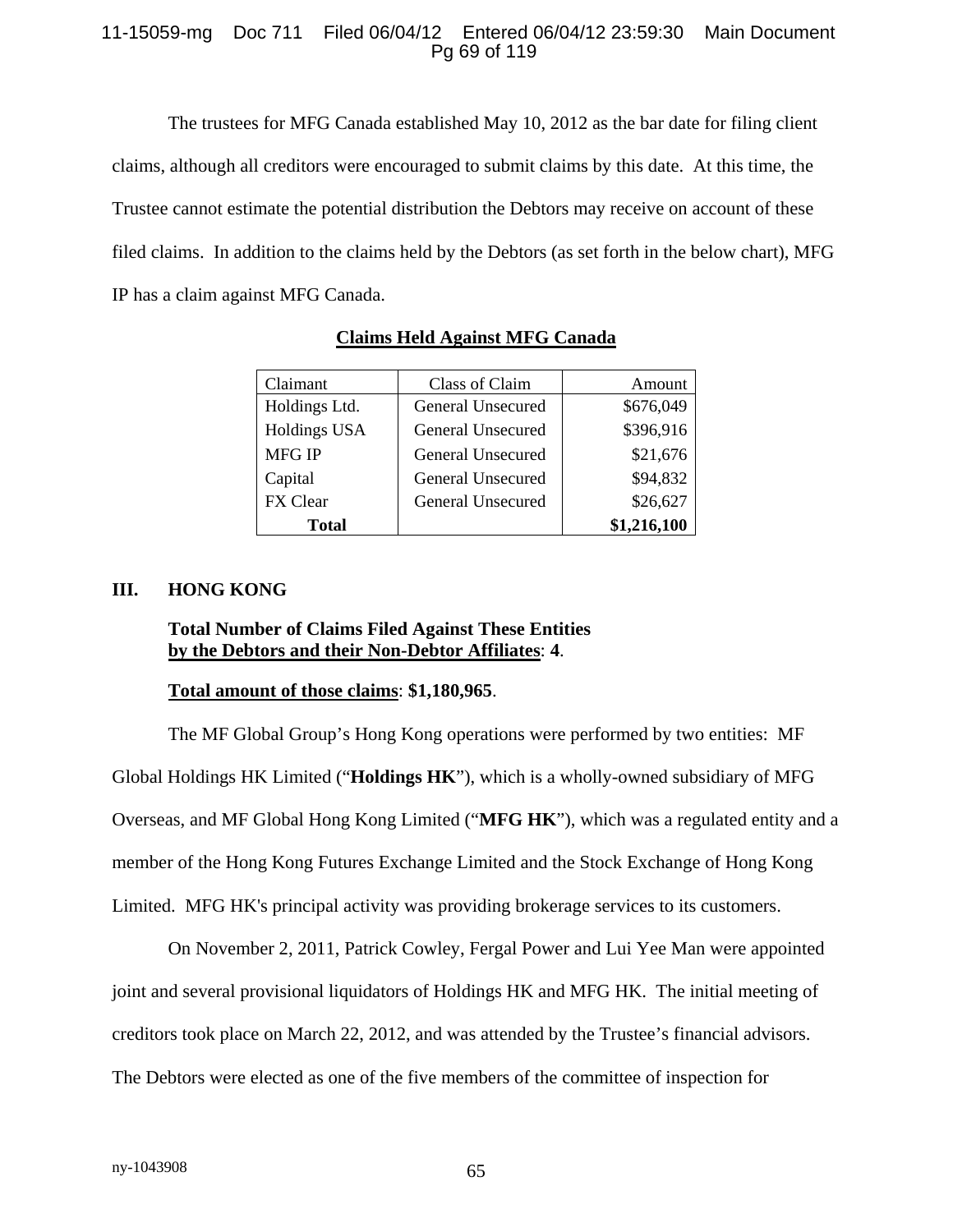### 11-15059-mg Doc 711 Filed 06/04/12 Entered 06/04/12 23:59:30 Main Document Pg 70 of 119

Holdings HK. The Debtors were one of nine creditors that expressed interest in sitting on the MFG HK committee of inspection; however, the committee is limited to seven members. The provisional liquidators have submitted an application with the Hong Kong court seeking, among other things, court approval for the Debtors to be included on the committee. This process takes four to eight weeks and the court has not yet set a hearing date on the application.

The Debtors filed four general unsecured creditor claims totaling \$1.18 million against Holdings HK and MFG HK. The Trustee is unable to determine the likelihood of a recovery because the recoveries from these entities are highly dependent upon distributions received from other affiliates on account of intercompany claims. Below is a chart that details the Debtors' claims against Holdings HK and MFG HK.

| Claimant            | Debtor      | Class of Claim    | Amount        |
|---------------------|-------------|-------------------|---------------|
| Holdings Ltd.       | MFG HK      | General Unsecured | \$114,902     |
| Holdings Ltd.       | Holdings HK | General Unsecured | \$403,525     |
| Holdings USA        | MFG HK      | General Unsecured | \$408,716     |
| <b>Holdings USA</b> | Holdings HK | General Unsecured | \$253,822     |
| <b>Total</b>        |             |                   | US\$1,180,965 |

**Claims Against Holdings HK and MFG HK**

# **IV. INDIA**

# **Total Number of Claims Against This Entity by the Debtors and their Non-Debtor Affiliates**: **7**.

# **Total Value of Those Claims**: **\$832,541.00**.

The MF Global Group's Indian operations are comprised of four principal elements

discussed below. As of September 30, 2011, MFG Overseas' balance sheet reflected a book

value for its Indian operations at £14.8 million.

MF Global Sify Securities India Pvt. Limited ("**MFG Sify**") is a registered broker-dealer

that offered institutional equity offerings and retail brokerage and research. MFG Sify is a joint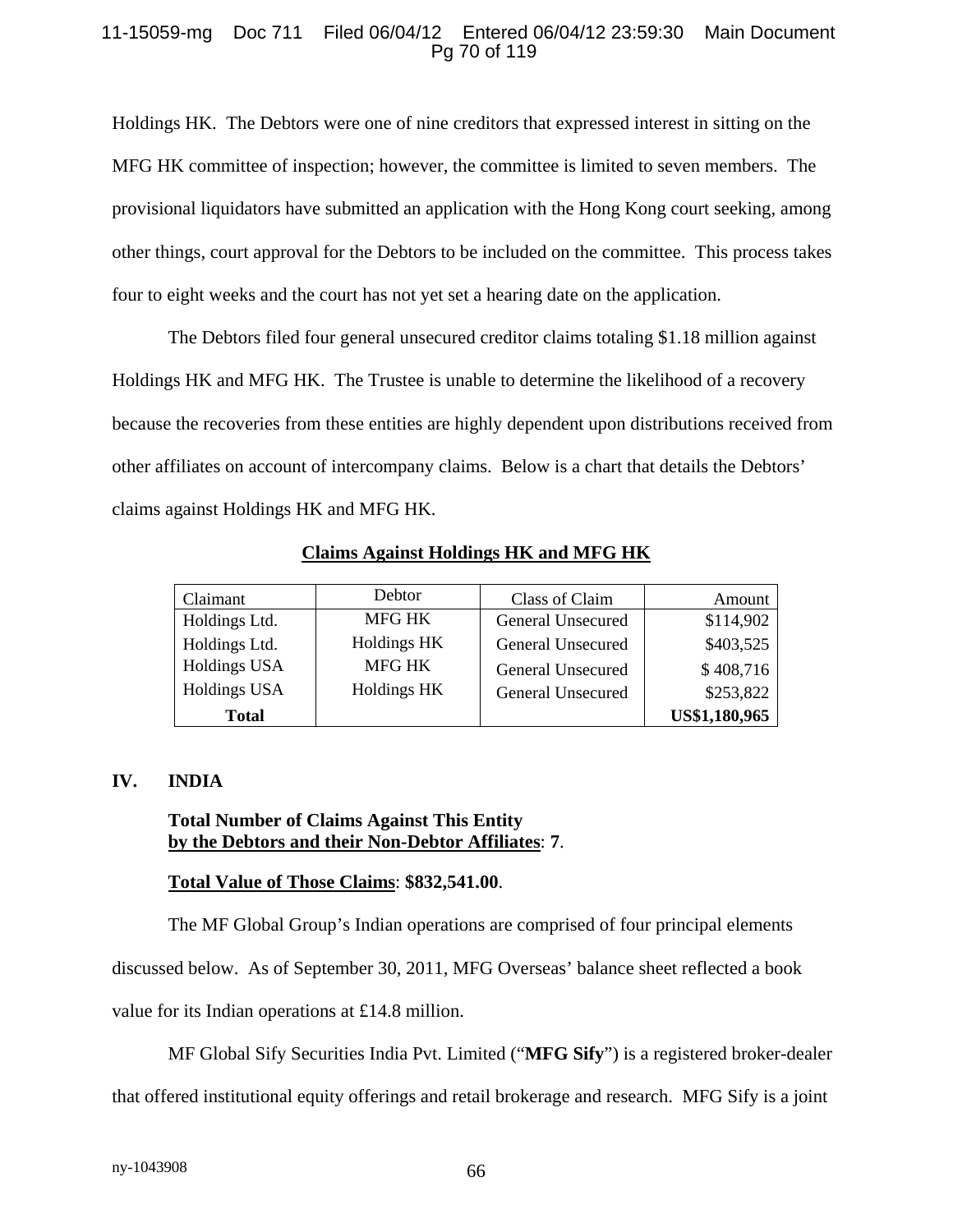#### 11-15059-mg Doc 711 Filed 06/04/12 Entered 06/04/12 23:59:30 Main Document Pg 71 of 119

venture between MFG Overseas and Satyam Infoway Limited (now known as Sify Technologies Limited) in which MFG Overseas owns 70.15% of the equity. MFG Sify had two operating subsidiaries: (i) MF Global Commodities India Pvt Limited, a wholly-owned subsidiary that provides brokerages services in the Indian commodities market, and (ii) MF Global Middle East DMCC, a wholly-owned subsidiary that is a trading and clearing member of the Dubai Gold  $\&$ Commodities Exchange.

MF Global Centralised Services India Pvt. Limited ("**MFG Centralised Services**") is a wholly-owned subsidiary of MFG Overseas, and is a trading and clearing member of the Dubai Gold & Commodities Exchange.

MF Global India Pvt. Limited is also a wholly-owned subsidiary that acts as a broker for other companies of the MF Global Group and receives commissions for trades performed by customers of MFG Centralised Services on overseas transactions.

MFG Overseas owns 74.99% of MF Global Finance & Investment Services India Pvt. Limited ("**MFG F&I**"), which offers lending services against securities, property and gold. MFG F&I is registered with the Reserve Bank of India as a non-deposit, non-banking financial company.

On March 26, 2012, the Administrators agreed to the terms of a sale of MFG Overseas' share holdings in the Indian operations with Phillip Capital Group. MFG Overseas anticipates realizing an influx of funds from the proceeds of the sale depending on tax issues. The sale is subject to regulatory approval of the purchaser.

The Debtors' books and records show intercompany receivables due from the Indian affiliates as set forth in more detail in the chart below.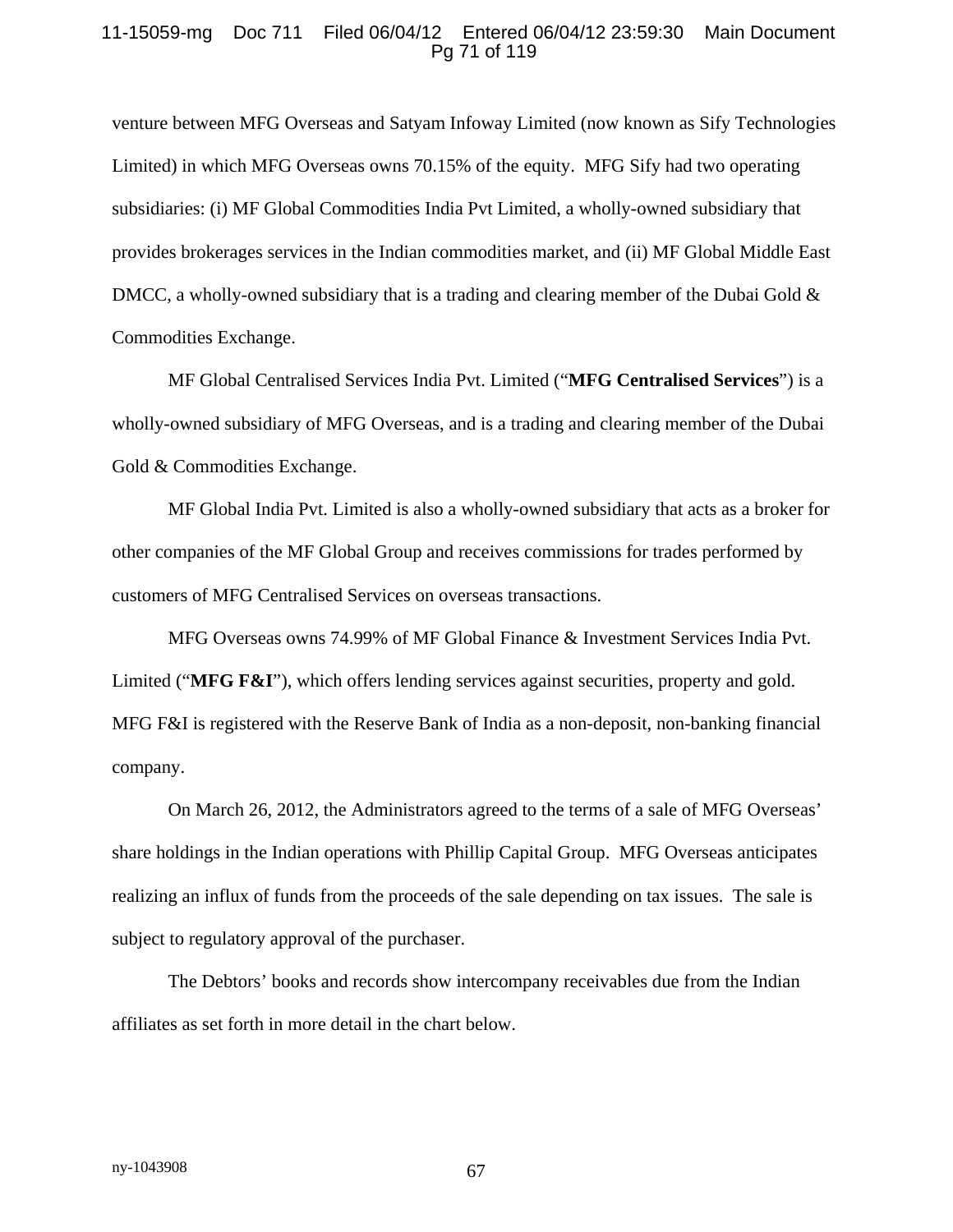| Claimant        | Debtor                                | Class of Claim    | Amount    |
|-----------------|---------------------------------------|-------------------|-----------|
| Holdings Ltd.   | <b>MFG Sify</b>                       | General Unsecured | \$695,197 |
| Holdings Ltd.   | <b>MFG Centralised</b><br>Services.   | General Unsecured | \$51,247  |
| Holdings USA    | <b>MFG Sify</b>                       | General Unsecured | \$45,110  |
| Holdings Ltd.   | <b>MFG Middle East</b><br><b>DMCC</b> | General Unsecured | \$20,047  |
| Holdings USA    | <b>MFG Sify</b>                       | General Unsecured | \$45,110  |
| Holdings USA    | <b>MFG Middle East</b><br><b>DMCC</b> | General Unsecured | \$13,950  |
| <b>FX</b> Clear | <b>MFG Middle East</b><br><b>DMCC</b> | General Unsecured | \$2,653   |
| <b>Total</b>    |                                       |                   | \$832,541 |

### **Intercompany Receivables Owed to the Debtors**

### **V. IRELAND**

MF Global Clearing Services Limited ("**MFG Clearing**"), a wholly-owned subsidiary of MFG Overseas, was created to provide clearing services for The Bank of New York Mellon. As of September 30, 2011, MFG Overseas' balance sheet reflected a book value for its equity investment in MFG Clearing of £17,073. This entity is currently dormant and the Debtors do not anticipate realizing any value upon its dissolution.

# **VI. JAPAN**

### **Total Number of Claims to be Filed Against this Entity by the Debtors and their Non-Debtor Affiliates**: **4.**

### **Total Value of Those Claims**: **\$739,777**.

MF Global FXA Securities Limited ("**FXA Securities**"), a wholly-owned subsidiary of MFG Overseas, was a regulated entity engaged primarily in the cash equity brokerage business and OTC margin foreign exchange business. On November 1, 2011, FXA Securities was placed under administration by the Financial Services Authority, the Japanese regulatory agency with oversight responsibility for FXA Securities. As of September 30, 2011, MFG Overseas' balance sheet reflected a book value for its equity investment in FXA Securities at £28.5 million.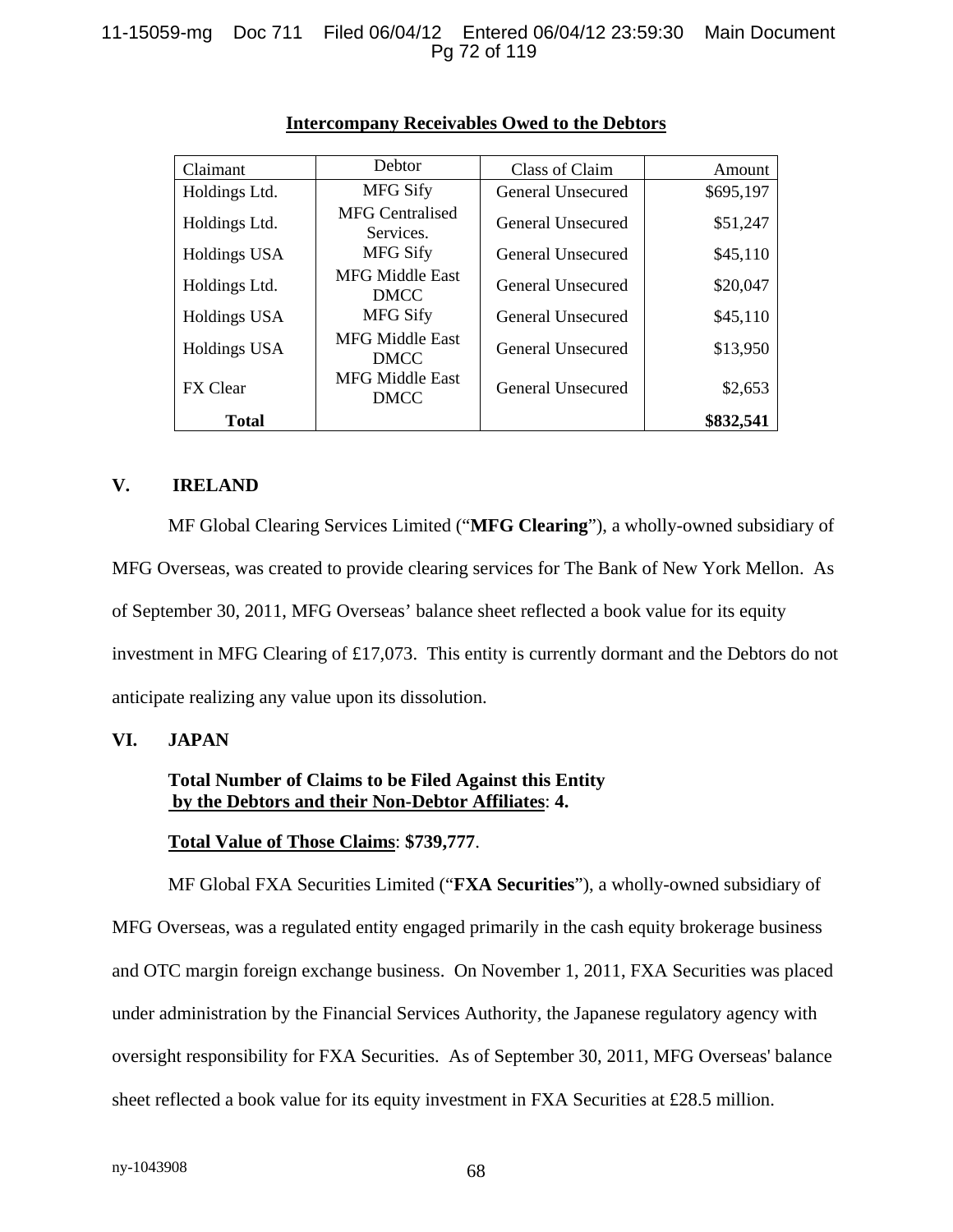#### 11-15059-mg Doc 711 Filed 06/04/12 Entered 06/04/12 23:59:30 Main Document Pg 73 of 119

FXA Securities entered liquidation following an extended sales process that failed to gain final approval from the Japanese Financial Services Authority. The deadline for filing general unsecured claims against FXA Securities is June 13, 2012. As set forth in the chart below, the Debtors and MFG IP intend to file a total of four general unsecured creditor claims totaling \$739,877 against FXA Securities. The Debtors anticipate receiving a full recovery on account of its unsecured claims. The below chart details the Debtors' and MFG IP's claims against FXA Securities.

| Claimant            | Class of Claim    | Amount    |
|---------------------|-------------------|-----------|
| Holdings Ltd.       | General Unsecured | \$227,065 |
| <b>Holdings USA</b> | General Unsecured | \$470,219 |
| Capital             | General Unsecured | \$6,644   |
| <b>MFG IP</b>       | General Unsecured | \$35,849  |
| <b>Total</b>        |                   | \$739,877 |

**Claims Against FXA Securities**

In addition, the Administrators have indicated that they anticipate receiving a distribution on account of MFG Overseas' equity based on a current projected cash surplus after liquidation costs.

# **VII. MAURITIUS**

# **Total Number of Claims Against this Entity by the Debtors and their Non-Debtor Affiliates**: **1**.

### **Total Value of Those Claims**: **\$ 55,400**.

MF Global Mauritius Pvt Ltd ("**MFG Mauritius**"), a wholly-owned subsidiary of MFG

Overseas, was an unregulated entity engaged in brokering and trading activities. As of

September 30, 2011, MFG Overseas' balance sheet reflected a book value for its equity

investment in MFG Mauritius at £683,824.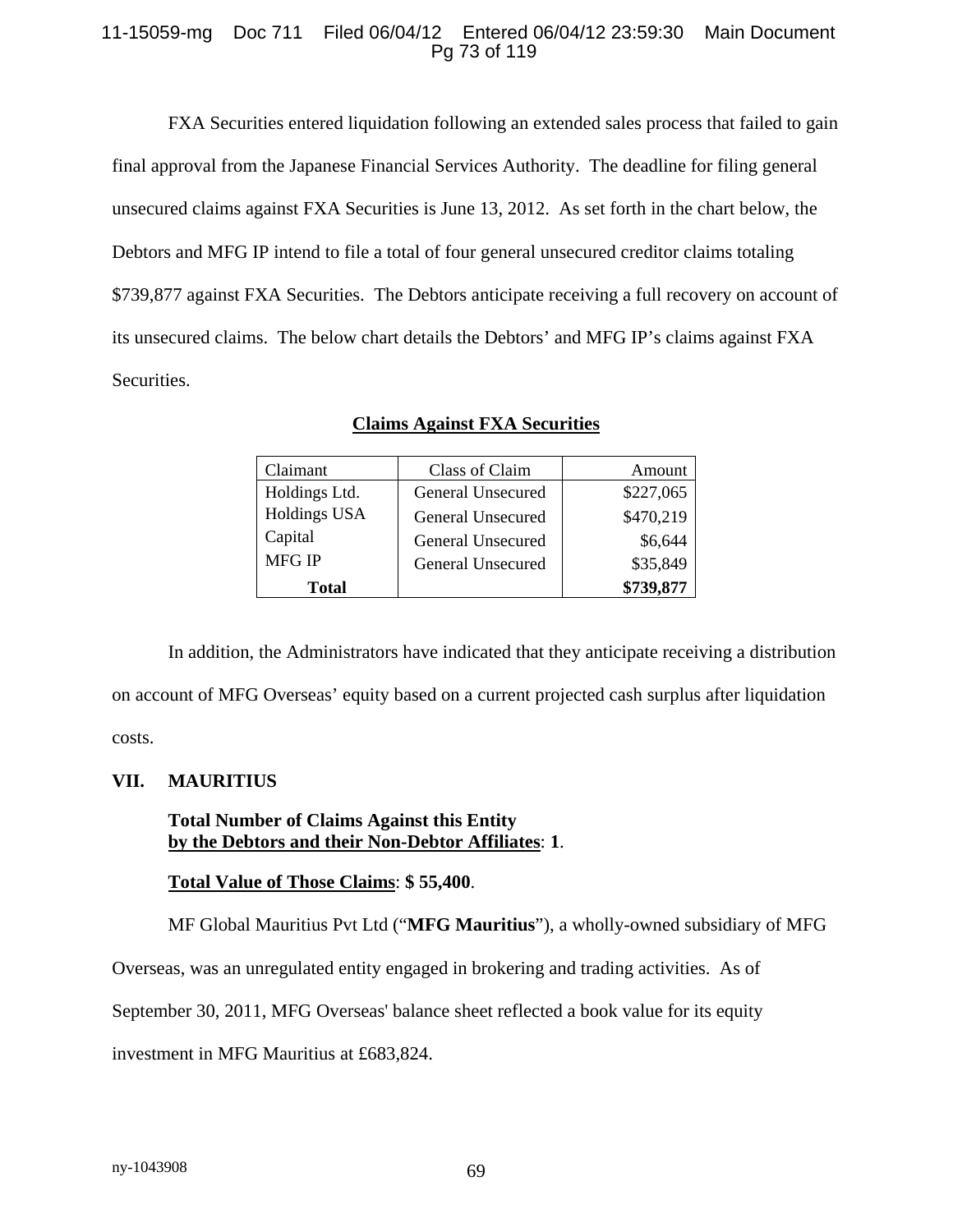#### 11-15059-mg Doc 711 Filed 06/04/12 Entered 06/04/12 23:59:30 Main Document Pg 74 of 119

MFG Mauritius has not yet entered liquidation proceedings. Holdings Ltd. has general unsecured creditor claims totaling \$55,400 against MFG Mauritius. Holdings Ltd. anticipates receiving a full recovery on account of its unsecured claims. In addition, the Administrators have indicated that they currently anticipate receiving a distribution on account of MFG Overseas' equity based on a current projected cash surplus after liquidation costs. It is anticipated that a distribution on account of equity to MFG Overseas ultimately will benefit Holdings Ltd.

#### **VIII. SINGAPORE**

#### **Total Number of Claims Filed Against this Entity by the Debtors and their Non-Debtor Affiliates**: **3**.

#### **Total Value of Those Claims**: **\$ 26,514,373**.

MF Global Singapore Pte. Limited ("**MFG Singapore**"), a wholly-owned subsidiary of MFG Overseas, was a regulated broker-dealer that engaged in exchange traded and OTC derivative transactions. As at September 30, 2011, MFG Overseas' balance sheet reflected a book value for its equity investment in MFG Singapore at £58.6 million.

On November 2, 2011, Chay Fook Yuen, Bob Yap Cheng Ghee and Tay Puay Cheng of KPMG were appointed provisional liquidators of MFG Singapore. A meeting of creditors was held on May 28, 2012. The Trustee was awarded a seat on the committee of inspection. As set forth in the chart below, the Debtors and non-Debtor affiliates filed three general unsecured creditor claims totaling approximately \$26.6 million against MFG Singapore. At the creditors' meeting, the liquidators provided a statement of MFG Singapore's affairs, and distributions are highly dependent upon recoveries from claims MFG Singapore has made against other former affiliates. At this time, the Trustee does not know the potential distribution the Debtors may receive on account of these claims.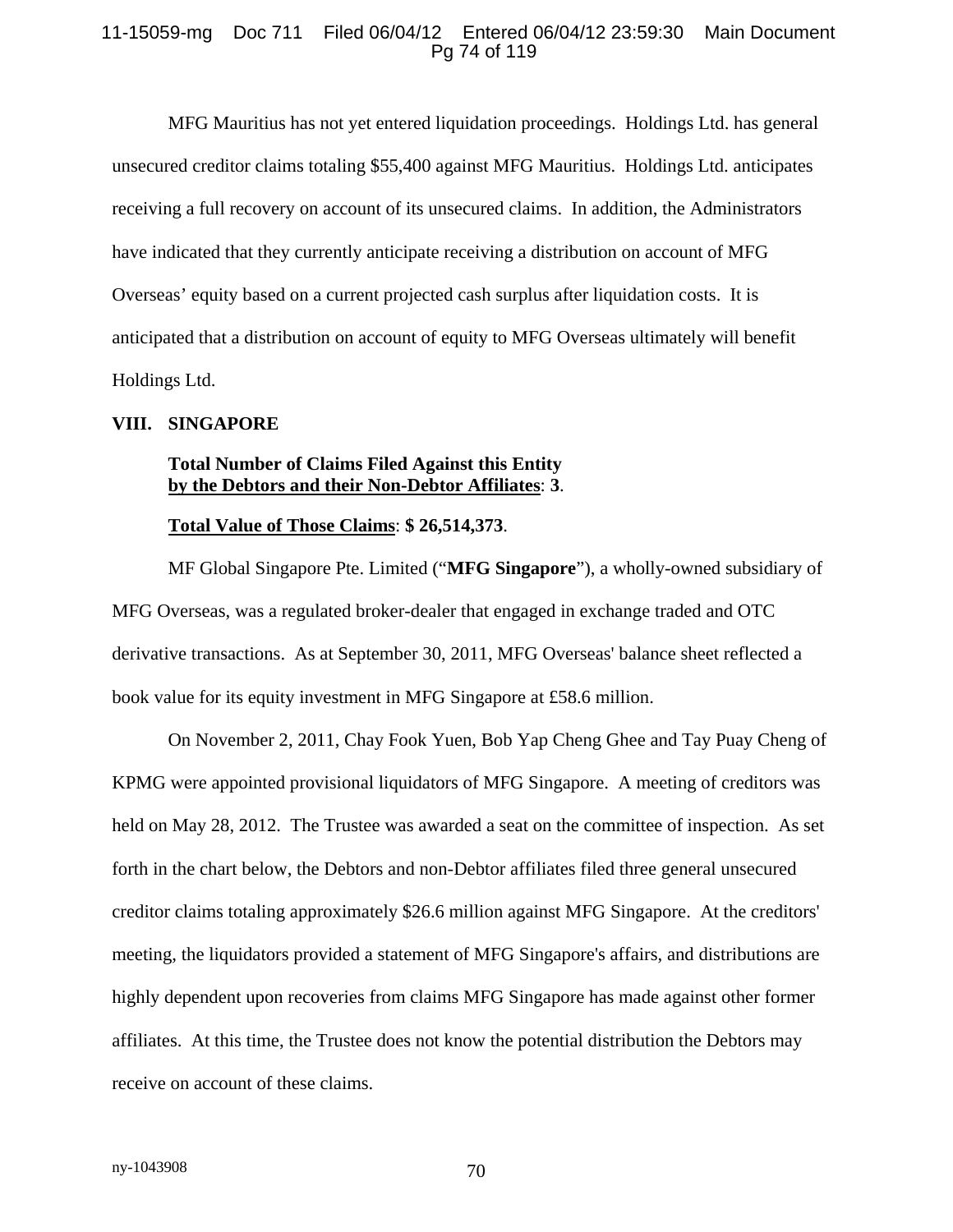#### 11-15059-mg Doc 711 Filed 06/04/12 Entered 06/04/12 23:59:30 Main Document Pg 75 of 119

| Claimant            | Class of Claim    | Amount       |
|---------------------|-------------------|--------------|
| <b>Holdings USA</b> | General Unsecured | \$1,219,597  |
| FinCo               | General Unsecured | \$25,000,000 |
| <b>MFG IP</b>       | General Unsecured | \$294,776    |
| Total               |                   | \$26,514,373 |

#### **Claims Against MFG Singapore**

#### **IX. TAIWAN**

The MF Global Group's interest in Taiwan is comprised of direct and indirect equity interests held in two Taiwanese entities: MF Global Futures Trust Co. Ltd. ("**MFG FTE**"), in which Holdings Ltd. has a 67% direct ownership interest, and Polaris MF Global Futures Co. Limited ("**Polaris**"), a publicly traded Taiwanese broker-dealer that is 11% owned by MFG Overseas.79

MFG FTE is a regulated entity and one of Taiwan's first fund managers. MFG FTE is not the subject of an insolvency proceeding. As at March 31, 2012, MFG FTE had a net asset position of \$8 million. MFG Singapore acted as broker to MFG FTE and, as a result, owes approximately \$7.2 million in margin to MFG FTE. MFG Singapore also acted as broker to Polaris and, as a result, the Trustee has been advised that MFG Singapore owes Polaris approximately \$24 million in margin. Pursuant to a court order restricting repayment of segregated funds to affiliates, payment of margin to MFG FTE and Polaris was held up by the provisional liquidators of MFG Singapore. By order dated May 25, 2012, the prior Singapore court order was clarified to allow payment, as appropriate, to affiliates of MFG Singapore, including MFG FTE and Polaris, and the Trustee understands that MFG Singapore is in the process of approving an interim distribution to MFG FTE and Polaris. The Trustee is seeking to

 $\overline{a}$ 

 $79$  Effective April 1, 2012, Polaris merged with Yuanta Futures with MFG Overseas maintaining its approximately 11% ownership share in the surviving entity, Yuanta Polaris Futures Co. Ltd.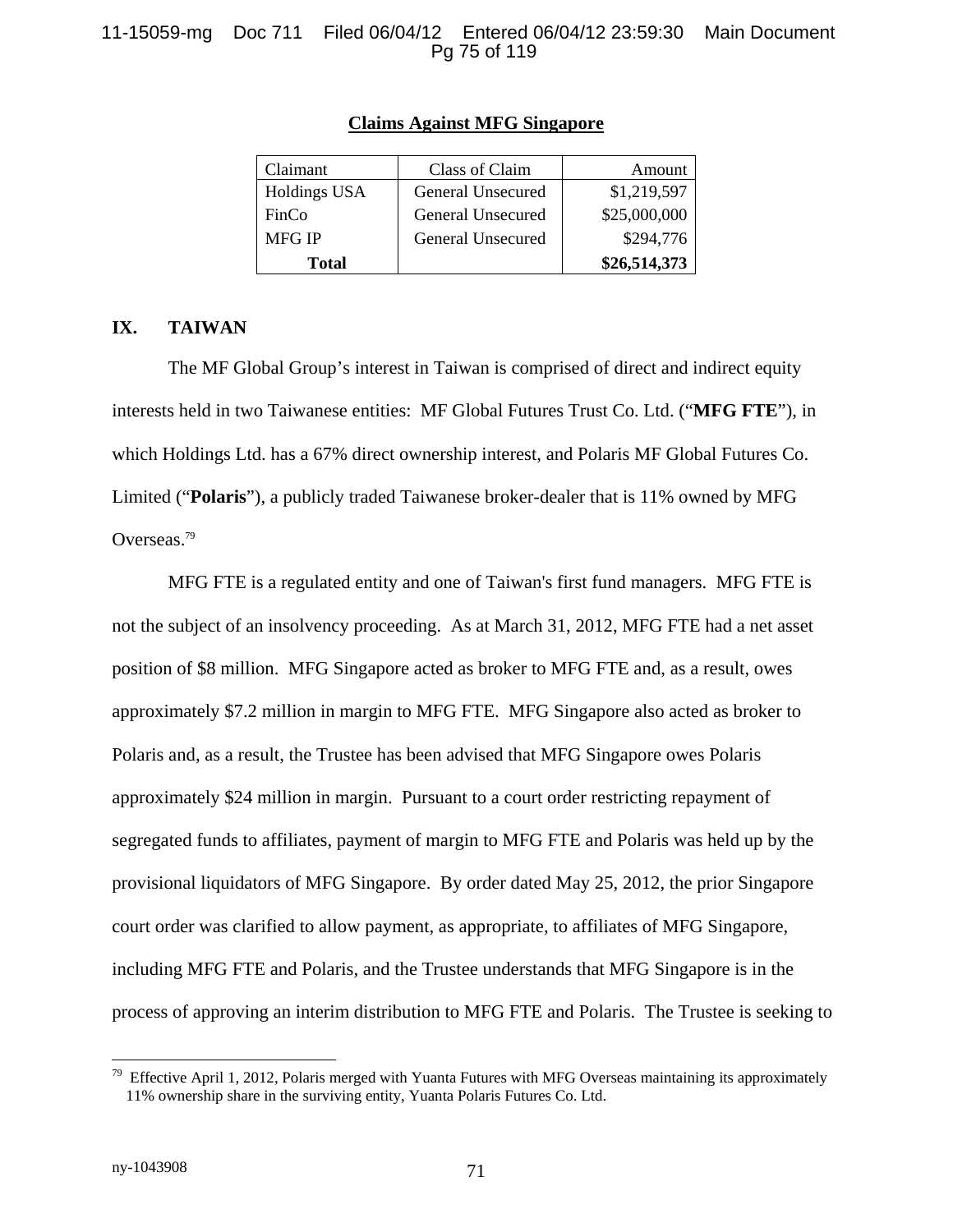#### 11-15059-mg Doc 711 Filed 06/04/12 Entered 06/04/12 23:59:30 Main Document Pg 76 of 119

sell or liquidate MFG FTE. The timing of any direct or indirect realization by the Debtors remains subject to approval by Taiwanese regulators and may be contingent upon all Taiwanese customers of MFG Singapore and its Taiwan branch receiving the balance of their segregated funds from MFG Singapore.

Polaris had recently traded in the TWD33 per share range, valuing MFG Overseas' stake at approximately \$29 million. As of September 30, 2011, MFG Overseas' balance sheet reflected a book value for its equity investment in Polaris at £9.99 million. KPMG Taiwan has been instructed to manage the sales process. As with MFG FTE, any sale and realization remains subject to negotiation with the Taiwanese regulators, assuming all Taiwanese customers are made whole for their segregated funds claims.

#### **MISCELLANEOUS ISSUES**

#### **I. RECOVERY OF TRADING CLOSE-OUT VALUATION**

The Trustee and his advisors, in conjunction with the Debtors' employees, have worked diligently to recover funds owed to the Unregulated Debtors as a result of the termination of master derivative agreements and the underlying transactions. As a result, the Debtors have been able to recover in excess of \$25 million for the Unregulated Debtors from such contract terminations.

#### **II. RECOVERY OF TAX REFUNDS**

The Trustee believes that potential federal and state tax refund revenues are likely to come into the FinCo and the Subsequent Debtors' estates that may be in excess of \$30 million. Pre-petition, FinCo and the Subsequent Debtors applied to the Internal Revenue Service for a refund of taxes paid in fiscal year 2009 based on losses from 2011 that could be carried back and applied to the 2009 fiscal year.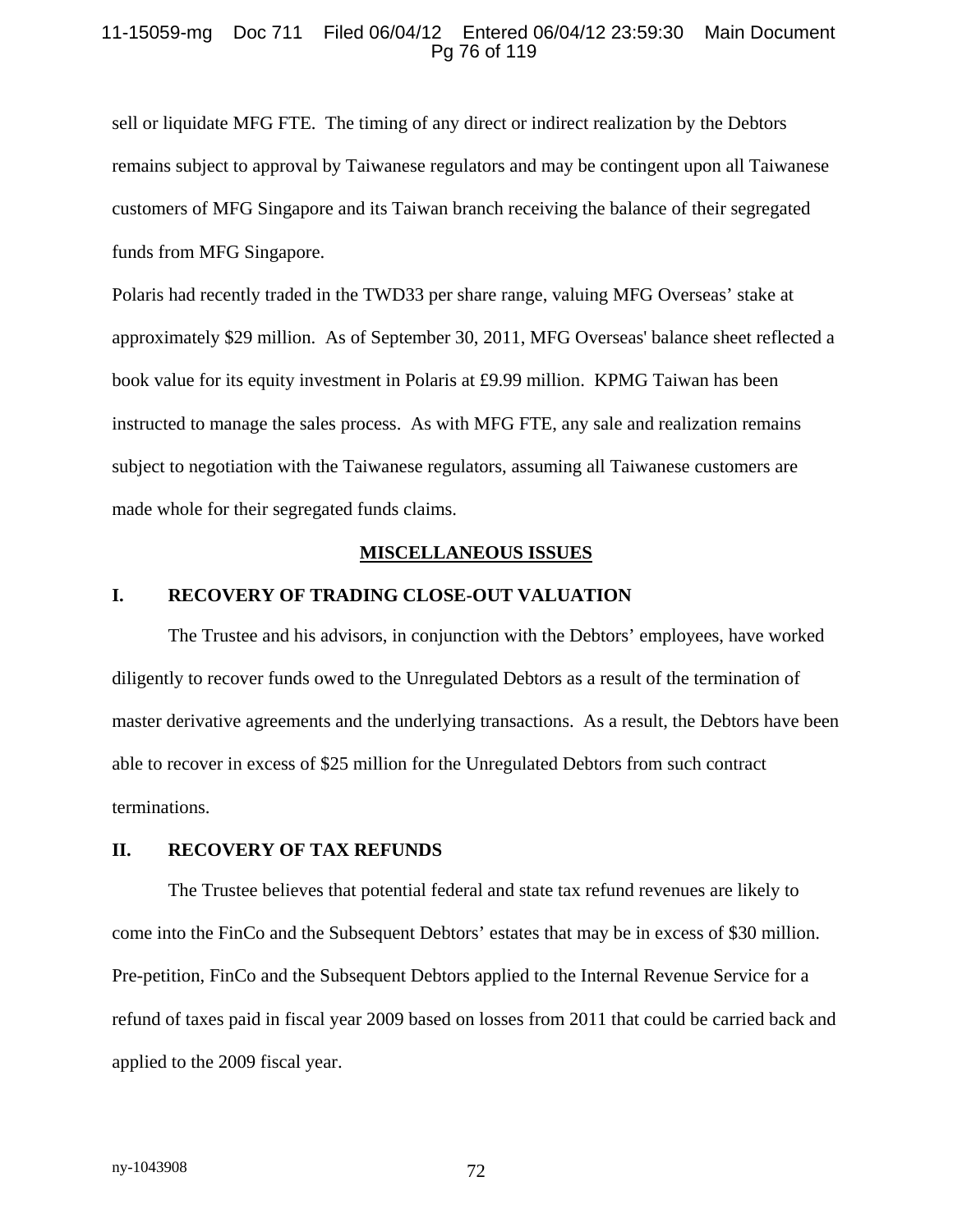#### 11-15059-mg Doc 711 Filed 06/04/12 Entered 06/04/12 23:59:30 Main Document Pg 77 of 119

The Internal Revenue Service is nearing completion of an audit of FinCo and the Subsequent Debtors and continues to review potential refunds for fiscal years 2007-2011. Although the Trustee does not have a finite date as of yet as to when these funds will come into the FinCo and the Subsequent Debtors' estates, he is hopeful the funds will come into these estates in 2012.

#### **III. SALE OF DE MINIMIS ASSETS**

On March 22, 2012, the Trustee filed a motion for entry of an order, pursuant to Bankruptcy Code sections 105, 363 and 365, to: (i) establish procedures for the sale or disposal of *de minimis* assets and (ii) authorize the Trustee to (a) pay related fees and (b) assume, assume and assign, or reject related executory contracts or unexpired leases (the "**De Minimis Sales Motion**"). The Court held a hearing to consider the De Minimis Sales Motion on April 12, 2012 and entered an order granting the motion later that day.

Since the entry of the order granting the De Minimis Sales Motion, the Trustee has engaged in one *de minimis* asset sale, as a result of which two computer servers were sold to IT Asset Management Group for \$146,640. Oracle America, Inc. ("**Oracle**") filed a limited objection and reservation of rights because these machines had previously been used to run Oracle software. The Trustee and Oracle resolved the issues raised in the limited objection and the Court entered an order authorizing the sale. The Trustee has received the funds from this sale.

At this time, no other *de minimis* asset sales are being contemplated by the Trustee.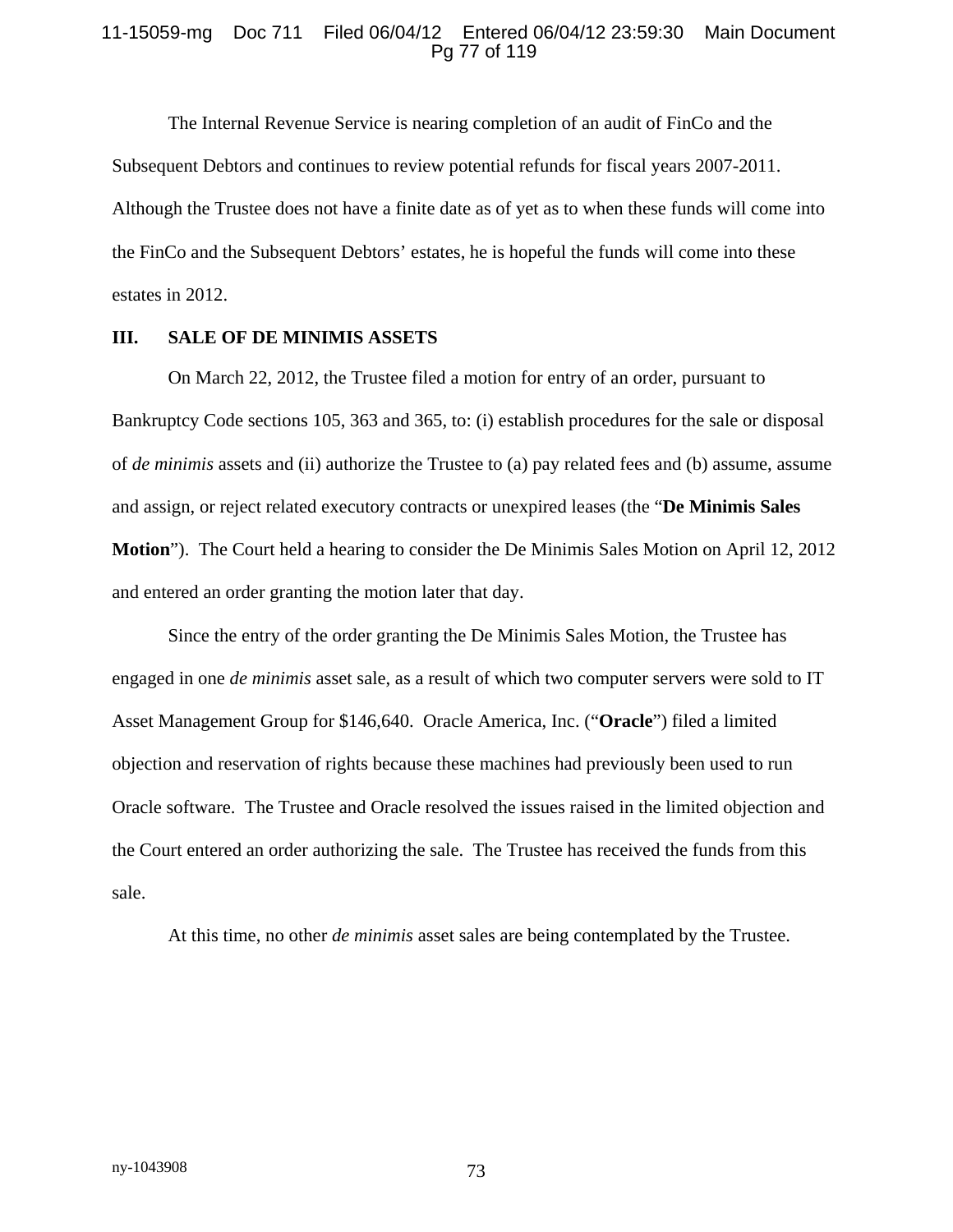#### 11-15059-mg Doc 711 Filed 06/04/12 Entered 06/04/12 23:59:30 Main Document Pg 78 of 119

### **IV. INSURANCE**

This section of the Report examines the insurance programs maintained by Holdings Ltd. as of the October Petition Date.<sup>80</sup> Although Holdings Ltd. maintained several types of insurance through multiple carriers, this section focuses on the two lines of coverage that have been the subject of most of the insurance litigation since the October Petition Date: (i) the professional liability, or "errors and omissions," policies (the "**E&O Policies**") issued by MFGA and certain third-party excess insurers, and (ii) the directors & officers policies (the "**D&O Policies**") issued by various insurance companies, for the policy period May 31, 2011 to May 31, 2012 (the

# "**Policy Period**").

#### **A. MFG Assurance**

MFGA is a wholly-owned, Class 1, captive insurance subsidiary of Holdings Ltd., domiciled in Bermuda and regulated by the Bermuda Monetary Authority. The Bermuda Monetary Authority requires MFGA to maintain a balance of appropriately skilled, experienced, and qualified individuals who can apply informed and independent judgment to MFGA's governance.81 Since the commencement of the Chapter 11 Cases, the Bermuda Monetary Authority has increased its regulatory interest in MFGA, with specific regard as to whether MFGA is continuing to honor its policy obligations. MFGA's primary responsibility is to maintain the E&O Policies.

 $80\,$ The statements made in this section of the Report are not intended to be and cannot be relied upon as an interpretation or determination of the meaning, scope or definition of any term, passage or account of any of the insurance programs or policies described herein. No information provided in this section should, can or will serve as a legal opinion or determination of any "claim," as the term claim is used in either the Bankruptcy Code or the insurance policies themselves. No one should consider that these are the actual terms and conditions provided in all or any of the insurance policies. This Report is not intended to be relied upon as an insurance policy or legal advice.

Section 5.0, BMA Insurance Department, Guidance Note #12, Corporate Governance (2005), http://www.bma.bm/uploaded/127-Corporate\_Governance\_Mar\_05.pdf (last visited, May 19, 2012).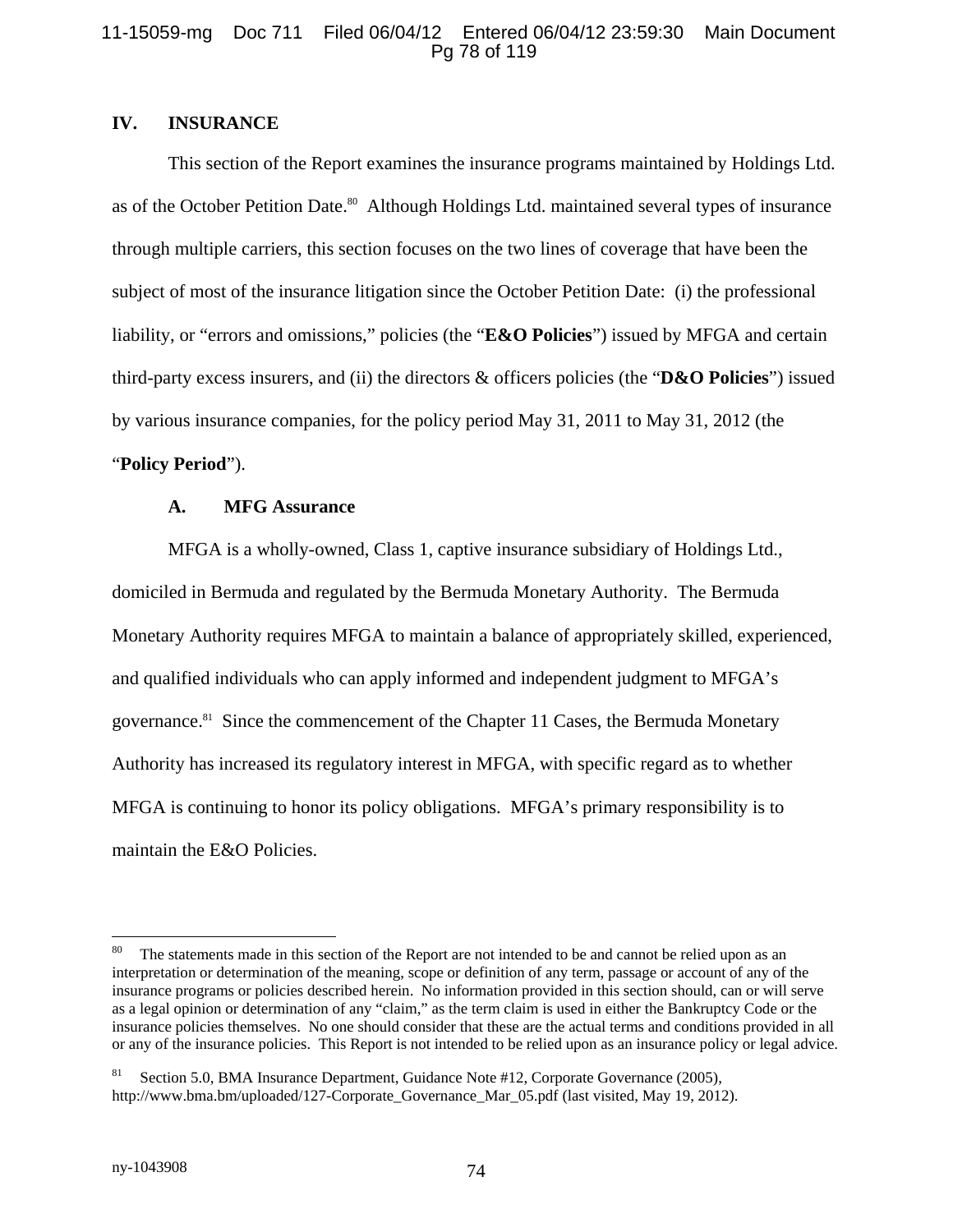#### 11-15059-mg Doc 711 Filed 06/04/12 Entered 06/04/12 23:59:30 Main Document Pg 79 of 119

#### **B. The E&O Policies**

For the Policy Period, Holdings Ltd. entered into thirteen E&O Policies with MFGA - one primary policy and twelve excess policies -- providing a total of \$120 million in aggregate limits of coverage. Holdings Ltd. purchased four additional excess layers of coverage providing an additional \$30 million in aggregate limits above the MFGA-issued layers. Therefore, Holdings Ltd. had \$150 million in aggregate limits of coverage under the various E&O Policies during the Policy Period.<sup>82</sup> The E&O Policies are "claims made" policies, which provide coverage for claims actually made against the *insured*<sup>83</sup> during the applicable policy period, subject to certain extensions and other terms set forth in the policies.

MFGA fully reinsured the entire \$120 million "tower" of E&O coverage through various third-party reinsurance carriers, with the sole exception of the self-insured primary layer providing \$7.475 million in coverage, with no aggregate limits, in excess of a \$25,000 retention (similar to a deductible). Under the primary E&O Policy, the first \$25,000 of loss arising from each *single claim* is borne by the *insured* or *individual insured*, as the case may be, and MFGA covers the next \$7.475 million of such loss, without recourse to reinsurance. Loss from any *single claim* in excess of \$7.5 million is insured by MFGA up to an aggregate limit of \$120 million, subject to third-party reinsurance policies that mirror the coverage of the MFGA policies. Other third-party carriers directly insured Holdings Ltd. against loss from a *single claim* exceeding \$120 million, up to \$150 million.

For the primary E&O Policy described above, the total premium owed by Holdings Ltd. for the Policy Period was \$8,479,959, payable in 12 monthly installments of \$706,663.25. For

<sup>82</sup> Refer to **Exhibit C** for a depiction of the E&O Policy tower.

Italicized terms used in this section of the Report shall have the meaning ascribed to them in the definitions contained in the E&O Policies, which definitions, in some cases, are provided in this Report.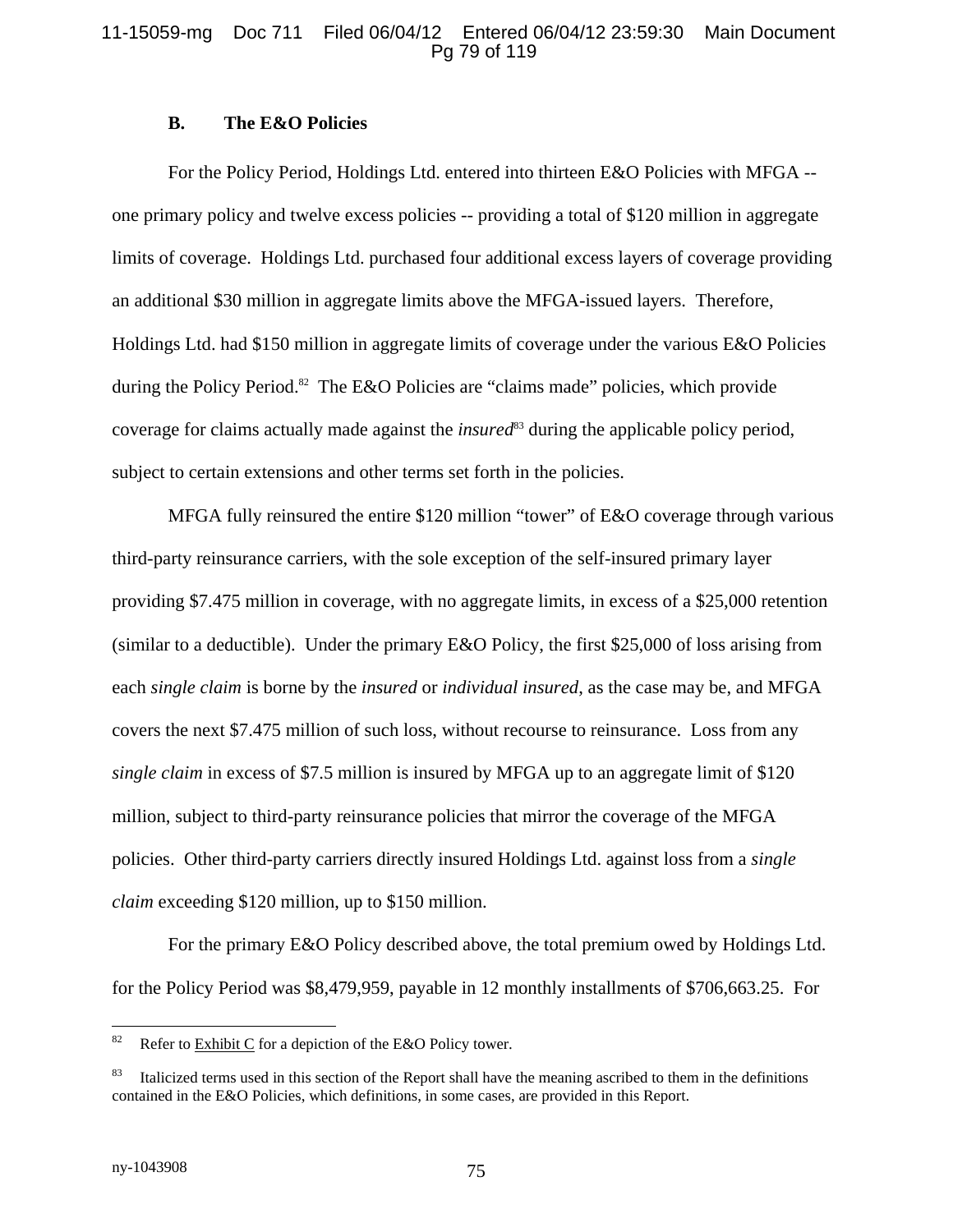#### 11-15059-mg Doc 711 Filed 06/04/12 Entered 06/04/12 23:59:30 Main Document Pg 80 of 119

the excess E&O Policies, the total premium owed by Holdings Ltd. was \$3,866,793, payable in 12 monthly installments of \$322,232.75. Holdings Ltd. made its last monthly installment payments to MFGA in September 2011. MFGA has fully paid to its third-party reinsurers all premium amounts due for the entire Policy Period.

#### **C. Substantive Provisions of the MFGA E&O Policies.**

The E&O Policies cover Holdings Ltd. and its subsidiaries, both domestically and

abroad, as well as their directors, officers and employees for their actual or alleged acts, errors or

omissions while in the performance of services provided by Holdings Ltd. and its subsidiaries.

Specifically, subject to certain exceptions listed therein, the E&O Policies provide:

The *insurer* shall pay on behalf of the *insured* for all *loss* arising out of a *wrongful act* which gives rise to a *claim* first made against an *insured* by a third party during the *policy period* (or discovery period, if applicable) and reported in writing to the *insurer* pursuant to the terms of this policy.

To properly understand the above language, a breakdown of the defined terms is

necessary. The E&O Policies define the *insurer* as MFGA. The *insureds* include the *insured* 

*entity --* Holdings Ltd. and its subsidiaries -- and the *individual insureds*. *Individual insureds* is a

broad-ranging group of employees and persons affiliated with Holdings Ltd. and its subsidiaries,

including but not limited to:

(i) Any past, present or future natural person under a contract of employment (be it full time, part-time or temporary, or be it written or implied) with the *insured entity*;

(ii) Any past, present or future natural person working under the direct control and supervision of the *insured entity*;

(iii) Any past, present or future *director* or *officer* when performing acts within the scope of the usual duties of an employee of the *insured entity* or while acting as a member of a committee duly elected or appointed by resolution of the Board of Directors of the *insured entity* to perform specific, as distinguished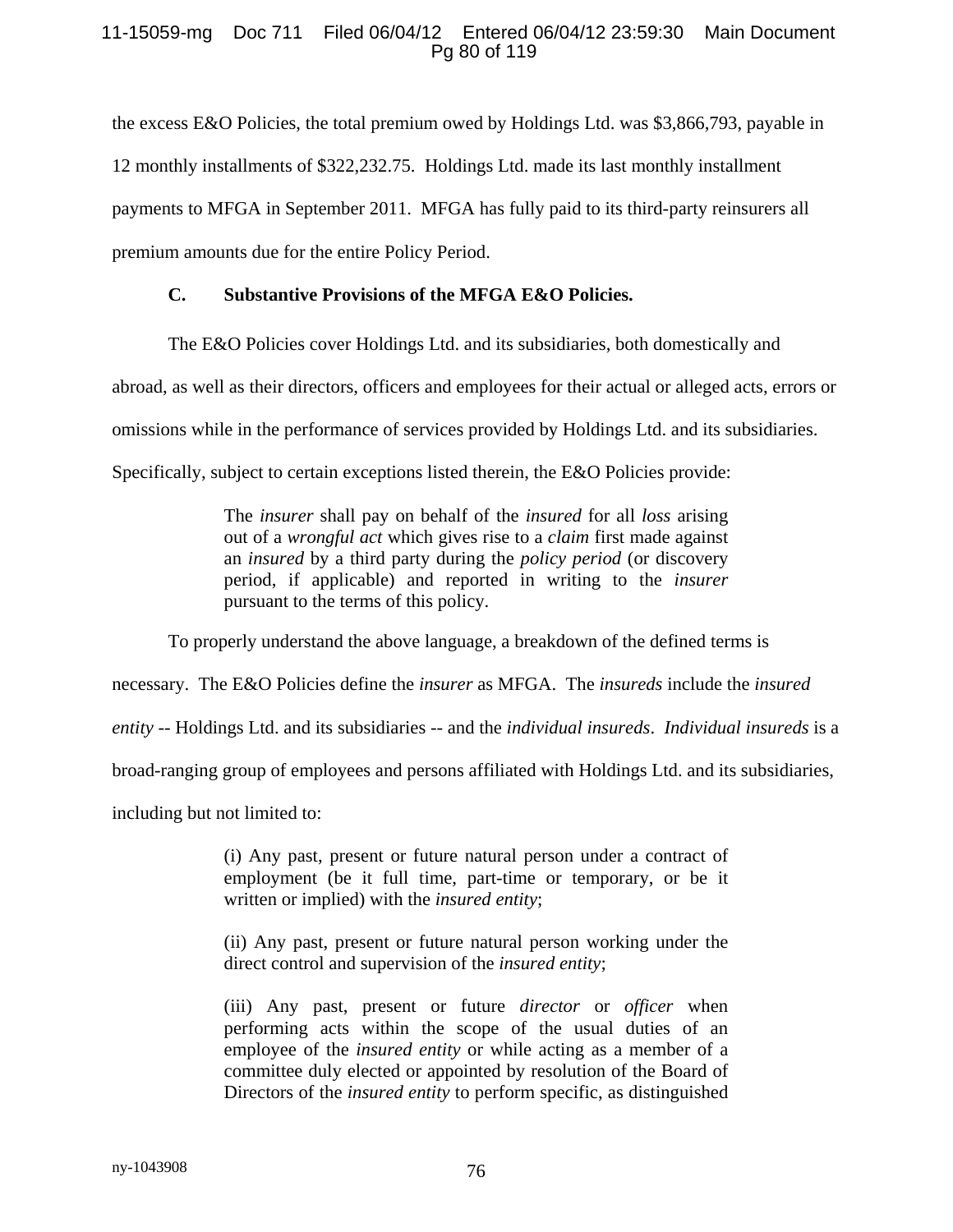from general, directorial acts on behalf of the *insured entity* . . . ; and

(v) Any past, present or future natural person compensated by the *insured* by wages, salaries, commissions or any other form of payments in respect of consultancy services.

The E&O Policies define *Loss* as follows:

- (i) *defense costs;* and/or
- (ii) damages, *aggravated damages* as permitted by law, judgments (including pre/post judgment interest), restitution orders of a compensatory nature, *claimant's costs, co-defendant's costs,* legal costs and expenses awarded against any *insured;* and/or
- (iii) settlements negotiated with the *insurer's* consent (such consent not to be withheld unreasonably); and/or
- (iv) awards of punitive, exemplary and multiple damages (where insurable by law). Enforceability of this paragraph shall be governed by such applicable law which most favors coverage for punitive, exemplary and multiple damages; and/or
- (v) awards of any referee, arbitrator, the Financial Services Ombudsman or any other ombudsman appointed by the Secretary of State for Trade and Industry or similar *regulator* or by any selfregulatory organization or by any recognized professional body by whose rules the *insured* is bound,

in respect of any *claim* under the policy.

However, *Loss* shall *not* include:

- (a) taxes, unless such taxes form part of an award of damages to a third party;
- (b) wages, salaries or other remuneration of any *insured*;
- (c) the cost of complying with any settlement for or award of nonmonetary relief; or
- (d) principal, interest or other monies accrued or due (either now or in the future) but not yet paid to the *insured entity* as a result of any loan, lease or extension of credit.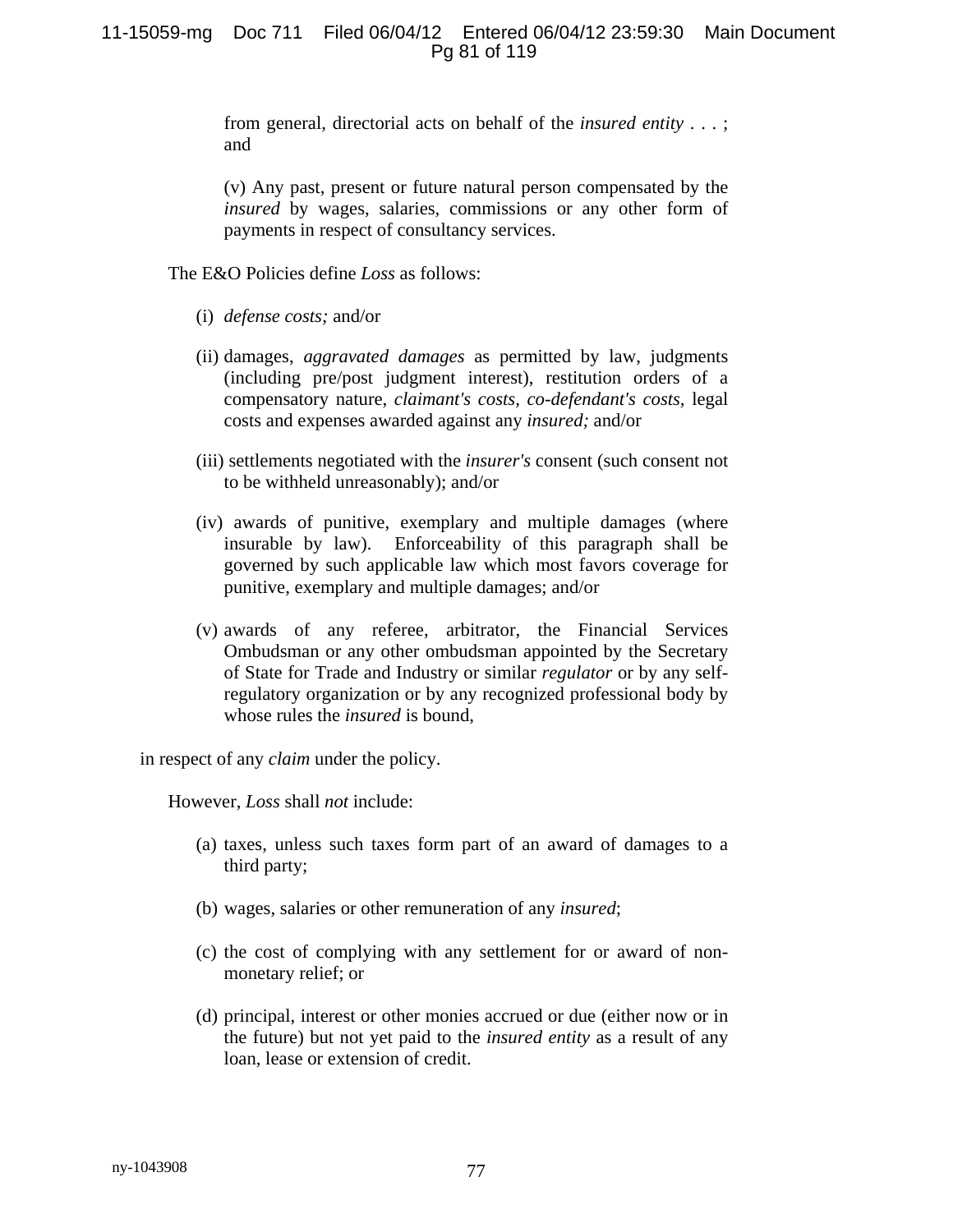#### 11-15059-mg Doc 711 Filed 06/04/12 Entered 06/04/12 23:59:30 Main Document Pg 82 of 119

Under the above definition and other terms of the E&O Policies, *Loss* other than *defense* 

*costs* and certain other incidental costs generally arises only upon a determination by a tribunal,

referee, arbitrator or some other appointed official granting a monetary judgment or award

against an *insured*, or upon a final settlement of a claim entered with MFGA's consent.

A *Wrongful Act* is the alleged or actual act, error or omission that leads to a *claim*. In the

E&O Policies, *Wrongful Act* means:

Any actual or alleged act, error or omission by the *insured*, or by any other person for whose act, error or omission the *insured* is legally responsible, arising out of the provision of, or failure to provide the *services*. For the avoidance of doubt, the term "act, error or omission" as used in the foregoing, shall include, but not be limited to any:

> (i) breach of duty, breach of trust (including, but not limited to, breach of constructive trust) breach of fiduciary duty, neglect, error, misstatement, misleading statement, misrepresentation, libel, slander, omission or breach of warranty of authority; or

> (ii) breach of any statute enacted anywhere in the world (including any statutory provisions and/or any rules or *regulations* made by any regulatory body or authority thereunder, and including any award of any referee, arbitrator, the Financial Services Ombudsman or any other ombudsman appointed by the Secretary of State for Trade and Industry or similar *regulator* or by any self-regulatory organization or by any recognized professional body by whose rules the *insured* is bound); or

> (iii) other breach of a duty to a third party which is actionable at law in tort, or actionable in delict or quasidelict in respect of Scotland.

To be clear, a *claim* under the E&O Policies is far different than a "claim" under

Bankruptcy Code section 101(5). A claim under Bankruptcy Code section 101(5) is defined as

the: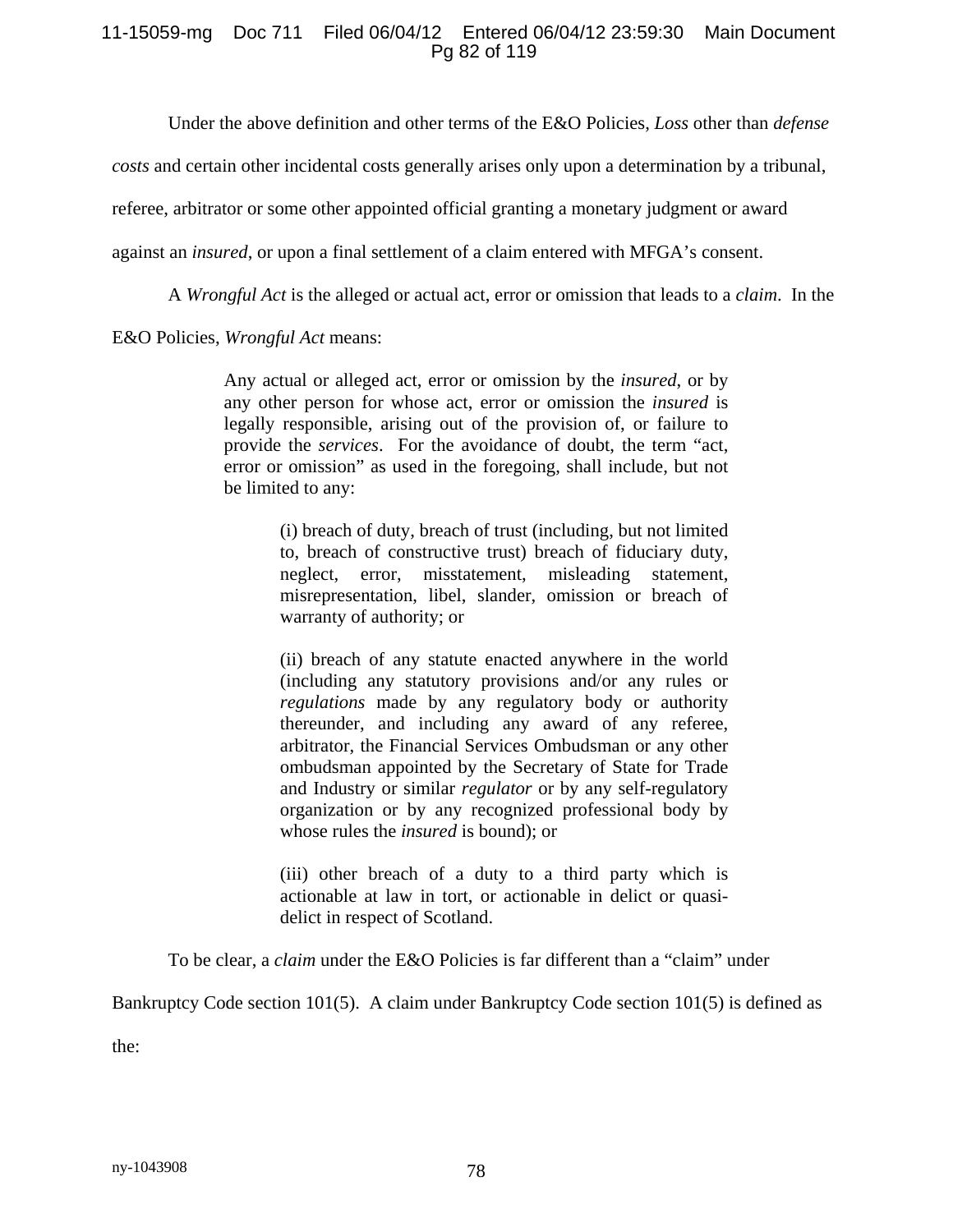(A) right to payment, whether or not such right is reduced to judgment, liquidated, unliquidated, fixed, contingent, matured, unmatured, disputed, undisputed, legal, equitable, secured, or unsecured; or

(B) right to an equitable remedy for breach of performance if such breach gives rise to a right to payment, whether or not such right to an equitable remedy is reduced to judgment, fixed, contingent, matured, unmatured, disputed, undisputed, secured, or unsecured.

11 U.S.C. § 101(5). Under the primary E&O Policy, *claim* means:

(i) any suit or proceeding, including any civil proceeding, third party proceeding, counter claim or arbitration proceeding, or a regulatory proceeding brought by any person or entity against an insured for monetary damages or other relief, including nonpecuniary relief for a specified wrongful act;

(ii) any written demand from any person or entity seeking monetary damages or other relief, including non-pecuniary relief, from an insured for the results of any specified wrongful act;

(iii) any official investigation, examination, inquiry or other similar proceeding at which an individual insured of the insured entity's attendance is required provided such official investigation, examination, inquiry or other similar proceeding is directly related to an alleged wrongful act of such individual insured or the insured entity in their capacity as such:

> (1) once such individual insured is identified in writing by such investigating authority as a person against whom a civil, criminal, administrative, regulatory or arbitration proceeding for monetary, non-monetary or injunctive relief which is commenced by: (a) service of a complaint or similar pleading; (b) return of an indictment, information or similar document (in the case of a criminal proceeding); or (c) receipt or filing of a notice of charges may be commenced; or

> (2) in the case of an investigation by a regulatory or a similar government authority, after the service of a subpoena upon such individual insured.<sup>84</sup>

 $\overline{a}$ 

This language appears only in the primary policy. The MFGA excess layers say "in the case of an investigation by the SEC or a similar state government authority, after the service of a subpoena upon such individual insured."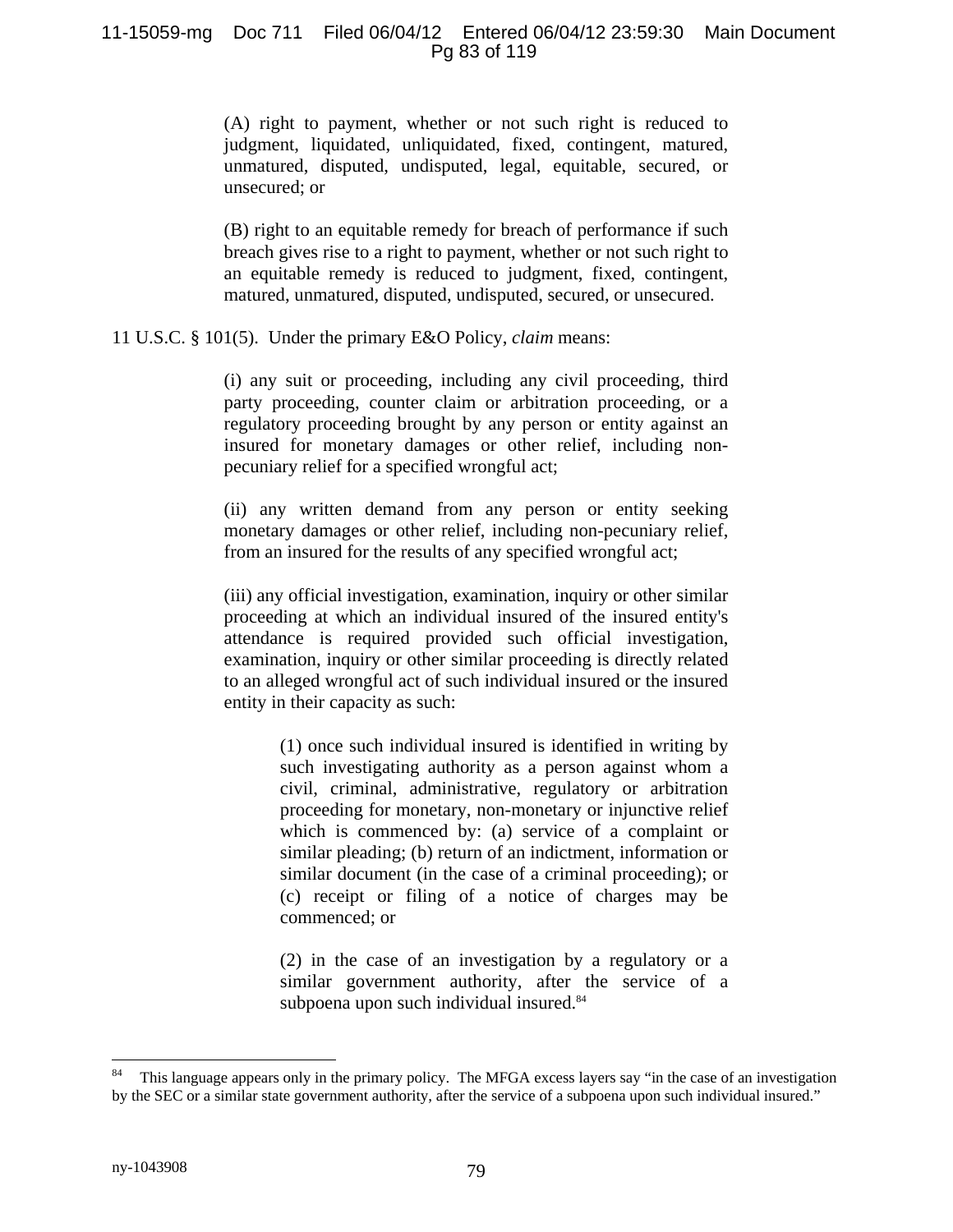#### 11-15059-mg Doc 711 Filed 06/04/12 Entered 06/04/12 23:59:30 Main Document Pg 84 of 119

The different definitions of *claim* under the E&O Policies, on the one hand, and under the Bankruptcy Code, on the other hand, as well as the definition of *loss* under the E&O Policies, have led to significant confusion among some customers of MFGI.

#### **D. The D&O Policies.**

Holdings Ltd. maintained a D&O insurance program during the Policy Period comprising twenty-one primary and excess D&O Policies with a total aggregate limit of \$225 million.<sup>85</sup> These policies provided what is commonly known in the insurance industry as Side A, Side B, and Side C coverage. Side A coverage provides officers and directors of Holdings Ltd. and its subsidiaries with coverage for **Loss**<sup>86</sup> arising from **Claims** made against those directors and officers for **Wrongful Acts** except when and to the extent that Holdings Ltd. has indemnified those directors and officers. Therefore, to the extent Holdings Ltd. or its subsidiaries do not indemnify the officer or director, the D&O Policies cover such **Loss**. Side B coverage (provided under the D&O Policies by part  $(B)(1)$  of the coverage grant) reimburses Holdings Ltd. or its subsidiaries for losses that Holdings Ltd. or its subsidiaries paid on behalf of **Insured Persons**. Side C coverage (provided under the D&O Policies by part  $(B)(2)$  of the coverage grant) provides entity coverage to Holdings Ltd. or its subsidiaries limited to **Loss** arising from securities claims as defined by the policies.

The Side A coverage does not have a deductible. The Side B coverage and Side C coverage each have a \$2.5 million retention by Holdings Ltd. and its subsidiaries. The first ten layers of the D&O Policy tower provide \$150 million in aggregate limits as to types of coverage (Sides A, B and C). The next four layers -- which provide coverage for losses arising from a

<sup>85</sup> Refer to  $\frac{\text{Exhibit D}}{\text{D}}$  for a depiction of the D&O Policy tower.

<sup>86</sup> Bold terms used in this section of the Report shall have the meaning ascribed to them in the definitions contained in the D&O Policies, which definitions, in some cases, are provided in this Report.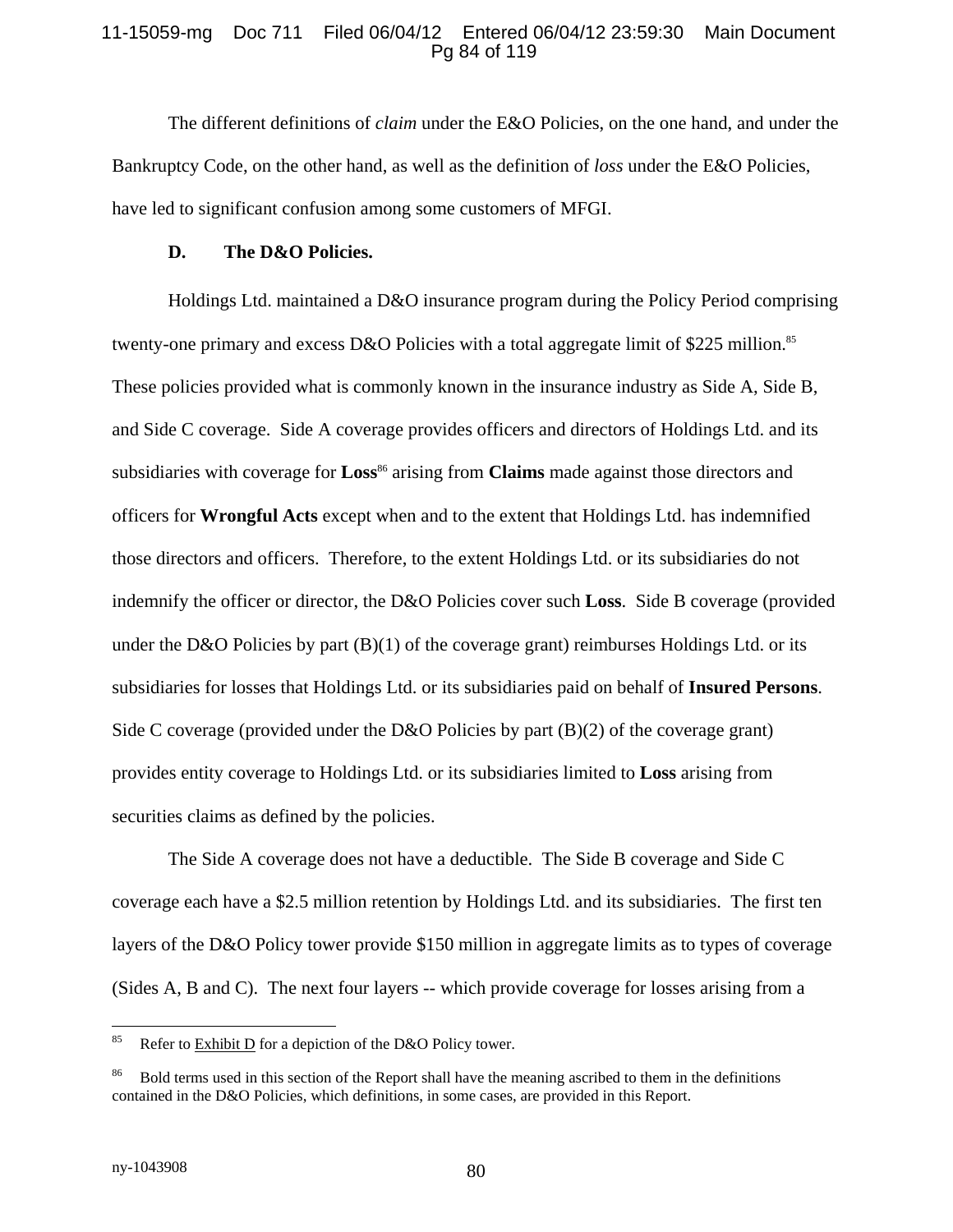single claim from \$150 million to \$200 million -- provide \$50 million in Side A coverage to

officers and directors. The top two layers -- aggregate coverage from \$200 million to \$225

million -- provide Side A coverage exclusively for the benefit of **Independent Directors**.

#### **E. Substantive Provisions of the D&O Policies.**

As amended by the endorsements, the insuring agreements in the primary D&O

Policy, entered into by Holdings Ltd. and U.S. Specialty Insurance Company ("**U.S. Specialty**"),

state:

(A) The Insurer will pay to or on behalf of the **Insured Person Loss** arising from **Claims** first made during the **Policy Period** or Discovery Period (if applicable), against the **Insured Persons** for **Wrongful Acts**, except when and to the extent the **Company** has paid such **Loss** to or on behalf of the **Insured Persons** as indemnification or advancement.

> [a] The insurer will pay, to or on behalf of the **Insured Persons**, **Pre-Claim Inquiry Costs** or **Liberty Protection Costs** arising from **Pre-Claim Inquiries** first received by the **Insured Persons** during the policy period or the Discovery Period (if applicable), except when and to the extent that the **Company** has paid such **Pre-Claim Inquiry Costs** or **Liberty Protection Costs** to or on behalf of the **Insured Persons** as indemnification or advancement.

(B) The Insurer will pay to or on behalf of the **Company Loss** arising from:

 (1) **Claims** first made during the **Policy Period** or the Discovery Period (if applicable) against the **Insured Persons** for **Wrongful Acts**, if the **Company** has paid such **Loss** to or on behalf of the **Insured Persons** as indemnification or advancement, and/or

> [a] the Insurer will pay, to or on behalf of the **Company**, **Pre-Claim Inquiry Costs** or **Liberty Protection Costs** arising from **Pre-Claim Inquiries** first received by the **Insured Persons** during the **Policy Period** or the Discovery Period (if applicable), if the **Company** has paid such **Pre-Claim Inquiry Costs** or **Liberty Protection Costs** to or on behalf of the **Insured Persons** as indemnification or advancement.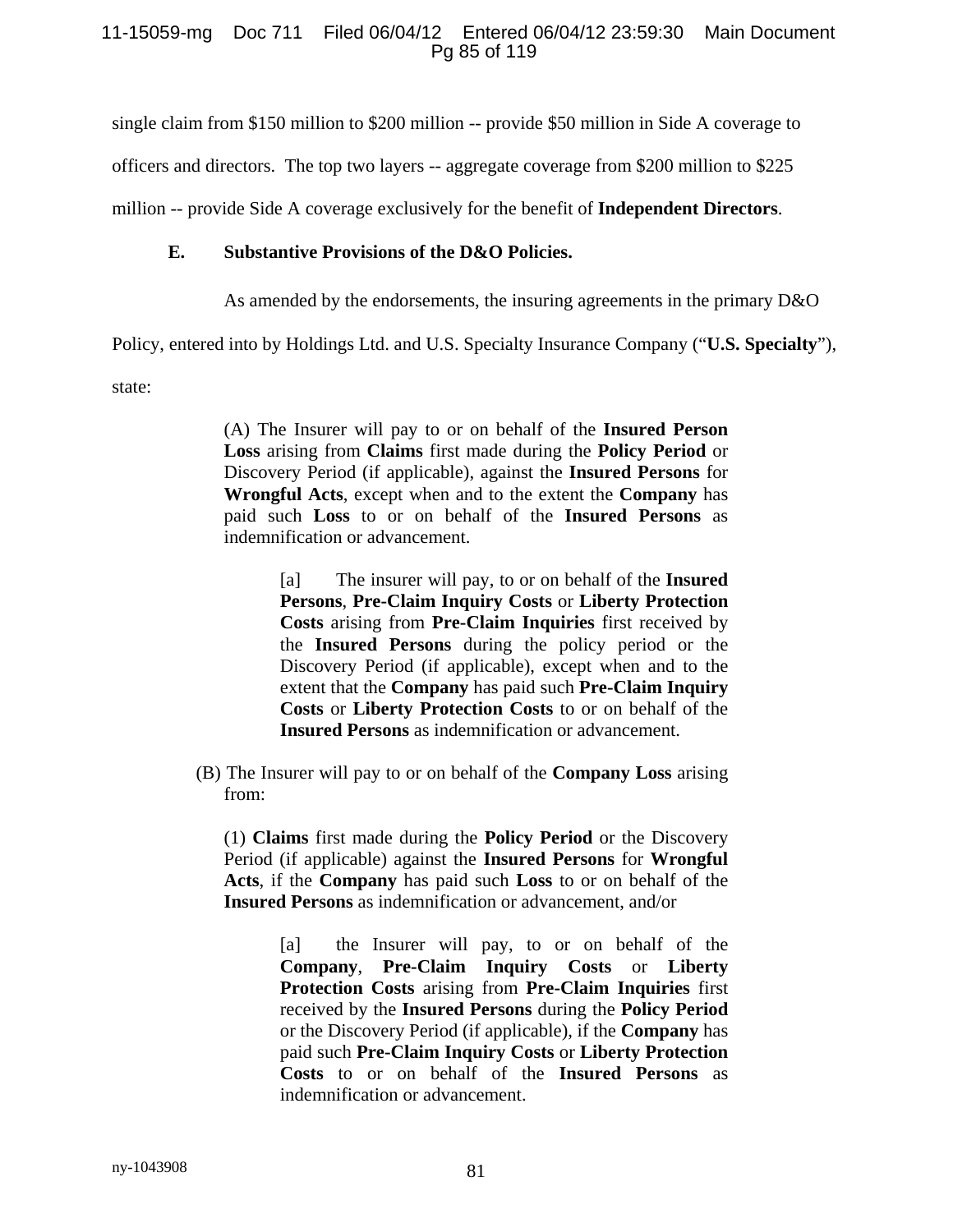### 11-15059-mg Doc 711 Filed 06/04/12 Entered 06/04/12 23:59:30 Main Document Pg 86 of 119

 (2) **Securities Claims** first made during the **Policy Period** or the **Discovery Period** (if applicable) against the **Company** for **Wrongful Acts**.

Putting the terms used in the primary D&O Policy into industry terminology, Insuring

Agreement (A) is the Side A coverage, Insuring Agreement (B)(1) is the Side B coverage, and

Insuring Agreement  $(B)(2)$  is the Side C coverage.

The excess layers contain a "following form" provision that provides the same coverage

as the primary layer. MFGI's customers have withdrawn most of their litigation as it relates to

the D&O Policies because the D&O Policies have a priority of payment provision, which states:

If the Insurer is obligated to pay Loss, including Defense Costs, under more than one INSURING AGREEMENT, whether in connection with a single Claim or multiple Claims, the Insurer will first pay any Loss payable under INSURING AGREEMENT (A) and, if the Insurer concludes that the amount of all Loss, including Defense Costs, is likely to exceed the Insurer's Limit of Liability, the Insurer shall be entitled to withhold some or all of any Loss payable under INSURING AGREEMENT (B)(1) or (B)(2) to ensure that as much of the Limit of Liability as possible is available for the payment of Loss under INSURING AGREEMENT (A). If no Loss is payable under INSURING AGREEMENT (A), or if the Insurer's obligations under INSURING AGREEMENT (A) have been satisfied, then, subject to the Insurer's Limit of Liability as set forth in Item 3 of the Declarations, the Insurer will pay such Loss as it is required to pay under INSURING AGREEMENT  $(B)(1)$  or  $(B)(2)$  in such manner and, in the event of multiple Claims, apportioned among such Claims as the Named Corporation shall direct in writing.

This priority of payment provision provides priority to the Side A coverage (Insuring

Agreement (A) over the Side B (Insuring Agreement (B)(1)) and Side C (Insuring Agreement

(B)(2)) coverages. Therefore, under the D&O Policies, officers and directors receive payments

prior to Holdings Ltd. or its subsidiaries should they both file claims against the policies.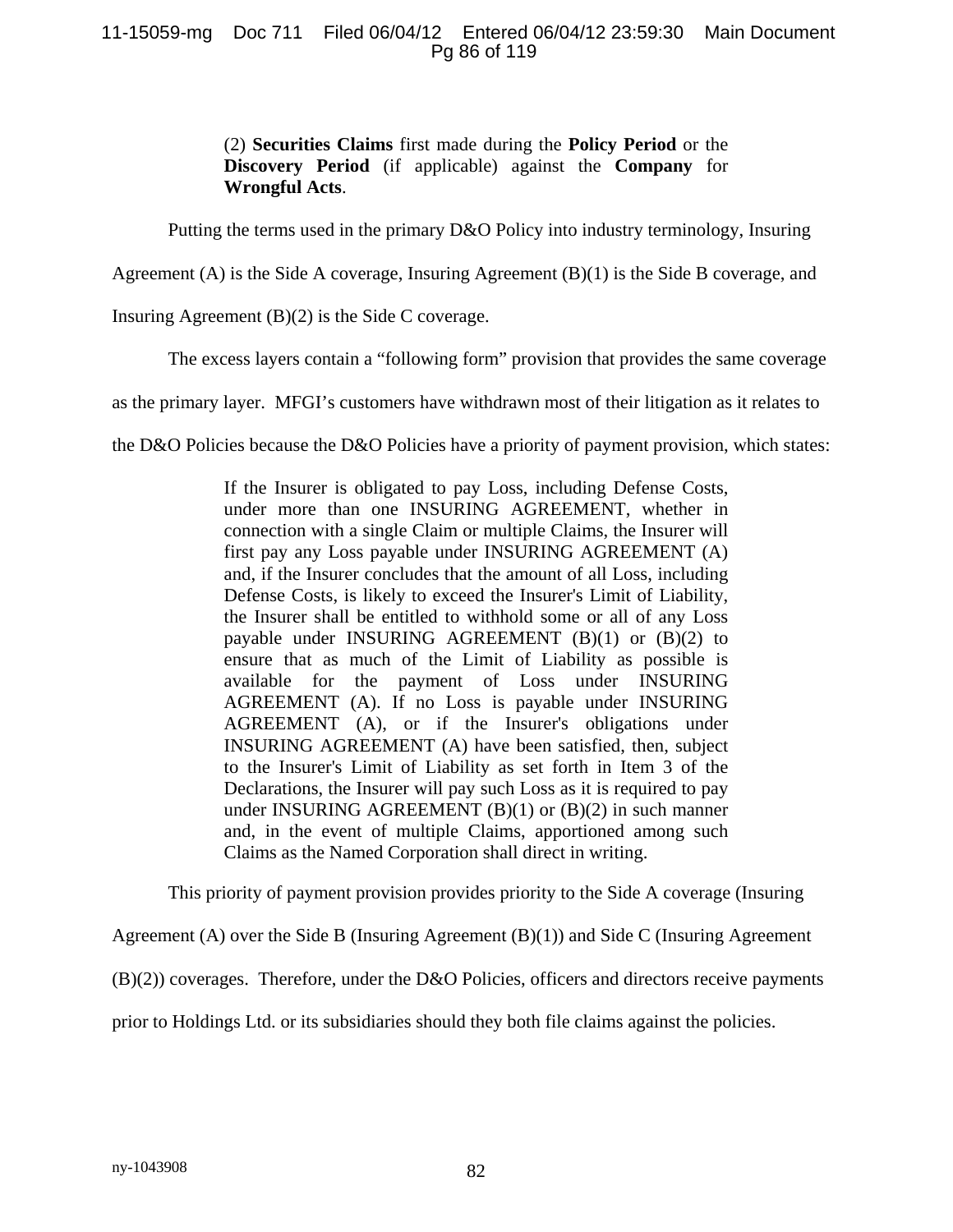#### 11-15059-mg Doc 711 Filed 06/04/12 Entered 06/04/12 23:59:30 Main Document Pg 87 of 119

#### **F. Insurance-Related Litigation.**

 On February 3, 2012, the Trustee and MFGA served notice that they had entered into a stipulation, which they sought to have approved by the Court,  $87$  pursuant to which the Trustee and MFGA sought, in the most expeditious and cost-effective way, to allow MFGA to advance *defense costs* and otherwise meet its financial obligations under the E&O Policies. This resulted in four objections, all from customers of MFGI. $88$ 

By separate motion, on February 8, 2012, U.S. Specialty moved the Court to lift the automatic stay to allow U.S. Specialty to advance defense costs and otherwise meet its financial obligations under its D&O Policy with Holdings Ltd.<sup>89</sup> This resulted in three responses from customers of MFGI.<sup>90</sup>

The Court consolidated these matters and held a hearing on April 2, 2012 to determine whether the automatic stay should be lifted to allow the payment of defense costs of the individual insureds under either the D&O Policies or the E&O Policies or both. On April 10, 2012, the Court issued its opinion, which overruled the various objections and allowed an initial "soft cap" of \$30 million of defense costs to be paid by MFGA and U.S. Specialty, to be apportioned as those insurers saw fit. $^{91}$ 

Among those who objected to the stipulation to allow MFGA to perform under the E&O Policies were Sapere Wealth Management LLC, Granite Asset Management, and Sapere CTA

<sup>87</sup> Docket No. 409.

<sup>88</sup> Docket Nos. 416, 417, 419, 421.

<sup>89</sup> Docket No. 428.

<sup>&</sup>lt;sup>90</sup> Docket Nos. 477, 482, 484.

 $91$  Docket No. 619.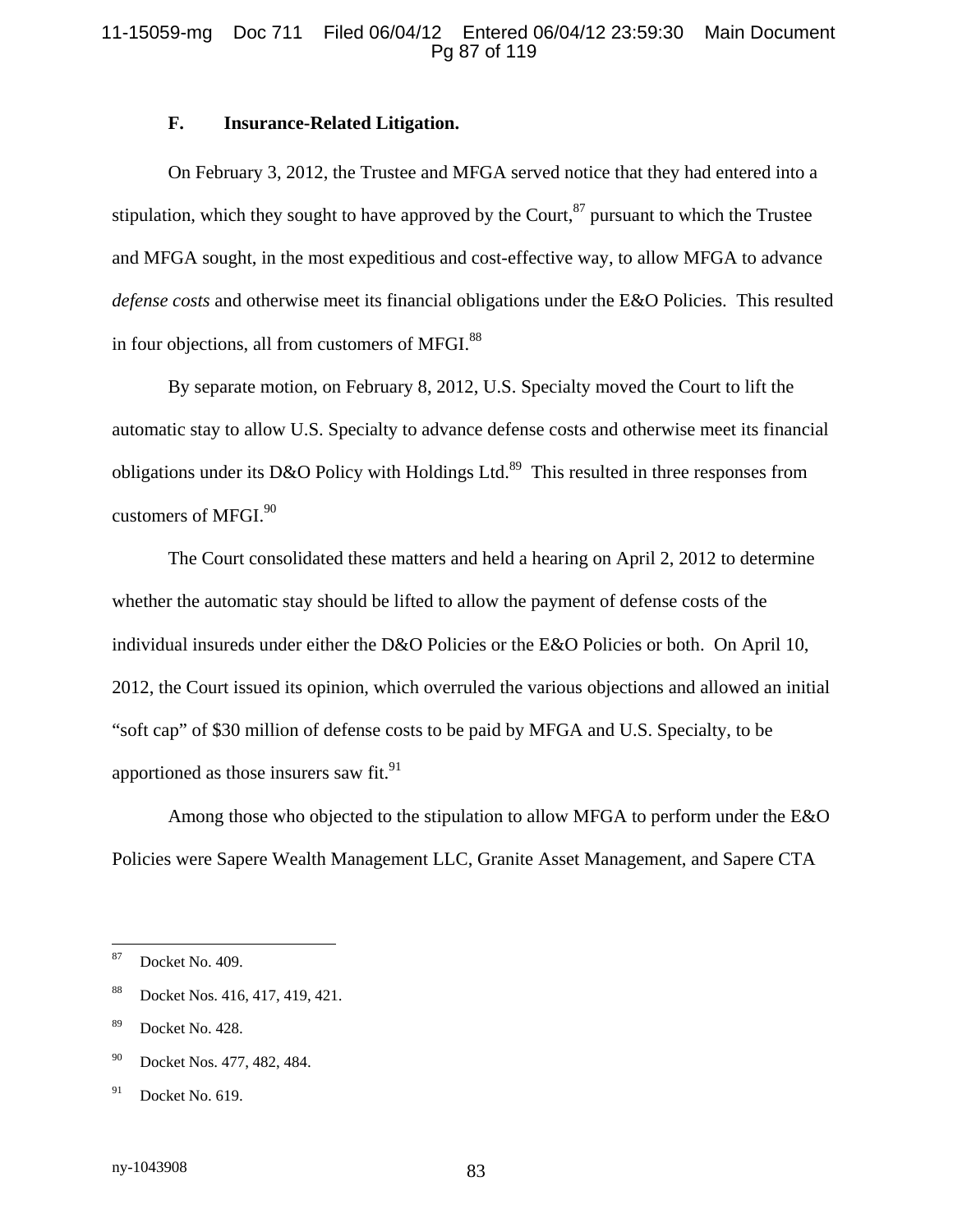#### 11-15059-mg Doc 711 Filed 06/04/12 Entered 06/04/12 23:59:30 Main Document Pg 88 of 119

Fund L.P. (collectively, "**Sapere**").<sup>92</sup> Sapere has appealed<sup>93</sup> the Court's decision<sup>94</sup> to lift the automatic stay to allow MFGA and U.S. Specialty to pay defense costs out of their respective policy proceeds. Sapere also sought a stay pending appeal, which this Court denied in a written opinion.<sup>95</sup> After a hearing on May 22, 2012, the District Court likewise denied Sapere's request for a stay pending appeal because, among other reasons, there was not a substantial likelihood that Sapere would succeed on its appeal.<sup>96</sup> Sapere continues to prosecute the appeal and has recently agreed to a briefing schedule with all parties involved.

#### **V. LITIGATION**

#### **A. Administration of the Chapter 11 Estate**

On December 11, 2011, Sapere filed a motion with the Court requesting that the Debtors' estates be administered pursuant to Bankruptcy Code sections 761–767 ("**Subchapter IV**"), the Commodity Broker's Liquidation subchapter, and the Part 190 Regulations.<sup>97</sup> In addition, Sapere sought authorization to conduct a Bankruptcy Rule 2004 investigation of the Debtors. Sapere's motion alleged, without support, that the Debtors stole customer funds from MFGI and asserted that the Debtors were commodity brokers. Based on the belief that the Debtors were commodity brokers, Sapere argued that MFGI's customers were entitled to receive priority treatment for the alleged \$1.6 billion in "missing" customer funds.

 $92\,$ Docket Nos. 416, 417, 573, 574.

<sup>93</sup> Docket No. 657. *Sapere Wealth Management, LLC., et al., v. Freeh,. et al.* Case No 12 Misc. 143 (KBF).

 $94$  Docket Nos. 619 and 652.

<sup>95</sup> *Supra* note 93.

<sup>96</sup> *Sapere Wealth Management, LLC., et al., v. Freeh,. et al.* Case No 12 Misc. 143 (KBF) (Docket No. 17).

<sup>97</sup> Docket No. 278.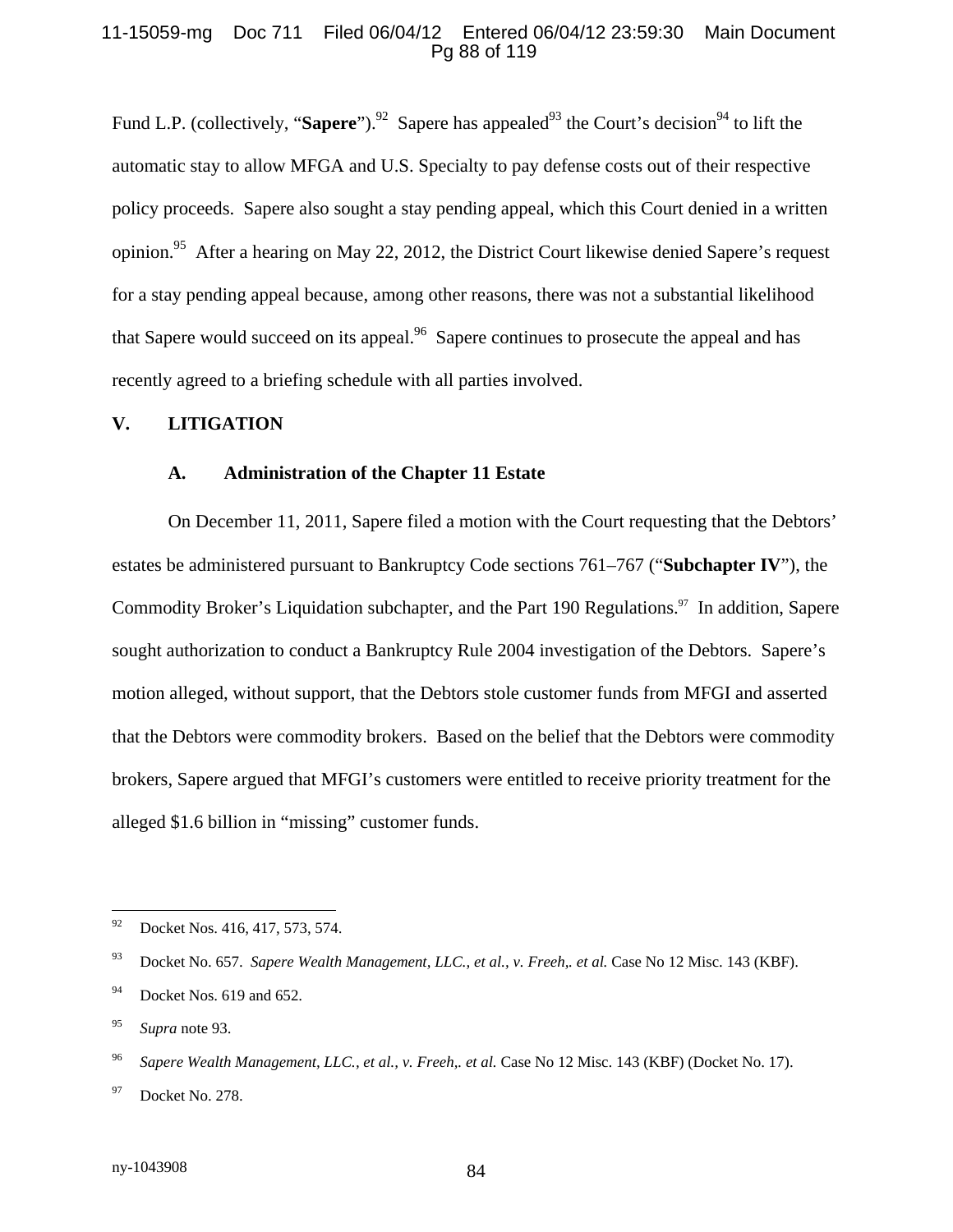#### 11-15059-mg Doc 711 Filed 06/04/12 Entered 06/04/12 23:59:30 Main Document Pg 89 of 119

Objections to the motion were filed by the Trustee and the Committee.<sup>98</sup> Those objections asserted, among other things, that while Subchapter IV is applicable to the liquidation of commodity brokers in cases under chapter 7 of the Bankruptcy Code, the Debtors' cases were administered under chapter 11of the Bankruptcy Code and, therefore, Subchapter IV was not applicable to the Debtors' cases. Furthermore, the Trustee argued that Rule 2004 discovery was premature because the Trustee was still conducting his own investigation. The SIPA Trustee filed a statement agreeing that Rule 2004 discovery was not warranted at that time and noted that, although it did not appear that the Debtors had sufficient assets to pay the alleged shortfall of MFGI's customers, it was the SIPA Trustee's responsibility to recover the "missing" assets.<sup>99</sup>

A hearing on the motion was held on January 19, 2012, during which the Court heard oral argument. On February 1, 2012, the Court filed a memorandum opinion and order denying the motion in its entirety, finding that Sapere failed to allege any specific facts supporting its motion and that there was no legal basis to administer the Debtors' cases pursuant to Subchapter IV.<sup>100</sup> In addition, the Court held that Sapere needed to first show that the Debtors' cases should be converted to chapter 7 (relief they had not requested in their motion) and then establish that the Debtors were commodity brokers. The Court found that conversion of the cases was not warranted and that the Debtors were not commodity brokers.

On February 15, 2012, Sapere filed a notice of appeal.<sup>101</sup> On March 30, 2012, Sapere filed a motion seeking direct certification of its appeal to the Second Circuit Court of Appeals.<sup>102</sup>

 $101$  Docket No. 461.

<sup>98</sup> Docket Nos. 339, 341.

<sup>&</sup>lt;sup>99</sup> Docket No. 358.

<sup>&</sup>lt;sup>100</sup> Docket No. 400.

 $102$  Docket No. 603.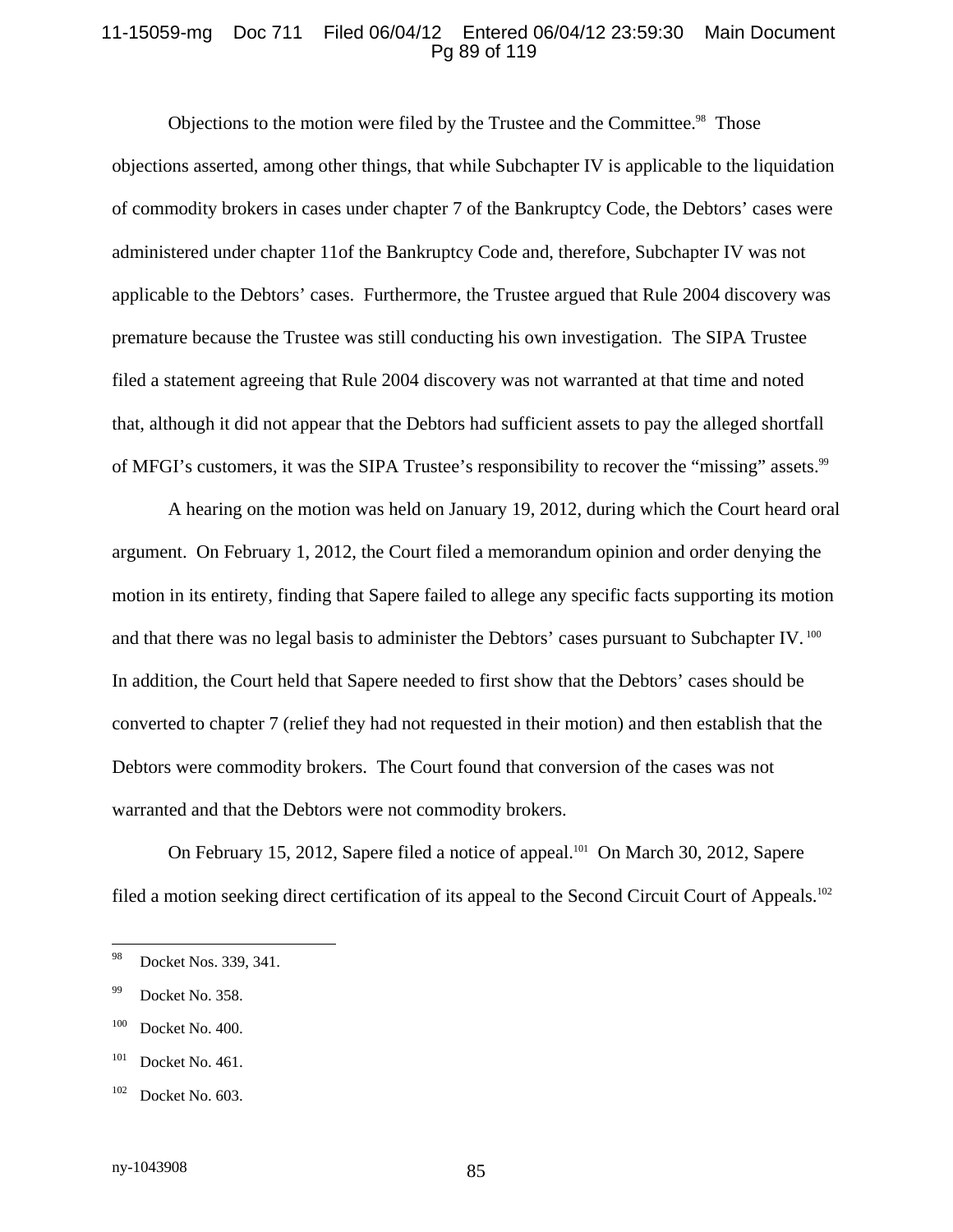#### 11-15059-mg Doc 711 Filed 06/04/12 Entered 06/04/12 23:59:30 Main Document Pg 90 of 119

The Trustee filed an objection to the motion for certification on April 13, 2012 and the Committee filed a joinder to the Trustee's objection.<sup>103</sup> In his objection, the Trustee argued that the Court correctly found that the relief sought in the motion had no basis in law and, accordingly, the motion did not satisfy the standard for certification of an interlocutory order, namely, that the appeal "involves a controlling question of law as to which there is no controlling law in the circuit." On April 25, 2012, the Court filed a memorandum opinion and order denying Sapere's request for certification of its appeal.<sup>104</sup>

On May 11, 2012, the District Court docketed the Sapere appeal.<sup>105</sup> Sapere filed its brief on June 1, 2012.

#### **B. Corporate Personhood**

On February 6, 2012, Adam Furgatch ("**Furgatch**"), a customer of MFGI, filed a motion requesting that the Debtors' estates be administered pursuant to Bankruptcy Code sections 523 and 507.106 The motion, citing to *Citizens United v. Federal Election Commission*, 558 U.S. 50 (2010), contended that corporate parents and subsidiaries are "persons" as such term is defined in the Bankruptcy Code. Therefore, Furgatch argued, MFGI is entitled to receive "domestic support" from its parent, Holdings Ltd., which obligations are granted priority status under the Bankruptcy Code. Objections to the motion were filed by the Trustee and the Committee.<sup>107</sup> Those objections asserted, among other things, that there is no basis in law or fact for the application of Bankruptcy Code section 523(a)(5) to corporate entities such as the Debtors and

 $103\,$ Docket Nos. 632, 639.

 $104$  Docket No. 655.

<sup>105</sup> *In re MF Global Holdings Ltd., et al.*, Case No 12-cv-03757(JMF).

<sup>&</sup>lt;sup>106</sup> Docket No. 424.

<sup>&</sup>lt;sup>107</sup> Docket Nos. 479, 481.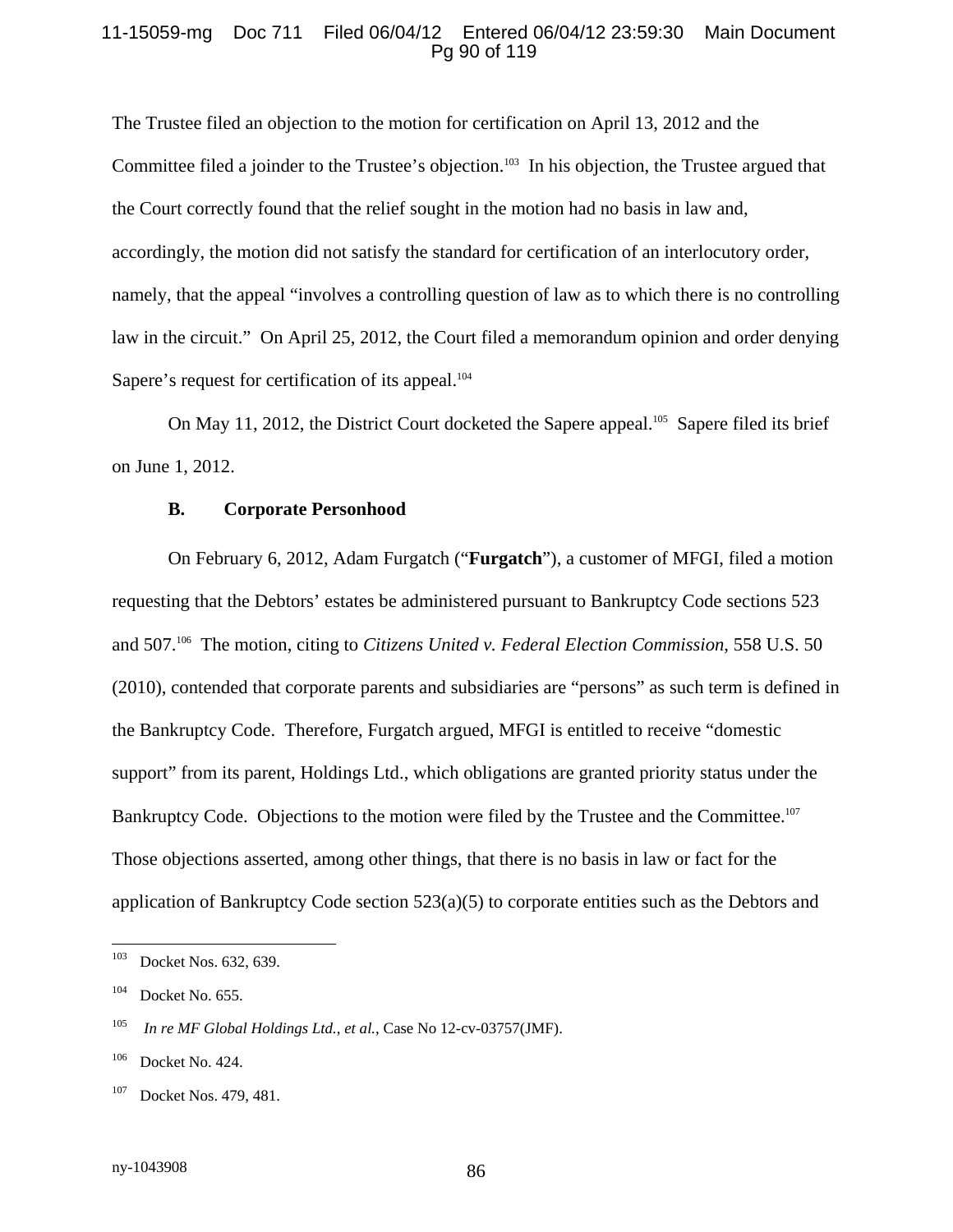#### 11-15059-mg Doc 711 Filed 06/04/12 Entered 06/04/12 23:59:30 Main Document Pg 91 of 119

MFGI. The SIPA Trustee also filed a statement agreeing with the points of authority contained in the Trustee's objection.<sup>108</sup> A hearing on the motion was held on March 6, 2012, during which the Court heard oral argument from Furgatch's counsel. Following the hearing, the Court filed a memorandum opinion denying the motion in its entirety.<sup>109</sup>

On March 20, 2012, Furgatch filed a motion for leave to appeal.<sup>110</sup> The Trustee filed an objection to the motion for leave to appeal on April 3, 2012.111 In his objection, the Trustee argued that the Court correctly found that the relief sought in the motion had no basis in law and, accordingly, the appeal was frivolous and did not satisfy the standard for appeal of an interlocutory motion, namely, that the appeal "involves a controlling question of law as to which there is substantial ground for difference of opinion." As of the date of this Report, the District Court has not granted Furgatch leave to appeal.

#### **C. Miscellaneous Litigation**

Various parties, including customers of MFGI, former employees of the MF Global Group and shareholders of Holdings Ltd., have commenced litigation in multiple districts throughout the United States both pre- and post-bankruptcy. Actions filed pre-petition against the Debtors have been stayed pursuant to Bankruptcy Code § 362. Actions filed post-petition, which arose out of the collapse of the MF Global Group, generally do not name the Debtors as parties or are stayed as to the Debtors. A significant number of the customer actions filed postpetition have been consolidated in the Southern District of New York in the case *Joseph* 

<sup>108</sup> Docket No. 485.

<sup>&</sup>lt;sup>109</sup> Docket No. 526.

<sup>&</sup>lt;sup>110</sup> Docket No. 579.

<sup>&</sup>lt;sup>111</sup> Docket No. 607.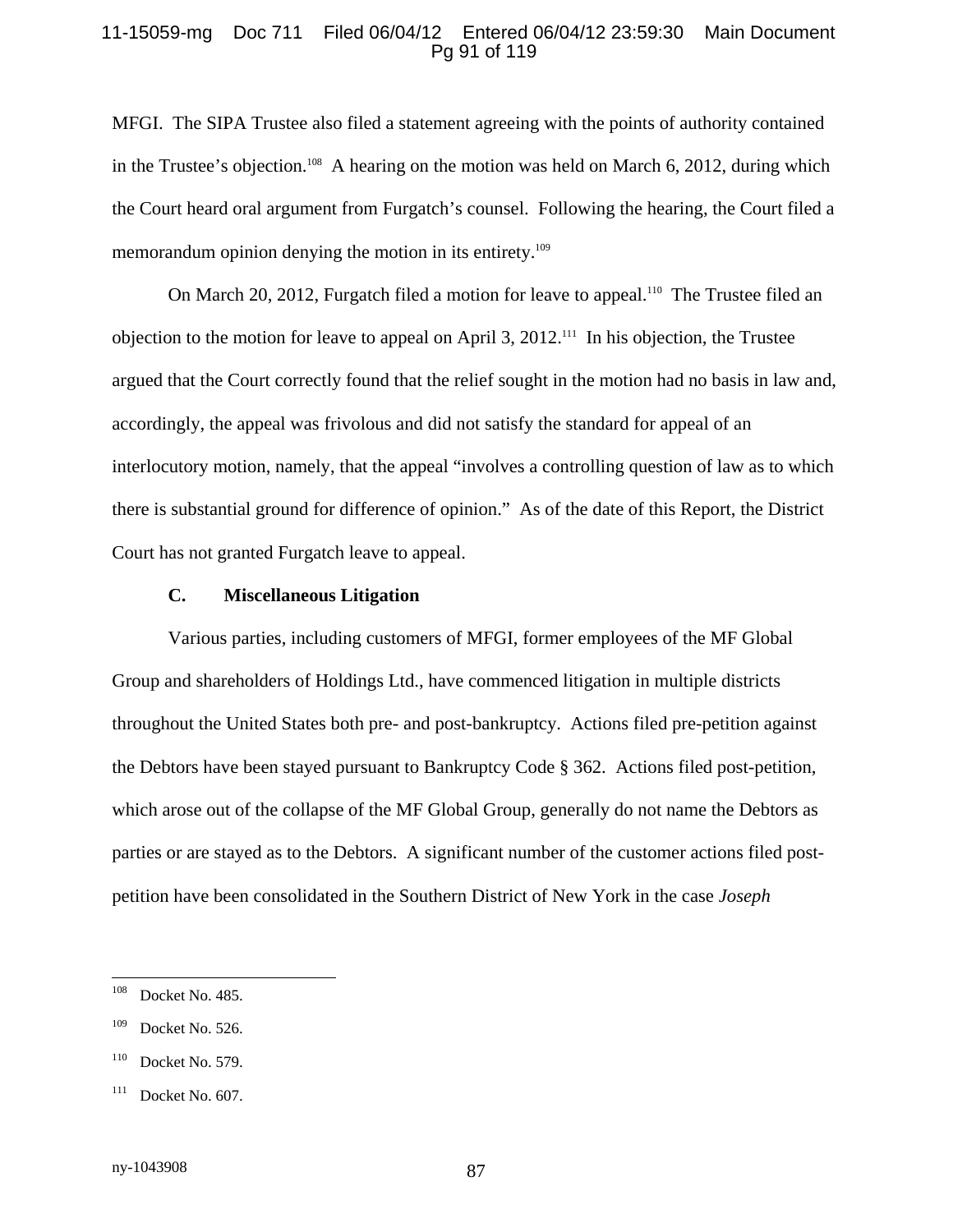#### 11-15059-mg Doc 711 Filed 06/04/12 Entered 06/04/12 23:59:30 Main Document Pg 92 of 119

*Deangelis v. Jon Corzine, et al.*, C.A. No. 1:11-07866. Attached as Exhibit E is a chart detailing the various litigations.

# **VI. CONGRESSIONAL HEARINGS AND TESTIMONY**

Since the October Petition Date, Congress has invited many people associated with the Debtors -- whether pre-petition or post-petition, tangentially or directly -- to appear and testify before it. The below chart details the hearings held before Congress, and those who appeared as witnesses during those hearings. Attached as Exhibit F is the Trustee's witness statement submitted prior to his testimony. $112$ 

| Date       | Committee                                                                                                 | <b>Title of Hearing</b>                                            | Witnesses                                                        |
|------------|-----------------------------------------------------------------------------------------------------------|--------------------------------------------------------------------|------------------------------------------------------------------|
| 12/8/2011  | House Agriculture<br>Committee                                                                            | Examination of MF<br>Global Bankruptcy                             | Jon Corzine                                                      |
| 12/13/2011 | Senate<br>Agriculture,<br>Nutrition and<br>Forestry<br>Committee                                          | Investigation into the<br>MF Global<br><b>Bankruptcy Panel I</b>   | Robert Hupfer<br>Jeffrey Hainline<br>Dean Tofteland<br>C.J. Blew |
| 12/13/2011 | Senate<br>Agriculture,<br>Nutrition and<br>Forestry<br>Committee                                          | Investigation into the<br>MF Global<br><b>Bankruptcy Panel II</b>  | Jon Corzine<br>Henri Steenkamp<br><b>Bradley Abelow</b>          |
| 12/13/2011 | Senate<br>Agriculture,<br>Nutrition and<br>Forestry<br>Committee                                          | Investigation into the<br>MF Global<br><b>Bankruptcy Panel III</b> | Terrence Duffy<br>James Giddens<br>Jill Sommers                  |
| 12/15/2011 | Oversight and<br>Investigations<br>Subcommittee of<br>the House<br><b>Financial Services</b><br>Committee | Collapse of MF<br>Global                                           | Jon Corzine<br><b>Bradley Abelow</b>                             |

 $112\,$ All of the witness statements associated with the chart below are available upon request to the Trustee at mfglobalinfo@mofo.com.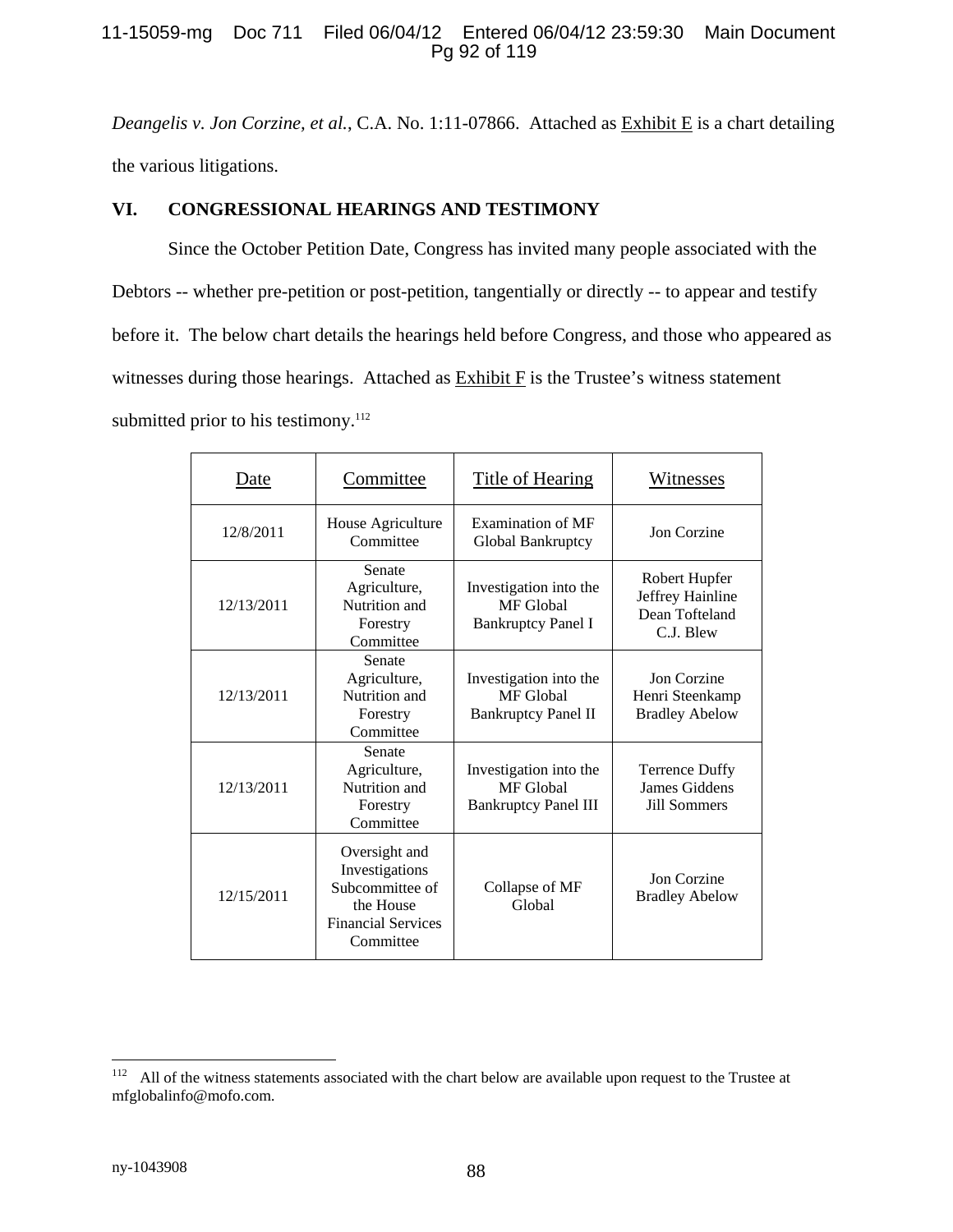# 11-15059-mg Doc 711 Filed 06/04/12 Entered 06/04/12 23:59:30 Main Document Pg 93 of 119

| 2/2/2012  | Oversight and<br>Investigations<br>Subcommittee of<br>the House<br><b>Financial Services</b><br>Committee | Collapse of MF<br>Global: Part 2 Panel I                                    | Michael Roseman<br>Michael Stockman                                                                                          |
|-----------|-----------------------------------------------------------------------------------------------------------|-----------------------------------------------------------------------------|------------------------------------------------------------------------------------------------------------------------------|
| 2/2/2012  | Oversight and<br>Investigations<br>Subcommittee of<br>the House<br><b>Financial Services</b><br>Committee | Collapse of MF<br>Global: Part 2 Panel II                                   | Craig Parmelee<br><b>Richard Cantor</b><br>James Gellert                                                                     |
| 3/28/2012 | Oversight and<br>Investigations<br>Subcommittee of<br>the House<br><b>Financial Services</b><br>Committee | The Collapse of MF<br>Global; Part 3 Panel I                                | Laurie Ferber<br>Henri Steenkamp<br>Christine Serwinski<br>Edith O'Brien                                                     |
| 3/28/2012 | Oversight and<br>Investigations<br>Subcommittee of<br>the House<br><b>Financial Services</b><br>Committee | The Collapse of MF<br>Global; Part 3 Panel II                               | Diane M. Genova<br>Daniel J. Roth<br>Susan M. Cosper                                                                         |
| 4/24/2012 | Senate Banking,<br>Housing and<br><b>Urban Affairs</b><br>Committee                                       | The Collapse of MF<br>Global: Lessons<br>Learned and Policy<br>Implications | Louis Freeh<br>James Giddens<br><b>Jill Sommers</b><br><b>Robert Cook</b><br><b>Richard Ketchum</b><br><b>Terrence Duffy</b> |

#### **VII. THIRD PARTY INVESTIGATIONS**

Since his appointment, the Trustee has negotiated and cooperated with the various governmental agencies investigating the failure of the MF Global Group, including the SEC and CFTC.113 In addition, the Trustee, on April 24, 2012, testified before Congress as to the lessons learned thus far from the collapse of the MF Global Group.<sup>114</sup>

 $\overline{a}$  $113$  Docket No. 538.

<sup>&</sup>lt;sup>114</sup> *See* Exhibit F for the Trustee's written statement to Congress prior to his testimony.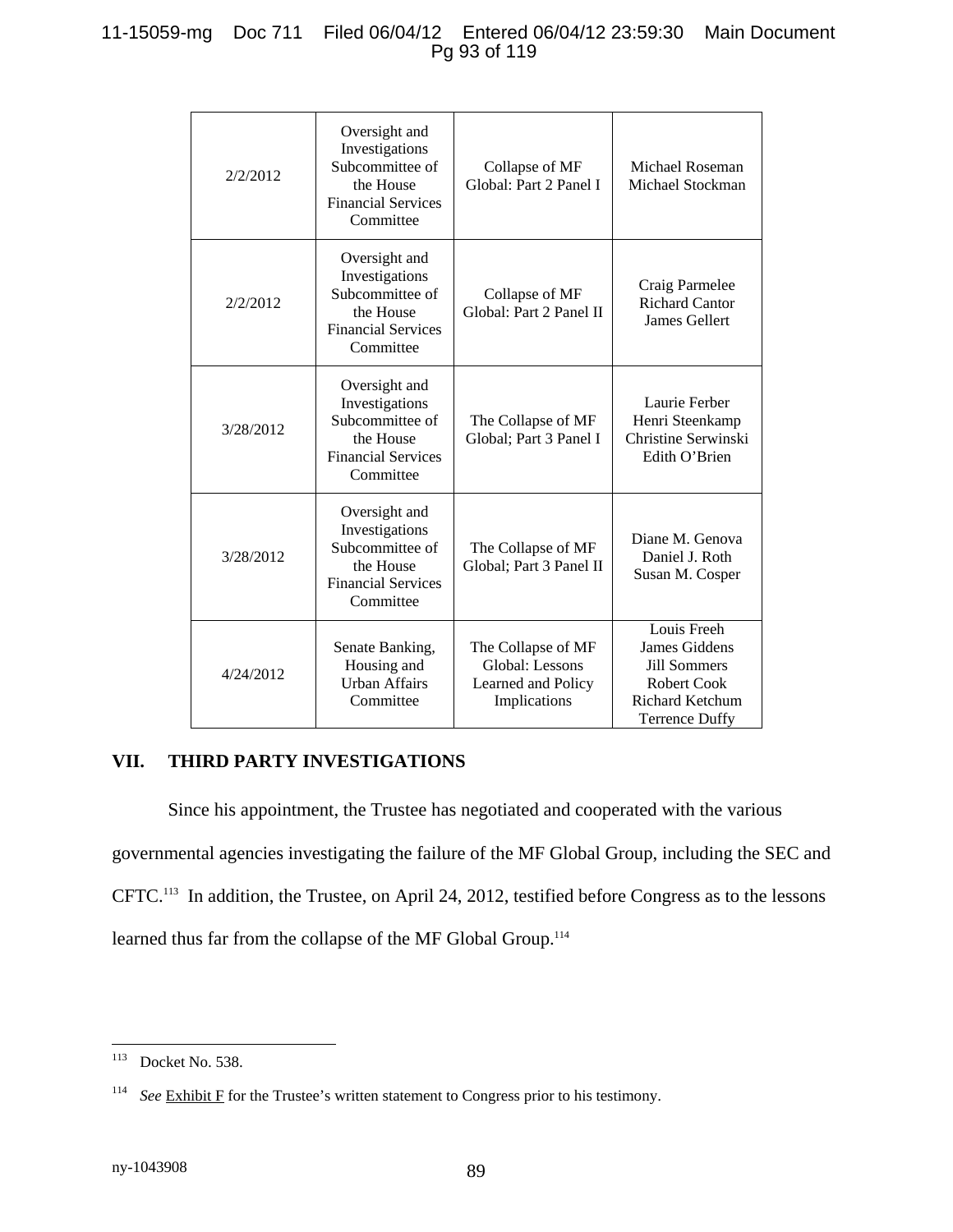#### 11-15059-mg Doc 711 Filed 06/04/12 Entered 06/04/12 23:59:30 Main Document Pg 94 of 119

The Trustee also has commenced his own investigation into the Debtors' operation of

their businesses and the facts and circumstances surrounding the Debtors' precipitous downfall

as required by Bankruptcy Code section  $1106(a)(3)$ , which provides, in pertinent part:

(a) A trustee shall—

(3) except to the extent that the court orders otherwise, investigate the acts, conduct, assets, liabilities, and financial condition of the debtor, the operation of the debtor's business and the desirability of the continuance of such business, and any other matter relevant to the case or to the formulation of a plan;

11 U.S.C. § 1106(a)(3). The investigation has included a review of internal documents,

interviews with current and former employees, and discussions with third parties with knowledge

of the situation.<sup>115</sup>

As soon as practicable, the Trustee will file a statement with the findings of his

investigation as he is required to do to meet his statutory and fiduciary duties under the

Bankruptcy Code.<sup>116</sup>

(4) as soon as practicable—

(A) file a statement of any investigation conducted under paragraph (3) of this subsection, including any fact ascertained pertaining to fraud, dishonesty, incompetence, misconduct, mismanagement, or irregularity in the management of the affairs of the debtor, or to a cause of action available to the estate; and

(B) transmit a copy or a summary of any such statement to any creditors' committee or equity security holders' committee, to any indenture trustee, and to such other entity as the court designates;

11 U.S.C. § 1106(a)(4).

 $\overline{a}$  $115$  Docket No. 653.

 $116$  Bankruptcy Code section 1106(a)(4) requires: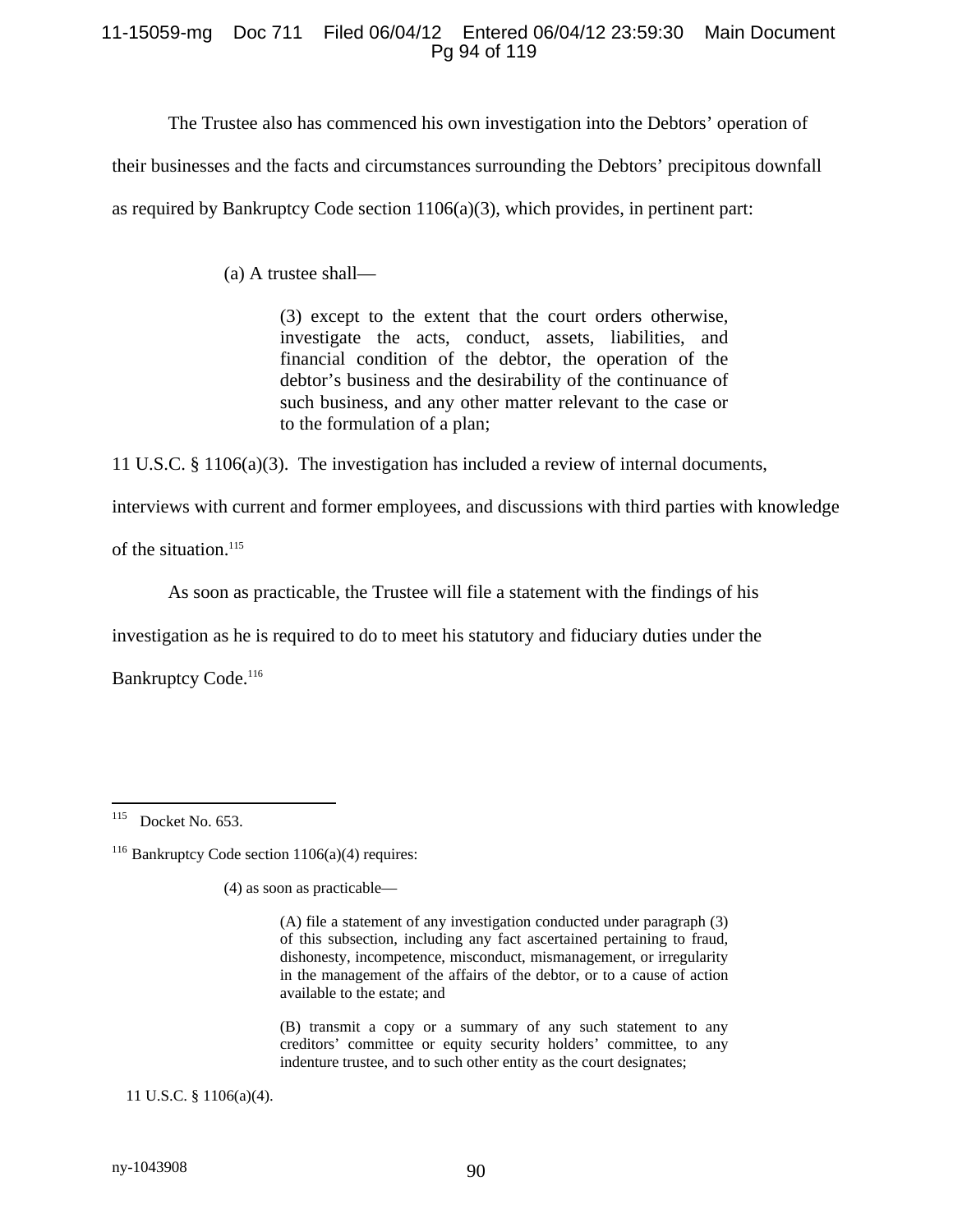11-15059-mg Doc 711 Filed 06/04/12 Entered 06/04/12 23:59:30 Main Document Pg 95 of 119

#### **CONCLUSION**

As detailed in this Report, the Trustee has undertaken the wind-down of an extremely complex, global operation. Much of the Trustee's time has been spent interacting with the SIPA Trustee and worldwide administrators in order to understand what occurred in the final weeks leading up to the October Petition Date and figuring out what steps are necessary to maximize the value of the Debtors' estates. With in excess of \$3 billion in claims filed against former affiliates, the potential recoveries for the Debtors' creditors will come primarily from recoveries on account of such claims. As a result, the Trustee actively follows the proceedings respecting those entities and even participates on certain of the creditors' committees around the world. Another potential source of value for the Debtors' estates is through litigation. The Trustee's investigation into potential claims and causes of action is in its early stages, and as it progresses, details will be provided to the Court.

Dated: New York, New York June 4, 2012

#### MORRISON & FOERSTER LLP

 By: /s/ Brett H. Miller Brett H. Miller Lorenzo Marinuzzi Melissa A. Hager 1290 Avenue of the Americas New York, NY 10104-0050 Tel.: 212.468.8000 Fax: 212.468.7900 bmiller@mofo.com lmarinuzzi@mofo.com mhager@mofo.com

*Attorneys for the Chapter 11 Trustee*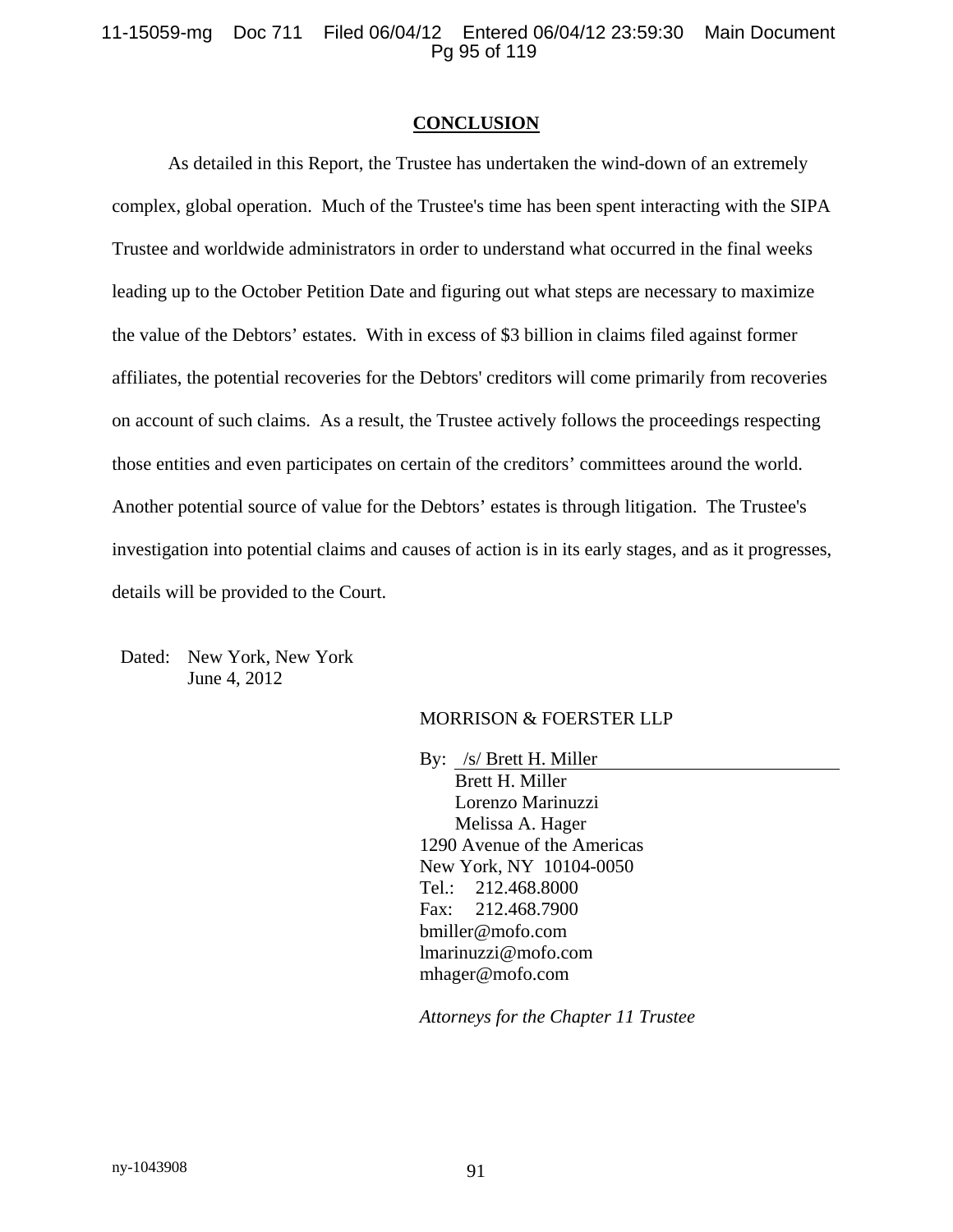# **ANNEX1**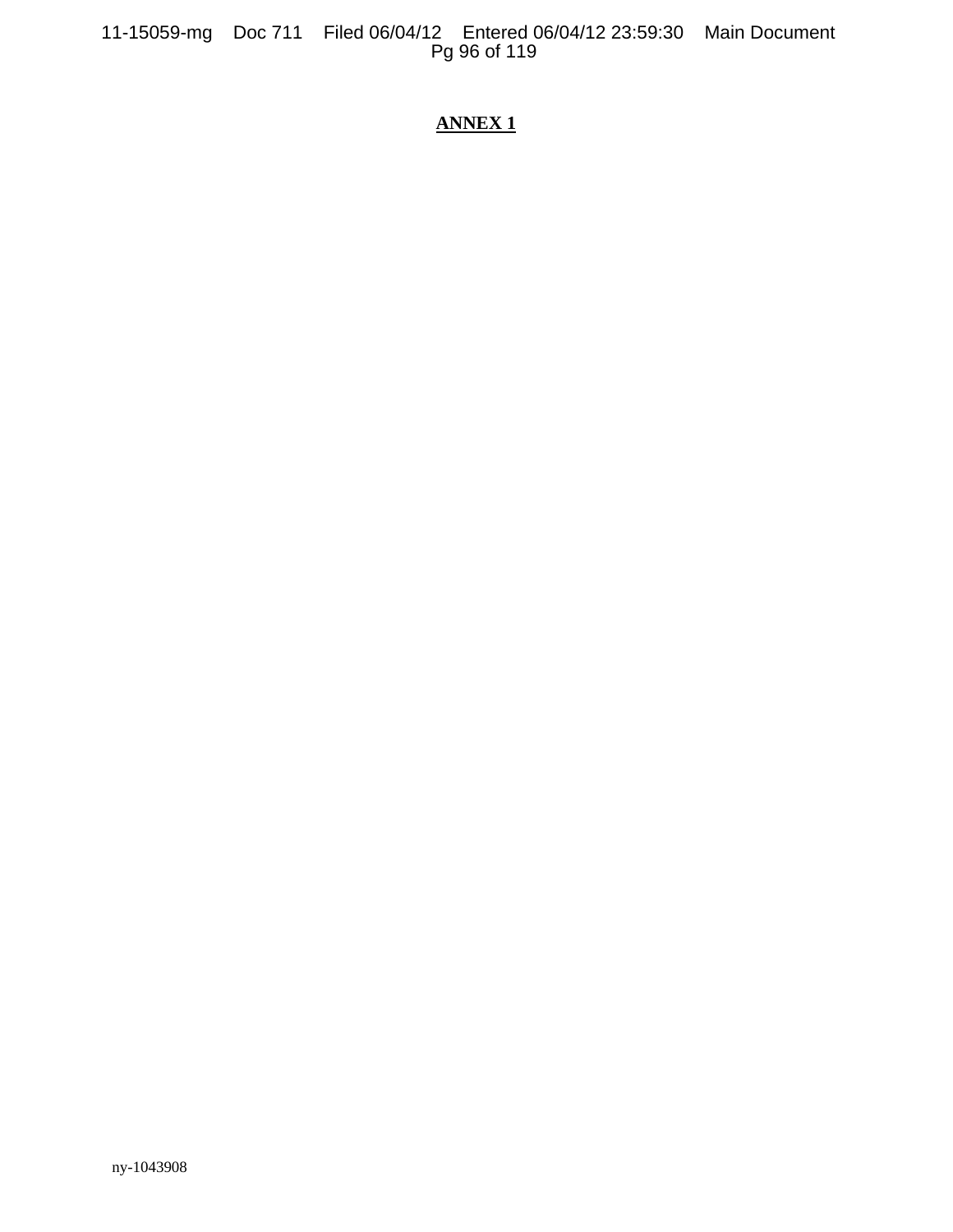#### 11-15059-mg Doc 711 Filed 06/04/12 Entered 06/04/12 23:59:30 Main Document Pg 97 of 119

1. **Principal or Proprietary Transaction** is a transaction entered into by a broker/dealer to buy or sell a security for its own account.

2. **A Long Position** in a security, such as a stock or a bond, or equivalently to be long in a security, means the holder of the position owns the security.

3. **RTMs and RRTMs** -- Under the GMRA, MFGI agreed to sell to MFGUK various European sovereign debt securities, while simultaneously entering into an agreement to repurchase those securities from MFGUK (or securities considered equivalent thereto) at an agreed upon repurchase price, on a date falling immediately prior to the maturity date of those securities. This type of sale and repurchase agreement is commonly referred to as a repo-tomaturity -- or RTM -- from the point of view of the seller/repurchaser of the securities/equivalent securities (in this case, MFGI), and a reverse repo-to-maturity -- or RRTM -- from the point of view of the purchaser/reseller of the securities/equivalent securities (in this case, MFGUK). The initial Repo funding is usually less than the value of the securities (or collateral) by an amount or percentage agreed upon by the parties and included in the confirmation detailing the trade. This is known as the initial margin or "haircut." The initial margin protects the buyer against a drop in the value of the collateral, illiquidity of the collateral and counterparty credit risk. In a classic Repo transaction, the initial margin is transferred to the buyer (or supplier of cash). The margin level for Repos varies according to the underlying collateral and is usually determined based on the credit-rating of the security posted as collateral. For example, an investment grade sovereign bond (*e.g.*, UK or Germany) might require a 0-2% haircut, while a non-investment grade bond may require a 15% haircut. The market value of the collateral is maintained through the posting of "variation margin." Variation margin gets its name because the level of additional margin varies with the value of the collateral -- the seller will be required to post additional margin if the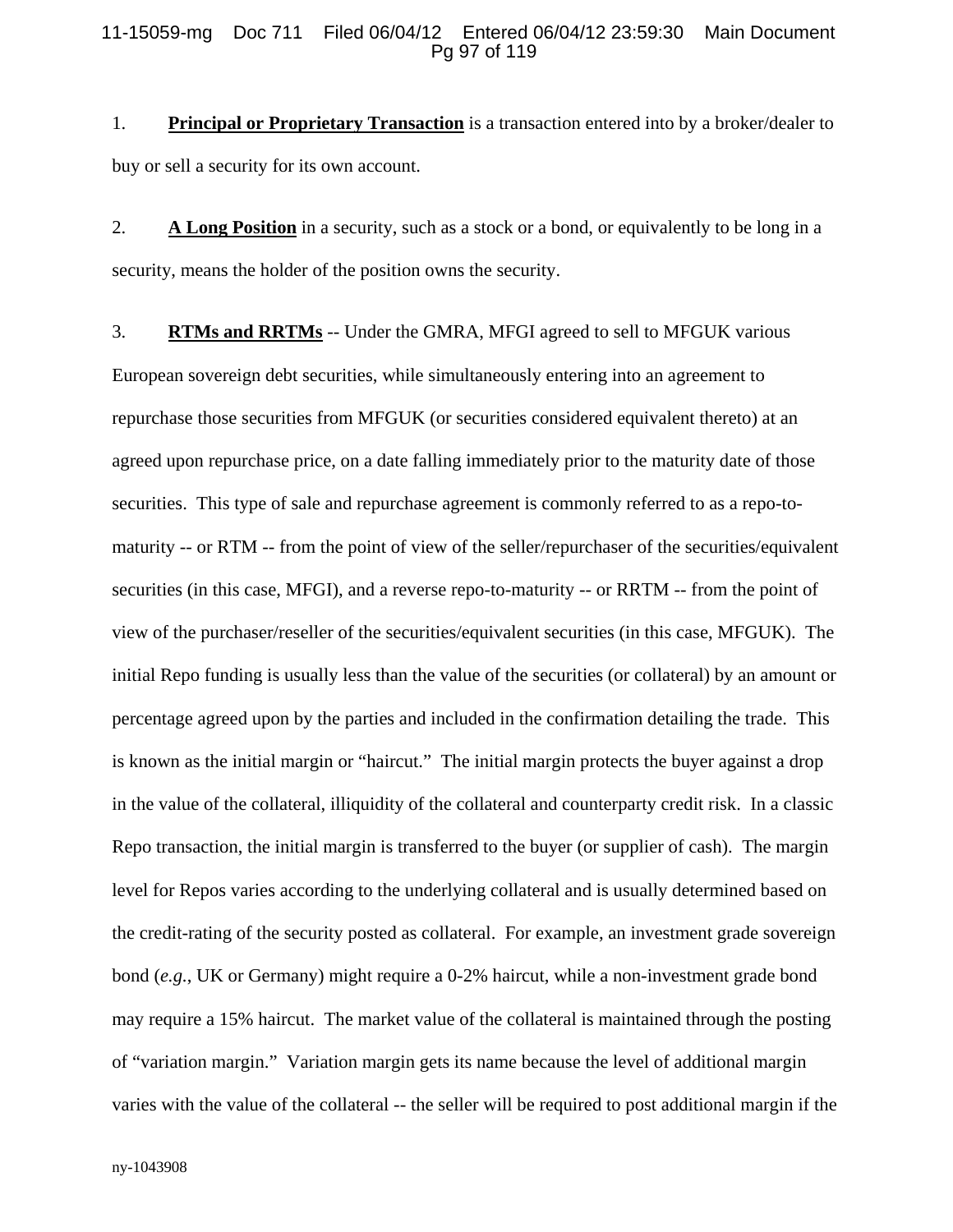#### 11-15059-mg Doc 711 Filed 06/04/12 Entered 06/04/12 23:59:30 Main Document Pg 98 of 119

collateral decreases in value and the buyer will return margin if the mark-to-market value of the collateral increases in value. Potential liquidity risks existed because if the value of the collateral underlying the repurchase agreement decreases -- whether because of market conditions or because of issuer-specific concerns -- MFGI was required to post variation margin to maintain the value of the collateral held by the Exchanges. If the value of the collateral became permanently impaired -- for example, if the issuer of the bonds or other securities posted as collateral defaulted on its obligations -- MFGI would still have the obligation to repurchase the collateral at full value upon the expiration of the Repo.

4. **Margin Reduction Trades** are characterized as such because the new positions "offset" the existing trades. Brokers are not required to post margin for both long and short positions. As a result of the offsetting nature of such trades, the brokers' portfolio margin requirements are reduced.

5. **Hold-to-Maturity** -- Under the HTM, Holdings Ltd. agreed to sell to the MFGI B/D the HTM securities, with a simultaneous agreement of Holdings Ltd. to repurchase from the MFGI B/D those same HTM securities at an agreed repurchase price, on an agreed date falling immediately prior to the maturity date of those securities.

6. **ISDA** -- The International Swaps and Derivatives Association (ISDA) is a trade organization of participants in the market for over-the-counter derivatives. ISDA has created a standardized contract (the ISDA Master Agreement) used by counterparties that enter into derivatives transactions.

7. **Stock/Bond Borrow and Stock/Bond Loan** are the different sides to a "securities lending" transaction. Securities lending is used in the securities markets for specific permitted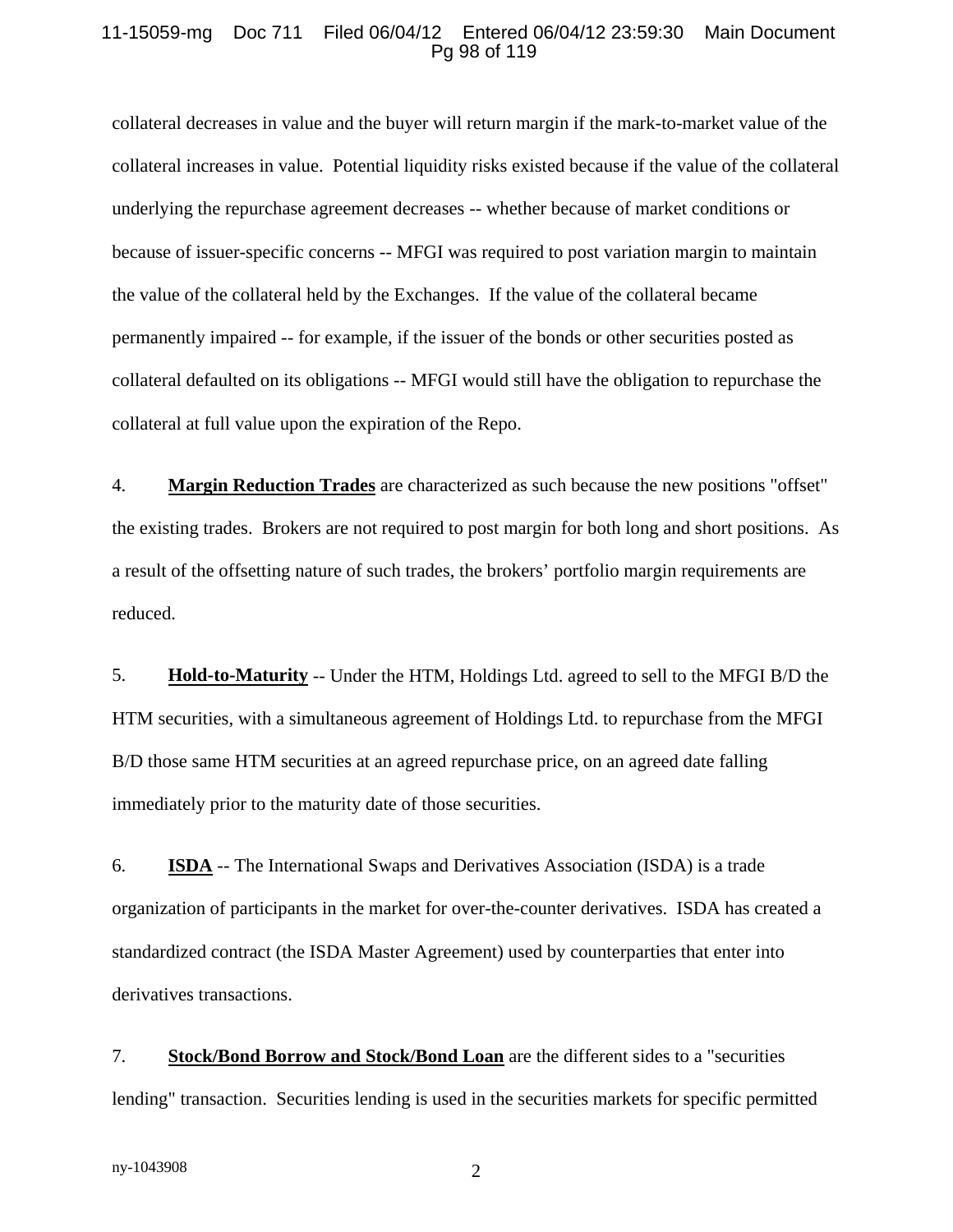#### 11-15059-mg Doc 711 Filed 06/04/12 Entered 06/04/12 23:59:30 Main Document Pg 99 of 119

purposes, which include facilitating (i) settlement of a trade, (ii) delivery of a short sale, (iii) financing a security, or (iv) a loan to another borrower who is engaging in one of the aforementioned permitted purposes.

The principal reason for borrowing a security is to cover a short position. Short-sellers are required to deliver the security they sold short. Thus, unless the short-seller holds a long position in the security, of a "covered" position, the short-seller will have to borrow the security. At the end of the securities loan transaction, the borrower is required to return an *equivalent* security to the lender. Equivalent in this context means completely interchangeable.

**8. Intercompany Payable** refers to a margin payment made from one affiliate of the MF Global Group to another affiliate under a Repo that is to be repaid upon maturity, provided that no default occurred under the Repo prior to such maturity date. Upon a default, the posted margin may be utilized by the non-defaulting party to cover costs associated with unwinding closing out the Repo, thereby reducing the Intercompany Payable.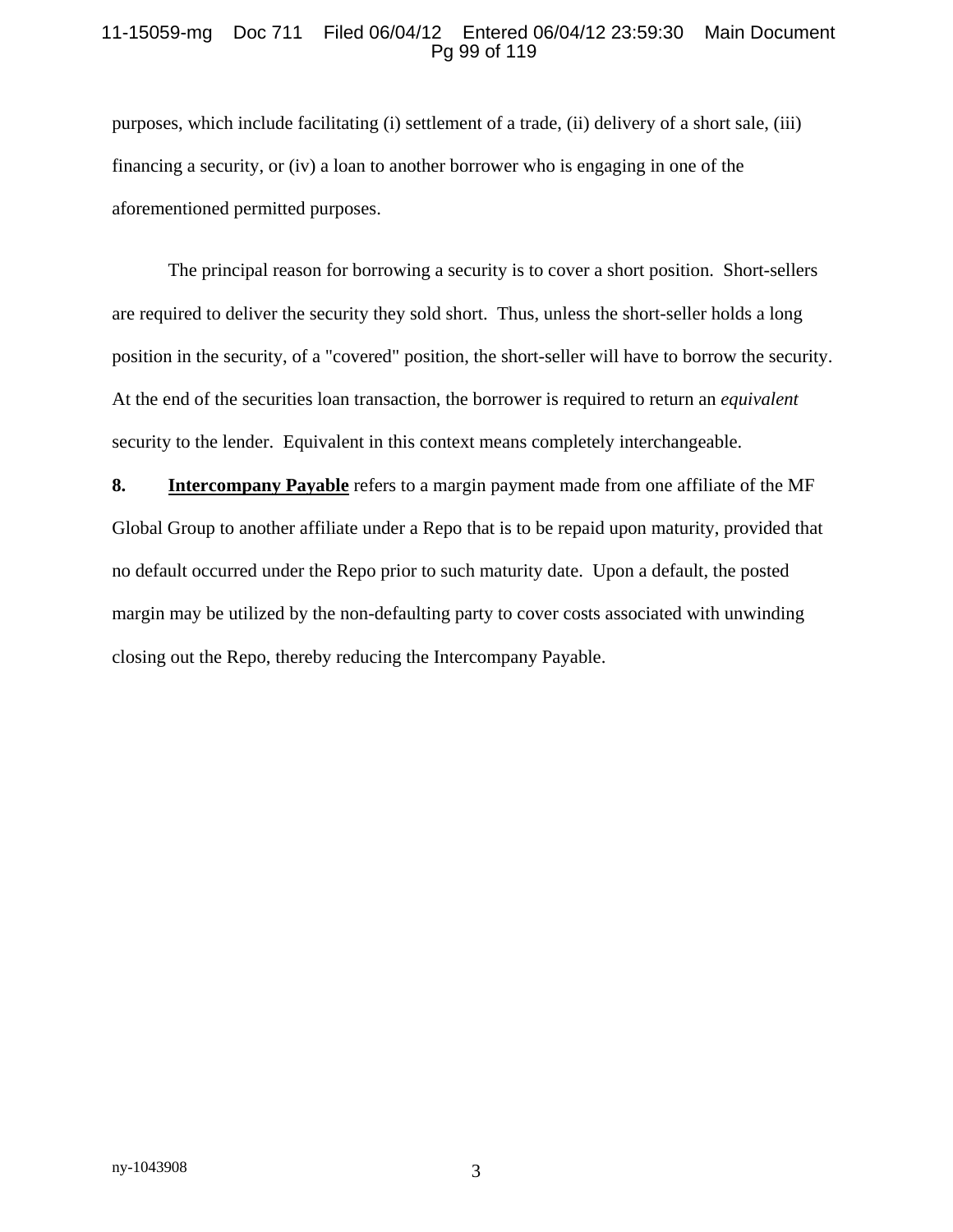# **EXHIBIT A**

# **SUMMARY OF CLAIMS**

ny-1043908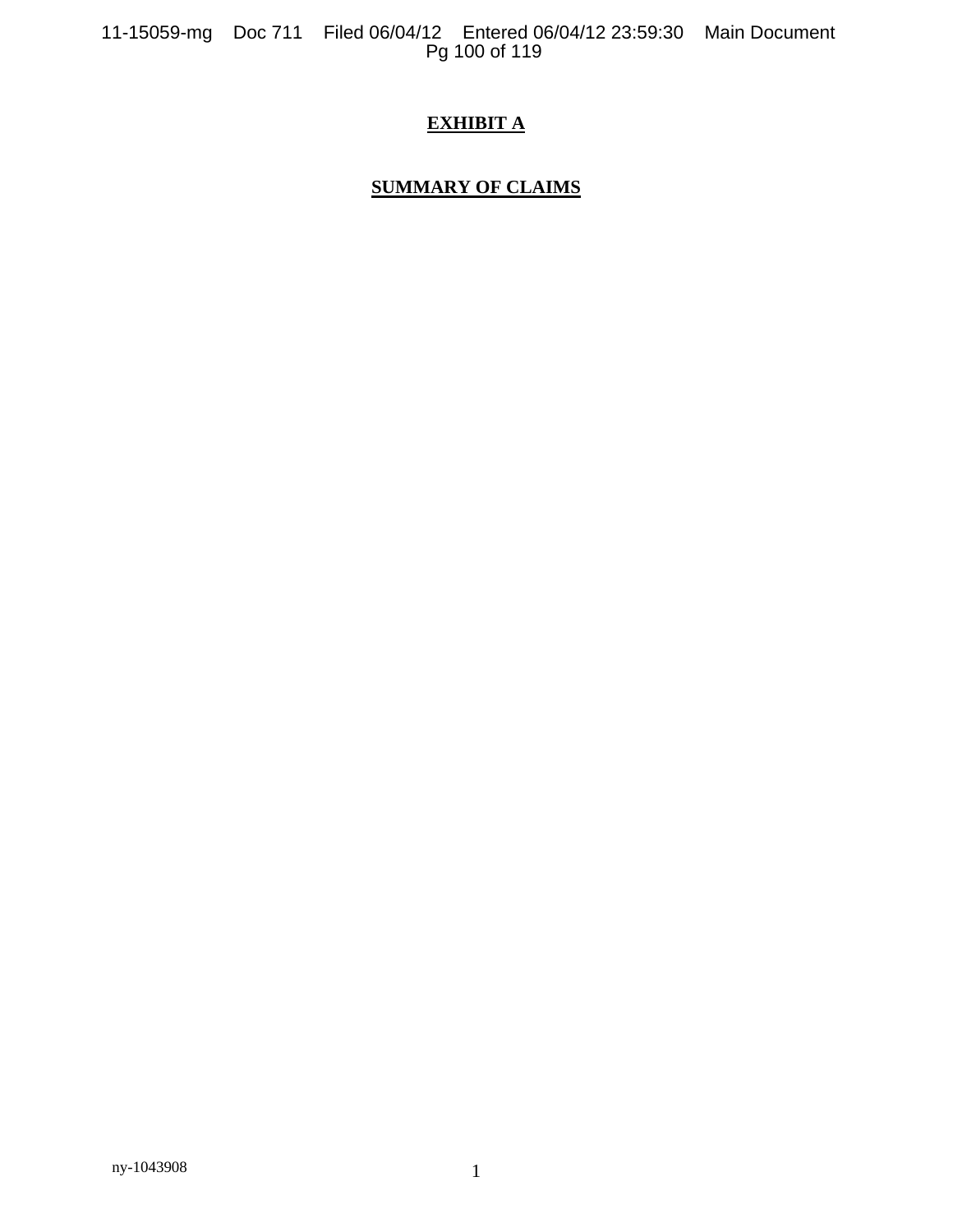# 11-15059-mg Doc 711 Filed 06/04/12 Entered 06/04/12 23:59:30 Main Document Pg 101 of 119

| <b>Jurisdiction / Entity</b>    | <b>No. of Claims Filed</b><br>or To Be Filed | Amount <sup>117</sup>             |
|---------------------------------|----------------------------------------------|-----------------------------------|
| <b>Australia</b>                |                                              | \$1,389,905                       |
|                                 | 5                                            |                                   |
| Canada                          |                                              | \$1,216,100                       |
| <b>Hong Kong</b>                | 4                                            | \$1,180,965                       |
| India                           |                                              | \$832,541                         |
| Japan                           |                                              | \$739,777                         |
| <b>Mauritius</b>                |                                              | \$55,444                          |
| <b>Singapore</b>                | 3                                            | \$26,514,373                      |
| <b>United Kingdom</b>           |                                              |                                   |
| <b>MFGUK</b>                    | 10                                           | \$446,360,476 - \$563,800,476     |
| <b>Finance Europe</b>           | 3                                            | \$346,717,352                     |
| <b>MFG Overseas</b>             | 3                                            | \$5,815,380                       |
| <b>United Kingdom Sub-total</b> | 16                                           | \$798,893,208 - \$916,333,208     |
| <b>United States</b>            | 68                                           | \$2,317,765,096                   |
| <b>Total</b>                    | 112                                          | \$3,148,587,409 - \$3,266,027,409 |

<sup>&</sup>lt;sup>117</sup> This chart provides a summary by jurisdiction of the claims filed or to be filed by the Debtors and their non-debtor affiliates against their former affiliates. This chart does not include an estimated value for unliquidated claims filed or to be filed against former affiliates or non-debtor third parties.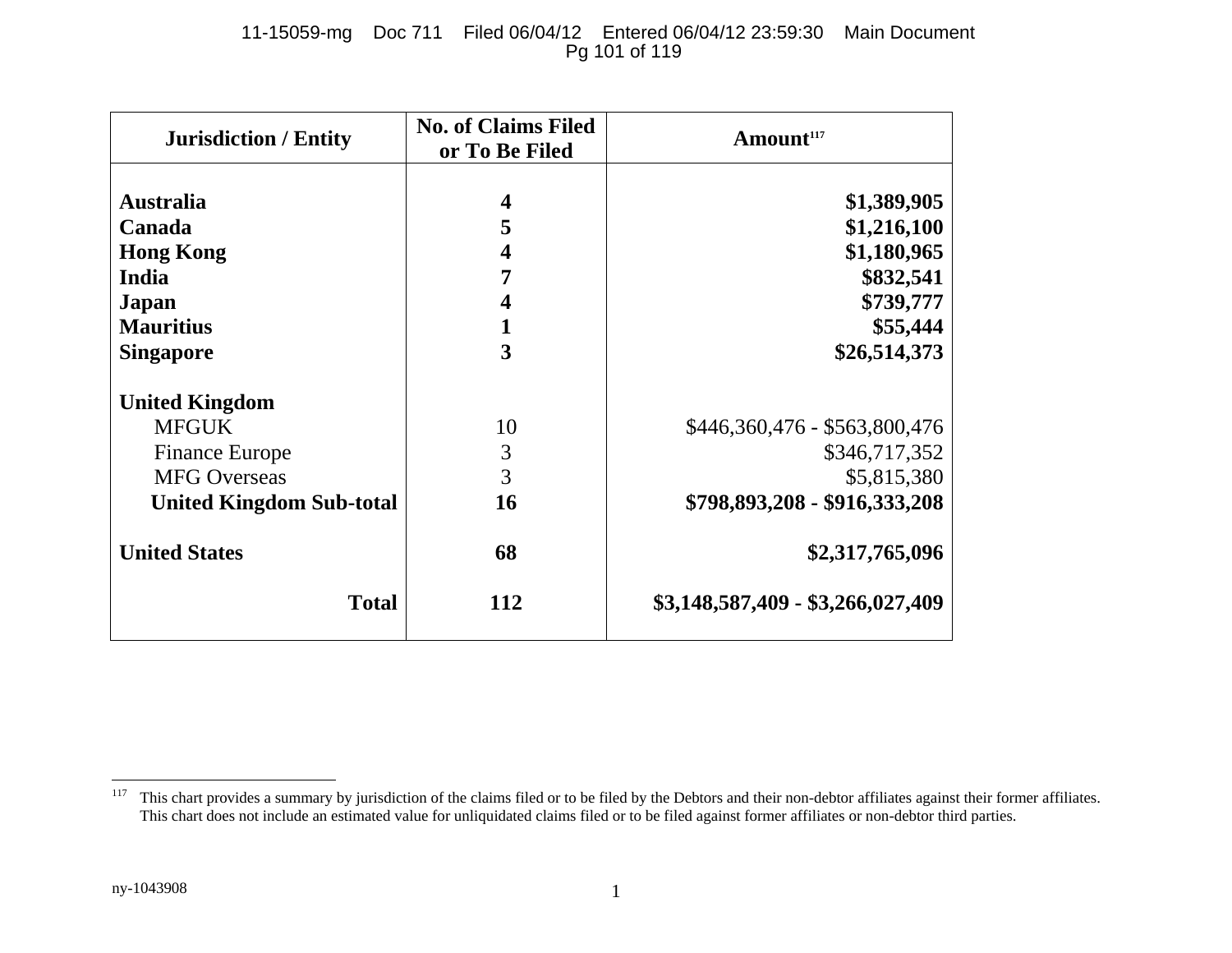11-15059-mg Doc 711 Filed 06/04/12 Entered 06/04/12 23:59:30 Main Document<br>Pg 102 of 119

# **EXHIBIT B**

# **CORPORATE ENTITY CHART**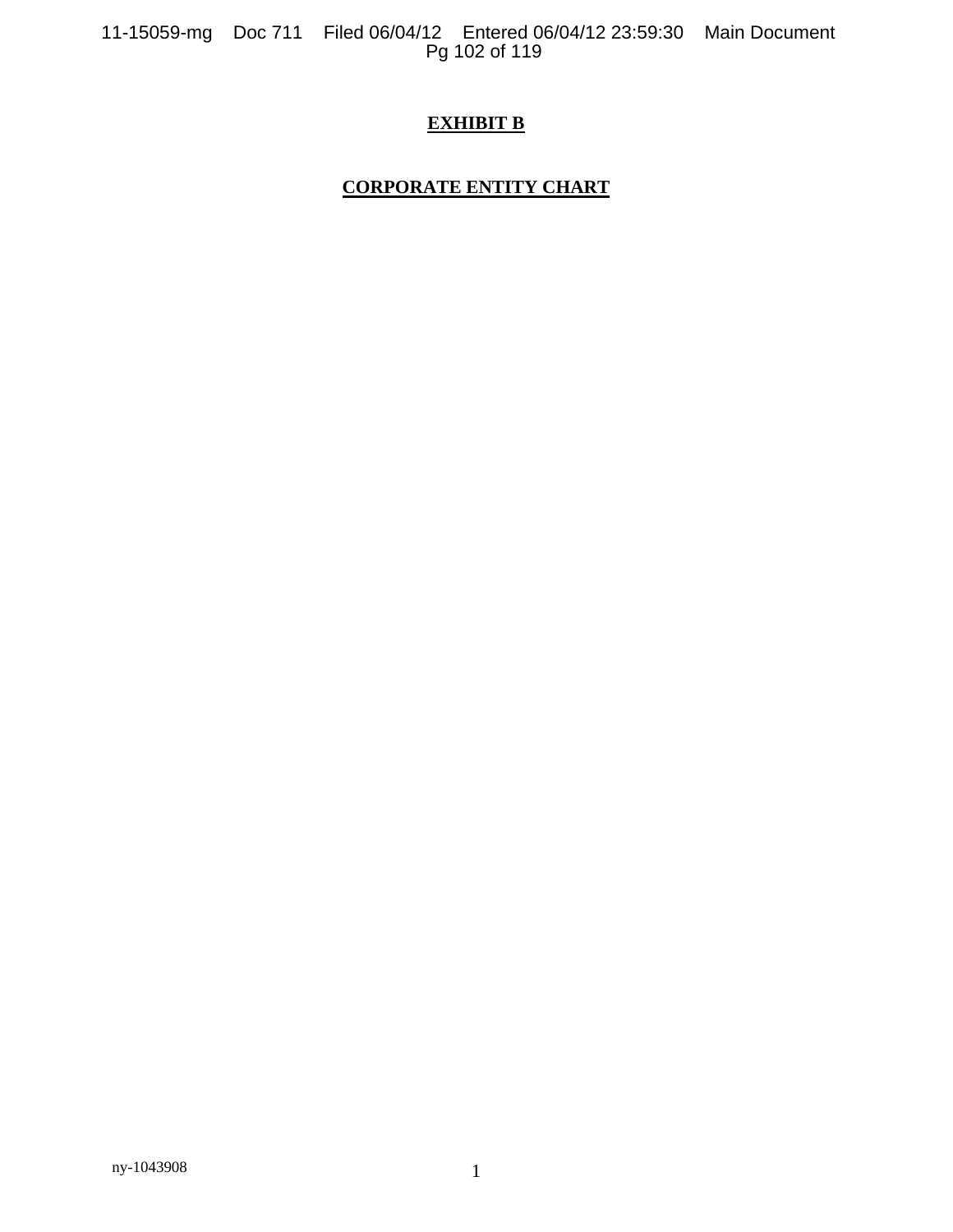#### 11-15059-mg Doc 711 Filed 06/04/12 Entered 06/04/12 23:59:30 Main Document Pg 103 of 119

MF GLOBAL LEGAL STRUCTURE MF Global Holdings Ltd.<br>(Delaware) is. MARINE WATER ara a Mayoro **MF Global Special MFGAssurance Company**<br>
Limited<br>
(Germuda) MF Glabal Haltings USA Inc. MF Glabel Future **MF Gibal Finance** MF Gibbal Hiddings Garape Investor LLC MF Gittel Intellectual Quepe Limited **DVD** Properties (d) (Delaware) Limited MICHAELSE CHEINE LIBRE Talvan - GLET % pened) /  $(X|X)$ mo  $\mathbf{m}$ an. MF Global Holdings Dyaneser 70 TH. Salaris Limited (UK)<br>Salaris sensory are distance on the<br>Limited sensor factor are distanced<br>subgeturing × **WF Global**  $19$ MF Gabul Intellectual MF Global Hungay Sub<br>Limited **Oirentfed Fund**<br>LLC (Delaware) (Gentzwierz) **Garrier? AV** State Romer<br>Trading Ltd. umumum waqanmi MF Gittel<br>Diversified Fund<br>Ltd. (Bernsda) **MF Giztel Oversees** Limited<br>(LK) arem pasurd cessos agrupas adope Hoongure GM Hottings Limited MF Gittel UK MF Global UK **MF Gittel Limited** MF Gittal Croce Caming<br>Limited (UK) m **JUNE!**  $000 - 10$  $\mathbf{m}$ Unted 166 TIB. **ESSPANY FROM LINGERY STATE MITTER MFGNcmheit Cluster Noninee** Limited (UK) Limited (UK) on unter GM Limited  $(NN)^*$ MARY BROWNERS **Local Property MARINEZ BASES** 黒度 ш mia Aranga<br>Ambakaras ang araw.<br>Ang araw **MARINE REAL PROPERTY All Pro MAGAZINA A COLUMN** MF Gidel MF Gizhal FXA<br>Securities, Ltd. MF Giztal<br>Australia **MF Global UF Gitted Finance** Point MF Gidel **MF Giztal** 4292632 Carada **MF Gittau W-Gast MF Gided Bly Securities MF Global** MF Gidel<br>Merillis Pri & innerners Fishing Co. Limited<br>(Talway - 195%) Hatsings I-IK<br>Limited Centralized Services<br>India:Pv1Limited<br>#18 Australia Limited Clearing Services Linited India Put Limited<br>(70.15% owned) Unied IndePvt Singapore Pha the Sevices India<br>Private Limited Linited Limited Linked **m** owned) [Homp King] jaind ys -318 (T4.99% perned) **INDUCES SERVICE** Manuelpan<br>Sanatobiologia<br>MF Gittag **Heritagean Four GebarOne Py** MF Gittal<br>Carada Co. Linited<br>(Australia) MF Grate Hong Commodities India Kong Limited  $+20$ KEY AtLiniat ïш Unregulated intermediate habing companies 313 Regulated spending companies MEPHRON<br>WIDE IS CACC Minimum gaine **LED MARY STORE** an aplaus MF Gidel Middle n e pe **VERB GMILLS THE TELL LEG** Unregulated operating compenies **MF Global** MF Gidel M-Gobal East OMCO MF Grand<br>Capital LLC Michael<br>Matur Sevices MEGINE **MEGTITFIER** M-Gthal MFGlobal Inc. Investment<br>Menagement LLC **Properties LLC** Resource Avenue Inc. **FX LLC** (Duba) = (Onlawate) + (Delayare) Finance compenies USA Inc. (NY)  $(65)$ LLC INVI (NY)  $|NN\rangle$  s (Delaware) 210 Incise companies 15 Parenheres indicate country or state of promis alice if pountry is not.  $13$ in the legal name of the company

Name changed to preserve brand in the U.K.; domain company

- <sup>2</sup> Checke January 1, 2006, MF Global Inc. is the mane of the
- company which holds the broker-dealer and FCM licenses
- <sup>8</sup> 93.93% owned by Polets MF Global Fatures Co. Limited \* In liquidation
- \* In process to descive
- Dated: October 31, 2011

FOR INTERNAL USE ONLY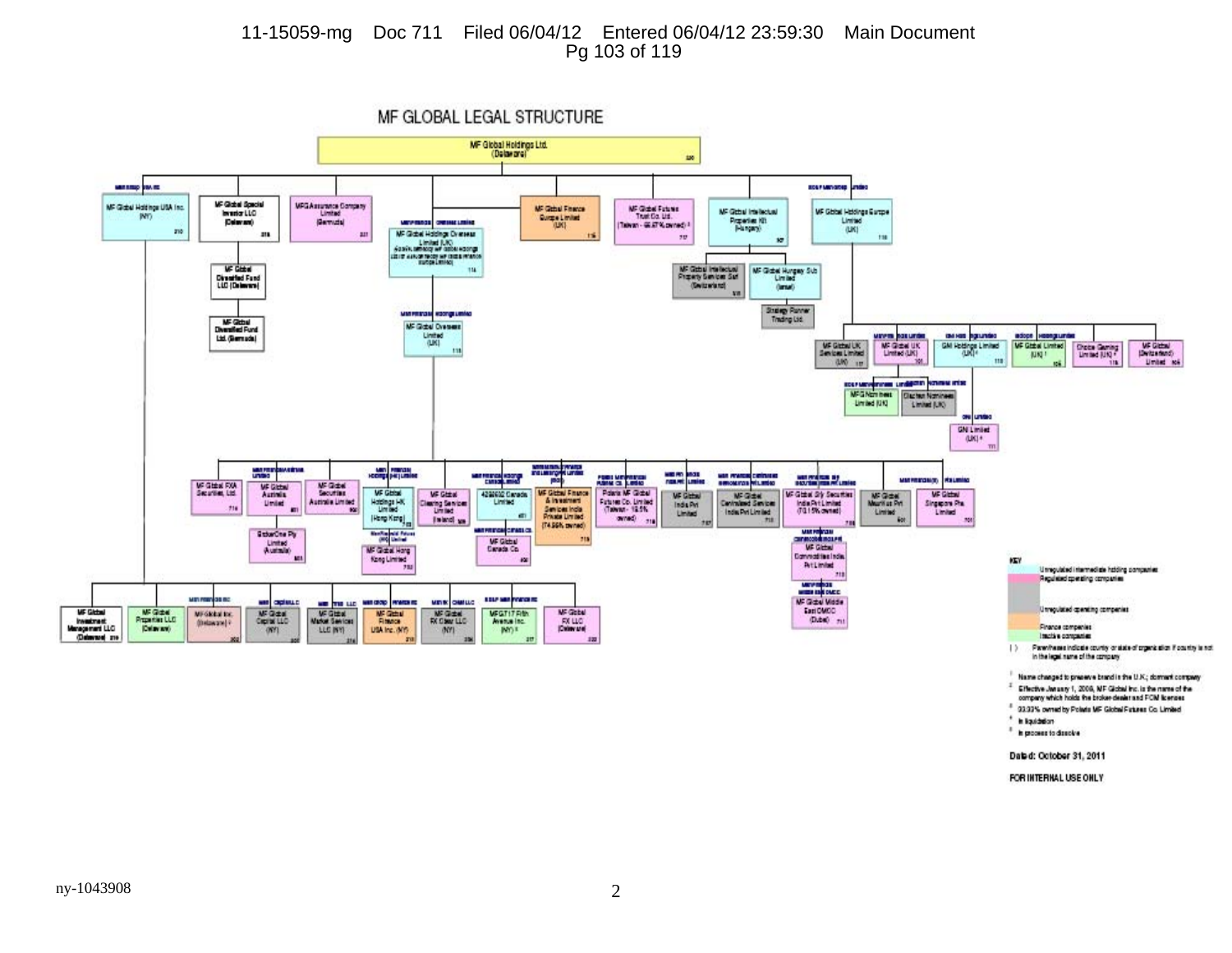# **EXHIBIT C**

# **E&O POLICY TOWER**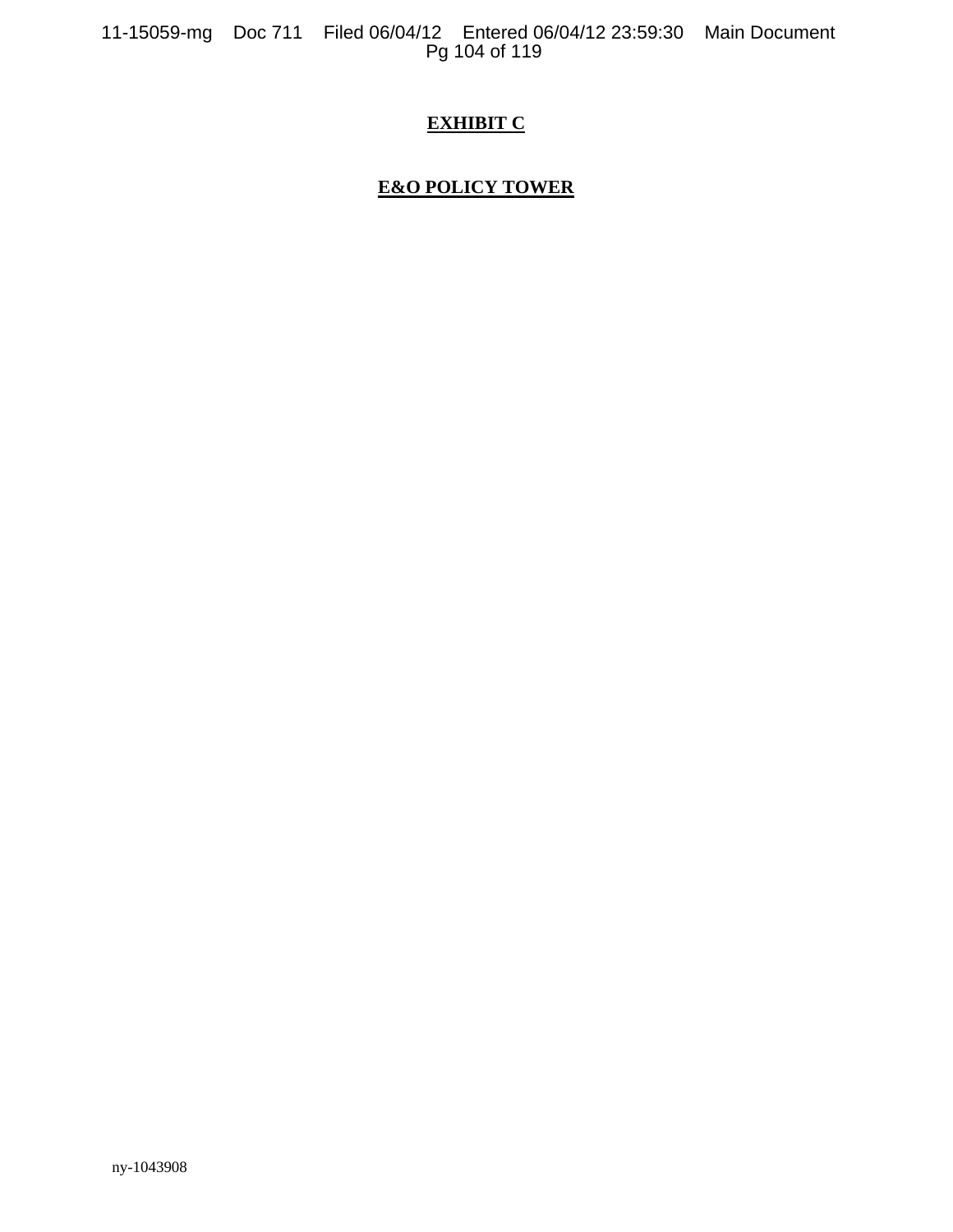11-15059-mg Doc 711 Filed 06/04/12 Entered 06/04/12 23:59:30 Main Document Pg 105 of 119

# MF Global Holdings Ltd. Professional Liability Insurance Program Structure May 31, 2011 to May 31, 2012

# **Total Aggregate Limit = \$150MM**



**\$25,000 each single claim retention**

**XL Specialty - \$15MM aggregate excess \$15MM Catlin - \$10MM aggregate excess \$30MM Everest Indemnity (5), Continental (5) - \$10MM aggregate excess \$40MM Axis - \$10MM aggregate excess \$50MM ACE American - \$10MM aggregate excess \$60MM Illinois National - \$10MM aggregate excess \$70MM Ironshore Indemnity - \$5MM aggregate excess \$80MM New Hampshire (15), ACE American (10) - \$25MM aggregate excess \$85MM Axis Specialty Limited Bermuda - \$10MM aggregate excess \$110MM**

**Houston Casualty Company - \$15MM aggregate excess \$7.5MM**

\*MFG Assurance Company Limited is MF Global Holdings Ltd.'s wholly-owned captive insurance company domiciled in Bermuda and regulated by the Bermuda Monetary Authority

#### **THIS DOES NOT REFLECT ACTUAL TERMS AND CONDITIONS. THIS IS NOT INTENDED TO BE RELIED UPON AS AN INSURANCE POLICY OR LEGAL ADVICE.**

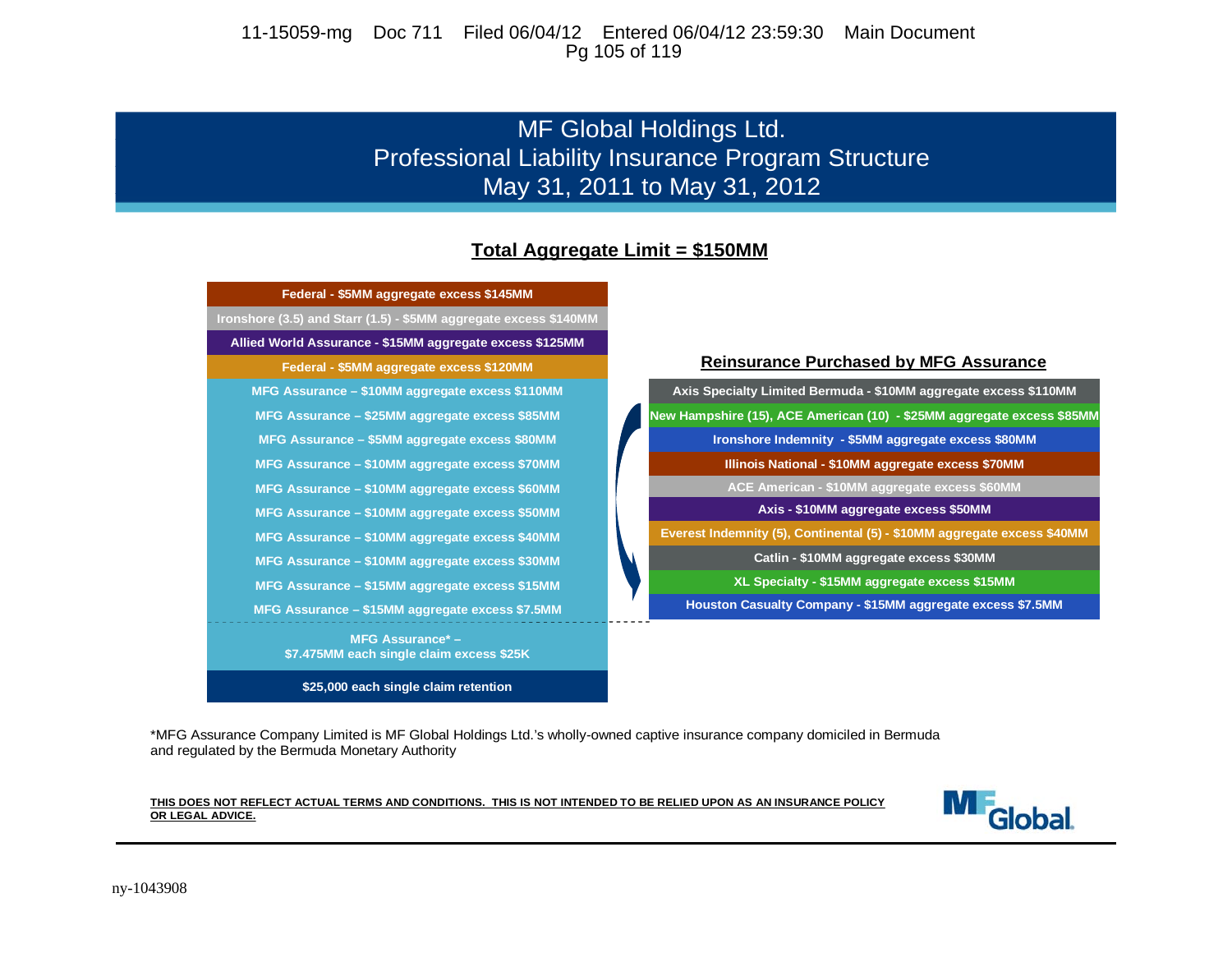# **EXHIBIT D**

# **D&O POLICY TOWER**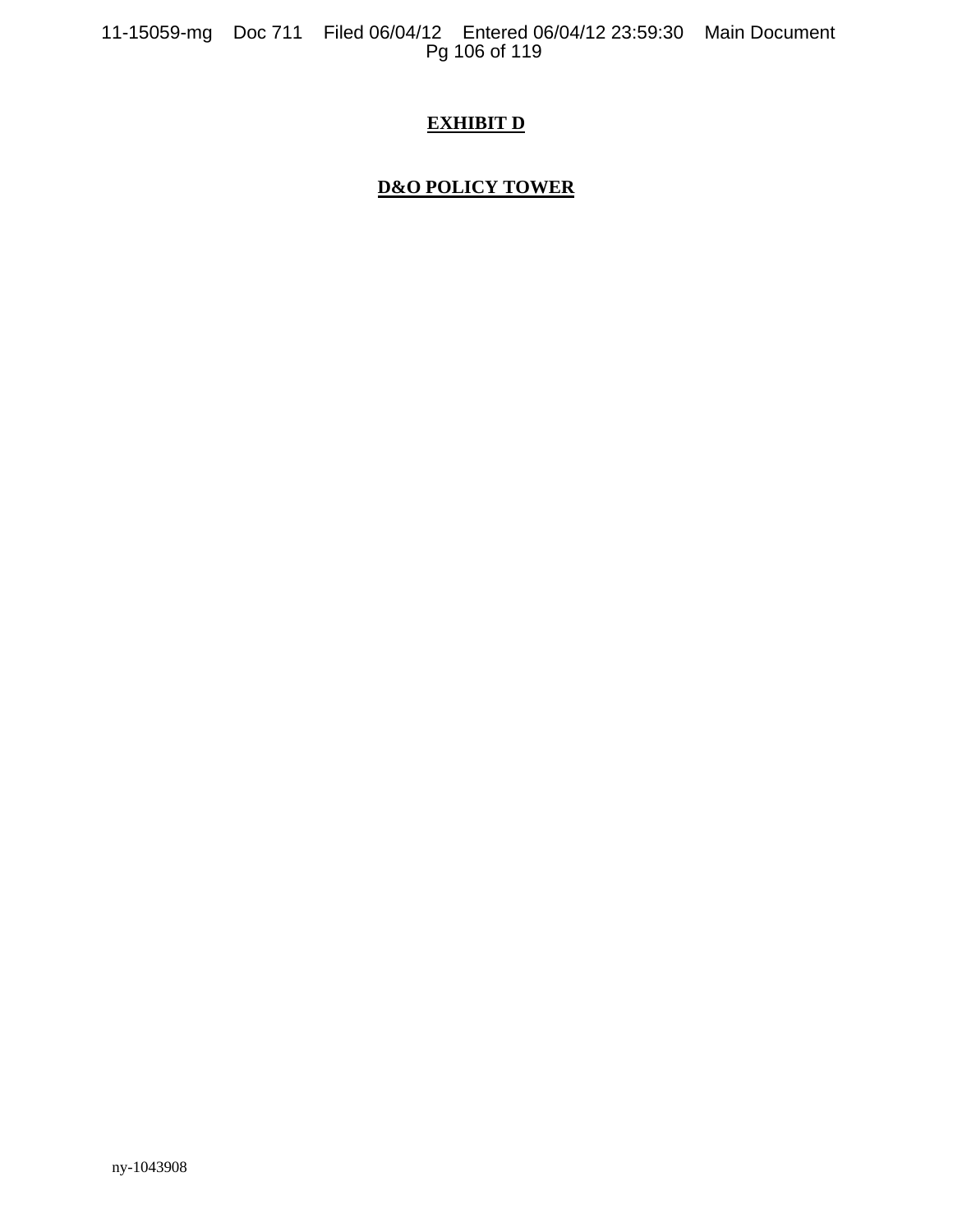#### 11-15059-mg Doc 711 Filed 06/04/12 Entered 06/04/12 23:59:30 Main Document Pg 107 of 119

# MF Global Holdings Ltd. Directors & Officers Liability Insurance Program Structure May 31, 2011 to May 31, 2012

#### **Total Aggregate Limit = \$225MM**



**M**<sub>Global</sub>

**PLEASE NOTE: THIS DOES NOT REFLECT ACTUAL TERMS AND CONDITIONS. THIS IS** *NOT* **INTENDED TO BE RELIED UPON AS AN INSURANCE POLICY OR LEGAL ADVICE.**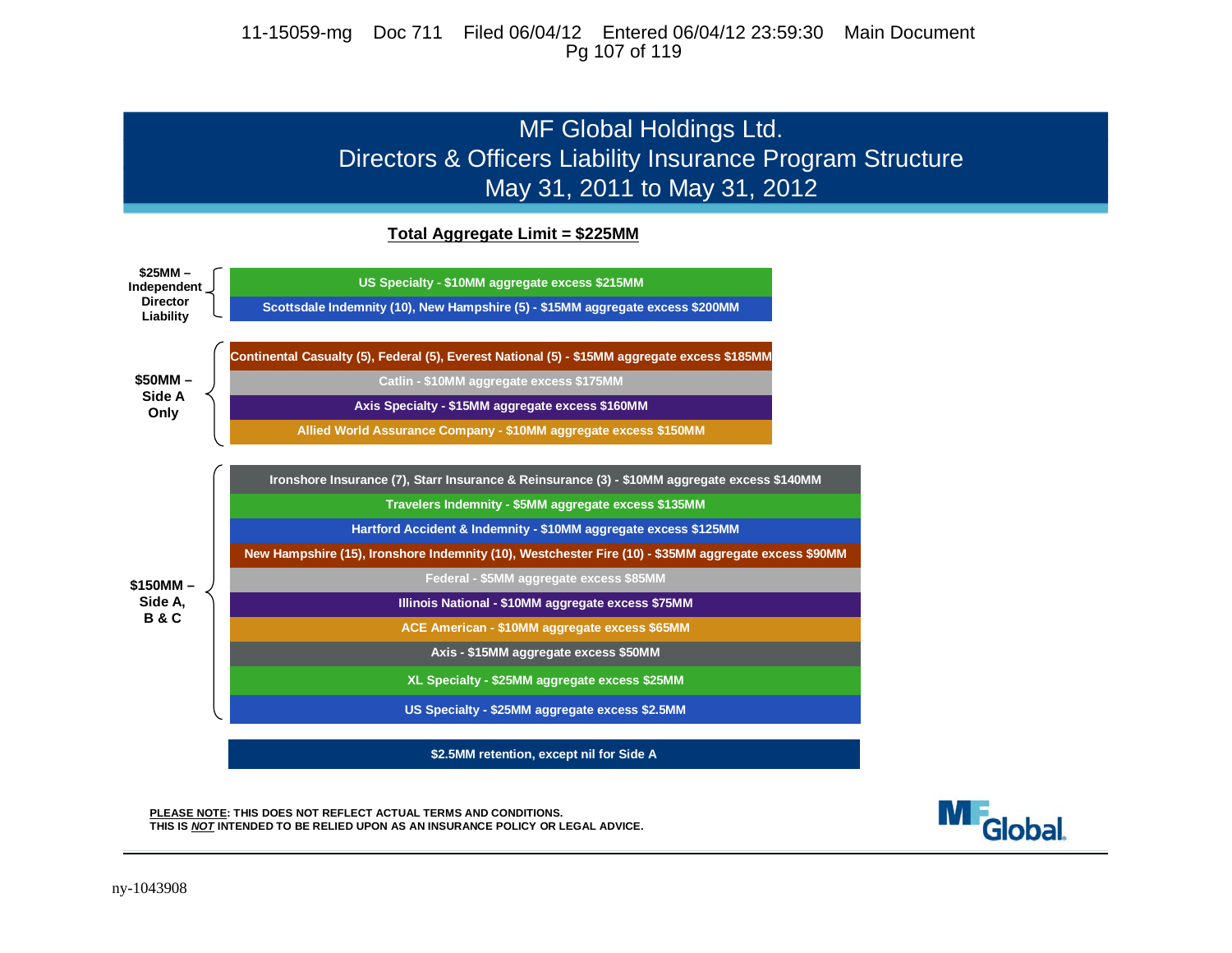11-15059-mg Doc 711 Filed 06/04/12 Entered 06/04/12 23:59:30 Main Document<br>Pg 108 of 119

# **EXHIBIT E**

# **MULTI-DISTRICT LITIGATION CHART**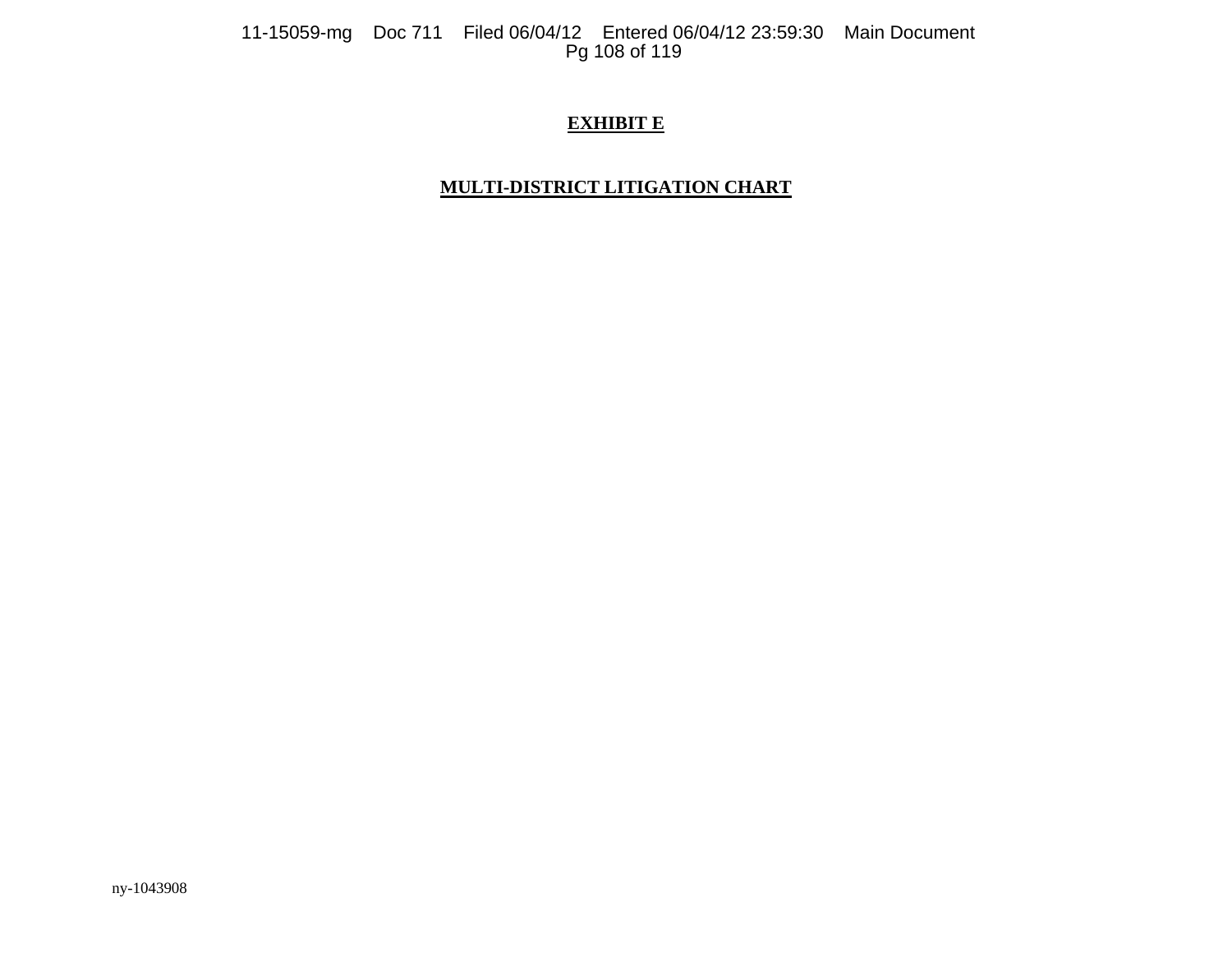## 11-15059-mg Doc 711 Filed 06/04/12 Entered 06/04/12 23:59:30 Main Document Pg 109 of 119

| Item<br>No.      | Case Title <sup>118</sup>                                   | Case No.    | Court       | Nature of<br>Alleged<br>Claims <sup>119</sup> | <b>Class Action</b> |
|------------------|-------------------------------------------------------------|-------------|-------------|-----------------------------------------------|---------------------|
| 1.               | DeAngelis v. Corzine <sup>120</sup>                         | 11-civ-7866 | <b>SDNY</b> | $\mathsf{C}$                                  | Y                   |
| 2.               | Accomazzo v. Corzine                                        | 11-civ-8467 | <b>SDNY</b> | $\mathcal{C}$                                 | Y                   |
| 3.               | Sapere CTA Fund, L.P. v. Corzine                            | 11-civ-9114 | <b>SDNY</b> | $\mathsf{C}$                                  | $\mathbf N$         |
| $\overline{4}$ . | Henning-Carey Proprietary Trading, LLC<br><i>v.</i> Corzine | 12-civ-3231 | <b>SDNY</b> | $\mathcal{C}$                                 | Y                   |
| 5.               | Marcin v. Corzine                                           | 12-civ-0499 | <b>SDNY</b> | $\mathcal{C}$                                 | Y                   |
| 6.               | Wacker v. Corzine                                           | 12-civ-0705 | <b>SDNY</b> | $\mathcal{C}$                                 | Y                   |
| 7.               | Andrews v. Corzine                                          | 12-civ-0661 | <b>SDNY</b> | $\mathcal{C}$                                 | Y                   |
| 8.               | Paradigm Global Fund I, Ltd. v. Corzine                     | 12-civ-0740 | <b>SDNY</b> | $\mathcal{C}$                                 | Y                   |
| 9.               | Paradigm Global Fund I, Ltd. v. MFG<br>Assurance, Ltd.      | 12-civ-2471 | <b>SDNY</b> | $\mathcal{C}$                                 | Y                   |
| 10.              | Tee v. Corzine                                              | 12-civ-0195 | <b>SDNY</b> | $\mathcal{C}$                                 | Y                   |
| 11.              | Summit Trust Co. v. Corzine                                 | 12-civ-0087 | <b>SDNY</b> | $\mathcal{C}$                                 | Y                   |
| 12.              | Pierce v. Corzine                                           | 12-civ-3588 | <b>SDNY</b> | $\mathcal{C}$                                 | Y                   |

<sup>&</sup>lt;sup>118</sup> The following chart is provided for informational purposes only. The inclusion of these cases is not, and should not be, construed as an admission of the validity of the claims asserted against the defendants. All Debtors fully reserve all defenses, setoffs and counterclaims in connection with the actions listed herein.

<sup>&</sup>lt;sup>119</sup> "C" = an MF Global Inc. customer complaint; "S" = a securities claim.

<sup>120</sup> Item numbers 2-23 in the above chart have been consolidated with item number 1, *DeAngelis v. Corzine*, Case No. 11-civ-7866.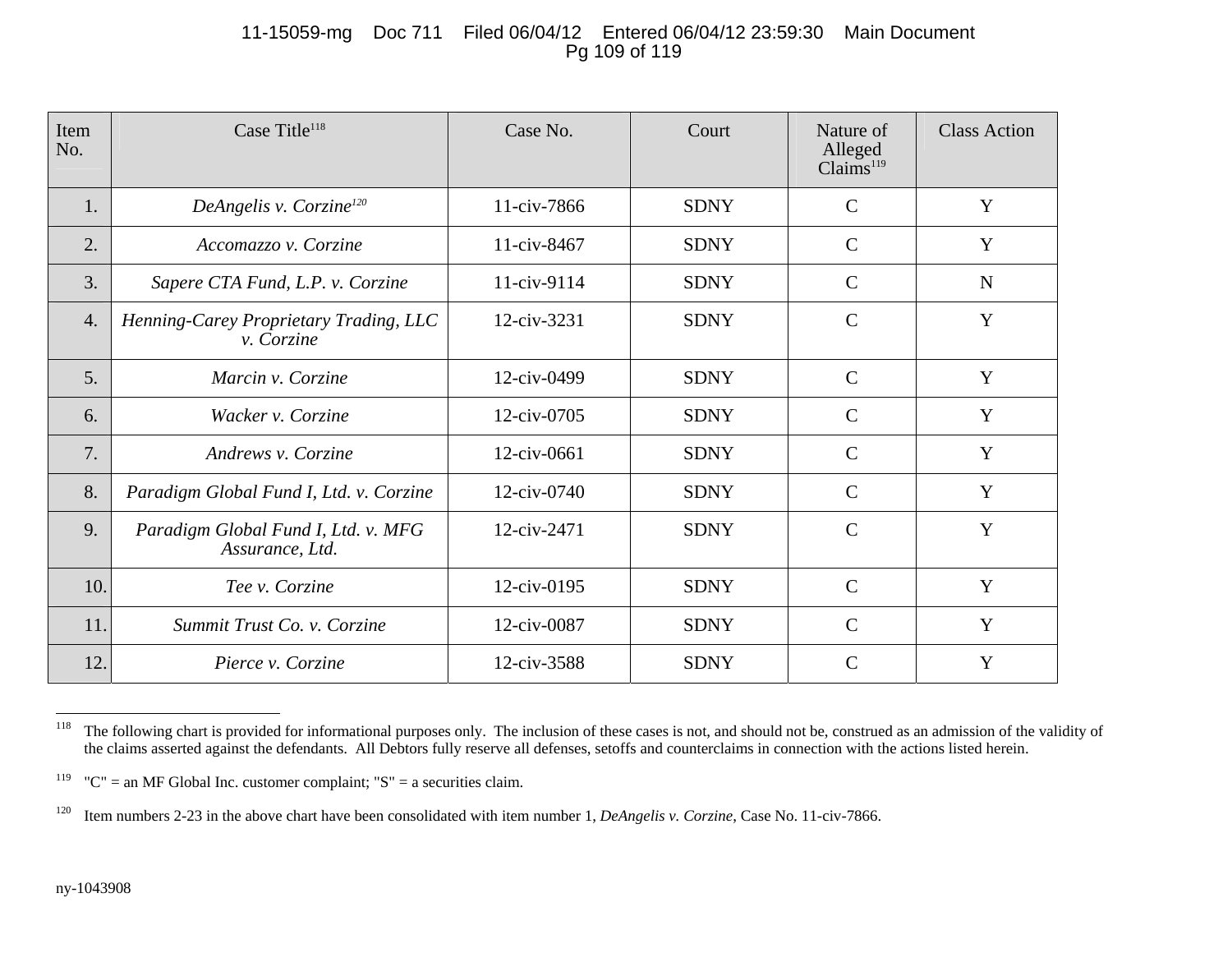# 11-15059-mg Doc 711 Filed 06/04/12 Entered 06/04/12 23:59:30 Main Document Pg 110 of 119

| Item<br>No. | Case Title <sup>118</sup>                              | Case No.            | Court       | Nature of<br>Alleged<br>Claims <sup>119</sup>                             | <b>Class Action</b> |
|-------------|--------------------------------------------------------|---------------------|-------------|---------------------------------------------------------------------------|---------------------|
| 13.         | Klinker v. J.P. Morgan Chase Co.                       | 12-civ-3589         | <b>SDNY</b> | $\mathcal{C}$                                                             | Y                   |
| 14.         | Varner, Jr. v. Corzine                                 | 12-civ-1722         | <b>SDNY</b> | $\mathcal{C}$                                                             | Y                   |
| 15.         | Kennedy v. Corzine                                     | 12-civ-1982         | <b>SDNY</b> | $\mathcal{C}$                                                             | Y                   |
| 16.         | Context Partners Fund, L.P. v. Corzine                 | 11-civ-8888         | <b>SDNY</b> | S                                                                         | Y                   |
| 17.         | Rodriguez v. Corzine                                   | 11-civ-8815         | <b>SDNY</b> | S                                                                         | Y                   |
| 18.         | Daly, Jr. as Trustee v. Corzine                        | 11-civ-8823         | <b>SDNY</b> | S                                                                         | Y                   |
| 19.         | Espinoza v. Corzine                                    | 11-civ-7960         | <b>SDNY</b> | S                                                                         | Y                   |
| 20.         | Double D Trading, LLC v. Corzine                       | 11-civ-8271         | <b>SDNY</b> | S                                                                         | Y                   |
| 21.         | <b>IBEW Local 990 Pension Fund v. Corzine</b>          | 11-civ-8401         | <b>SDNY</b> | S                                                                         | Y                   |
| 22.         | Teamsters Local Union No. 35 Pension<br>Fund v.Dan     | 12-civ-1782         | <b>SDNY</b> | S                                                                         | Y                   |
| 23.         | Arvelo v. Corzine                                      | 12-civ-3884         | <b>SDNY</b> | S                                                                         | Y                   |
| 24.         | <b>Untitled</b>                                        | 12-md-2338          | <b>SDNY</b> | <b>Overall Case</b><br>No. for cases<br>transferred by<br><b>MDL 2338</b> | <b>NA</b>           |
| 25.         | In re MF Global Holdings Ltd. Investment<br>Litigation | <b>MDL No. 2338</b> | <b>MDL</b>  | Multi District<br>Proceeding<br>now<br>effectively<br>concluded           | NA                  |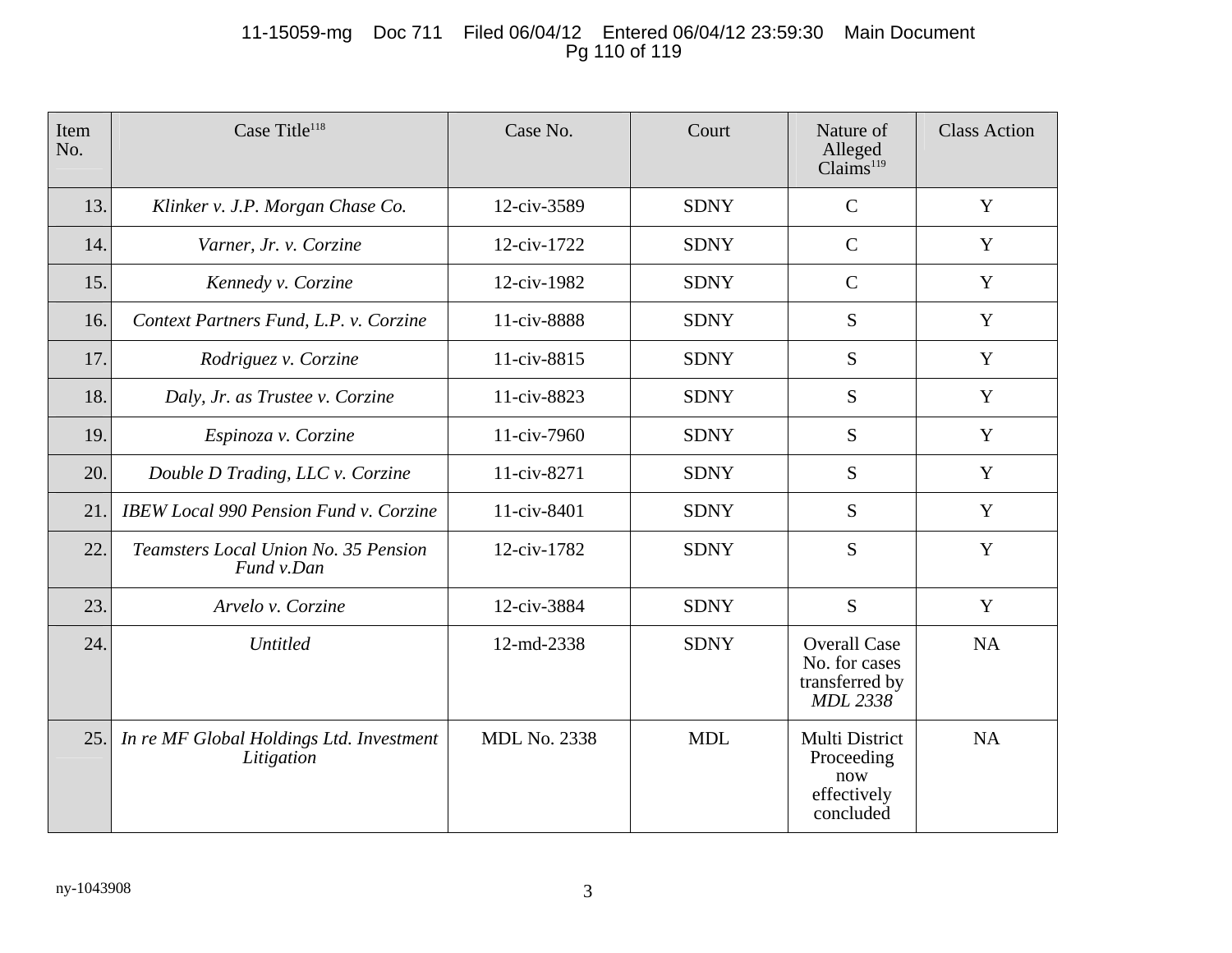# 11-15059-mg Doc 711 Filed 06/04/12 Entered 06/04/12 23:59:30 Main Document Pg 111 of 119

| Item<br>No. | Case Title <sup>118</sup>                                | Case No.                                | Court                              | Nature of<br>Alleged<br>Claims <sup>119</sup> | <b>Class Action</b> |
|-------------|----------------------------------------------------------|-----------------------------------------|------------------------------------|-----------------------------------------------|---------------------|
| 26.         | Butler, Jr. v. Corzine                                   | 653074/2011                             | New York County<br>Supreme Court   | Unknown (no<br>complaint);<br>dormant         | $\mathbf N$         |
| 27.         | McHugh v. MF Global Holdings USA,<br>Inc.                | 12-civ-0284                             | <b>SDNY</b>                        | Employee<br>claim                             | $\mathbf N$         |
| 28.         | Riffice v. MF Global Holdings USA, Inc.                  | $11$ -civ-0671                          | <b>SDNY</b>                        | Employee<br>claim                             | N                   |
| 29.         | Calascibetta, Liquidating Trustee v. MF<br>Global        | Case No. 09-14301,<br>A.P. No. 11-01220 | Bankr. D.N.J.                      | Fraudulent<br>conveyance                      | N                   |
| 30.         | Ripes v. MF Global                                       | 13-148 E 01209 11                       | AAA (Chicago)                      | Employee<br>claim                             | $\mathbf N$         |
| 31.         | Ceko v. MF Global Holdings, Ltd. <sup>121</sup>          | 10 CH 25758                             | <b>Cook County</b><br>Circuit, Il. | Employee<br>claim                             | N                   |
| 32.         | Thielmann, et. al. v. MF Global Holdings,<br>LTD, et al. | A.P. No. 11-02880<br>(MG)               | Bankr. SDNY                        | <b>WARN</b>                                   | Y                   |
| 33.         | Ivan Schertzer v. Jon Corzine et al                      | <b>NFA 12-ARB-17</b>                    | <b>NFA</b>                         | Customer<br>claim                             | $\mathbf N$         |

<sup>&</sup>lt;sup>121</sup> This adversary proceeding was filed but never served on the defendants.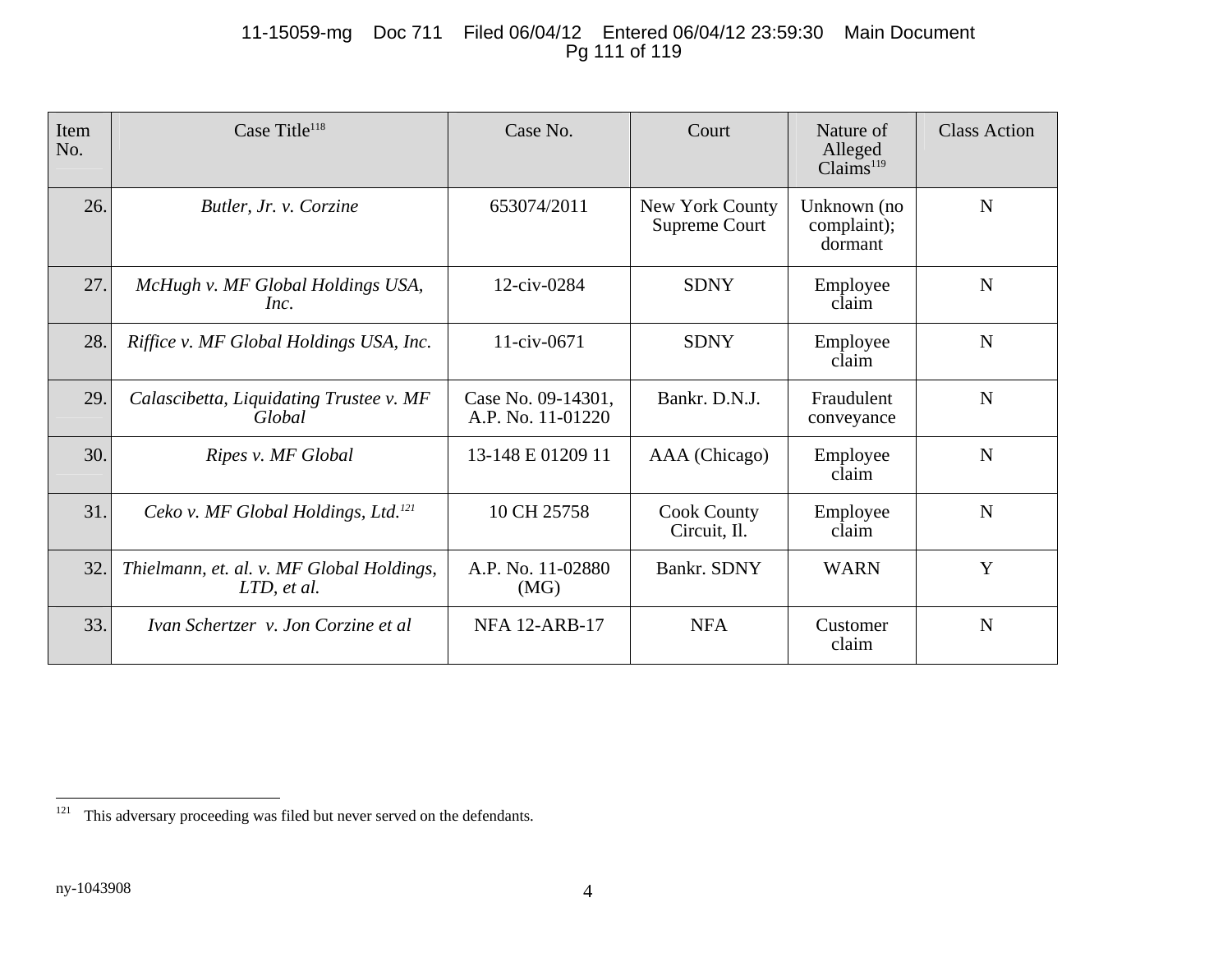11-15059-mg Doc 711 Filed 06/04/12 Entered 06/04/12 23:59:30 Main Document Pg 112 of 119

# **EXHIBIT F**

## **TRUSTEE'S WITNESS STATEMENT**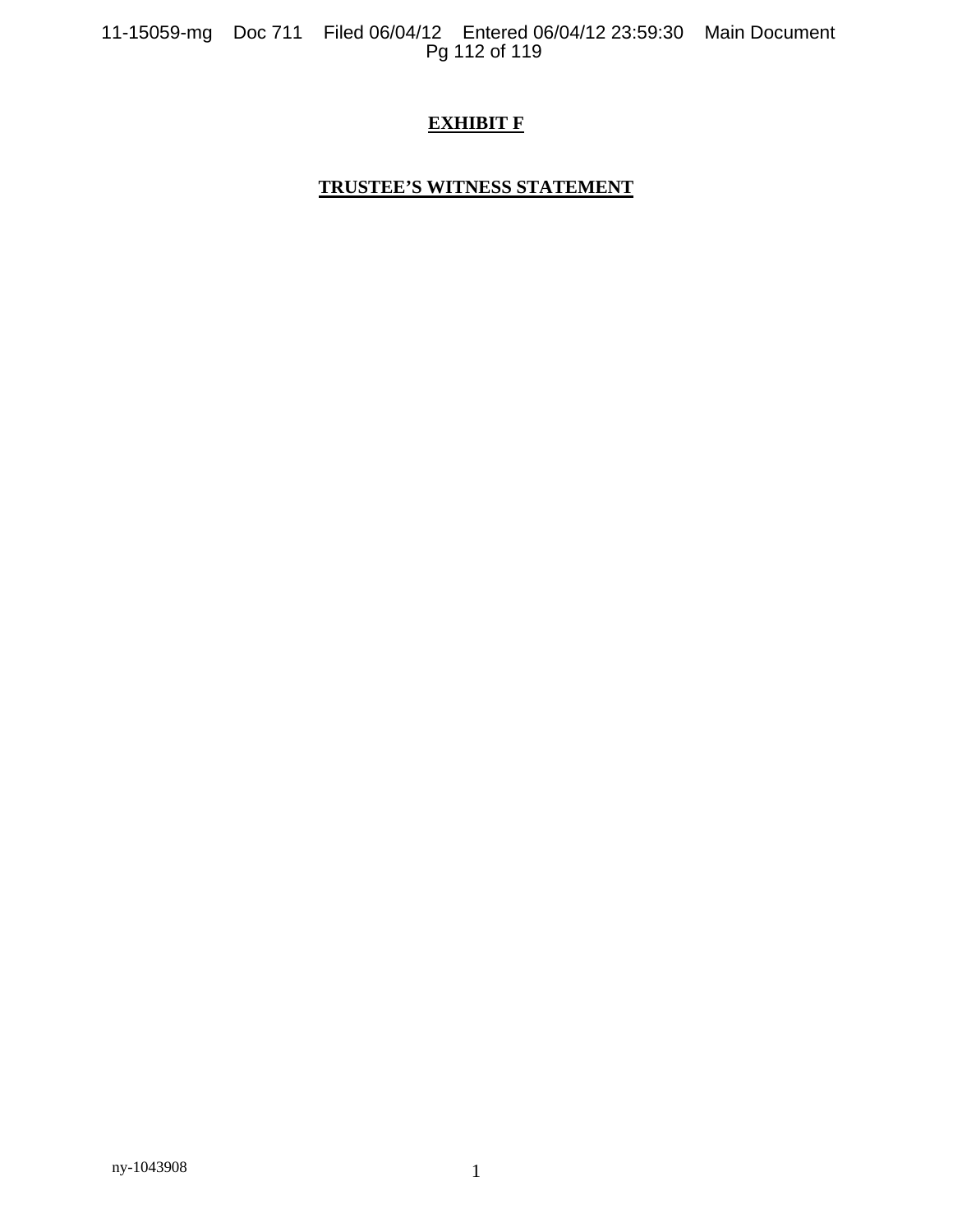### **STATEMENT OF LOUIS J. FREEH BEFORE THE UNITED STATES SENATE COMMITTEE ON BANKING, HOUSING & URBAN AFFAIRS APRIL 24, 2012**

Chairman Johnson, Ranking Member Shelby. and Distinguished Members of the Committee:

My name is Louis J. Freeh and I am appearing before you today in my capacity as the Chapter 11 Trustee of MF Global Holdings Ltd. and five of its subsidiaries.

On October 31, 2011, MF Global Holdings Ltd. and MF Global Finance USA Inc., referred to generally as "Finco", filed for bankruptcy under Chapter 11 of the Bankruptcy Code. Upon the commencement of the bankruptcy cases, the debtors operated as debtors-in-possession. Shortly thereafter, on November 7, 2011, the Office of the United States Trustee formed a creditors' committee representing the unsecured creditor constituency of the Chapter 11 debtor entities. Without any possibility of rehabilitation, the debtors and the creditors committee jointly filed a motion to appoint a Chapter 11 Trustee. That motion was approved by the Court, and I was named as the Chapter 11 Trustee. My appointment was approved by the Bankruptcy Court effective as of November 28, 2011.

On December 19, 2011, three additional MF Global entities that are each indirect subsidiaries of the Chapter 11 parent filed for bankruptcy. I was subsequently appointed the Chapter 11 Trustee of those entities as well. In addition, on March 2, 2012, MF Global Holdings USA Inc., a direct subsidiary of the parent holding company debtor, filed for bankruptcy protection. On March 8, 2012 I was also appointed Chapter 11 Trustee of that estate. As is evident from this brief timeline, we are in the early stages of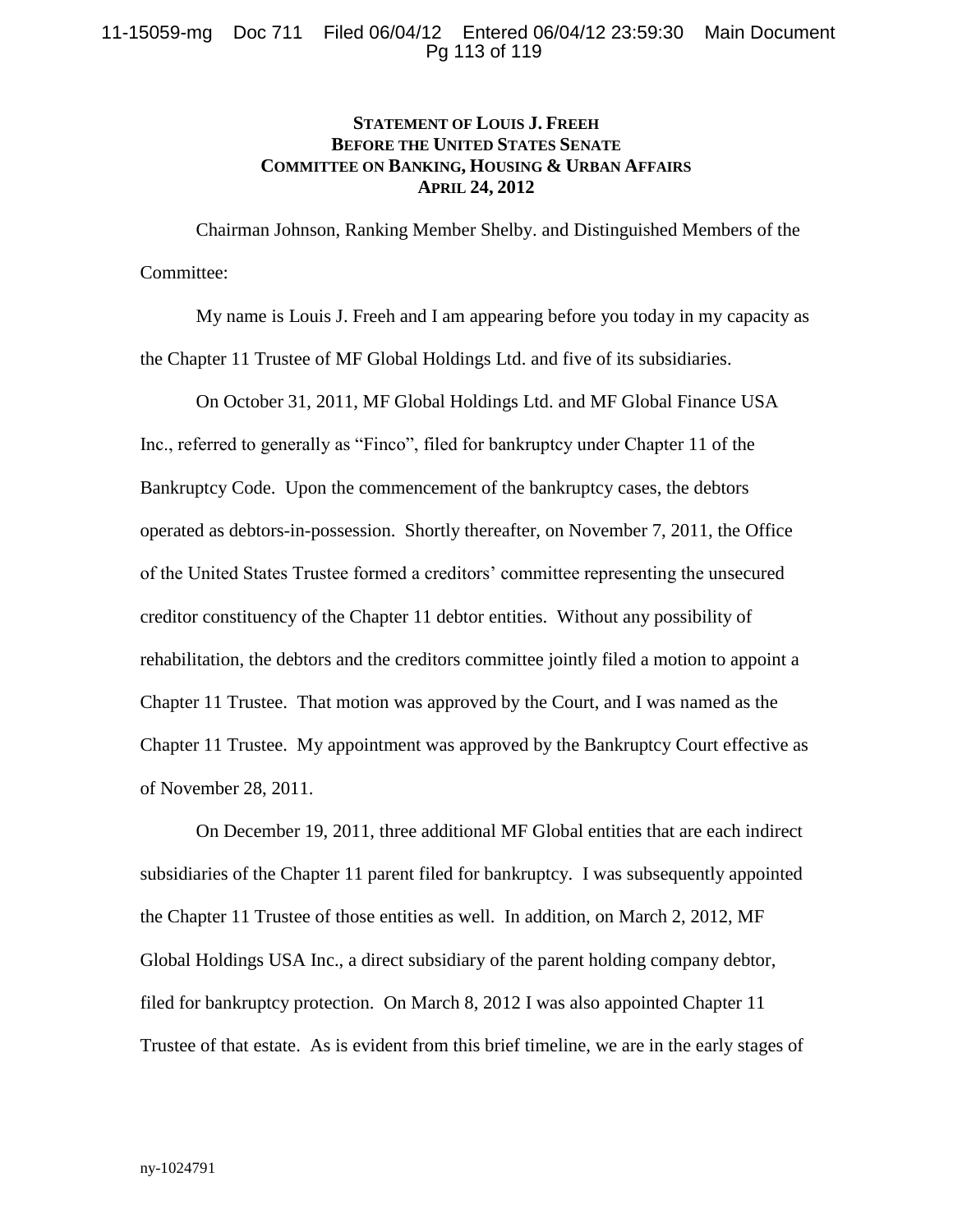#### 11-15059-mg Doc 711 Filed 06/04/12 Entered 06/04/12 23:59:30 Main Document Pg 114 of 119

this bankruptcy proceeding, and there is still much information to be learned about the facts and circumstances that led to the collapse of MF Global.

My duties as a Chapter 11 Trustee are set forth in Section 1106 of the Bankruptcy Code and include the obligation to investigate the acts, conduct, assets, liabilities and financial condition of the debtor, among other things. Unlike the SIPA Trustee, who is charged primarily with the return to customers of their investment property, the responsibility of the Chapter 11 Trustee is to maximize the value of the estate for the benefit of its creditors.

Upon my appointment on November 28, 2011, I began to assemble a team of legal advisors and financial consultants with extensive experience in bankruptcy matters, as it was widely believed that these proceedings were likely to be among the most complex bankruptcy matters in recent memory. We immediately began to assess the Debtors' state of affairs. Investigations into the collapse of MF Global were already being conducted by the CME, the SEC, the CFTC, and the SIPA Trustee, and at least two federal prosecutors' offices.. Customers of MF Global Inc., the US broker dealer, had already commenced litigation against certain officers and directors of the broker dealer as well as those of the parent holding company debtor.

Even before the commencement of my appointment, the Debtors were faced with a number of expansive requests for documents and information and my team immediately immersed itself in a process that had already been unfolding for several weeks, in an effort to learn what documents were in my possession, how records were maintained, and where files were kept. All of this was critical to our ability to fulfill our obligations as Chapter 11 Trustee.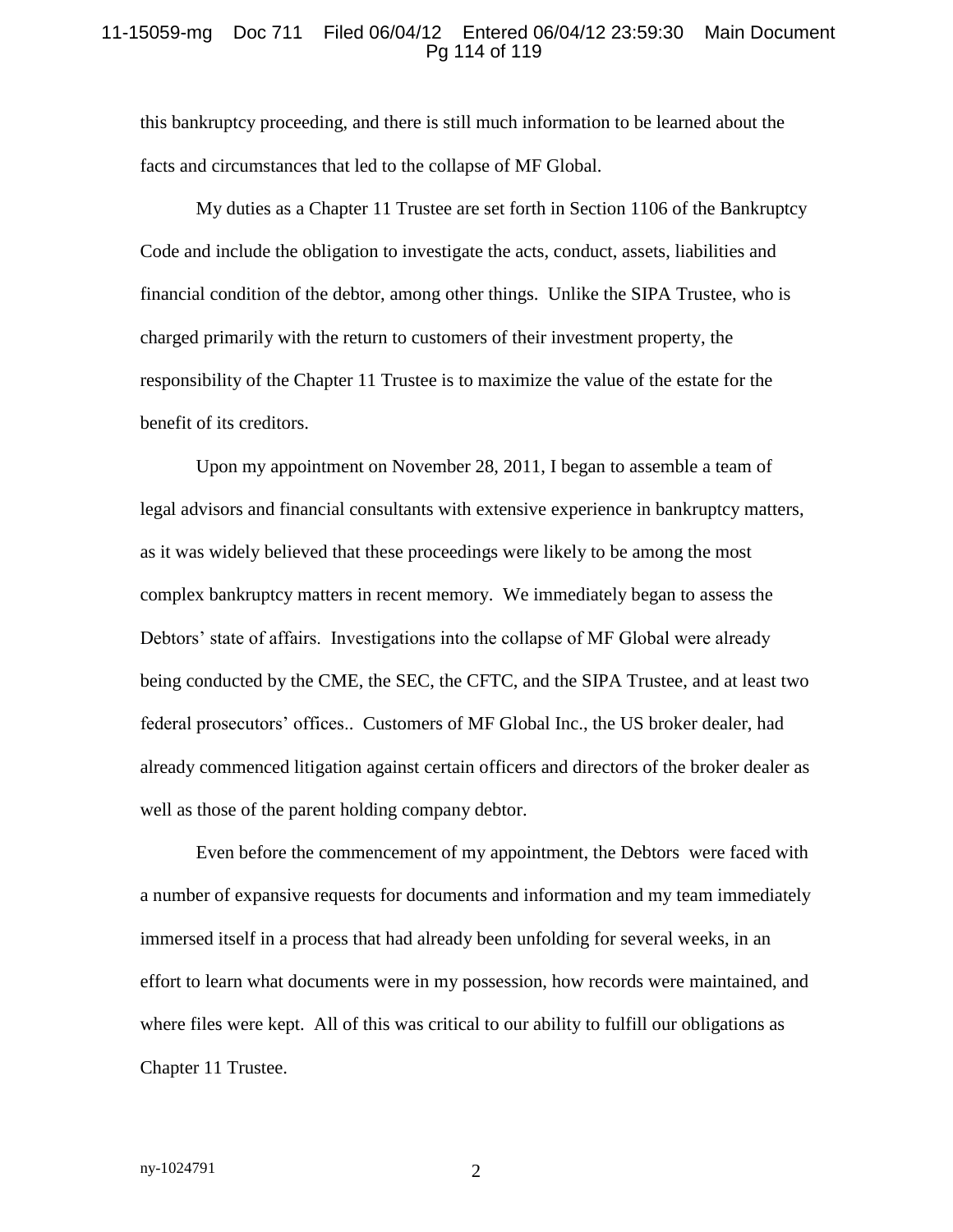#### 11-15059-mg Doc 711 Filed 06/04/12 Entered 06/04/12 23:59:30 Main Document Pg 115 of 119

These difficulties were exacerbated by the fact that what had once been operated as one large MF Global world-wide organization suddenly became fragmented, virtually overnight. Separate proceedings were commenced for individual MF Global entities, most notably the SIPA proceeding here in the US and the UK administration (the UK equivalent of a US bankruptcy proceeding) of the UK broker dealer, which proceed independently from one another. The MF Global entities suddenly found themselves without access to global systems previously utilized by the entire group of companies, because certain entity-wide systems such as accounting and email systems were owned and controlled by individual MF Global companies.

With these difficulties, the Chapter 11 debtors had been able to assemble some materials before my appointment. I needed, however, to ascertain what documents, files, information, and materials were the property of the Chapter 11 parent, versus property of the SIPA estate, the UK broker dealer estate, or perhaps jointly owned by a Chapter 11 debtor and another estate. My advisory team was required to review thousands of pages of e-mails, documents and other files to determine (1) what those materials said, (2) whether the materials were responsive to any request by any governmental agency or the SIPA Trustee, and (3) whether any protectable corporate privilege existed. I then needed to implement a process to produce as quickly as we could documents requested as part of the investigations, but also in a manner that did not unnecessarily result in a broad waiver of any existing privilege. To do otherwise at this very early stage potentially could have been contrary to my obligations as Chapter 11 Trustee. Ultimately, these issues were resolved and the process moved forward expeditiously.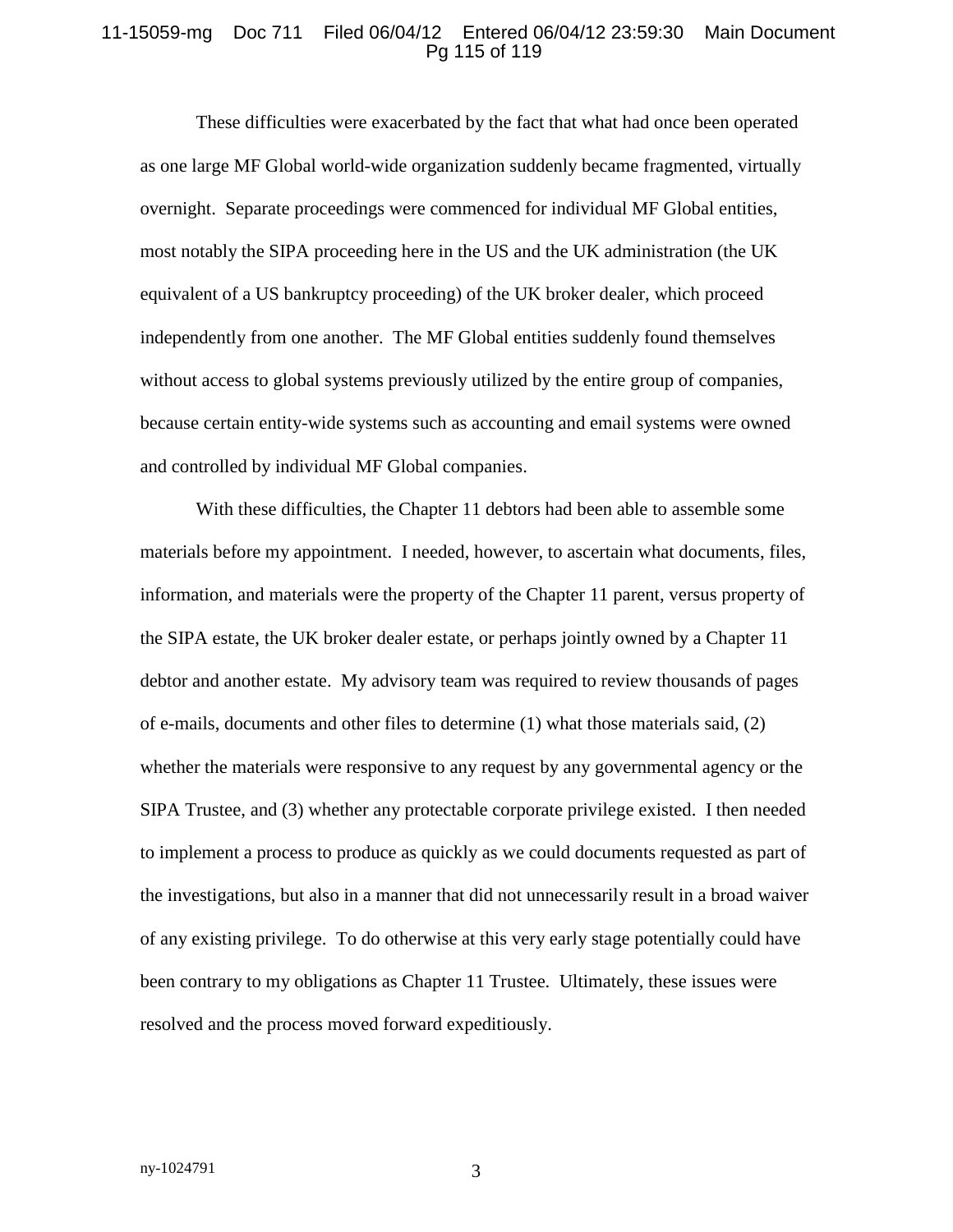#### 11-15059-mg Doc 711 Filed 06/04/12 Entered 06/04/12 23:59:30 Main Document Pg 116 of 119

Although none of the entities for which I serve as Chapter 11 Trustee are regulated entities, the concerns of customers are nonetheless important to me and my advisors. With a backdrop of allegations of missing customer funds, the Bankruptcy Judge, the Honorable Martin Glenn, directed that my team perform an analysis of the approximately \$25 million held in a cash collateral account owned by Finco to determine whether that cash included misappropriated MF Global Inc. customer property. Thereafter, my advisors poured through account data and transaction documents covering more than \$3.5 billion in cash transfers, including transfers from accounts held by MF Global Inc. My advisors interviewed and met with employees of MF Global Inc. and advisors retained by the SIPA Trustee in order to ensure that an appropriate investigation had been conducted in preparing the report. Upon completing the analysis, which was shared with the SIPA Trustee, we concluded with no disagreement from the opinion of the SIPA Trustee that the cash collateral account did not include misappropriated or misdirected customer funds.

There has been a great deal of publicity regarding the shortfall in customer property. Without in any way diminishing the importance of the SIPA Trustee's obligation to locate and recover customer property, the Bankruptcy Code requires me to attempt to recover for the benefit of the creditors of the Chapter 11 estates monies that were obtained by the parent from third party lenders and investors and routed to the US broker dealer or elsewhere. In particular, and by way of example, during the month of October, 2011, in excess of \$1 billion in cash was transferred from MF Global Holdings Ltd. and Finco to MF Global Inc. In addition, a substantial portion of the net proceeds from the \$650 million of MF Global bonds sold in 2011 to investors by MF Global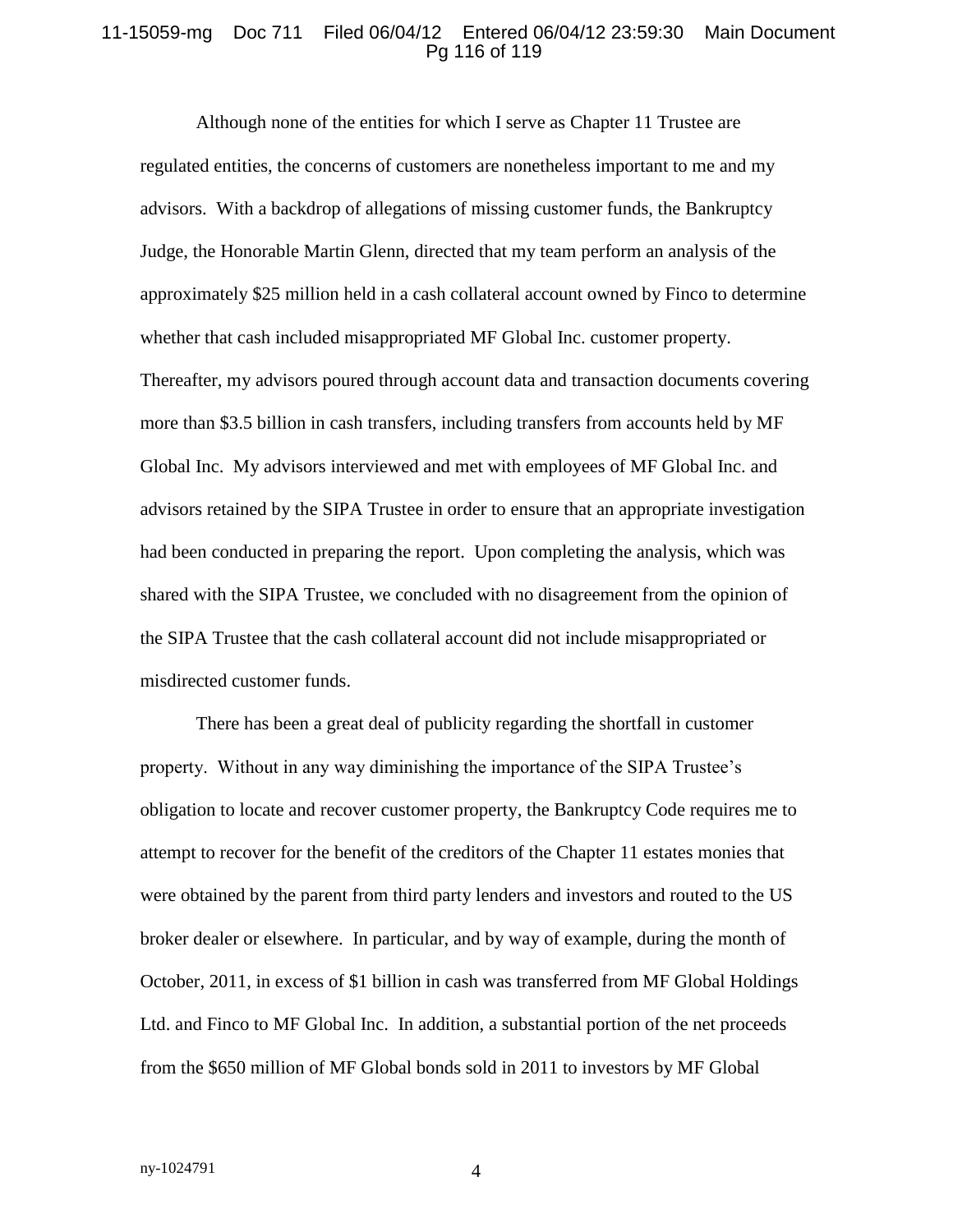#### 11-15059-mg Doc 711 Filed 06/04/12 Entered 06/04/12 23:59:30 Main Document Pg 117 of 119

Holdings Ltd. had been transferred to MF Global Inc. Just as the SIPA Trustee is analyzing and investigating the whereabouts of funds and property entrusted by customers to the US broker dealer, so too my team must investigate the whereabouts of funds loaned to the US broker dealer for which the Chapter 11 estates remain liable to creditors and investors.

In furtherance of my duty to investigate the affairs of the Chapter 11 debtors for which I serve as Trustee, my advisors and I meet regularly with our creditors committee as well as with representatives of the SIPA Trustee and the representatives of the foreign affiliates. These meetings are important for each of the estates to gather and share information with one another to facilitate a timely investigation of the facts and circumstances leading up to the bankruptcy and to determine where the assets of the various estates may be located.

The representatives of the SIPA Trustee and my advisors often speak daily, have engaged in information sharing calls at least weekly, and are currently discussing coordinated efforts to assist one another in the administration of our respective estates. I have found this cooperation to be invaluable, if not essential, to my ability to satisfy my fiduciary obligations as a Chapter 11 Trustee. I strongly believe that the interests of all of the various estates are best served by cooperating and sharing information to uncover precisely what led to the collapse of MF Global. No one estate has all of the information, but together, the puzzle pieces can be put together.

To be clear, the trustees and foreign administrators can and likely will assert different legal arguments to support their claims to property located throughout the world. The bankruptcy court and perhaps other courts will make those legal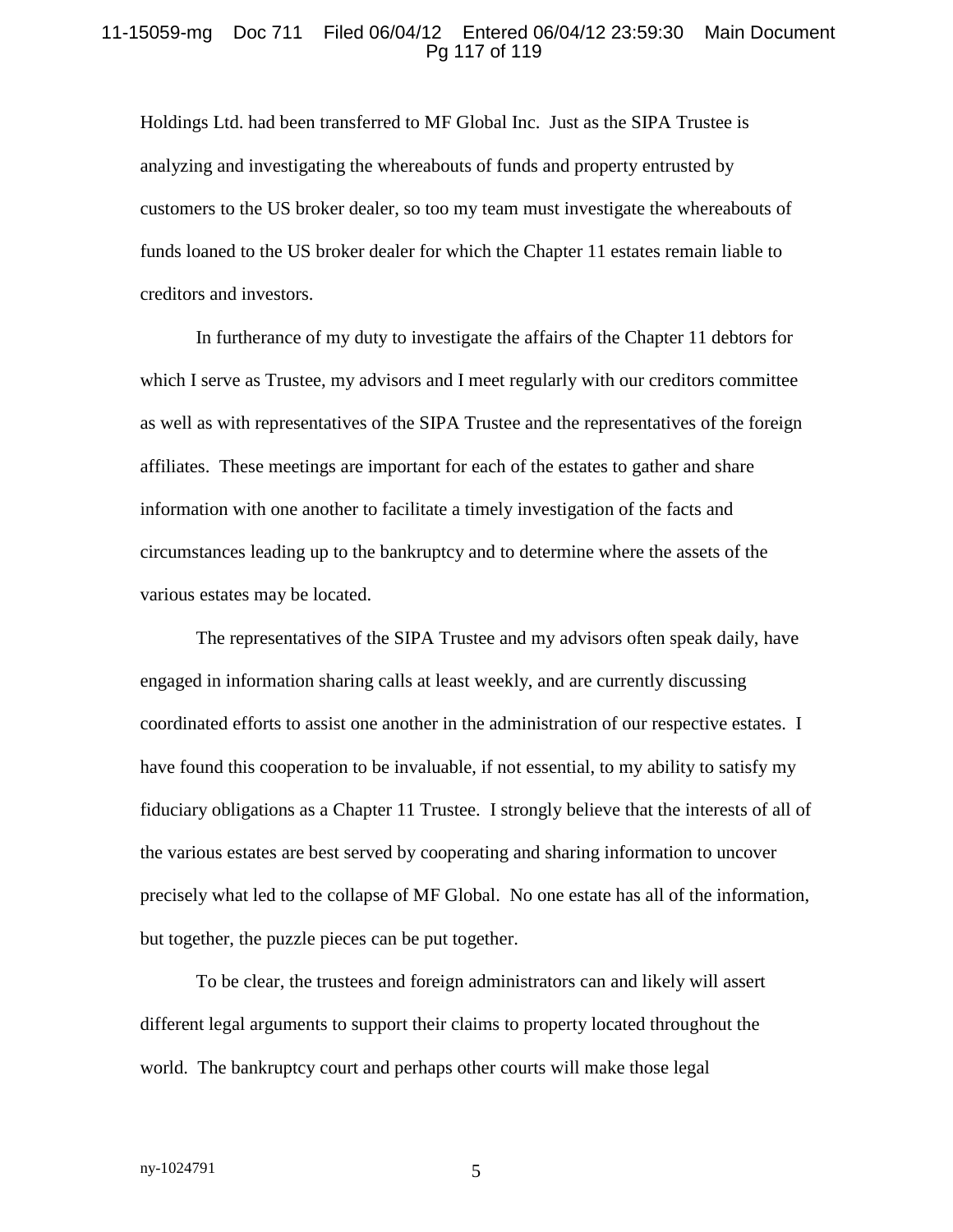#### 11-15059-mg Doc 711 Filed 06/04/12 Entered 06/04/12 23:59:30 Main Document Pg 118 of 119

determinations. But the ultimate legal disputes that may arise should not serve as a barrier to sharing the critical facts to tell the world what led to the collapse. Notwithstanding that we are operating under the supervision of the court, however, it is clear even at this early stage that the competing, and perhaps at times conflicting, obligations and duties of the two Trustees and various foreign administrators has and will continue to have the effect of extending the length of time necessary for all of the estates to conduct their investigations; to determine the value and location of assets; and ultimately to make distributions to customers and/or creditors.

At the present time, the Chapter 11 debtors employ approximately 15 nonexecutive individuals, most of whom had been employed by one of the debtors prior to the commencement of the bankruptcy cases. They, along with the remaining senior executives, continue to provide invaluable support in reconciling the debtors' books and records, closing open trades at the unregulated entities, the preparation of tax returns, and assisting in understanding the many complex pre-petition transactions between and among the various MF Global entities.

In conversations about retaining these individuals and the knowledge they possess, I've discussed at various times the possibility of establishing a retention program. To be clear, no formal program was ever created for senior executives, nor was any motion ever filed with the court for approval in connection with any retention program for senior executives.

As we continue our investigation, we will be filing a report with the Bankruptcy Court on or before June 4, 2012. Mindful of this impending deadline, we have filed with the Bankruptcy Court a motion seeking authority to issue subpoenas for the production of